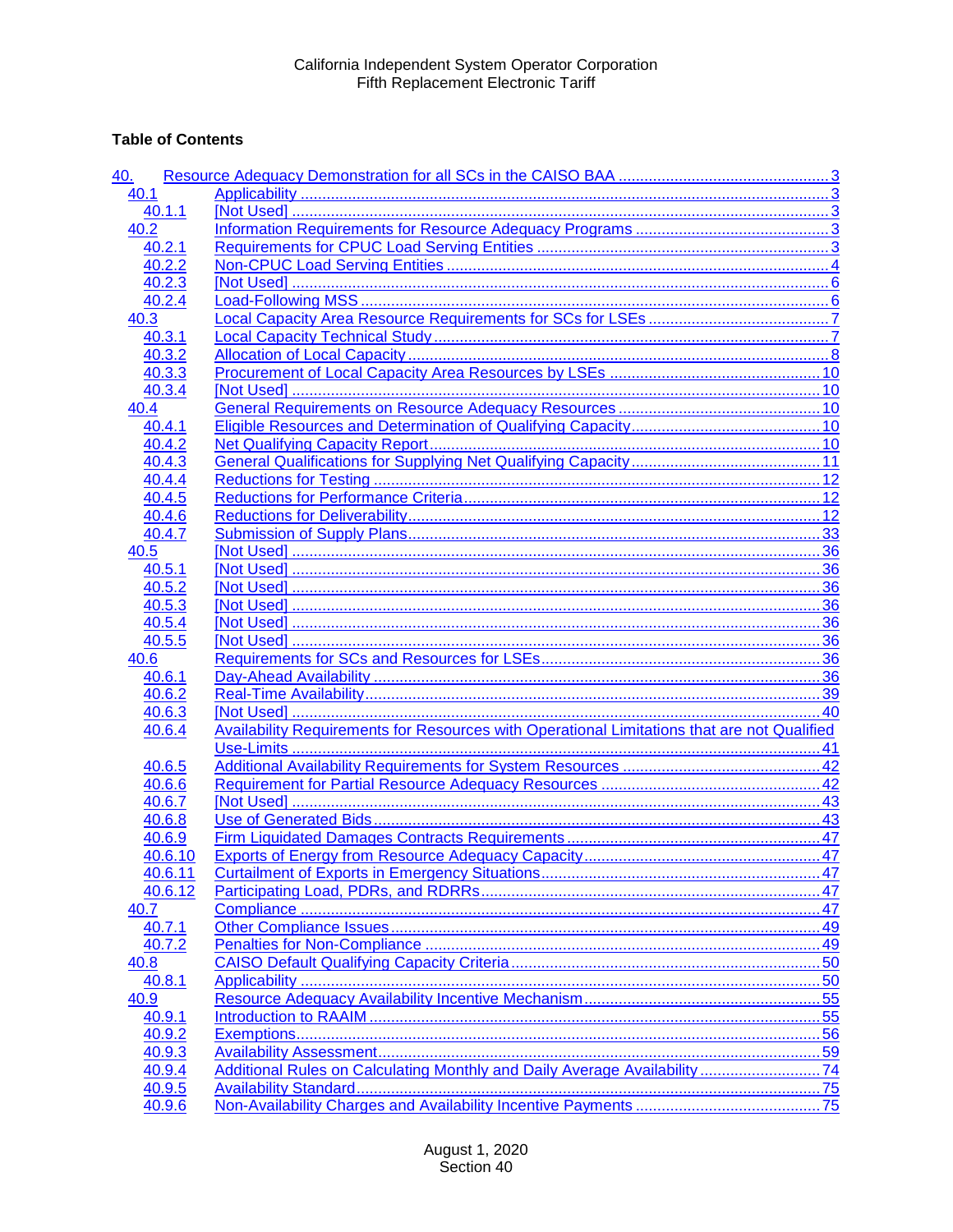| 40.9.7              |  |
|---------------------|--|
| 40.10               |  |
| $\frac{1}{40.10.1}$ |  |
| 40.10.2             |  |
| 40.10.3             |  |
| 40.10.4             |  |
| 40.10.5             |  |
| 40106               |  |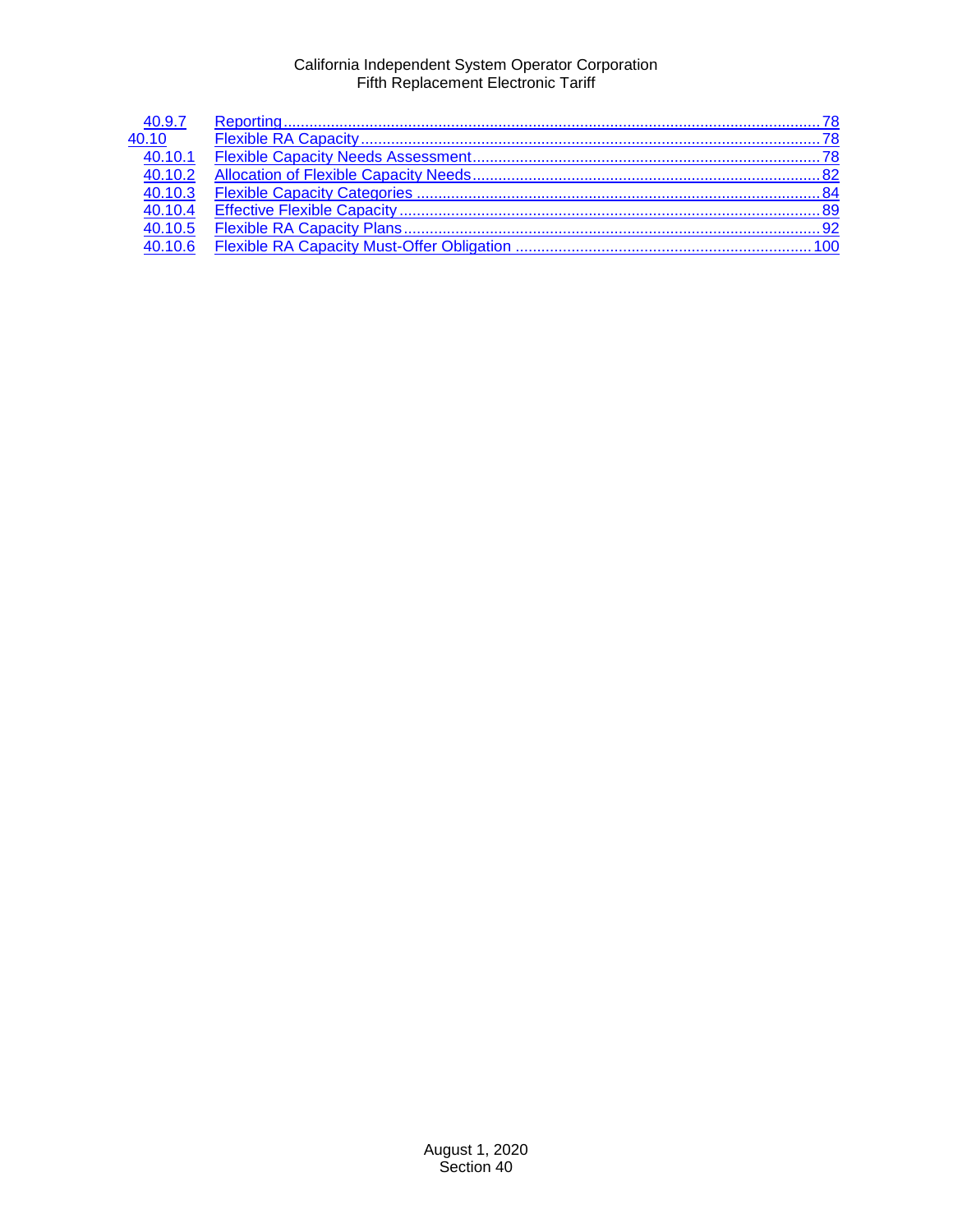# <span id="page-2-0"></span>**40. Resource Adequacy Demonstration for all SCs in the CAISO BAA**

# <span id="page-2-1"></span>**40.1 Applicability**

A Load Serving Entity, and its Scheduling Coordinator, shall be exempt from this Section 40 during the next Resource Adequacy Compliance Year, if the metered peak Demand of the Load Serving Entity did not exceed one (1) MW during the twelve months preceding October 1 of the year preceding the Resource Adequacy Compliance Year in question. This Section 40 shall apply to all other Load Serving Entities and their respective Scheduling Coordinators. For purposes of Section 40, a Load Serving Entity shall not include any entity satisfying the terms of California Public Utilities Code Section 380(j)(3).

# <span id="page-2-2"></span>**40.1.1 [Not Used]**

# <span id="page-2-3"></span>**40.2 Information Requirements for Resource Adequacy Programs**

# <span id="page-2-4"></span>**40.2.1 Requirements for CPUC Load Serving Entities**

- (a) The Scheduling Coordinator for a CPUC Load Serving Entity must provide the CAISO with all information or data to be provided to the CAISO as required by the CPUC and pursuant to the schedule adopted by the CPUC, except that the monthly Resource Adequacy Plans or the same information as required to be included in the monthly Resource Adequacy Plans, plus any other information the CAISO requires as identified in the Business Practice Manual, shall be submitted to the CAISO no less than 45 days in advance of the first day of the month covered by the plan, as provided in Section 40.2.1.1(e).
- (b) Where the information or data provided to the CAISO under Section 40.2.1.1(a) does not include Reserve Margin(s), then the provisions of Section 40.2.2.1(b) shall apply.
- (c) Where the information or data provided to the CAISO under Section 40.2.1.1(a) does not include criteria for determining qualifying resource types and their Qualifying Capacity, then the provisions of Section 40.8 shall apply.
- (d) Where the information or data provided to the CAISO under Section 40.2.1.1(a) does not include annual and monthly Demand Forecast requirements, then the provisions of Section 40.2.2.3 shall apply.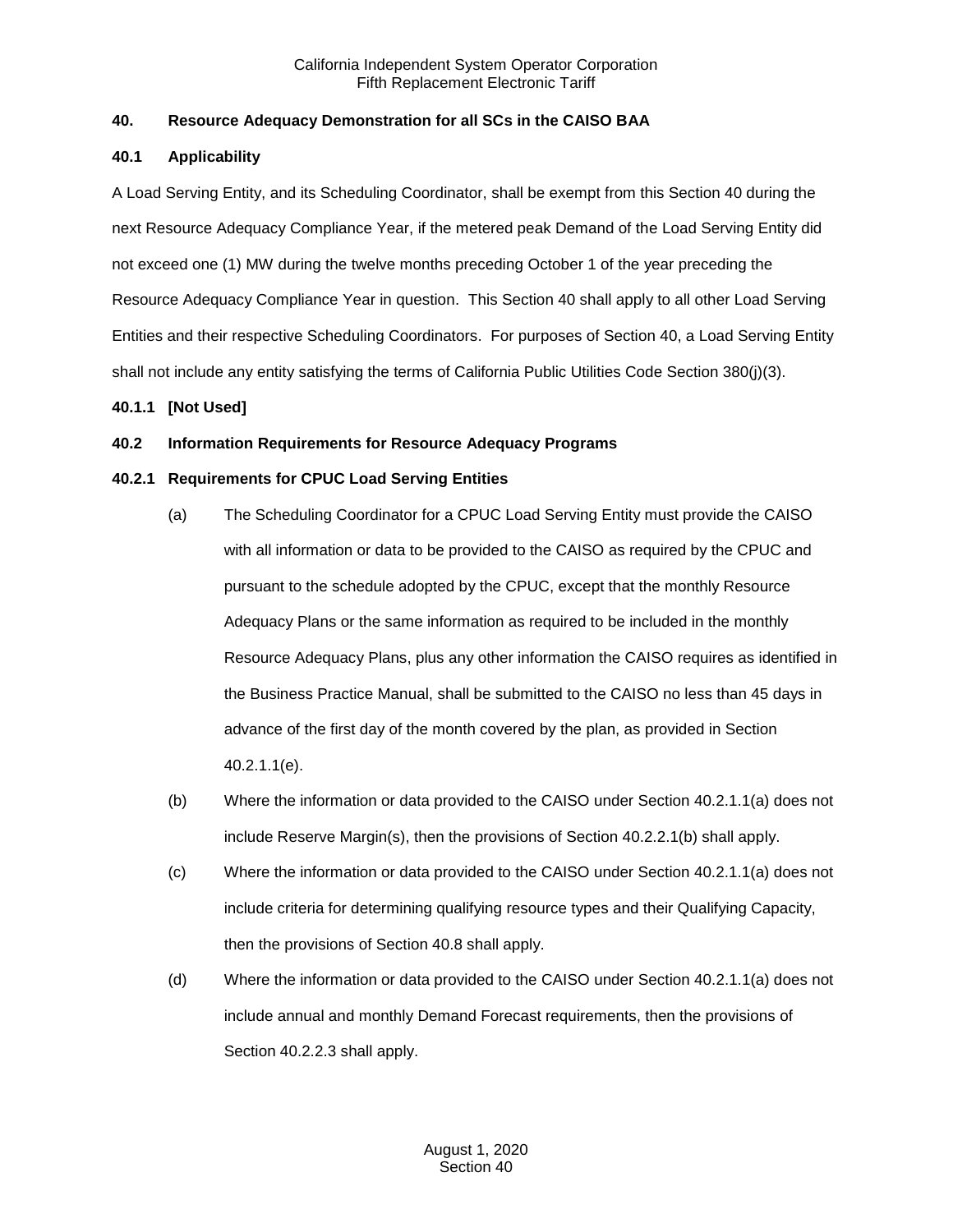(e) Where the information or data provided to the CAISO under Section 40.2.1.1(a) does not include annual and monthly Resource Adequacy Plan requirements that include, at a minimum, identifying Local Capacity Area Resources and Listed Local RA Capacity, or where there is a requirement to submit monthly Resource Adequacy Plans but the submission date is less than 45 days in advance of the first day of the month covered by the plan, then Section 40.2.2.4 shall apply.

#### <span id="page-3-0"></span>**40.2.2 Non-CPUC Load Serving Entities**

#### **40.2.2.1 Reserve Margin**

- (a) The Scheduling Coordinator for a Non-CPUC Load Serving Entity must provide the CAISO with the Reserve Margin(s) adopted by the appropriate Local Regulatory Authority or federal agency for use in the annual Resource Adequacy Plan and monthly Resource Adequacy Plans listed as a percentage of the Demand Forecasts developed in accordance with Section 40.2.2.3.
- (b) For the Scheduling Coordinator for a Non-CPUC Load Serving Entity for which the appropriate Local Regulatory Authority or federal agency has not established a Reserve Margin(s) or a CPUC Load Serving Entity subject to Section 40.2.1.1(b), the Reserve Margin for each month shall be no less than fifteen percent (15%) of the LSE's peak hourly Demand for the applicable month, as determined by the Demand Forecasts developed in accordance with Section 40.2.2.3.

#### **40.2.2.2 Qualifying Capacity Criteria**

The Scheduling Coordinator for a Non-CPUC Load Serving Entity must provide the CAISO with a description of the criteria adopted by the Local Regulatory Authority or federal agency for determining qualifying resource types and the Qualifying Capacity from such resources and any modifications thereto as they are implemented from time to time. The LSE may elect to utilize the criteria set forth in Section 40.8.

# **40.2.2.3 Demand Forecasts**

If the California Energy Commission does not produce a coincident peak Demand Forecast for a Load Serving Entity, the Scheduling Coordinator for that Load Serving Entity must provide the information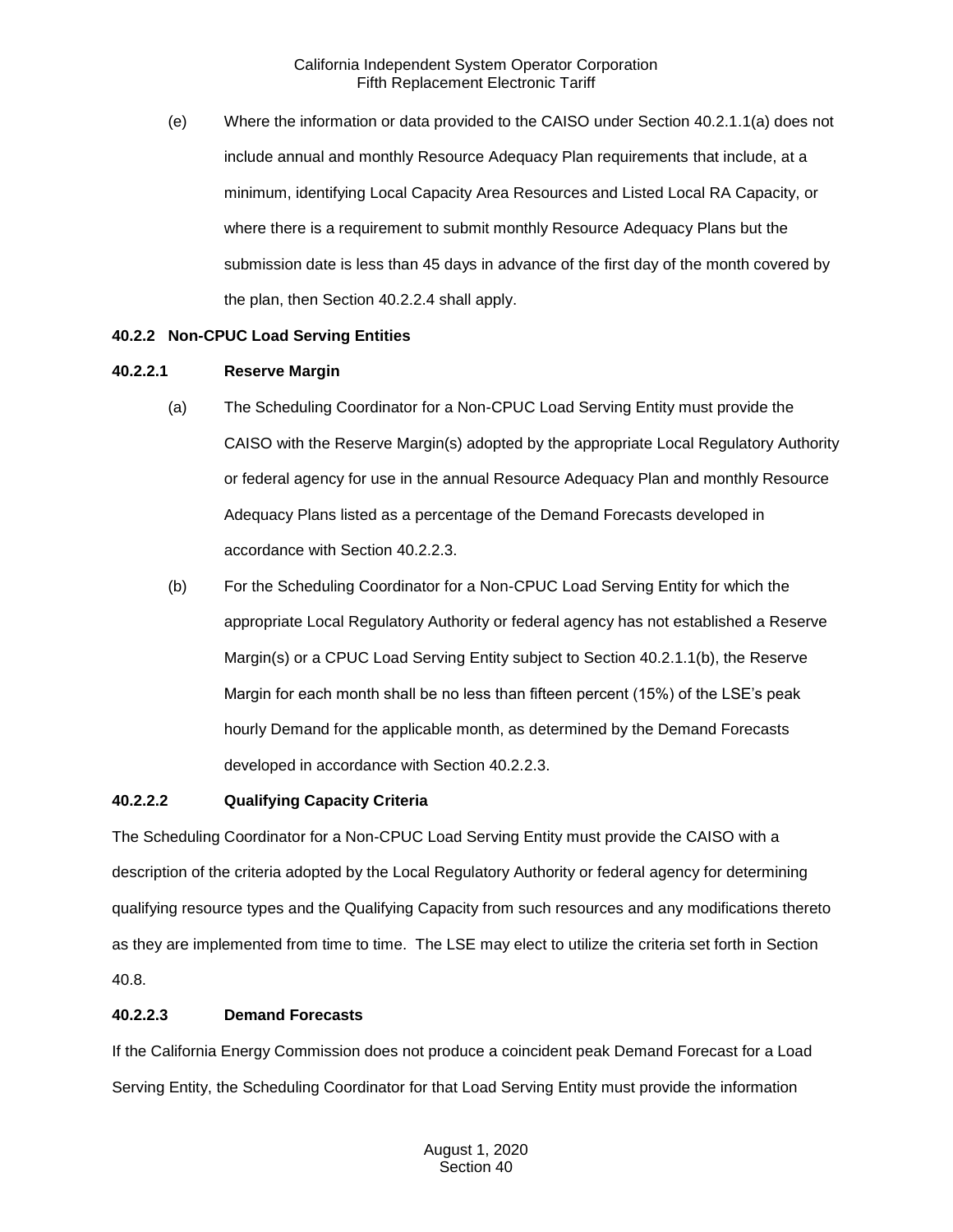requested by the CAISO on the schedule and in the reporting format(s) set forth in the Business Practice Manual.

#### **40.2.2.4 Annual and Monthly Resource Adequacy Plans**

The Scheduling Coordinator for a Non-CPUC Load Serving Entity or a CPUC Load Serving Entity subject to Section 40.2.1.1(b) must provide annual and monthly Resource Adequacy Plans for such Load Serving Entity, as follows:

- (a) Each annual Resource Adequacy Plan must be submitted to the CAISO on a schedule and in the reporting format(s) set forth in the Business Practice Manual. The annual Resource Adequacy Plan must, at a minimum, set forth the Local Capacity Area Resources, if any, procured by the Load Serving Entity as described in Section 40.3, and may identify a Local Capacity Area Resource as Listed Local RA Capacity.
- (b) Each monthly Resource Adequacy Plan or the same information as required to be included in the monthly Resource Adequacy Plan, plus any other information the CAISO requires as identified in the Business Practice Manual, must be submitted to the CAISO at least 45 days in advance of the first day of the month covered by the plan, and in accordance with the schedule and in the reporting format(s) set forth in the Business Practice Manual. The monthly Resource Adequacy Plan must identify all resources, including Local Capacity Area Resources, the Load Serving Entity will rely upon to satisfy the applicable month's peak hour Demand of the Load Serving Entity as determined by the Demand Forecasts developed in accordance with Section 40.2.2.3 and applicable Reserve Margin. For each Local Capacity Area Resource identified on the monthly Resource Adequacy Plan, the Load Serving Entity also may identify RA Capacity from such resource as Listed Local RA Capacity. Resource Adequacy Plans must utilize the Net Qualifying Capacity requirements of Section 40.4. A Load Serving Entity is not obligated to commit a type of RA capacity on a monthly Resource Adequacy Plan if it holds a monthly obligation of less than 1 MW for that type of RA capacity but is not exempt from committing any other type of RA capacity for that month for which it holds a monthly obligation of 1 MW or greater and is not exempt for any relevant cost allocation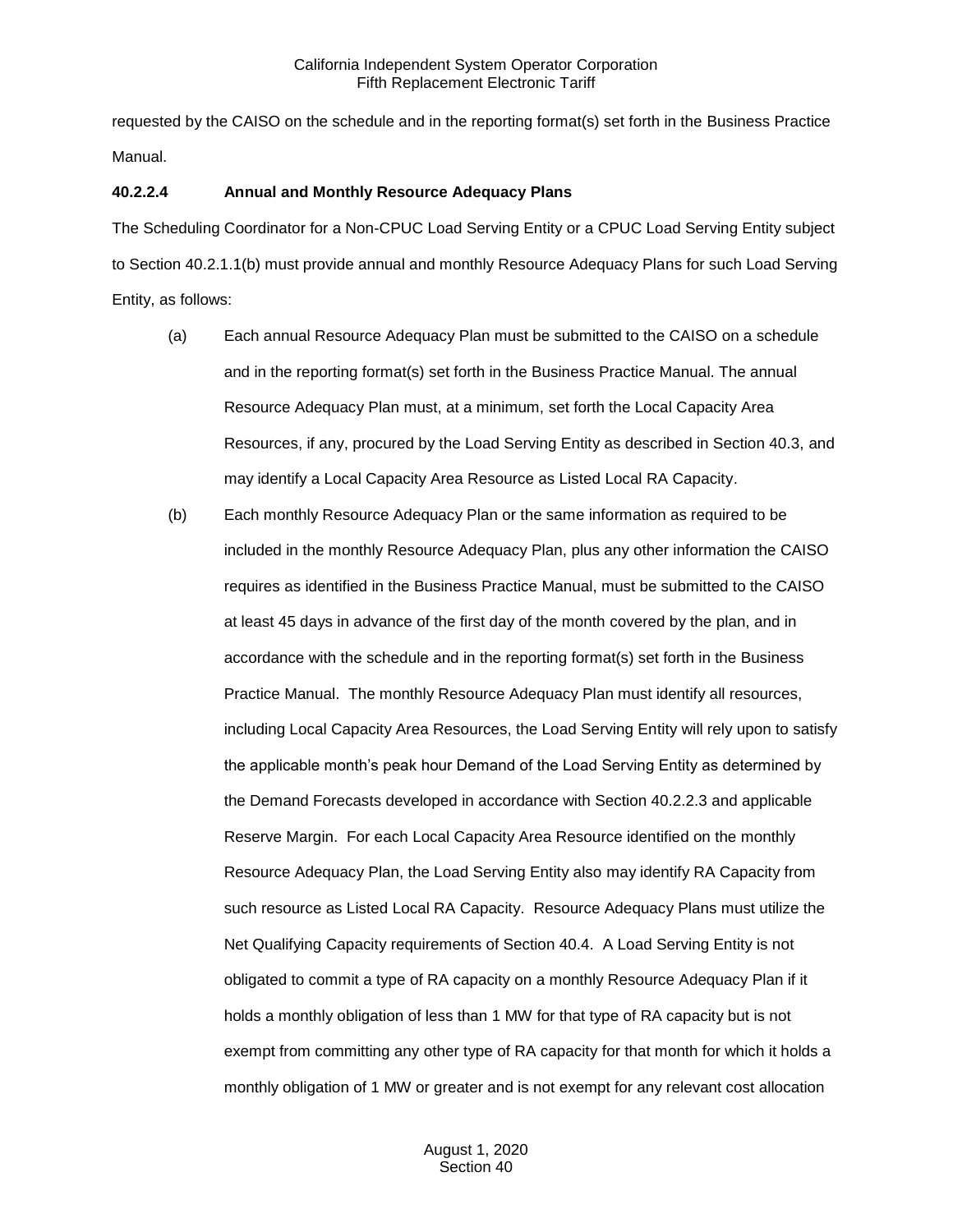from a CPM designation made pursuant to Section 43A associated with a monthly RA capacity obligation of less than 1 MW.

- (c) The Scheduling Coordinator for the Load Serving Entity may submit at any time from 45 days through 30 days in advance of the relevant month, a revision to its monthly Resource Adequacy Plan to correct either: (i) (i) a discrepancy between its monthly Resource Adequacy Plan and the monthly Supply Plan of a Resource Adequacy Resource providing that Load Serving Entity with Resource Adequacy Capacity, as provided in Section 40.7(b); or (ii) a deficiency in how much Resource Adequacy Capacity was provided on the monthly Resource Adequacy Plan. The CAISO will not accept any revisions to a monthly Resource Adequacy Plan from 30 days in advance of the relevant month through the end of the month, unless the Scheduling Coordinator for the Load Serving Entity demonstrates good cause for the change and explains why it was not possible to submit the change earlier.
- (d) The Scheduling Coordinator for the Load Serving Entity that submits a revision to its monthly Resource Adequacy Plan to correct a deficiency or discrepancy must include in the revision a MW amount of Resource Adequacy Capacity for each day of the month that is no less than the MW amount of Resource Adequacy Capacity included in its original plan for each day of the month.

# <span id="page-5-0"></span>**40.2.3 [Not Used]**

# <span id="page-5-1"></span>**40.2.4 Load-Following MSS**

- **(1) Applicability.** Unless otherwise provided in Section 40, Scheduling Coordinators for Load-following MSSs are subject solely to Sections 40.2.4, 40.3, and with respect to their Local Capacity Area Resources identified in accordance with Section 40.2.4, Section 40.9, and with respect to Flexible Resource Adequacy Capacity, Section 40.10.
- **(2) Annual RA Plan.** A Scheduling Coordinator for a Load-following MSS must provide an annual Resource Adequacy Plan that sets forth, at a minimum, the Local Capacity Area Resources, if any, procured by the Load-following MSS as described in Section 40.3. The annual Resource Adequacy Plan shall utilize the annual coincident peak Demand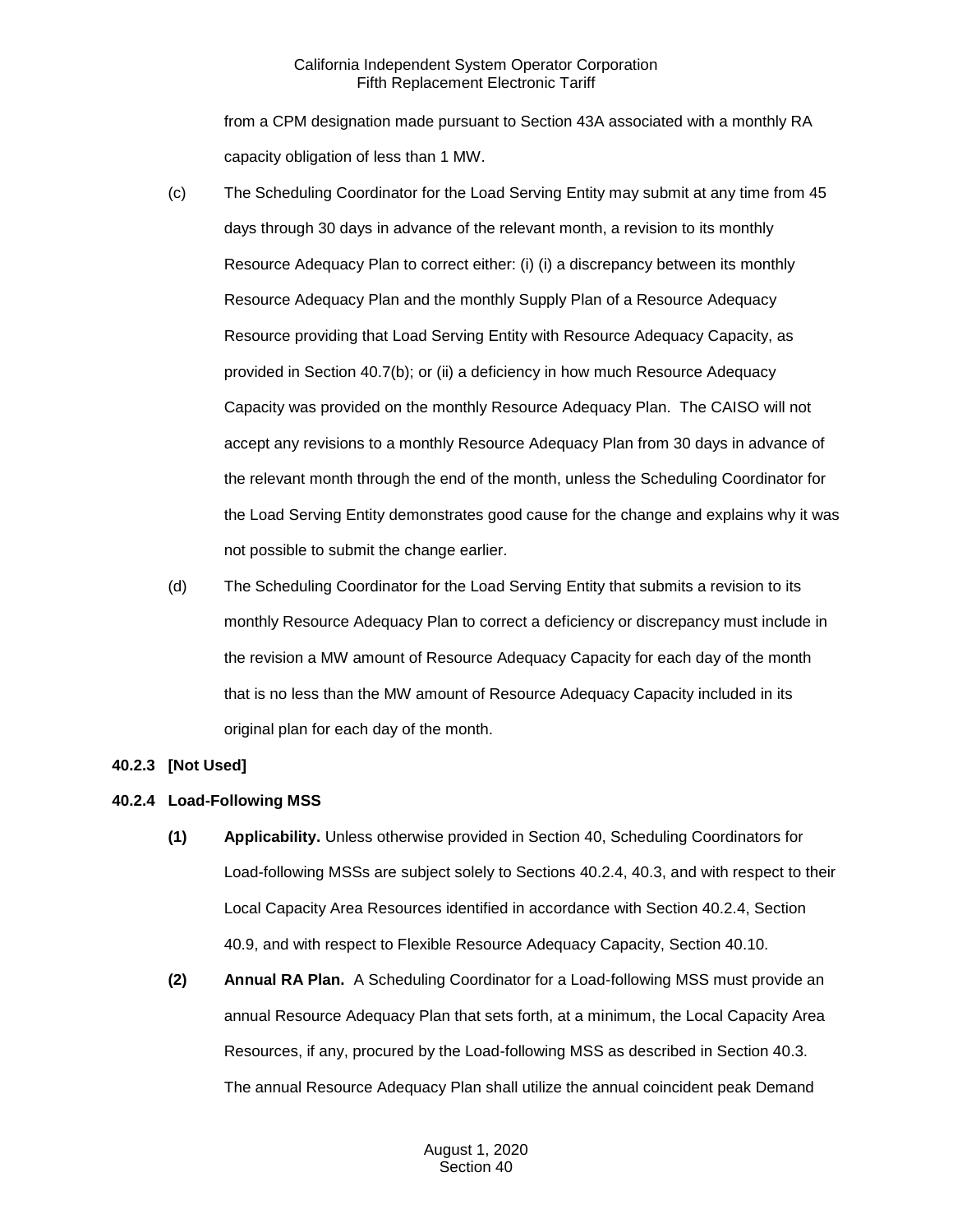determination provided by the California Energy Commission for such Load-following MSS using Demand Forecast data submitted to the California Energy Commission by the Load-following MSS, or, if the California Energy Commission does not produce coincident peak Demand Forecasts for the Load-following MSS, the annual coincident peak Demand Forecast produced by the CAISO for such Load-following MSS in accordance with its Business Practice Manual using Demand Forecast data submitted to the CAISO by the Load-following MSS.

**(3) Monthly RA Plan and Supply Plan.** The Scheduling Coordinator for a Load-following MSS must submit a monthly Resource Adequacy Plan and Supply Plan on the schedule set forth in the Business Practice Manual.

# <span id="page-6-0"></span>**40.3 Local Capacity Area Resource Requirements for SCs for LSEs**

# <span id="page-6-1"></span>**40.3.1 Local Capacity Technical Study**

On an annual basis, pursuant to the schedule set forth in the Business Practice Manual, the CAISO will, perform, and publish on the CAISO Website the Local Capacity Technical Study. The Local Capacity Technical Study shall identify Local Capacity Areas, determine the minimum amount of Local Capacity Area Resources in MW that must be available to the CAISO within each identified Local Capacity Area, and identify the Generating Units within each identified Local Capacity Area. The CAISO shall collaborate with the CPUC, Local Regulatory Authorities within the CAISO Balancing Authority Area, federal agencies, and Market Participants to ensure that the Local Capacity Technical Study is performed in accordance with this Section 40.3 and to establish for inclusion in the Business Practice Manual other parameters and assumptions applicable to the Local Capacity Technical Study and a schedule that provides for: (i) reasonable time for review of a draft Local Capacity Technical Study, (ii) reasonable time for Participating TOs to propose operating solutions, and (iii) release of the final Local Capacity Technical Study no later than 120 days prior to the date annual Resource Adequacy Plans must be submitted under this Section 40.

# **40.3.1.1 Local Capacity Technical Study Criteria**

The Local Capacity Technical Study will determine the minimum amount of Local Capacity Area Resources needed to address the Contingencies identified in Section 40.3.1.2. In performing the Local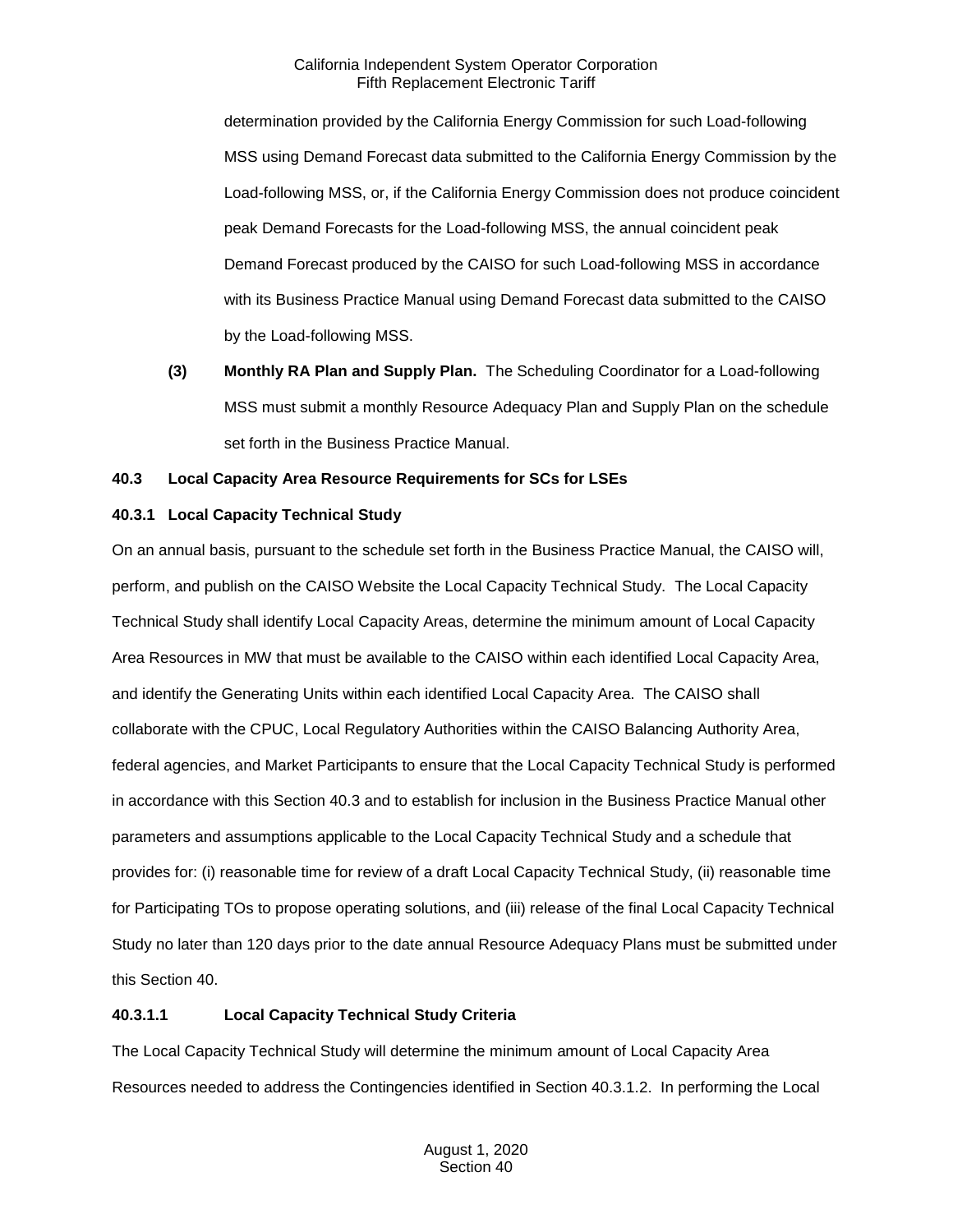Capacity Technical Study, the CAISO will apply those methods for resolving Contingencies considered appropriate for the performance level that corresponds to a particular studied Contingency, as provided in NERC Reliability Standards regarding Transmission System Planning Performance Requirements (TPL-001-4 or its successor), as augmented by CAISO Reliability Criteria in accordance with the Transmission Control Agreement and Section 24.3.1. The CAISO Reliability Criteria shall include:

- (1) Time Allowed for Manual Readjustment: This is the amount of time required for the Operator to take all actions necessary to prepare the system for the next Contingency. This time should not be more than thirty (30) minutes.
- (2) No voltage collapse or dynamic instability shall be allowed for a Contingency in Category Extreme Events [any P1 system readjusted (Common Structure) P7], as listed in TPL-001-4 in areas with load of 250 MW or more. For areas with less than 250 MW of load, mitigation will only be proposed if there is a risk of cascading beyond the area directly affected by the outage.

# **40.3.1.2 Local Capacity Technical Study Contingencies.**

The Local Capacity Technical Study shall assess all the Contingencies and appropriate performance levels required by mandatory standards including, but not limited to, NERC, WECC and CAISO Planning Standards.

# <span id="page-7-0"></span>**40.3.2 Allocation of Local Capacity**

The CAISO will allocate Local Capacity Area Resource requirements to Scheduling Coordinators for Load Serving Entities in the following sequential manner:

(a) The responsibility for the aggregate Local Capacity Area Resources required for all Local Capacity Areas within each TAC Area as determined by the Local Capacity Technical Study will be allocated to all Scheduling Coordinators for Load Serving Entities that serve Load in the TAC Area in accordance with the Load Serving Entity's proportionate share of the LSE's TAC Area Load at the time of the CAISO's annual coincident peak Demand set forth in the annual peak Demand Forecast for the next Resource Adequacy Compliance Year as determined by the California Energy Commission. Expressed as a formula, the allocation of Local Area Capacity Resource obligations will be as follows: (∑ Local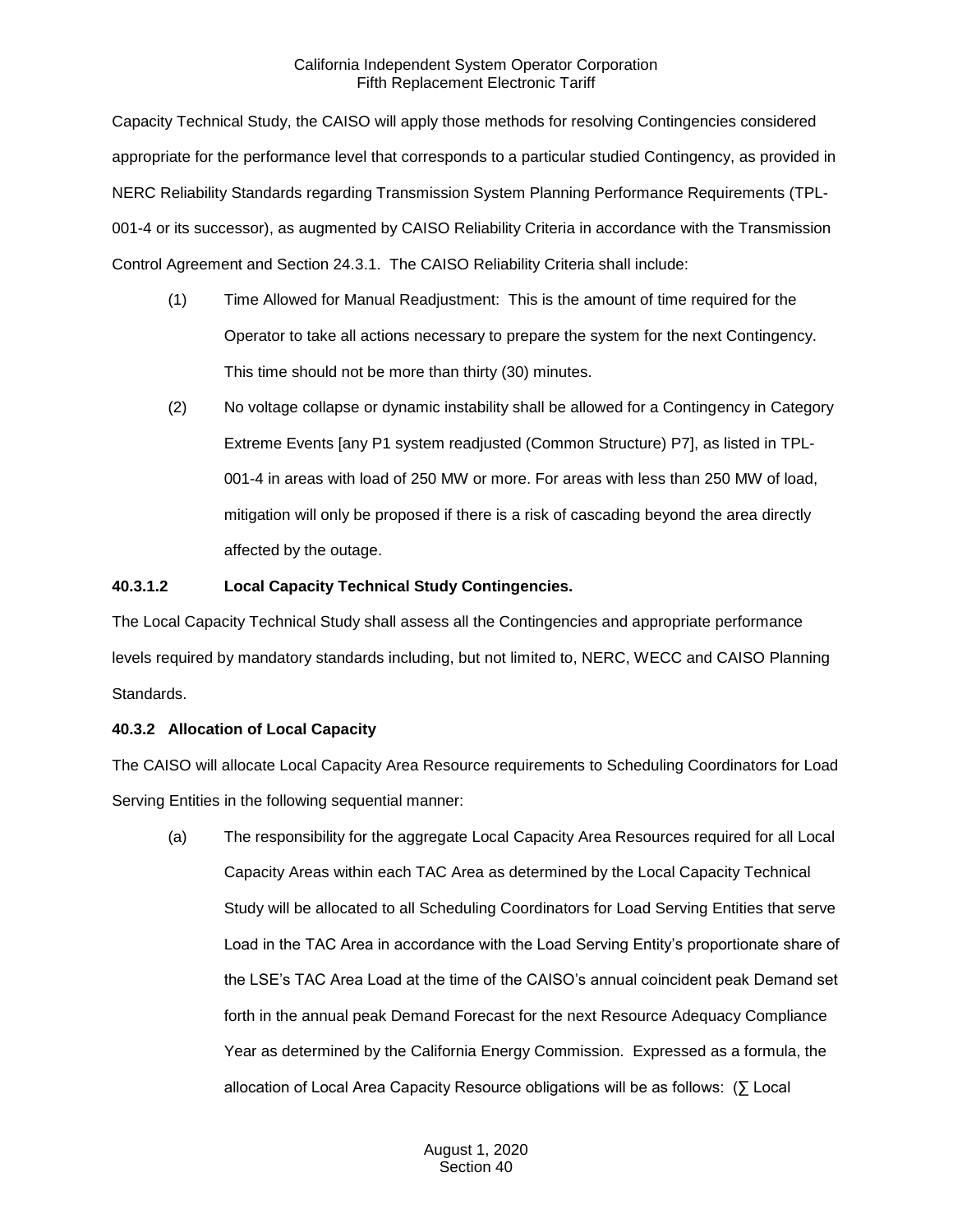Capacity Area MW in TAC Area from the Local Capacity Technical Study) \* (LSE Demand in TAC Area at CAISO annual coincident peak Demand)/(Total TAC Area Demand at the time of CAISO annual coincident peak Demand). This will result in a MW responsibility for each Load Serving Entity for each TAC Area in which the LSE serves Load. In no instance, however, is a Load Serving Entity obligated to commit, on a monthly Resource Adequacy Plan, Local Capacity Area Resources in a particular TAC Area in excess of the quantity of capacity needed by that Load Serving Entity to meet its applicable Demand and Reserve Margin requirements for the applicable compliance month. If the CAISO determines that a Load Serving Entity would have an obligation to show Local Capacity Area Resources of less than 1 MW in a particular TAC Area, then the Load Serving Entity will have an obligation of zero (0) MWs for that TAC Area in that year. The LSE may meet its MW responsibility, as assigned under this Section, for each TAC Area in which the LSE serves Load by procurement of that MW quantity in any Local Capacity Area in the TAC Area.

- (b) For Scheduling Coordinators for Non-CPUC Load Serving Entities, the Local Capacity Area Resource obligation will be allocated based on Section 40.3.2(a) above.
- (c) For Scheduling Coordinators for CPUC Load Serving Entities, the CAISO will calculate the individual and total Local Capacity Area Resource obligations attributable to the CPUC jurisdictional Load Serving Entities and will transmit them to the CPUC. The CPUC may then allocate the Local Capacity Area Resource obligation to its jurisdictional LSEs based on a method adopted by the CPUC. However, if the allocation methodology adopted by the CPUC does not fully allocate the total sum of each CPUC Load Serving Entity's proportionate share calculated under Section 40.3.2(a), the CAISO will allocate the difference to all Scheduling Coordinators for CPUC Load Serving Entities in accordance with their proportionate share calculated under 40.3.2(a). If the CPUC does not adopt an allocation methodology, the CAISO will allocate Local Capacity Area Resources to Scheduling Coordinators for CPUC Load Serving Entities based on Section 40.3.2(a).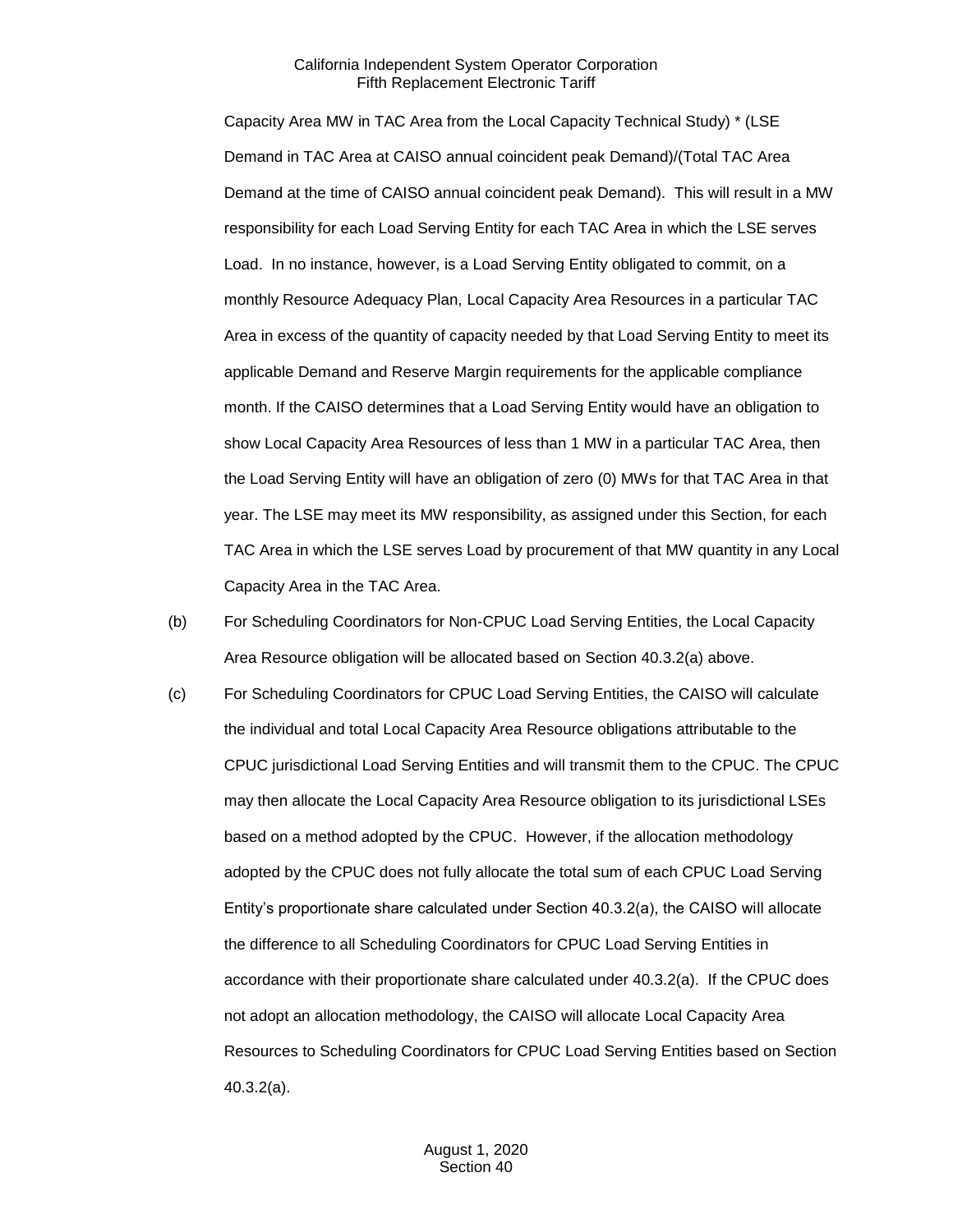Once the CAISO has allocated the total responsibility for Local Capacity Area Resources, the CAISO will inform the CPUC and the Scheduling Coordinators for each non-CPUC jurisdictional LSE of the LSE's specific allocated responsibility for Local Capacity Area Resources in each TAC Area in which the LSE serves Load.

#### <span id="page-9-0"></span>**40.3.3 Procurement of Local Capacity Area Resources by LSEs**

Nothing in this Section 40 obligates any Scheduling Coordinator to demonstrate on behalf of a Load Serving Entity that the Load Serving Entity has procured Local Capacity Area Resources to satisfy capacity requirements for each Local Capacity Area identified in the technical study. Scheduling Coordinators for Load Serving Entities may aggregate responsibilities for procurement of Local Capacity Area Resources. If a Load Serving Entity has procured Local Capacity Area Resources that satisfy generation capacity requirements for Local Capacity Areas, the Scheduling Coordinator for such Load Serving Entity shall include this information in its annual and monthly Resource Adequacy Plan(s).

<span id="page-9-1"></span>**40.3.4 [Not Used]**

#### <span id="page-9-2"></span>**40.4 General Requirements on Resource Adequacy Resources**

# <span id="page-9-3"></span>**40.4.1 Eligible Resources and Determination of Qualifying Capacity**

The CAISO shall use the criteria provided by the CPUC or Local Regulatory Authority to determine and verify, if necessary, the Qualifying Capacity of all Resource Adequacy Resources; however, to the extent a resource is listed by one or more Scheduling Coordinators in their Resource Adequacy Plans, which apply the criteria of more than one Local Regulatory Authority that leads to conflicting Qualifying Capacity values for that resource, the CAISO will accept the methodology that results in the highest Qualifying Capacity value. Only if the CPUC, Local Regulatory Authority, or federal agency has not established any Qualifying Capacity criteria, or chooses to rely on the criteria in this CAISO Tariff, will the provisions of Section 40.8 apply.

# <span id="page-9-4"></span>**40.4.2 Net Qualifying Capacity Report**

The CAISO shall produce an annual report posted to the CAISO Website on the schedule set forth in the Business Practice Manual that sets forth the Net Qualifying Capacity of all Participating Generators. All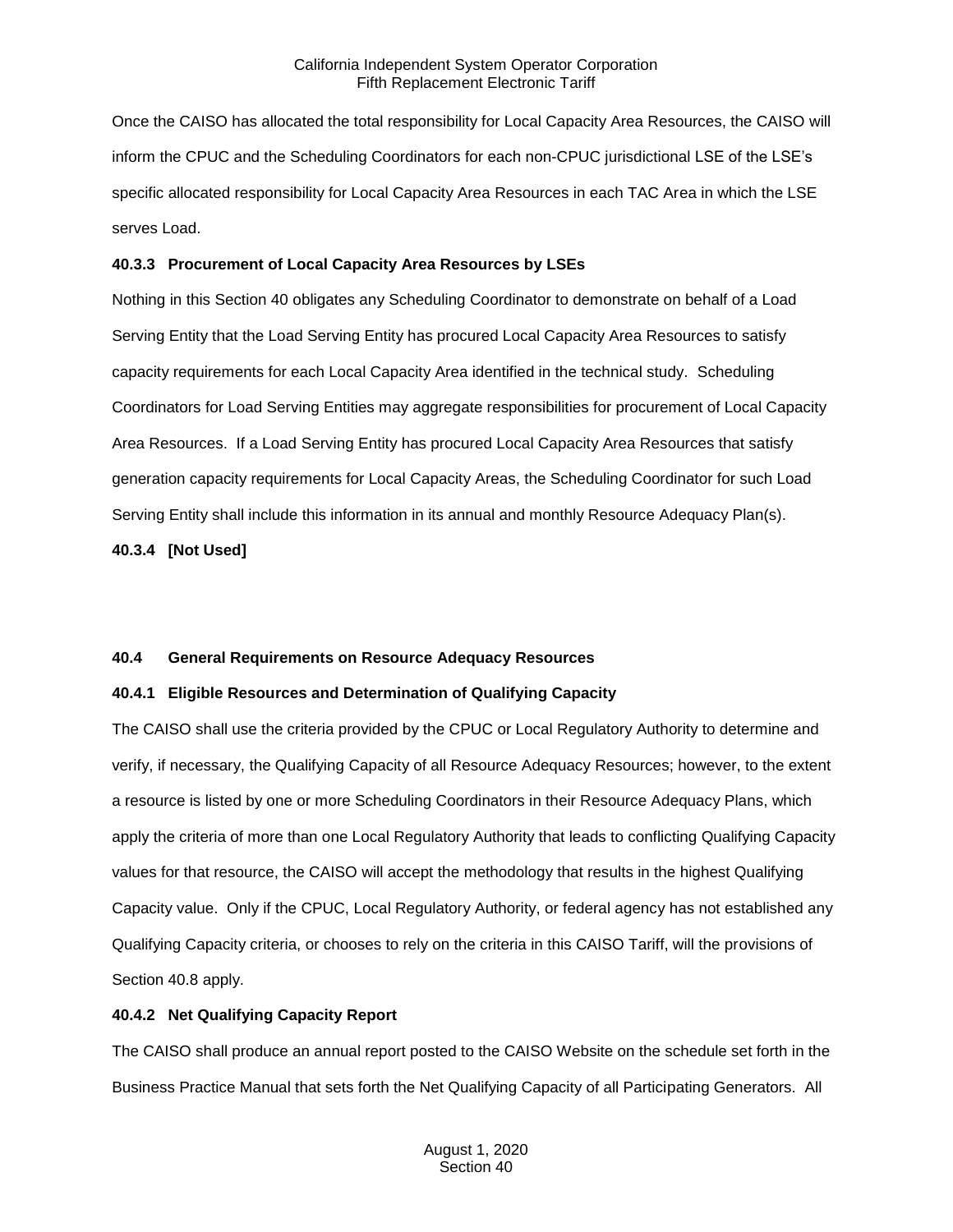other Resource Adequacy Resources may be included in the annual report under Section 40.4.2 upon their request. The Net Qualifying Capacity of any resource included in the annual report, once posted to the CAISO Website, shall not be reduced by the CAISO for the next Resource Adequacy Compliance Year. Any change proposed to be made to a Net Qualifying Capacity value for a resource included in a prior annual report shall be explained, and any test results or analyses underlying the change provided, to the Scheduling Coordinator within ten (10) days of the CAISO's determination that a change to the resource's Net Qualifying Capacity is appropriate, which also must be at least fifteen (15) days prior to the posting on the CAISO Website of the annual report. Any disputes as to the CAISO's determination regarding Net Qualifying Capacity shall be subject to the CAISO ADR Procedures.

#### <span id="page-10-0"></span>**40.4.3 General Qualifications for Supplying Net Qualifying Capacity**

Resource Adequacy Resources included in a Resource Adequacy Plan submitted by a Scheduling Coordinator on behalf of a Load Serving Entity serving Load in the CAISO Balancing Authority Area must:

- (1) Be available for testing by the CAISO to validate Qualifying Capacity, which can be no less than a resource's PMin as registered in the Master File even if the resource's contractual Resource Adequacy Capacity is less than its PMin, and determine Net Qualifying Capacity for the next Resource Adequacy Compliance Year;
- (2) Provide any information requested by the CAISO to apply the performance criteria to be adopted by the CAISO pursuant to Section 40.4.5;
- (3) Submit Bids into the CAISO Markets as required by this CAISO Tariff;
- (4) Be in compliance, as of the date that the CAISO performs any testing or otherwise determines Net Qualifying Capacity for the next Resource Adequacy Compliance Year, with the criteria for Qualifying Capacity established by the CPUC, relevant Local Regulatory Authority, or federal agency and provided to the CAISO; and
- (5) Be subject to Sanctions for non-performance as specified in the CAISO Tariff; and
- (6) For a resource with contractual Resource Adequacy Capacity less than PMin as registered in the Master File, make the PMin available to the CAISO for commitment or dispatch at PMin, subject to Section 11.8 provisions for Bid Cost Recovery, so that the resource's Resource Adequacy Capacity can be utilized as required by this CAISO Tariff.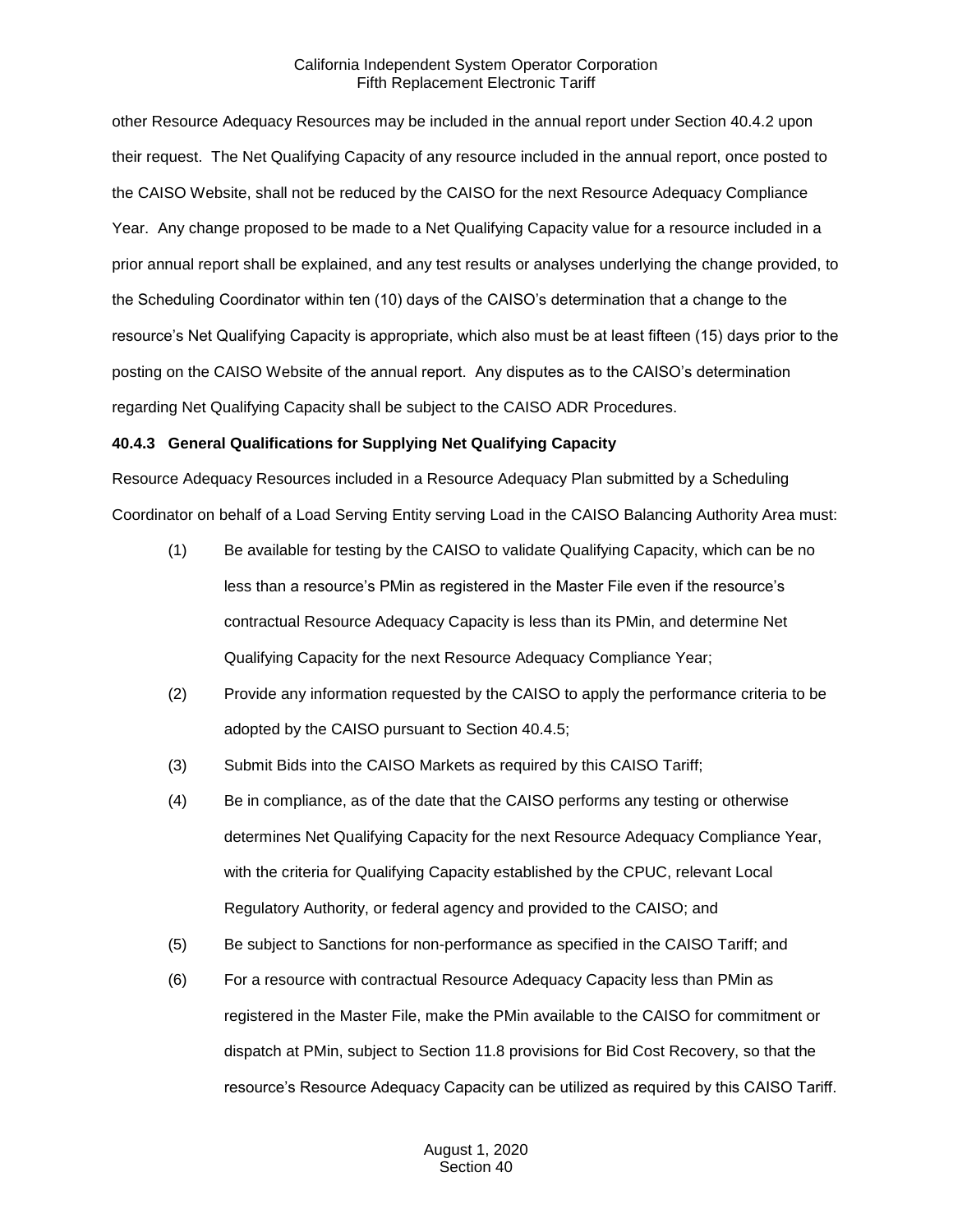#### <span id="page-11-0"></span>**40.4.4 Reductions for Testing**

In accordance with the procedures specified in the Business Practice Manual, the Generating Unit of a Participating Generator or other Generating Units, System Units or Loads of Participating Loads, Reliability Demand Response Resources, or Proxy Demand Resources included in a Resource Adequacy Plan submitted by a Scheduling Coordinator on behalf of a Load Serving Entity can have its Qualifying Capacity reduced, for purposes of the Net Qualifying Capacity annual report under Section 40.4.2 for the next Resource Adequacy Compliance Year, if a CAISO testing program determines that it is not capable of supplying the full Qualifying Capacity amount.

#### <span id="page-11-1"></span>**40.4.5 Reductions for Performance Criteria**

No later than 12 months after the effective date of this Section 40, the CAISO will issue a report outlining a proposal with respect to performance criteria for Resource Adequacy Resources. The CAISO will collaborate with the CPUC and other Local Regulatory Authorities to develop the performance criteria to be submitted to FERC. The Scheduling Coordinator for a Resource Adequacy Resource shall provide or make available to the CAISO, subject to the confidentiality provisions of this CAISO Tariff, all documentation requested by the CAISO to determine, develop or implement the performance criteria, including, but not limited to, NERC Generating Availability Data System data.

# <span id="page-11-2"></span>**40.4.6 Reductions for Deliverability**

#### **40.4.6.1 Deliverability within the CAISO Balancing Authority Area**

In order to determine Net Qualifying Capacity from Resource Adequacy Resources subject to this Section 40.4, the CAISO will determine that a Resource Adequacy Resource is available to serve the aggregate of Load by means of a deliverability study. Documentation explaining the CAISO's deliverability analysis will be posted on the CAISO Website. The deliverability study will be performed annually and shall focus on peak Demand conditions. The results of the deliverability study shall be incorporated into the Net Qualifying Capacity annual report under Section 40.4.2 and will be effective for the next Resource Adequacy Compliance Year. To the extent the deliverability study shows that the Qualifying Capacity is not deliverable to the aggregate of Demand under the conditions studied, the Qualifying Capacity of the Resource Adequacy Resource will be reduced on a MW basis for the capacity that is undeliverable. Resources will be electrically grouped in a manner consistent with the CAISO Deliverability Assessment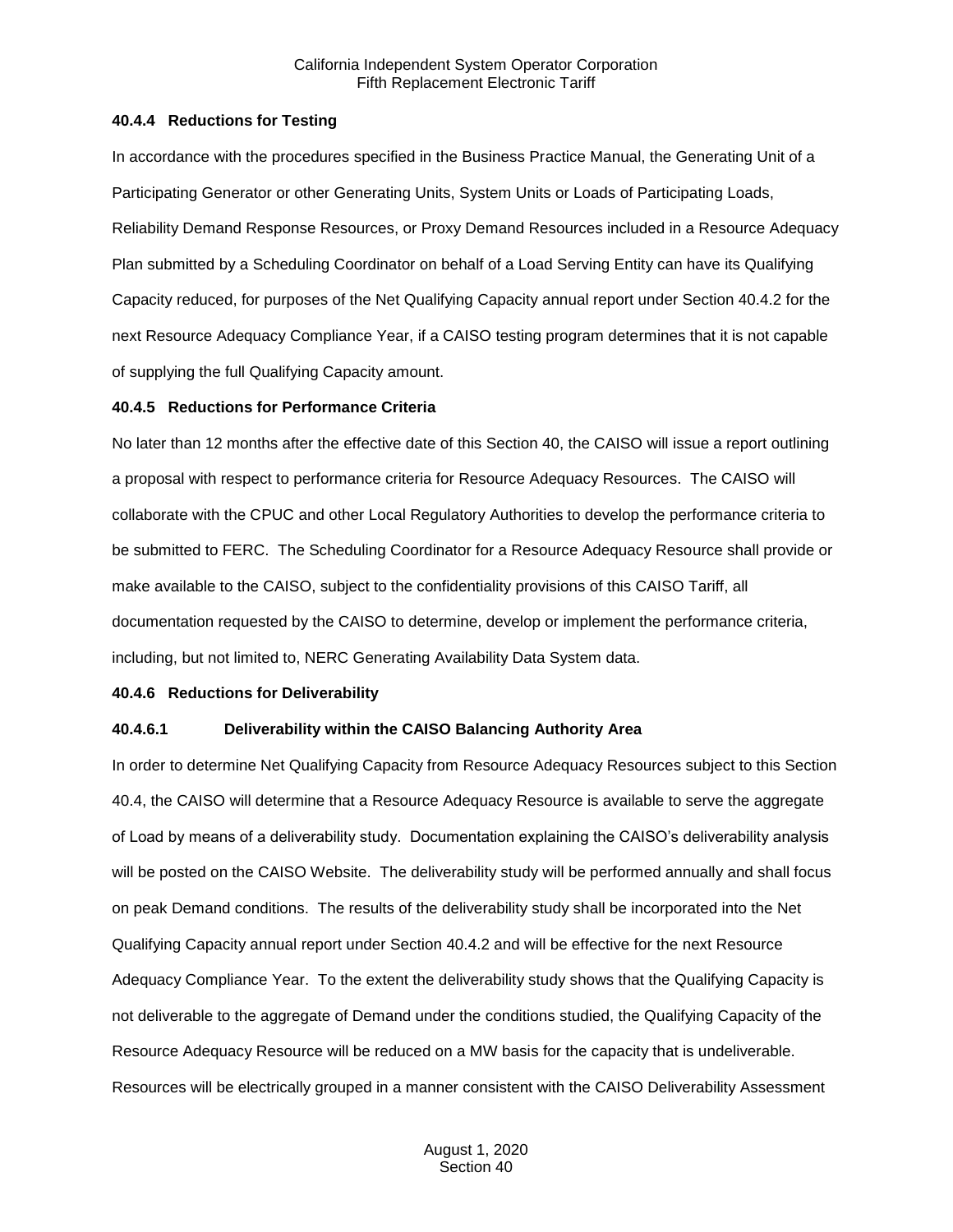methodology posted on the CAISO Website. For Resource Adequacy Resources in the same electrical group which have identified deliverability constraints, the Qualifying Capacity of the Resource Adequacy Resources that obtained Full Capacity Deliverability Status or partial deliverability through Section 8.2 of Appendix Y to this CAISO Tariff will be reduced prior to reducing the Qualifying Capacity of those resources which were originally provided Full Capacity Deliverability Status pursuant to inclusion in an Interconnection Study Cycle under Appendix Y to this CAISO Tariff.

#### **40.4.6.2 Deliverability of Imports**

#### **40.4.6.2.1 Available Import Capability Assignment Process**

For Resource Adequacy Plans covering any period after December 31, 2007, total Available Import Capability will be assigned on an annual basis for a one-year term to Scheduling Coordinators representing Load Serving Entities serving Load in the CAISO Balancing Authority Area and, in limited circumstances, to Scheduling Coordinators representing Participating Generators or System Resources, as described by the following sequence of steps. However, should the CPUC modify by decision its compliance period from January to December of the calendar year to May through April of the calendar year, the CAISO shall extend the effectiveness of the assignment for Resource Adequacy Compliance Year 2008 through April 2009.

**Step 1:** Determination of Maximum Import Capability on Interties into the CAISO Balancing Authority Area: The CAISO shall establish the Maximum Import Capability for each Intertie into the CAISO Balancing Authority Area, and will post those values on the CAISO Website in accordance with the schedule and process set forth in the Business Practice Manual. **Step 2:** Determination of Available Import Capability by Accounting for Existing Contracts and Transmission Ownership Rights Held by Out-of- Balancing Authority Area LSEs: For each Intertie, the Available Import Capability will be determined by subtracting from the Maximum Import Capability established in Step 1 for each Intertie the import capability on each Intertie associated with (i) Existing Contracts and (ii) Transmission Ownership Rights held by load serving entities that do not serve Load within the CAISO Balancing Authority Area. The remaining sum of all Intertie Available Import Capability is the Total Import Capability. Total Import Capability shall be used to determine the Load Share Quantity for each Load Serving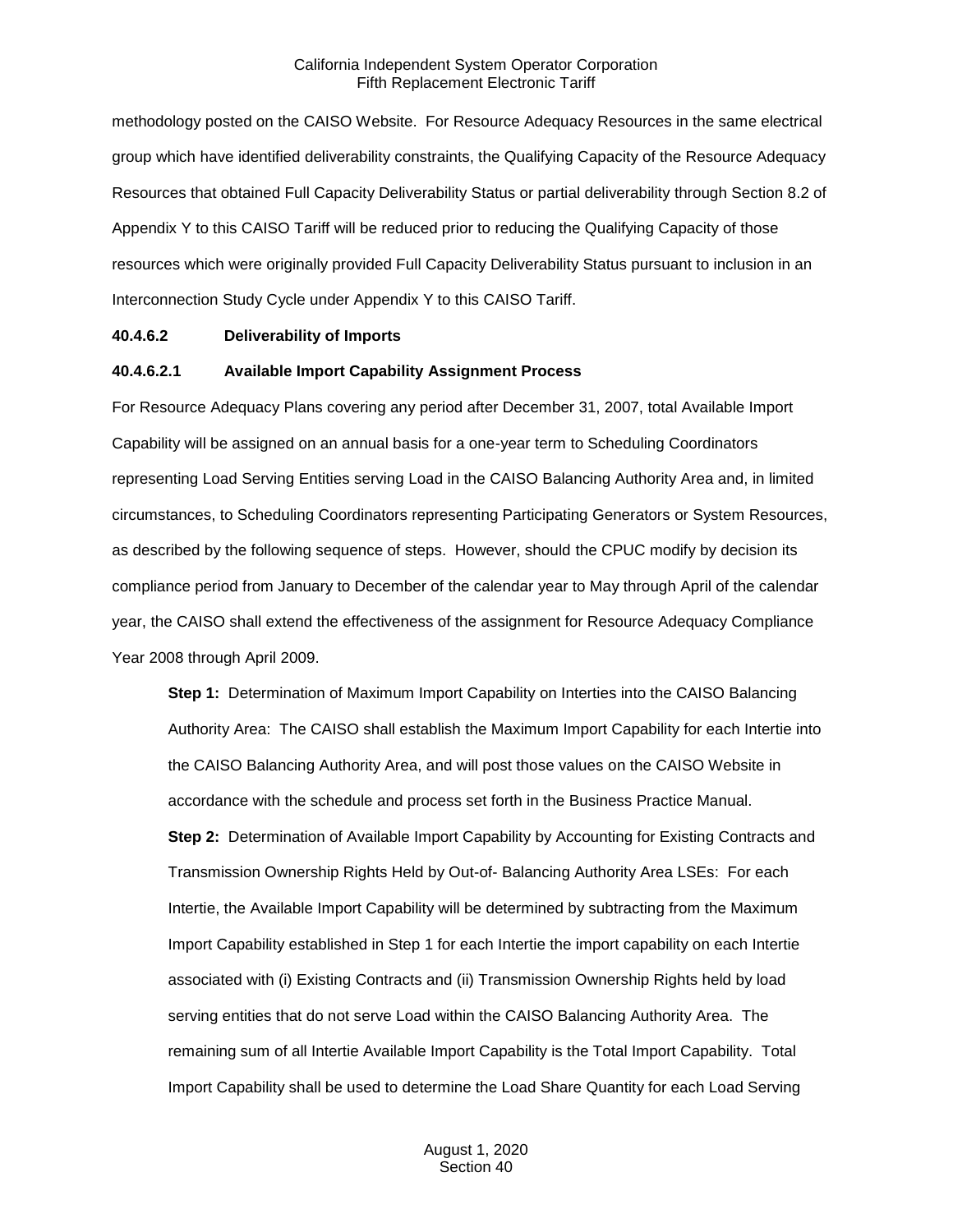Entity that serves Load within the CAISO Balancing Authority Area.

**Step 3:** Determination of Existing Contract Import Capability by Accounting for Existing Contracts and Transmission Ownership Rights Held by CAISO Balancing Authority Area LSEs: From the Available Import Capability remaining on each Intertie after Step 2 above, Existing Contracts and Transmission Ownership Rights held by Load Serving Entities that serve Load within the CAISO Balancing Authority Area shall be reserved for the holders of such commitments and will not be subject to reduction under any subsequent steps in this Section. The import capability reserved pursuant to this Step 3 is the Existing Contract Import Capability.

**Step 4:** Assignment of Pre-RA Import Commitments: From the Available Import Capability remaining on each Intertie after reserving Existing Contract Import Capability under Step 3 above, the CAISO will assign to Load Serving Entities serving Load within the CAISO Balancing Authority Area Pre-RA Import Commitment Capability on a particular Intertie based on Pre-RA Import Commitments in effect (where a supplier has an obligation to deliver the Energy or make the capacity available) at any time during the Resource Adequacy Compliance Year for which the Available Import Capability assignment is being performed. The Pre-RA Import Commitment will be assigned to the Intertie selected by the Load Serving Entity during the Resource Adequacy Compliance Year 2007 import capability assignment process, which was required to be based on the Intertie upon which the Energy or capacity from the Pre-RA Import Commitment had been primarily scheduled or, for a Pre-RA Import Commitment without a scheduling history at the time of the Resource Adequacy Compliance Year 2007 import capability assignment process, the primary Intertie upon which the Energy or capacity was anticipated to be scheduled. To the extent a Pre-RA Import Commitment was not presented during the Resource Adequacy Compliance Year 2007 import capability assignment process, the Load Serving Entity shall select the Intertie upon which the Pre-RA Import Commitment is primarily anticipated to be scheduled during the term of the Pre-RA Import Commitment and that selection shall be utilized in future annual Available Import Capability assignment processes. If a Pre-RA Import Commitment submitted on behalf of a LSE with Existing Contract Import Capability is assigned under this Section to the same Intertie on which the LSE holds Existing Contract Import Capability, the Pre-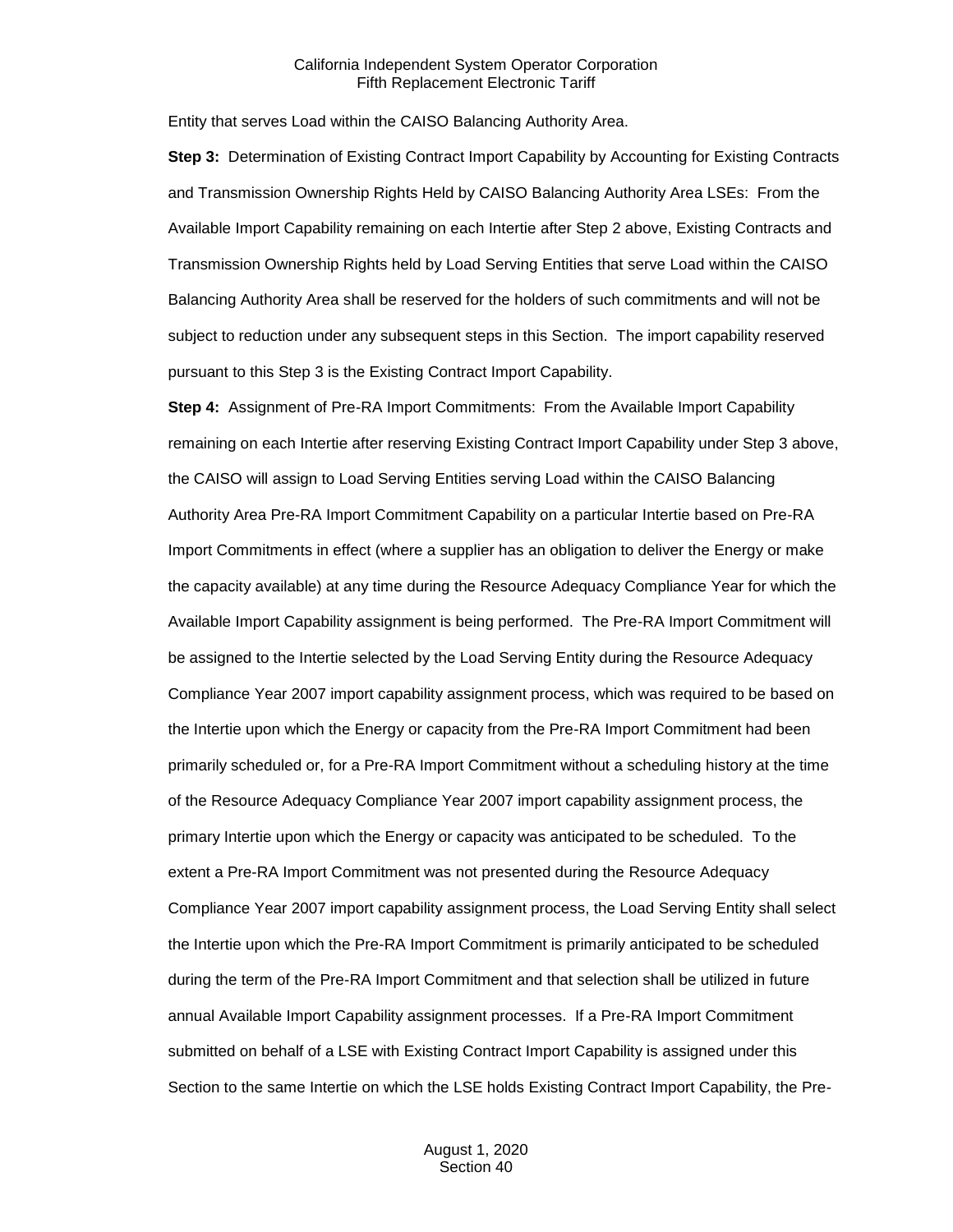RA Import Commitment will be assumed to deliver over the Existing Contract Import Capability until exhausted, unless the LSE can demonstrate otherwise.

To the extent a particular Intertie becomes over requested with Pre-RA Import Commitments due to either Pre-RA Import Commitments not included in the Resource Adequacy Compliance Year 2007 import capability assignment process or changes in system conditions that decrease the Maximum Import Capability of the Intertie, such that the MW represented in all Pre-RA Import Commitments utilizing the Intertie exceed the Intertie's Available Import Capability in excess of that reserved for Existing Contracts and Transmission Ownership Rights under Steps 2 and 3, the Pre-RA Import Commitments will be assigned Pre-RA Import Commitment Capability, based on the Import Capability Load Share Ratio of each Load Serving Entity submitting Pre-RA Import Commitments on the particular Intertie. To the extent this initial assignment of Pre-RA Import Commitment Capability has not fully assigned the Available Import Capability of the particular over requested Intertie, the remaining Available Import Capability on the over requested Intertie will be assigned until fully exhausted based on the Import Capability Load Share Ratio of each Load Serving Entity whose submitted Pre-RA Import Commitment has not been fully satisfied by the previous Import Capability Load Share Ratio assignment iteration. The Available Import Capability assigned pursuant to this Step 4 is the Pre-RA Import Commitment Capability.

**Step 5:** Assignment of Remaining Import Capability Limited by Load Share Quantity: The Total Import Capability remaining after Step 4 will be assigned only to Load Serving Entities serving Load within the CAISO Balancing Authority Area that have not received Existing Contract Import Capability and Pre-RA Import Commitment Capability under Steps 3 and 4, that exceed the Load Serving Entity's Load Share Quantity. Only the MW quantity of any Pre-RA Import Commitment Capability assigned to Existing Contract Import Capability under Step 4 that exceeds the Existing Contract Import Capability on the particular Intertie will be counted for purposes of this Step 5. This Total Import Capability will be assigned until fully exhausted to those Load Serving Entities eligible to receive an assignment under this Step based on each Load Serving Entity's Import Capability Load Share Ratio up to, but not in excess of, its Load Share Quantity. The quantity of Total Import Capability assigned to the Load Serving Entity under this Step is the Load Serving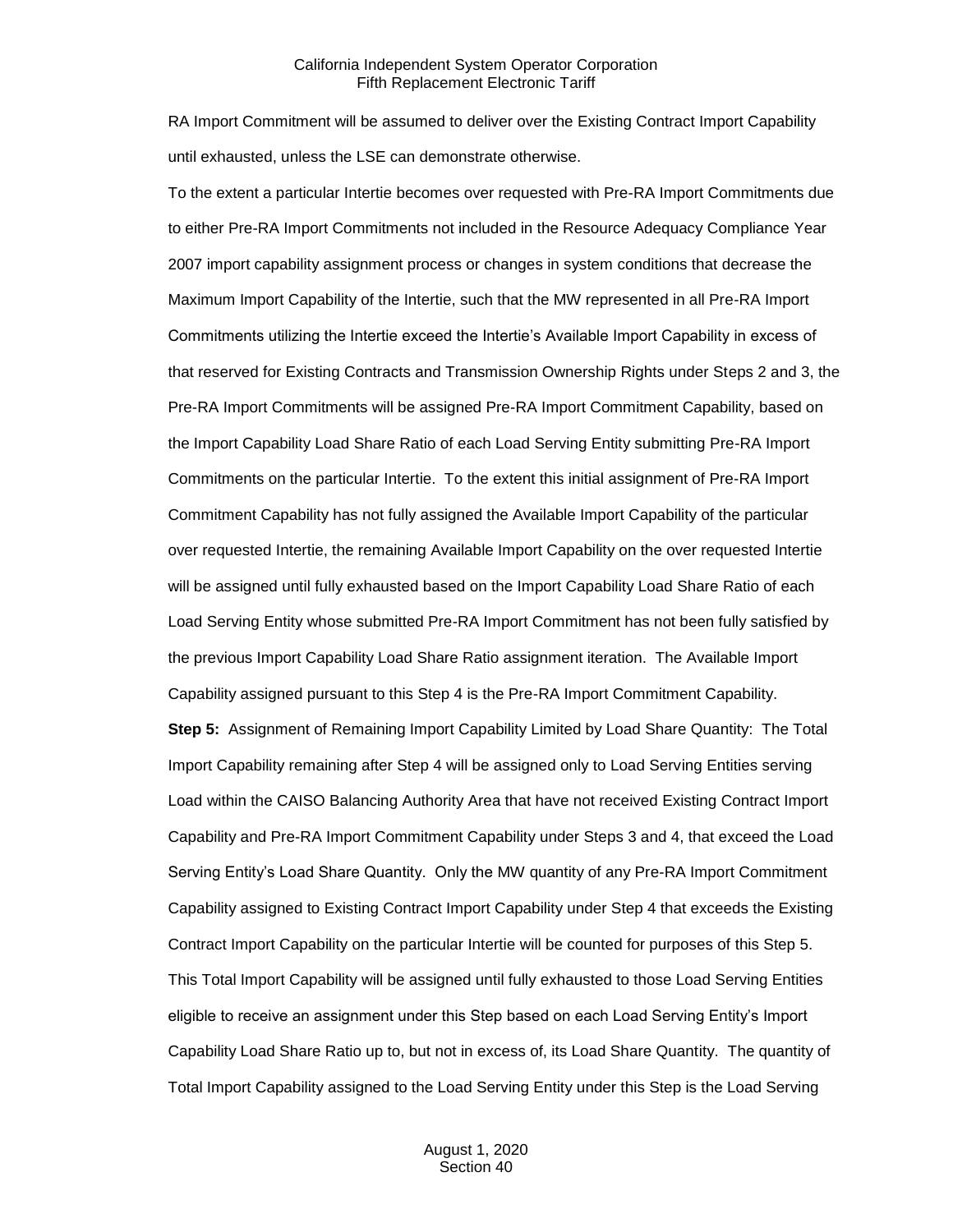Entity's Remaining Import Capability. This Step 5 does not assign Remaining Import Capability on a specific Intertie.

**Step 6:** CAISO Posting of Assigned and Unassigned Capability: Following the completion of Step 5, the CAISO will post to the CAISO Website, in accordance with the schedule set forth in the Business Practice Manual the following information:

- (a) The Total Import Capability;
- (b) The quantity in MW of Existing Contracts and Transmission Ownership Rights assigned to each Intertie, distinguishing between Existing Contracts and Transmission Ownership Rights held by Load Serving Entities within the CAISO Balancing Authority Area and those held by load serving entities outside the CAISO Balancing Authority Area;
- (c) The aggregate quantity in MW, and identity of the holders, of Pre-RA Import Commitments assigned to each Intertie; and
- (d) The aggregate quantity in MW of Available Import Capability after Step 4, the identity of the Interties with Available Import Capability, and the MW quantity of Available Import Capability on each such Intertie.

**Step 7:** CAISO Notification of LSE Assignment Information: Following the completion of Step 5, in accordance with the schedule set forth in the Business Practice Manual, the CAISO will notify the Scheduling Coordinator for each Load Serving Entity of:

- (a) The Load Serving Entity's Import Capability Load Share;
- (b) The Load Serving Entity's Load Share Quantity; and
- (c) The amount of, and Intertie on which, the Load Serving Entity's Existing Contract Import Capability and Pre-RA Import Commitment Capability, as applicable, has been assigned; and
- (d) The Load Serving Entity's Remaining Import Capability.

**Step 8:** Transfer of Import Capability: In accordance with the schedule set forth in the Business Practice Manual, a Scheduling Coordinator for a Load Serving Entity shall be allowed to transfer some or all of its Remaining Import Capability to any other Scheduling Coordinator for a Load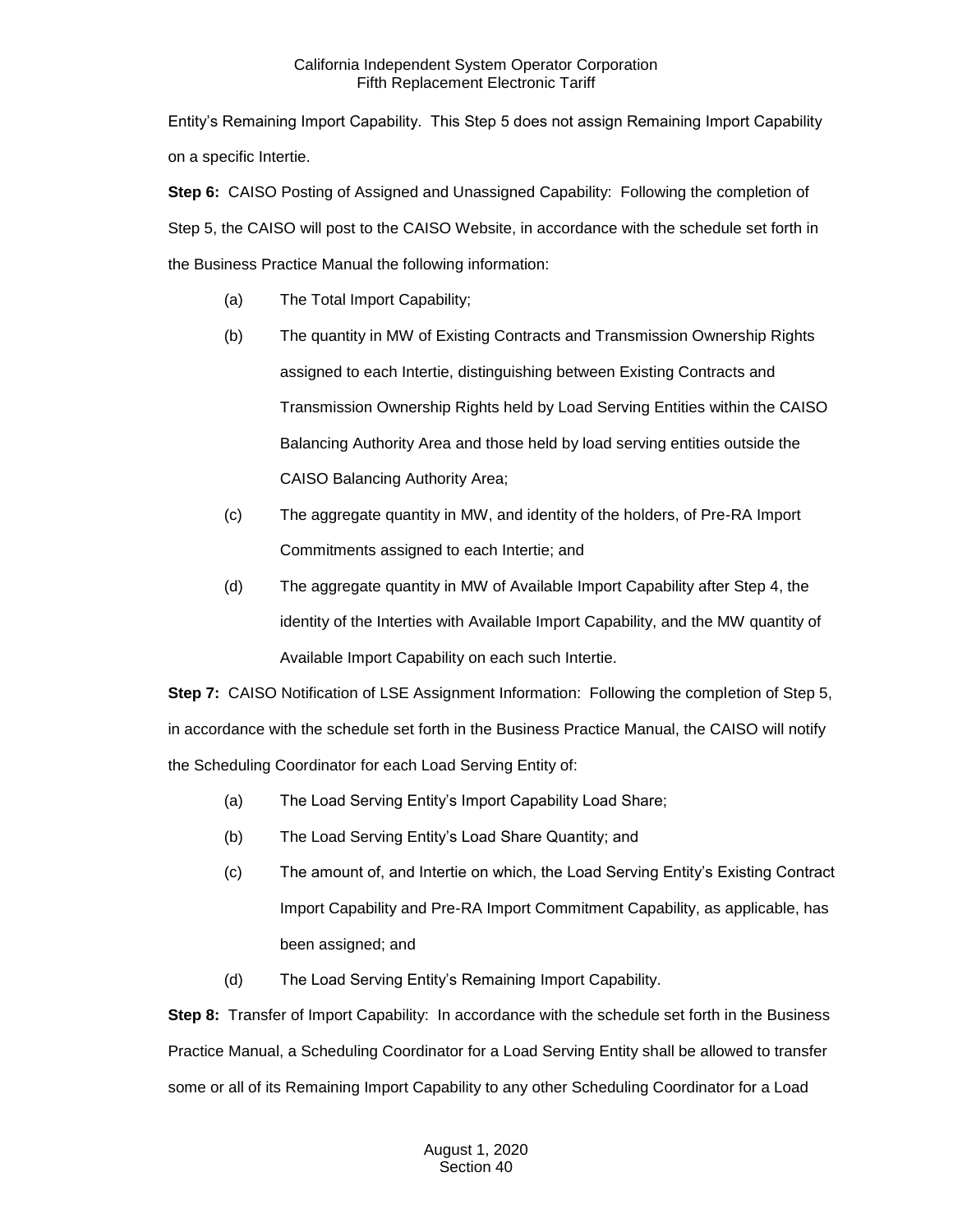Serving Entity. The CAISO will accept transfers between Scheduling Coordinators only to the extent such transfers are reported to the CAISO, in accordance with the schedule set forth in the Business Practice Manual and through the CAISO's Import Capability Transfer Registration Process, by the entity receiving the Remaining Import Capability who must set forth (1) the name of the counter-parties, (2) the MW quantity, (3) term of transfer, and (4) price on a per MW basis. The CAISO will post to the CAISO Website by August 8, 2007 for Resource Adequacy Compliance Year 2008 and for subsequent Resource Adequacy Compliance Years in accordance with the schedule set forth in the Business Practice Manual the information on transfers of Remaining Import Capability received under this Step 8.

**Step 9:** Initial Scheduling Coordinator Request to Assign Remaining Import Capability by Intertie: In accordance with the schedule set forth in the Business Practice Manual, the Scheduling Coordinator for each Load Serving Entity shall notify the CAISO of its request to assign its posttrading Remaining Import Capability on a MW basis per available Intertie. Total requests for assignment of Remaining Import Capability by a Scheduling Coordinator cannot exceed the sum of the post-traded Remaining Import Capability of its Load Serving Entities. The CAISO will honor the requests to the extent an Intertie has not been over requested. If an Intertie is over requested, the requests for Remaining Import Capability on that Intertie will be assigned based on each Load Serving Entity's Import Capability Load Share Ratio in the same manner as set forth in Step 4. A Scheduling Coordinator for a Load Serving Entity without an Import Capability Load Share will be assigned the Import Capability Load Share equal to the average Import Capability Load Share of those Load Serving Entities from which it received transfers of Remaining Import Capability.

**Step 10:** CAISO Notification of Initial Remaining Import Capability Assignments and Unassigned Capability: In accordance with the schedule set forth in the Business Practice Manual, the CAISO will:

- (a) Notify the Scheduling Coordinators of accepted request(s) for assigning Remaining Import Capability under Step 9;
- (b) Publish on the CAISO Website aggregate unassigned Available Import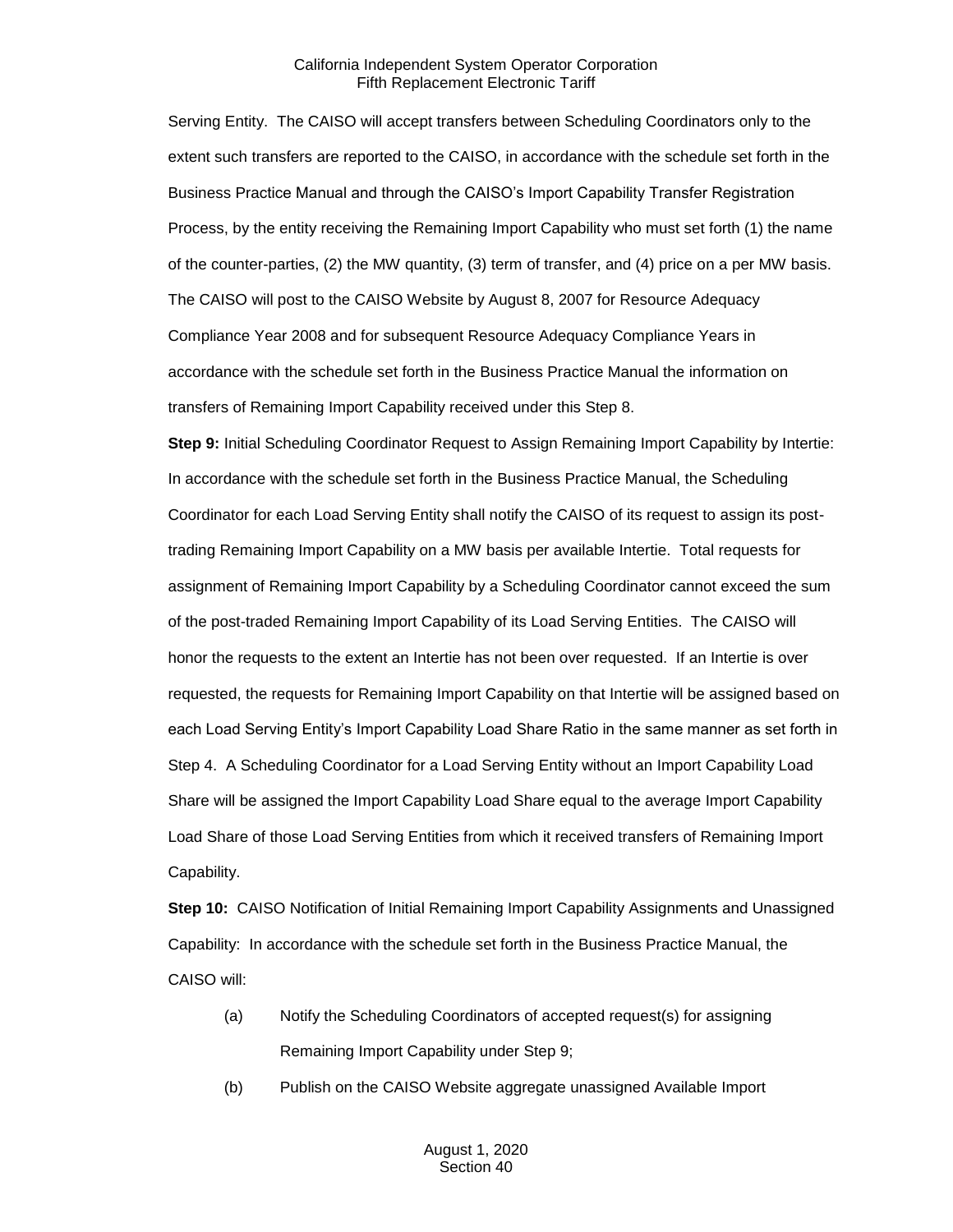Capability, if any, the identity of the Interties with unassigned Available Import Capability, and the MW quantity of Available Import Capability, on each such Intertie; and

(c) Issue a Market Notice to advise the Scheduling Coordinators that Step 10 is complete and to specify the time at which the CAISO will begin accepting requests for the Remaining Import Capability for Step 11.

**Step 11:** Secondary Scheduling Coordinator Request to Assign Remaining Import Capability by Intertie: To the extent Remaining Import Capability remains unassigned as disclosed by Step 10, in accordance with the schedule set forth in the Business Practice Manual, Scheduling Coordinators for Load Serving Entities shall notify the CAISO of their requests to assign any Remaining Import Capability on a MW per available Intertie basis. Step 10 must be completed before a Scheduling Coordinator may submit a request under this step for any Remaining Import Capability. Any requests received prior to the time stated in the Market Notice issued at the completion of Step 10 will not be honored by the CAISO. The CAISO will honor the timely requests received to the extent an Intertie has not been over requested. If an Intertie is over requested, the requests on that Intertie will be assigned based on each Load Serving Entity's Import Capability Load Share Ratio, as used in Steps 4 and 9.

**Step 12:** Notification of Secondary Remaining Import Capability Assignments and Unassigned Capability: In accordance with the schedule set forth in the Business Practice Manual, the CAISO will:

- (a) Notify the Scheduling Coordinator for each Load Serving Entity of the Load Serving Entity's accepted request(s) for assigning Remaining Import Capability under Step 11;
- (b) Publish on the CAISO Website unassigned aggregate Available Import Capability, if any, the identity of the Interties with Available Remaining Import Capability, and the MW quantity of Availability Import Capability on each such Intertie; and
- (c) Issue a Market Notice to advise the Scheduling Coordinator for each Load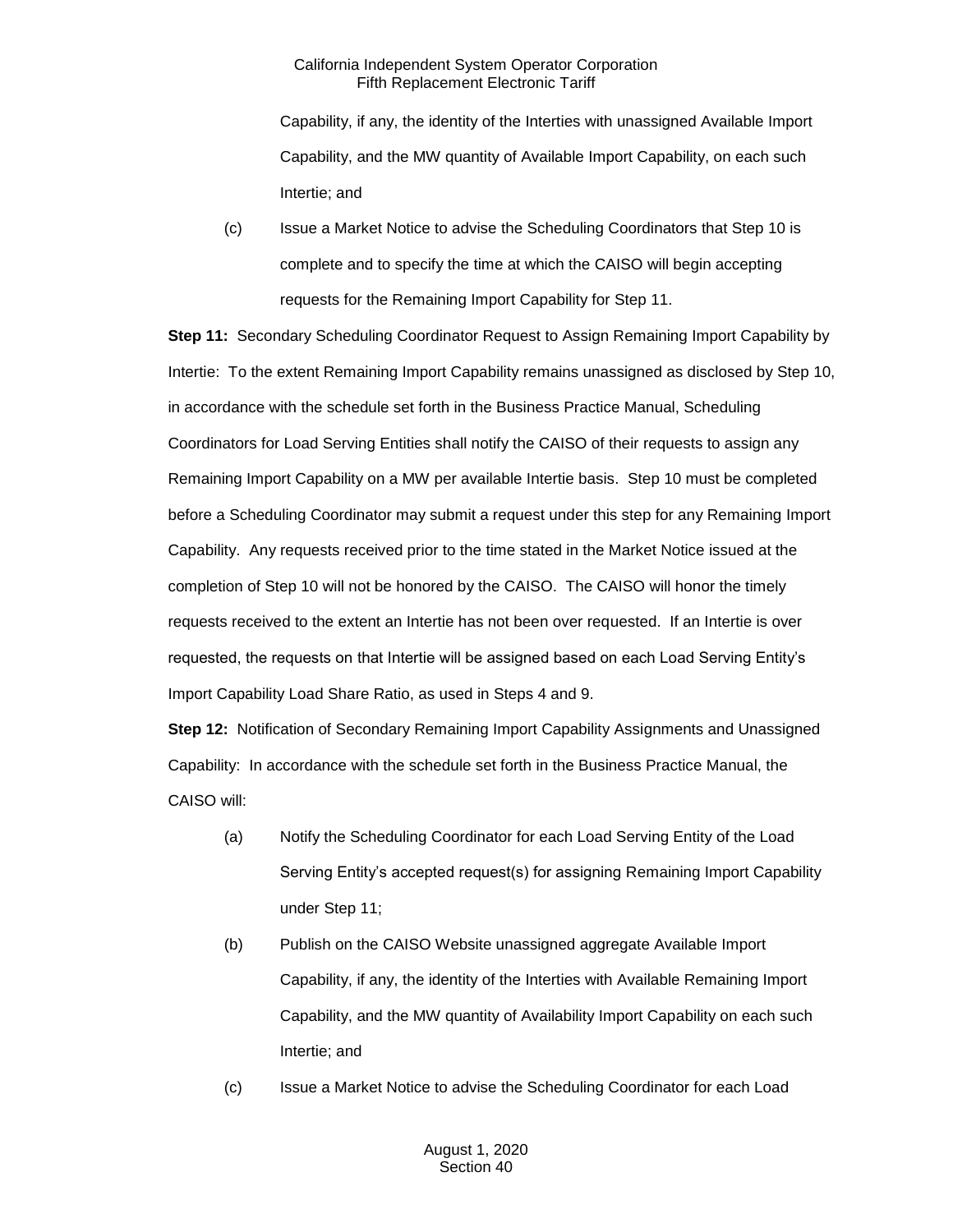Serving Entity that Step 12 is complete and to specify the time at which the CAISO will begin accepting requests for the Balance of Year Unassigned Available Import Capability for Step 13.

**Step 13:** Requests for Balance of Year Unassigned Available Import Capability: To the extent total Available Import Capability remains unassigned as disclosed by Step 12, Scheduling Coordinators for Load Serving Entities, Participating Generators, or System Resources may notify the CAISO of a request for unassigned Available Import Capability on a specific Intertie on a per MW basis. Step 12 must be completed before a Scheduling Coordinator may submit a request under this step for any remaining unassigned Import Capability. Any requests received prior to the time stated in the Market Notice issued at the completion of Step 12 will not be honored by the CAISO. Each request must include the identity of Load Serving Entity, Participating Generator, or System Resource on whose behalf the request is made. The CAISO will accept only two (2) requests per calendar week from any Scheduling Coordinator on behalf of a single Load Serving Entity, Participating Generator, or System Resource. The CAISO will honor timely requests in priority of the time requests from Scheduling Coordinators were received until the Intertie is fully assigned and without regard to any Load Serving Entity's Load Share Quantity. Any honored request shall be for the remainder of the Resource Adequacy Compliance Year. The CAISO shall provide an electronic means, either through the Import Capability Transfer Registration Process or otherwise, of notifying the Scheduling Coordinator of the time the request was deemed received by the CAISO and, within seven (7) days of receipt of the request, whether the request was honored. If a request made on behalf of a Load Serving Entity is honored, it shall be the responsibility of the Scheduling Coordinator and its Load Serving Entity to notify the CPUC or applicable Local Regulatory Authority of the acceptance of the request for unassigned Available Import Capability. If the request is not honored because the Intertie requested was fully assigned, the request will be deemed rejected and the Scheduling Coordinator, if it still seeks to obtain unassigned Available Import Capability, will be required to submit a new request for unassigned Available Import Capability on a different Intertie. The CAISO will update on its website the list of unassigned Available Import Capability by Intertie in accordance with the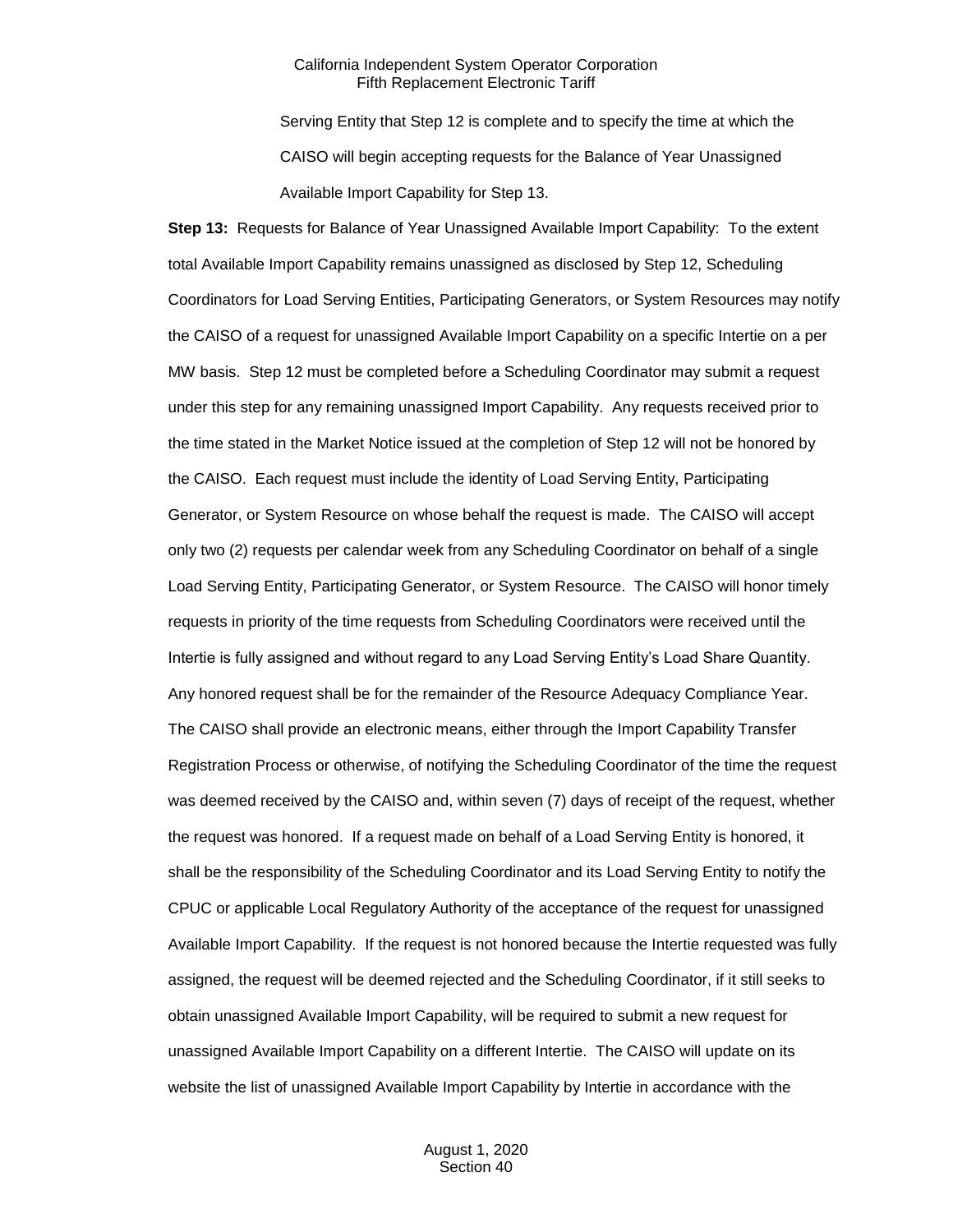schedule set forth in the Business Practice Manual.

This multi-step process for assignment of Total Import Capability does not guarantee or result in any actual transmission service being assigned and is only used for determining the import capability that can be credited towards satisfying the Reserve Margin of a Load Serving Entity under this Section 40. Upon the request of the CAISO, Scheduling Coordinators must provide the CAISO with information on Pre-RA Import Commitments and any transfers or sales of assigned Total Import Capability.

# **40.4.6.2.2 Bilateral Import Capability Transfers and Registration Process**

# **40.4.6.2.2.1 Eligibility Registration for Bilateral Import Capability Transfers**

To be eligible to engage in any bilateral assignment, sale, or other transfer of Remaining Import Capability under Step 8 of Section 40.4.6.2.1 or Section 40.4.6.2.2.2 or Existing Contract Import Capability, and Pre-RA Import Commitment Capability under Section 40.4.6.2.2.2, a Load Serving Entity or other Market Participant must provide the CAISO through the Import Capability Transfer Registration Process the following information:

- (a) Name of the Load Serving Entity or Market Participant
- (b) E-mail contact information

The CAISO will post to the CAISO Website the information received under this Section on a monthly basis in accordance with the schedule set forth in the Business Practice Manual. Any assignment, sale, or other transfer of Existing Contract Import Capability, Pre-RA Import Commitment Capability, or Remaining Import Capability may only be made by or to a Load Serving Entity or Market Participant whose information received under this Section has been posted to the CAISO Website prior to the date of the assignment, sale, or other transfer of the Existing Contract Import Capability, Pre-RA Import Commitment Capability, or Remaining Import Capability. It shall be the exclusive responsibility of the Scheduling Coordinator for the Load Serving Entity or Market Participant to ensure that the information posted to the CAISO Website under this Section is accurate and up to date.

# **40.4.6.2.2.2 Reporting Process for Bilateral Import Capability Transfers**

This Section shall apply to all transfers of Existing Contract Import Capability, Pre-RA Import Commitment Capability, or Remaining Import Capability other than that provided for in Step 8 of Section 40.4.6.2.1. Any Load Serving Entity or other Market Participant that has obtained Existing Contract Import Capability,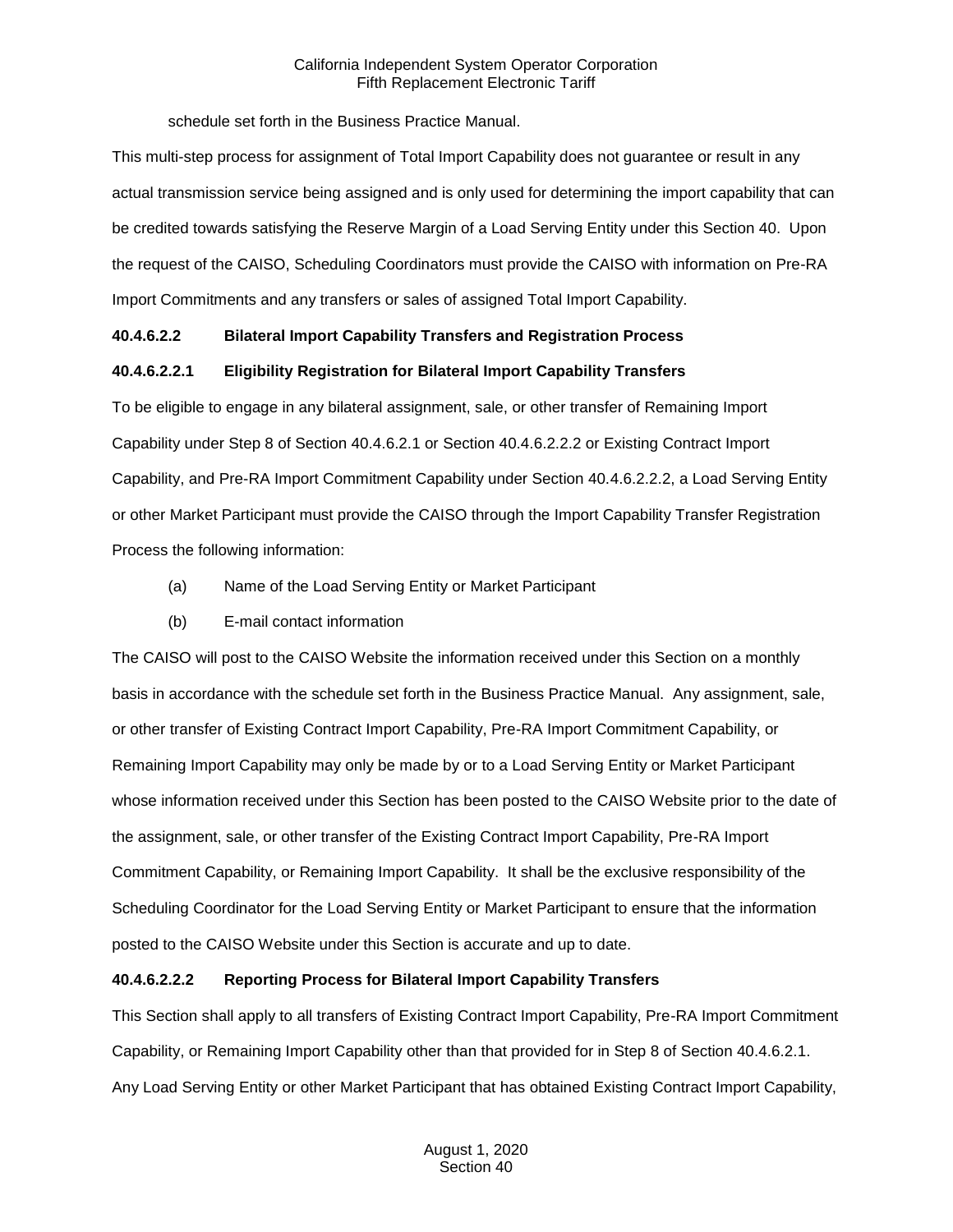Pre-RA Import Commitment Capability, or Remaining Import Capability may assign, sell, or otherwise transfer such Existing Contract Import Capability, Pre-RA Import Commitment Capability, or Remaining Import Capability in MW increments. The import capability subject to each transfer shall remain on the Intertie assigned pursuant to Section 40.4.6.2.1.

The Scheduling Coordinator for the Load Serving Entity or Market Participant receiving the transferred Existing Contract Import Capability, Pre-RA Import Commitment Capability, or Remaining Import Capability must report the transfer to the CAISO through the CAISO's Import Capability Transfer Registration Process by providing the following information:

- (a) Identity of the counter-party(ies);
- (b) The MW quantity;
- (c) The Intertie on which the Existing Contract Import Capability, Pre-RA Import Commitment Capability, or Remaining Import Capability was assigned;
- (d) Term of the transfer;
- (e) Price on a per MW basis; and
- (f) Whether the import capability assignment being transferred is Existing Contract Import Capability, Pre-RA Import Commitment Capability, or Remaining Import Capability.

The CAISO will promptly post to the CAISO Website the information on transfers received under this Section except for the information received pursuant to subpart (f) of this Section. On a quarterly basis, the CAISO shall also report to FERC the transfer information received under this Section and Step 8 of Section 40.4.6.2.1. Transfer information received in accordance with this Section after the 20th calendar day of any month shall not be permitted to be included in the Load Serving Entity's Resource Adequacy Plan submitted in the same month as the transfer submission.

# **40.4.6.2.2.3 Other Import Capability Information Postings**

The CAISO will post to the CAISO Website on a monthly basis in accordance with the schedule set forth in the Business Practice Manual, for each Intertie, the holder and that holder's quantity in MW of import capability assigned on the particular Intertie as of the reporting date.

The CAISO will also post to the CAISO Website following submission of the annual Resource Adequacy Plans under Sections 40.2.1.1, 40.2.2.4, 40.2.3.4, and 40.2.4, for each Intertie, by a "yes" or "no"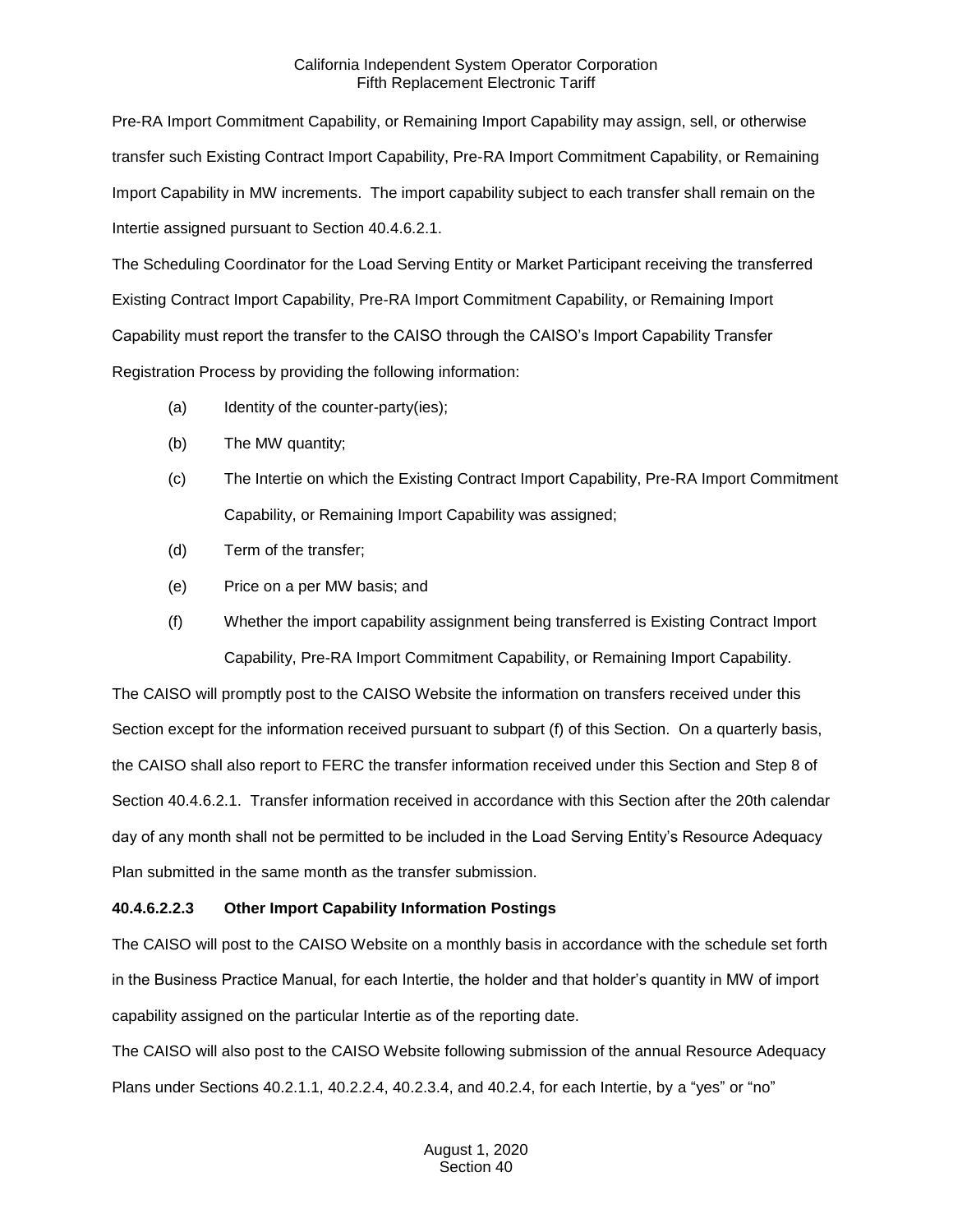designation, whether each holder of import capability assigned on the particular Intertie has fully included the assigned import capability in the holder's annual Resource Adequacy Plans.

#### **40.4.6.3 Deliverability of Distributed Generation**

The CAISO will perform an annual Deliverability Assessment, as described in Section 40.4.6.3.1, to determine MW quantities of Potential DGD at specific Nodes of the CAISO Controlled Grid for assigning Deliverability Status to Distributed Generation Facilities interconnected or seeking interconnection to the Distribution System of a Utility Distribution Company or a Metered Subsystem pursuant to the interconnection procedures of the Utility Distribution Company or Metered Subsystem, where such interconnection and Potential Deliverability Status can be provided:

- (i) without any additional Delivery Network Upgrades (although Reliability Network Upgrades, Distribution Upgrades or other mitigation may be needed);
- (ii) without the need for the CAISO to conduct any further Deliverability Assessment; and
- (iii) without degrading the Deliverability Status of Generation in Commercial Operation, proposed Generating Facilities in the CAISO Interconnection queue, or the Distributed Generation Facilities of interconnection customers who have previously requested Full Capacity or Partial Capacity Deliverability Status.

Following the CAISO's publication of the nodal Potential DGD quantities resulting from the Deliverability Assessment, applicable Utility Distribution Companies and Metered Subsystems will assign Full Capacity Deliverability Status or Partial Capacity Deliverability Status to specific Distributed Generation Facilities pursuant to the rules set forth in Section 40.4.6.3.2.

This Section 40.4.6.3 is intended to supplement, and not to preclude or limit, the ability of an interconnection customer for a Distributed Generation Facility to seek and receive Full Capacity Deliverability Status or Partial Capacity Deliverability Status through applicable interconnection procedures. Nothing in this Section 40.4.6.3 is intended to relieve the interconnection customer for a Distributed Generation Facility from the requirements to request and achieve interconnection to the Distribution System through the applicable interconnection procedures. In addition, the amount of Resource Adequacy Capacity a Distributed Generation Facility may provide in any given Resource Adequacy Compliance Year is subject to the CAISO's annual Net Qualifying Capacity determination, as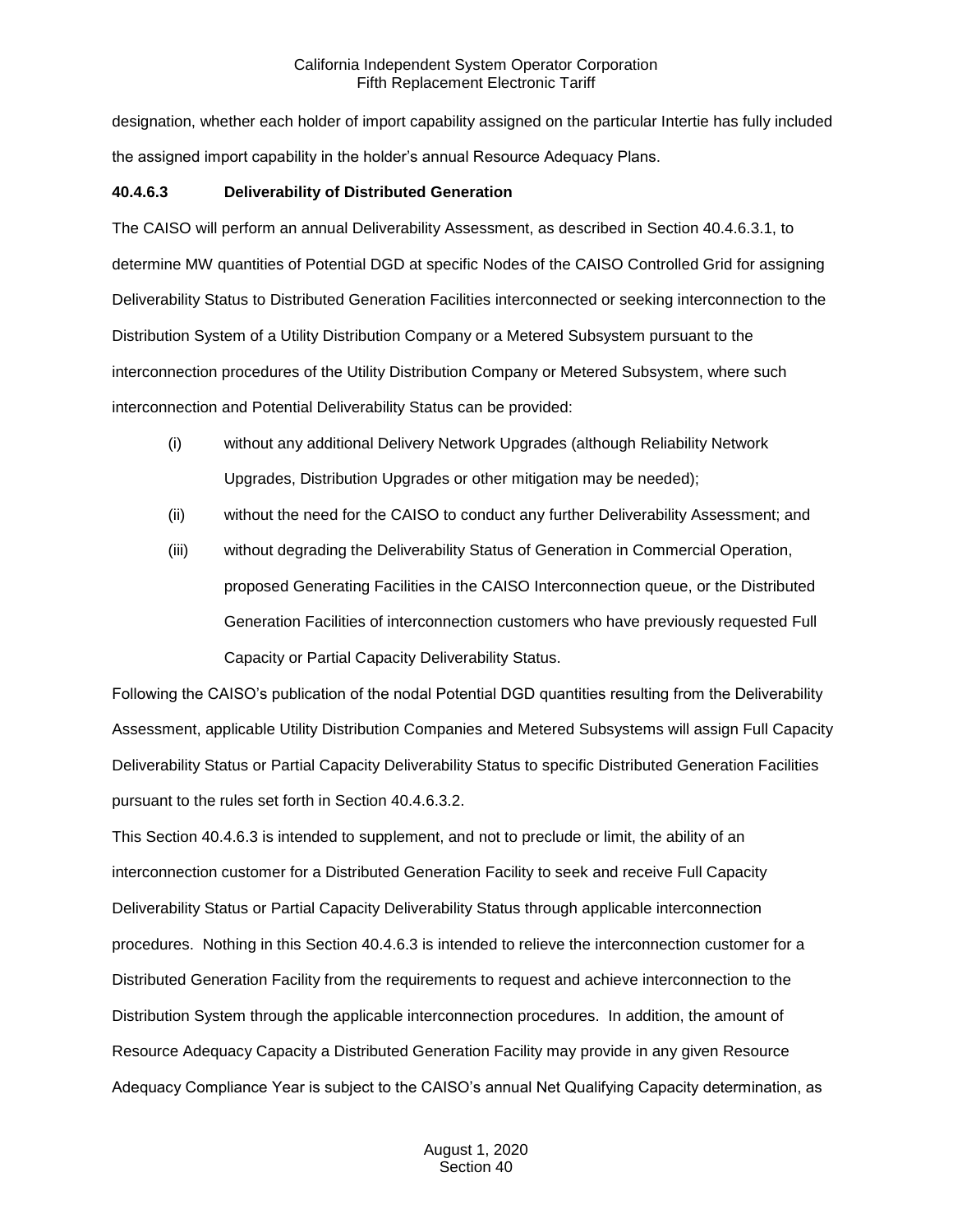specified in Section 40.4.6.1.

#### **40.4.6.3.1 Deliverability Assessment to Determine Potential DGD**

This Section describes the annual DG Deliverability Assessment the CAISO will perform to determine nodal MW amounts of Potential DGD available to Utility Distribution Companies and Metered Subsystems for assigning Deliverability Status to Distributed Generation Facilities in accordance with Section 40.4.6.3.2. The DG Deliverability Assessment and its results will be based on the assumption that the Distributed Generation Facilities that are eventually assigned Deliverability Status under Section 40.4.6.3 complete all requirements for interconnection to the Distribution System under the applicable interconnection process and that these Distributed Generation Facilities will be supported by needed Reliability Network Upgrades, Distribution Upgrades or other mitigation that would be needed to safely and reliably interconnect to the Distribution System and deliver Energy from the Distribution System to the appropriate CAISO Controlled Grid Node.

#### **40.4.6.3.1.1 Developing the Assessment Model**

To develop the base case model for the DG Deliverability Assessment, the CAISO will include:

- (i) The most recent GIP or GIDAP Queue Cluster Phase II Interconnection Study deliverability power flow base case, which includes Distributed Generation Facilities of interconnection customers with active interconnection requests who have requested Full Capacity or Partial Capacity Deliverability Status;
- (ii) Those Generating Facilities that have obtained Deliverability using the annual full capacity deliverability option under either Section 8.2 of the GIP, Section 9.2 of the GIDAP, or equivalent process(es) under the applicable Utility Distribution Company tariffs;
- (iii) Transmission additions and upgrades approved in the final comprehensive Transmission Plan for the most recent Transmission Planning Process cycle;
- (iv) Any Generating Facilities in the most recent GIDAP Phase I Interconnection Study that have been determined to be deliverable in accordance with their requested Deliverability Status (including Distributed Generation Facilities of interconnection customers with active interconnection requests who have requested Full Capacity or Partial Capacity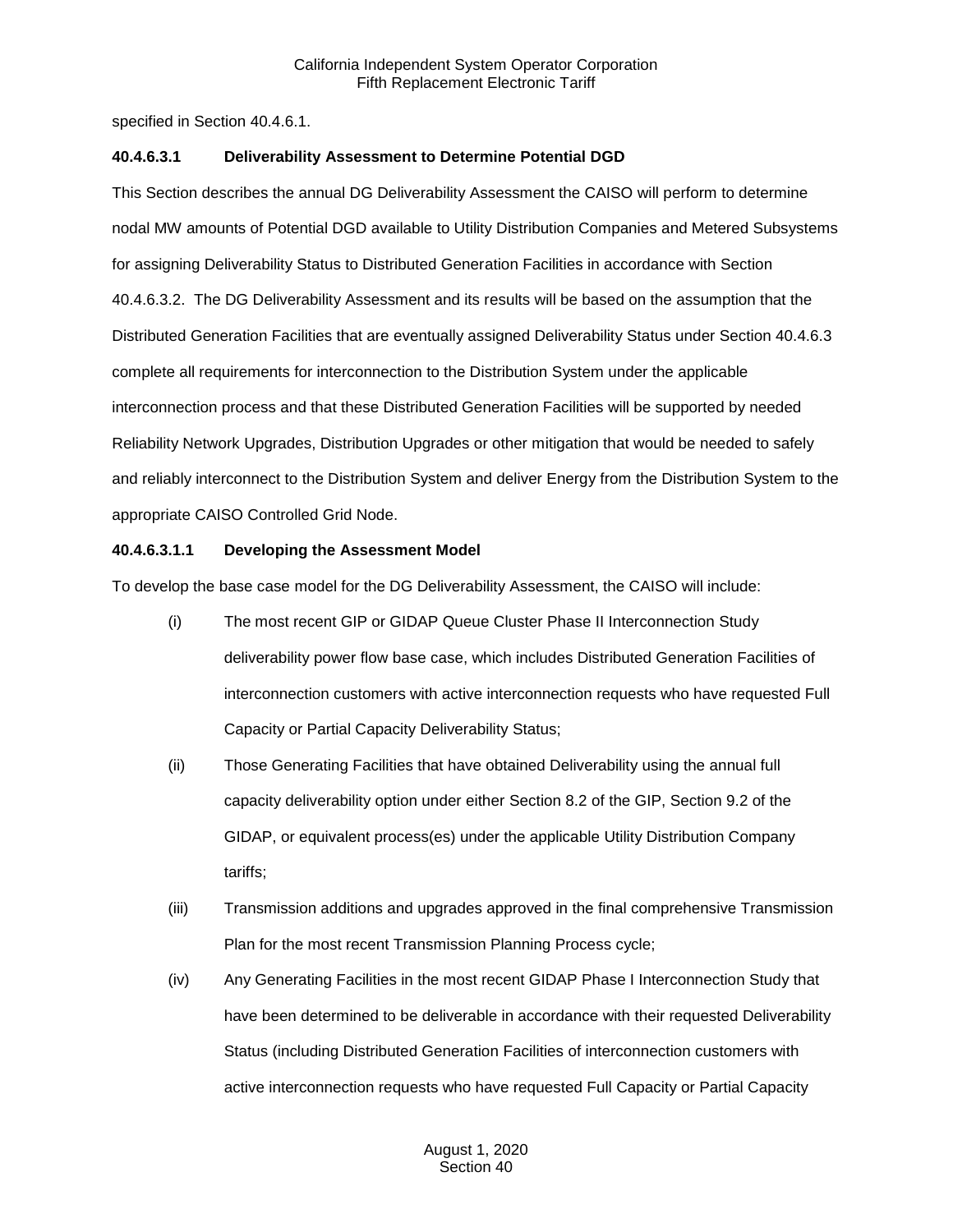Deliverability Status) and were not assigned any Delivery Network Upgrade costs in the Phase I Interconnection Study;

- (v) Delivery Network Upgrades that have received governmental approvals or for which Construction Activities have commenced;
- (vi) The MW amounts of resources interconnected to the Distribution System below specific Nodes of the CAISO Controlled Grid contained in the most recent Transmission Planning Process base portfolio, except that the CAISO will remove each Node (by using a zero MW value) located within electrical areas for which the most recently completed GIP or GIDAP Phase I or Phase II Interconnection Study has identified a need for a Delivery Network Upgrade or for which the most recent Phase II Interconnection Study identified and then removed a Delivery Network Upgrade to support Deliverability for MW amounts in the Interconnection queue;
- (vii) Actual distributed generation development based on the MW amount of distributed generation in applicable Utility Distribution Company and Metered Subsystem interconnection queues including non-net-energy-metering resources requesting interconnection through state-jurisdictional interconnection processes;
- (viii) Any additional information provided by each Utility Distribution Company and Metered Subsystem regarding anticipated distributed generation development on its Distribution System; and
- (ix) Other information that the CAISO, in its reasonable discretion, determines is necessary.

#### **40.4.6.3.1.2 Performing the DG Deliverability Assessment**

The CAISO will perform the DG Deliverability Assessment using the Deliverability Assessment procedures described in GIDAP Section 6.3.2 to determine the availability of transmission system capability, as reflected in the study model described above, to provide Deliverability Status for targeted amounts of additional distributed generation at given Nodes of the CAISO Controlled Grid. Except for Nodes that the CAISO removes by assigning a zero MW value pursuant to Section 40.4.6.3.1.1(vi), the targeted amounts of additional distributed generation at each Node shall be at least as large as the maximum of the corresponding nodal MW amounts determined in accordance with Sections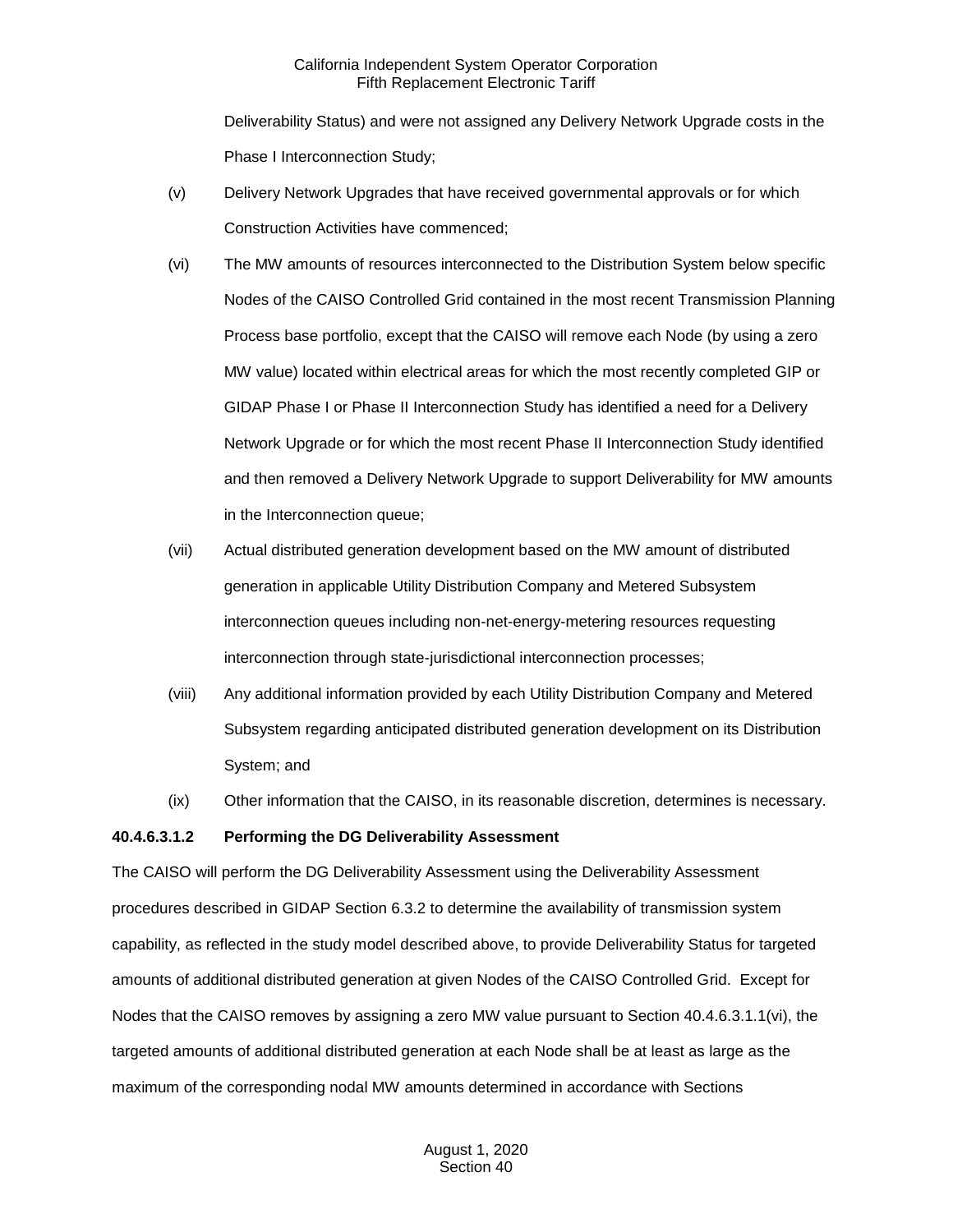40.4.6.3.1.1(vi), 40.4.6.3.1.1(vii) or 40.4.6.3.1.1(viii). The CAISO may use larger targeted amounts as it deems appropriate to enhance the information provided by the DG Deliverability Assessment. The DG Deliverability Assessment will preserve modeled transmission system capability to provide requested levels of deliverability for the Generating Facilities of Interconnection Customers or the Distributed Generation Facilities of interconnection customers under a wholesale distribution access tariff who have previously requested Full Capacity or Partial Capacity Deliverability Status. Therefore, at each Node where all modeled Generating Facilities, including the distributed generation target amounts, cannot be simultaneously dispatched to the modeled output levels corresponding to their Full Capacity or Partial Capacity Deliverability Status without violating operating limits of the CAISO Controlled Grid, the CAISO will reduce the modeled distributed generation target amounts as needed to achieve a feasible Dispatch.

#### **40.4.6.3.1.3 Publishing Results of the DG Deliverability Assessment**

The CAISO will publish the results of the DG Deliverability Assessment by posting on the CAISO Website. The results will identify all Nodes modeled in the assessment with the corresponding nodal MW amounts of Potential DGD that (a) were studied as targeted amounts in the DG Deliverability Assessment; (b) were found to be deliverable in the DG Deliverability Assessment; and (c) are available for use by Utility Distribution Companies and Metered Subsystems to assign Deliverability Status to Distributed Generation Facilities in accordance with Section 40.4.6.3.2. The nodal MW amounts of Potential DGD available for assignment of Deliverability Status by Utility Distribution Companies and Metered Subsystems to individual Distributed Generation Facilities will be denominated in 0.01 MW increments and will not exceed the maximum of the corresponding nodal MW amounts determined in accordance with Sections 40.4.6.3.1.1(vi), 40.4.6.3.1.1(vii) or 40.4.6.3.1.1(viii), even though the amounts that were studied and found to be deliverable may be larger.

With respect to those Nodes at which more than one Utility Distribution Company's or Metered Subsystem's Distribution System is connected, the CAISO will publish, at the same time it publishes the results of the DG Deliverability Assessment, each Utility Distribution Company's or Metered Subsystem's respective share of the Potential DGD available to provide Deliverability Status to Distributed Generation Facilities at these Nodes based on the ratio of Load served via the facilities of each affected Utility Distribution Company and Metered Subsystem at such Nodes.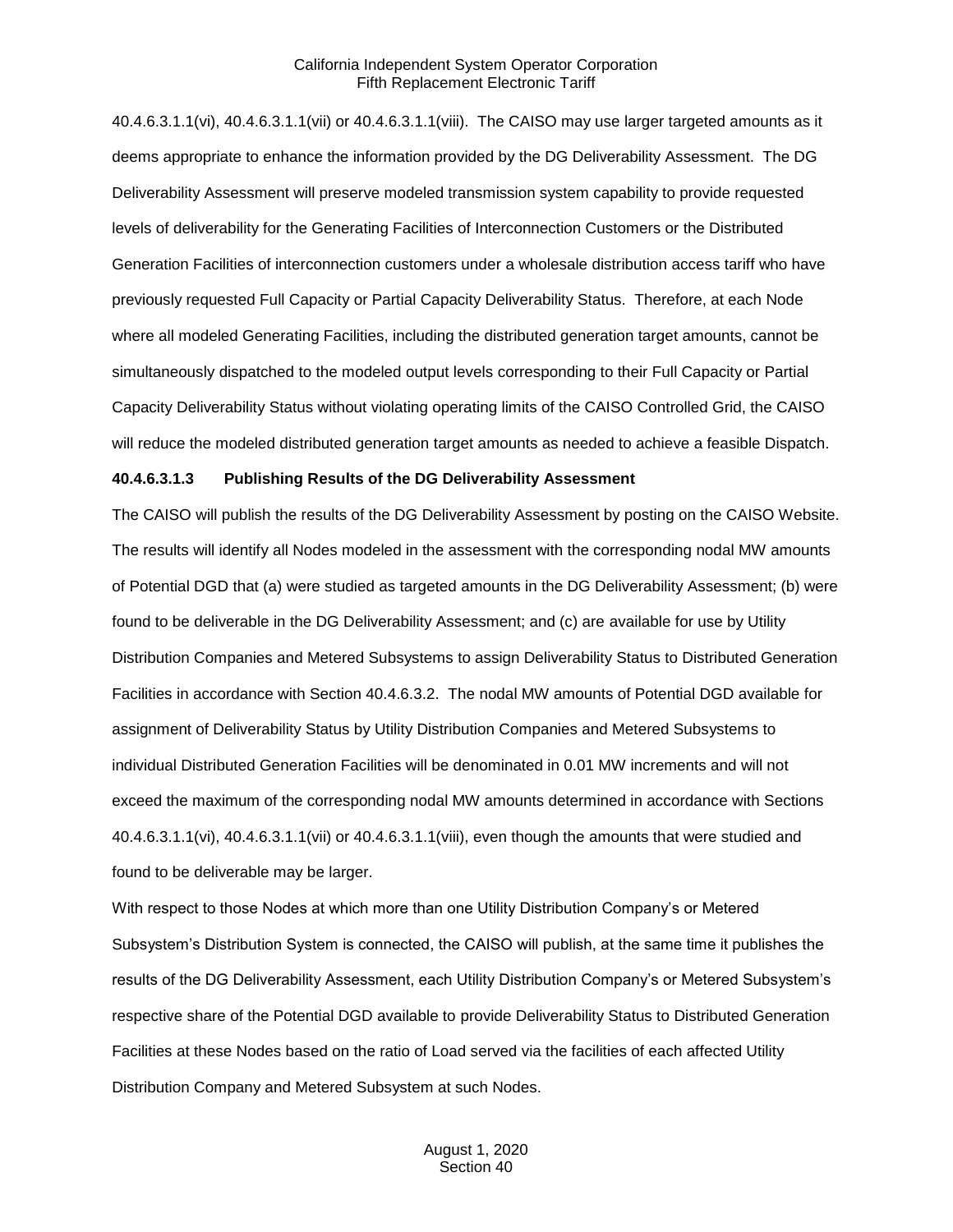#### **40.4.6.3.1.4 Bilateral Transfers of Potential DGD at Shared Nodes**

A Utility Distribution Company or Metered Subsystem shall be entitled to transfer all or a portion of its MW share of Potential DGD at a Node that is shared with the Distribution System of another Utility Distribution Company or Metered Subsystem, in quantities no smaller than 0.01 MW. A Utility Distribution Company that is also an IOU Participating Transmission Owner shall be entitled to transfer a MW share of Potential DGD to another Utility Distribution Company or Metered Subsystem only to the extent that the total MW quantity associated with Distributed Generation Facilities connected or seeking interconnection to the IOU Participating Transmission Owner's Distribution System at the Node that are eligible to receive Deliverability Assignments pursuant to Section 40.4.6.3.2.2.1 is less than the available Potential DGD for that Node as indicated in the DG Deliverability Assessment for the current cycle. Both Utility Distribution Companies or Metered Subsystems participating in a transfer pursuant to this Section 40.4.6.3.1.4 shall notify the CAISO of the transfer. Utility Distribution Companies and Metered Subsystems may engage in such transfers during the period from the date they received notification of their shares of Potential DGD at shared Nodes under Section 40.4.6.3.1.3 through the date on which Deliverability Status assignments must be provided to the CAISO, pursuant to Section 40.4.6.3.2.

#### **40.4.6.3.2 Assignment of Deliverability Status to Distributed Generation Facilities**

After completion of the DG Deliverability Assessment associated with the current cycle of the process described in Section 40.4.6.3, and in accordance with a Market Notice setting out the schedule for the cycle, each Utility Distribution Company and Metered Subsystem will assign Deliverability Status to individual Distributed Generation Facilities interconnected, or seeking interconnection, to the Distribution System of the Utility Distribution Company or Metered Subsystem below each Node where the CAISO's DG Deliverability Assessment for the current cycle has indicated the availability of Potential DGD, consistent with the rules set forth in this Section 40.4.6.3.2, and will report all such assignments to the CAISO in accordance with the schedule for the cycle.

Upon receipt of this information the CAISO will validate that the Utility Distribution Company's or Metered Subsystem's assignments of Deliverability Status to specific Distributed Generation Facilities is consistent with (i) the MW quantities of Potential DGD available to that Utility Distribution Company or Metered Subsystem at specific Nodes; the CAISO's methodology for associating the Deliverability Status of a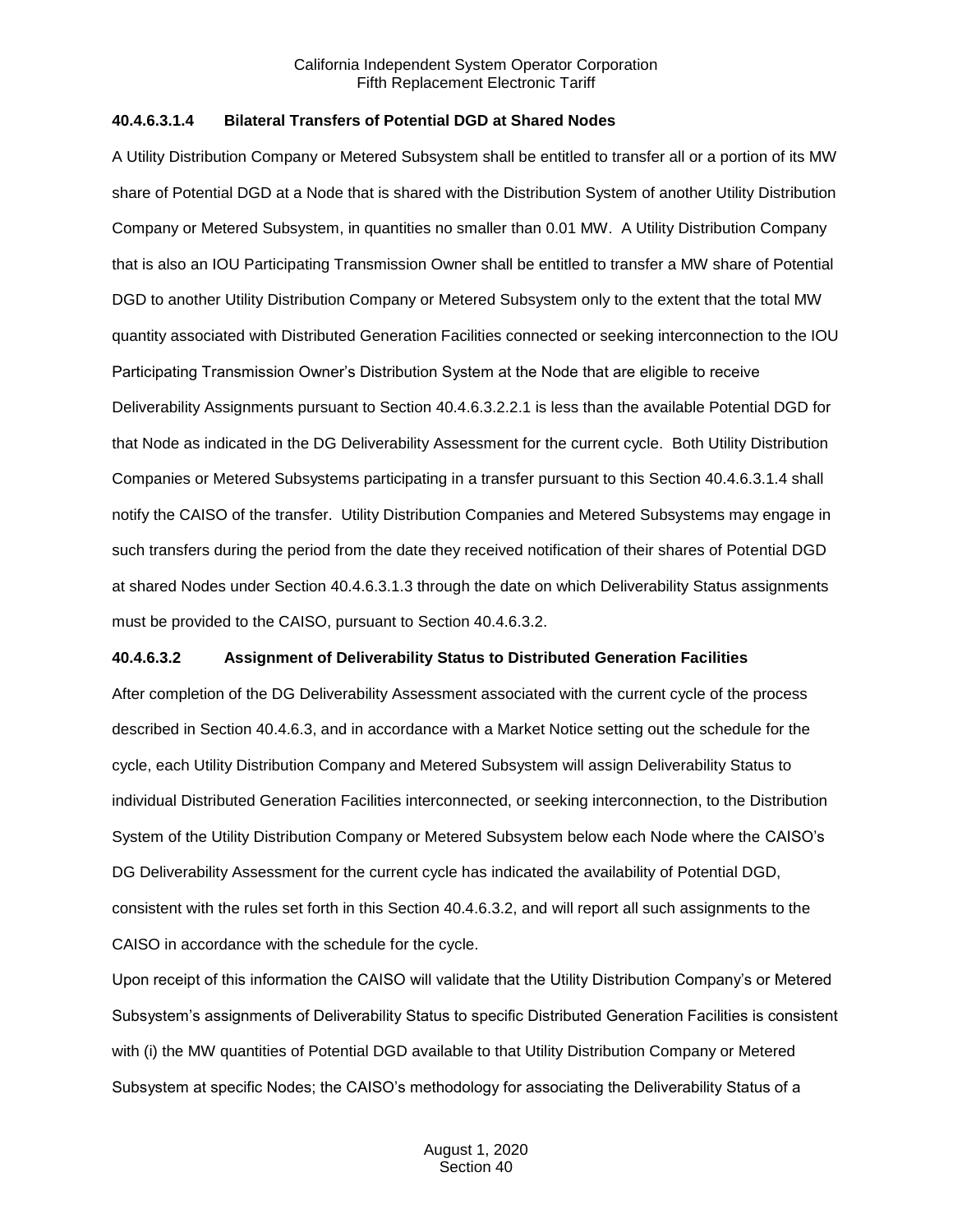specific generating resource type with a MW quantity of Potential DGD, as set forth in Section 40.4.6.3.2.1; and (iii) the time limit on a Distributed Generation Facility's expected future Commercial Operation date, as set forth in Section 40.4.6.3.2.2. If the CAISO identifies an inconsistency between a Utility Distribution Company's or Metered Subsystem's assignment of Deliverability Status to a Distributed Generation Facility and any of these requirements, the CAISO will notify the Utility Distribution Company or Metered Subsystem, and the Utility Distribution Company or Metered Subsystem in consultation with the CAISO will adjust its assignments of Deliverability Status as needed. The CAISO will then inform the Utility Distribution Company or Metered Subsystem that the validation process has been completed, and the Utility Distribution Company or Metered Subsystem will notify the Distributed Generation Facilities of their Deliverability Status assignments.

# **40.4.6.3.2.1 Associating MW of Potential DGD with Deliverability Status of a Distributed Generation Facility**

As described further in a Business Practice Manual, Utility Distribution Company's or Metered Subsystem's association of a MW quantity of Potential DGD at a specific Node with the Deliverability Status of a specific Distributed Generation Facility shall be commensurate with the MW Energy production level appropriate to the type of generating resource comprising the facility modeled in the Deliverability Assessment, the qualifying capacity determination method for that resource type, the installed capacity of the facility, and the Deliverability Status (Full Capacity or Partial Capacity) to be assigned to the facility, and shall be consistent with the CAISO's methodology for modeling resources in its deliverability studies.

# **40.4.6.3.2.2 Eligibility of Distributed Generation Facilities to Obtain Deliverability Status Assignment**

To be eligible to receive a Deliverability Status assignment, a Distributed Generation Facility must satisfy the requirements of the applicable application process pursuant to this Section 40.4.6.3.2.2 and, if the Distributed Generation Facility is not in Commercial Operation, it must have an expected Commercial Operation date set forth in its current interconnection request or interconnection agreement that is no later than three (3) years from the last date on which applications may be submitted for the current DG Deliverability Assessment cycle.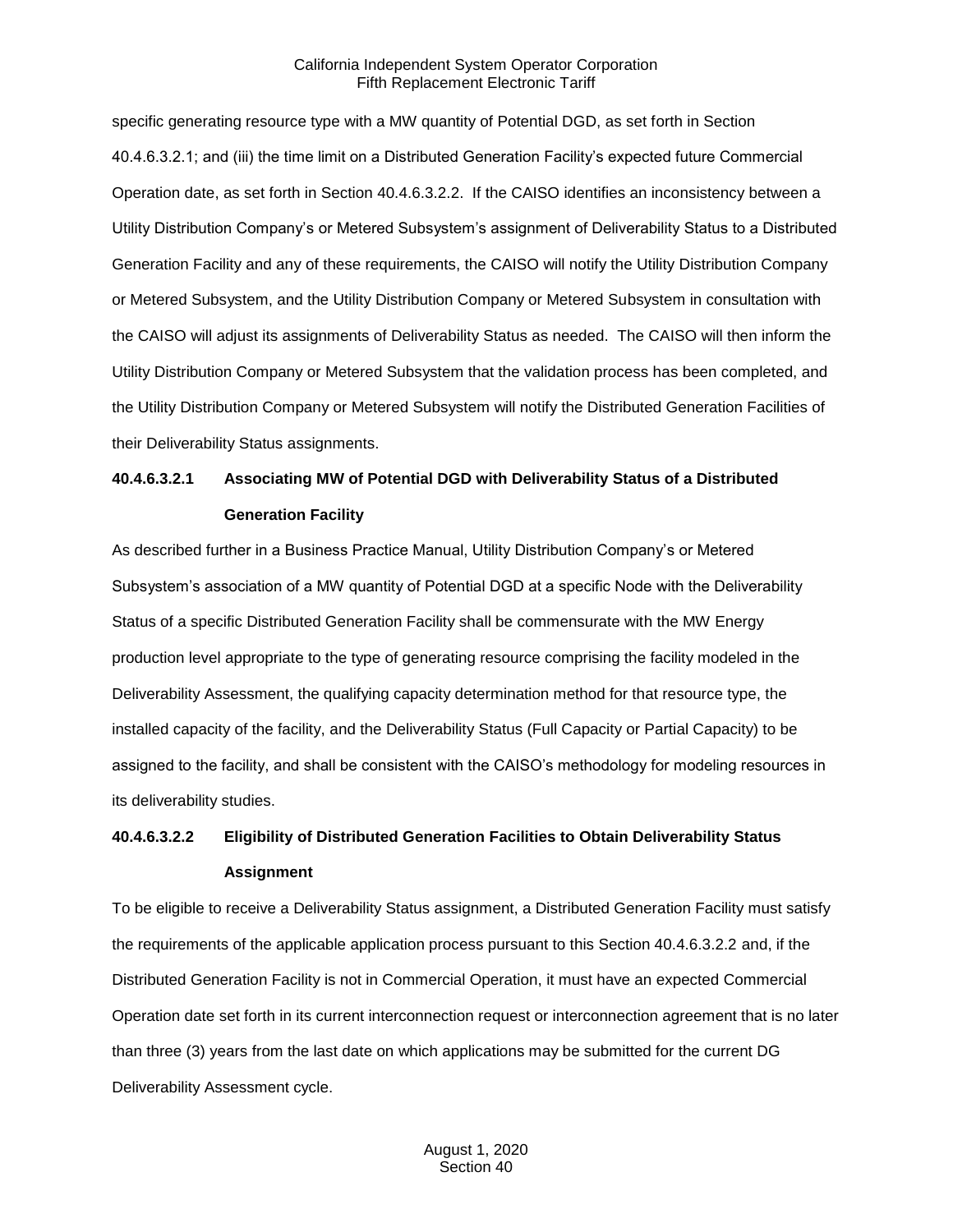# **40.4.6.3.2.2.1 Eligibility to Obtain Deliverability Status Assignment from IOU Participating Transmission Owners**

Distributed Generation Facilities interconnected, or seeking interconnection, to the Distribution System of an IOU Participating Transmission Owner may apply to the applicable IOU Participating Transmission Owner to be eligible to receive a Deliverability Status assignment in the current DG Deliverability Assessment cycle as follows:

- (i) Distributed Generation Facilities that are already in Commercial Operation and interconnected to the Distribution System of an IOU Participating Transmission Owner that do not have Deliverability Status may submit an application to be eligible for Full or Partial Capacity Deliverability Status, and those that have Partial Capacity Deliverability Status may apply to be eligible for a higher level of Partial Capacity Deliverability Status or Full Capacity Deliverability Status.
- (ii) Distributed Generation Facilities with an active interconnection request in the interconnection queue of an IOU Participating Transmission Owner that have not requested Deliverability Status in the underlying interconnection process but have received their Phase I interconnection study results or the equivalent thereof may submit an application to be eligible to receive Partial Capacity Deliverability Status or Full Capacity Deliverability Status.
- (iii) Distributed Generation Facilities with an active interconnection request in the interconnection queue of an IOU Participating Transmission Owner that have not received their Phase I interconnection study results or the equivalent thereof, irrespective of whether they requested Deliverability Status in their interconnection request, may submit an application to be eligible to receive Partial Capacity Deliverability Status or Full Capacity Deliverability Status.

Distributed Generation Facilities with an active interconnection request in the interconnection queue of an IOU Participating Transmission Owner that have requested Deliverability Status in the underlying interconnection process and have already received Phase I interconnection study results or the equivalent thereof are not eligible to be assigned Deliverability Status pursuant to Section 40.4.6.3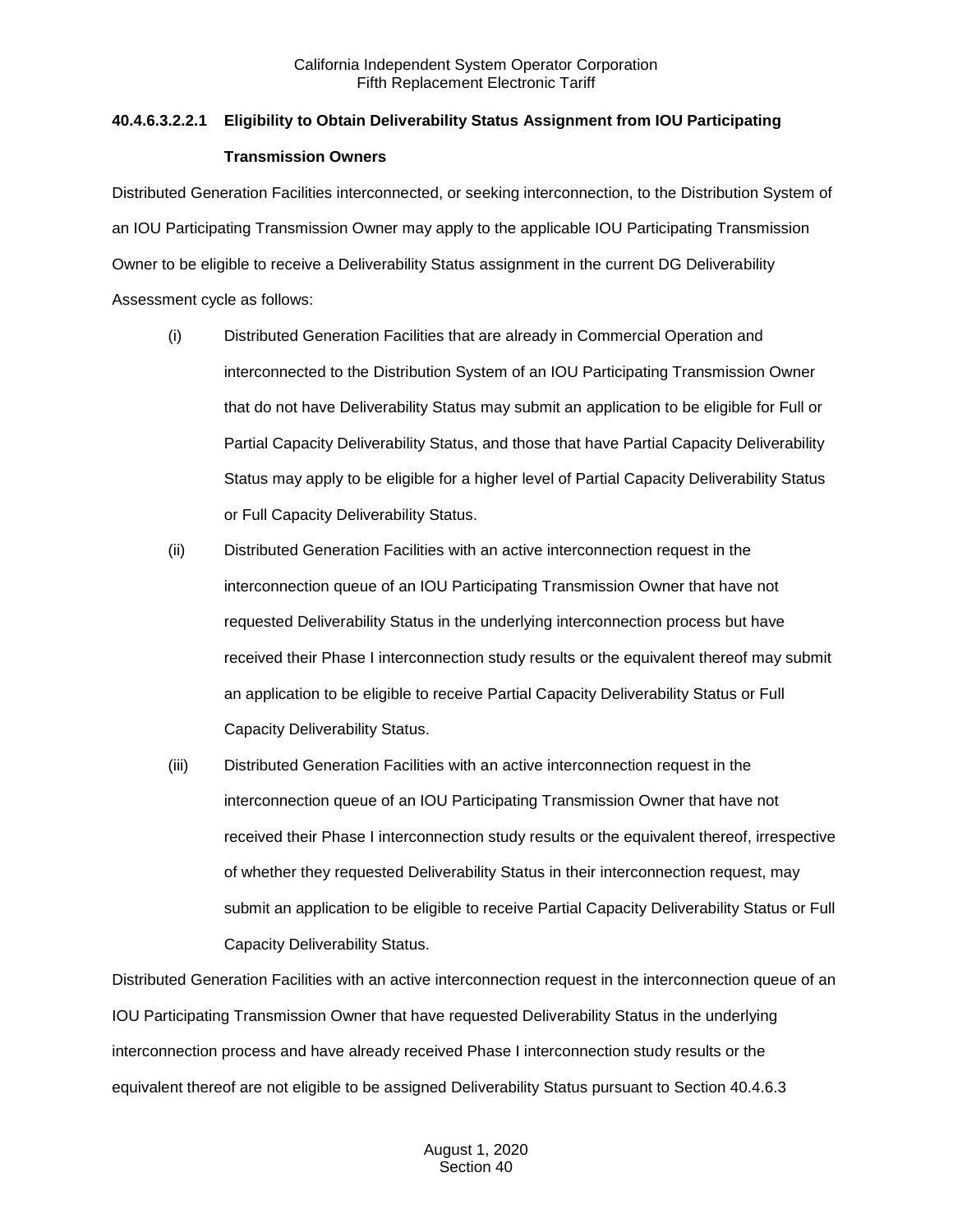because their Deliverability Status is protected in accordance with the provisions of Section 40.4.6.3.1 and will be assigned through the applicable IOU Participating Transmission Owner's interconnection process. Applications from Distributed Generation Facilities in the eligible categories specified above must be submitted by the deadline specified in the schedule for the current DG Deliverability Assessment cycle in order for the Distributed Generation Facility to be treated as eligible to receive a Deliverability Status assignment in the current cycle. Distributed Generation Facilities that fail to apply in a timely manner will be assumed not to be seeking Deliverability Status in the current cycle. The CAISO will issue a Market Notice announcing the deadline for submitting applications. The deadline will be no earlier than thirty (30) days after the CAISO publishes the results of the DG Deliverability Assessment. The form of the application shall be specified in a Business Practice Manual. The application shall be submitted to the applicable Participating Transmission Owner, which shall provide a copy of the application to the CAISO within five (5) Business Days after the application was submitted.

# **40.4.6.3.2.2.2 Eligibility to Obtain Deliverability Status Assignment from Utility Distribution Companies and Metered Subsystems that are Not IOU Participating Transmission Owners**

Distributed Generation Facilities interconnected, or seeking interconnection, to the Distribution System of a Utility Distribution Company or Metered Subsystem that is not an IOU Participating Transmission Owner may apply to the applicable Utility Distribution Company or Metered Subsystem to be eligible to receive a Deliverability Status assignment in the current DG Deliverability Assessment cycle pursuant to individual interconnection procedures of the Utility Distribution Company or Metered Subsystem.

# **40.4.6.3.2.3 Assignment of Deliverability Status to Distributed Generation Facilities by IOU Participating Transmission Owners**

Utility Distribution Companies that are also IOU Participating Transmission Owners will assign Deliverability Status on a first-come, first-served basis to those Distributed Generation Facilities either interconnected or seeking interconnection to their Distribution Systems at each applicable Node, and that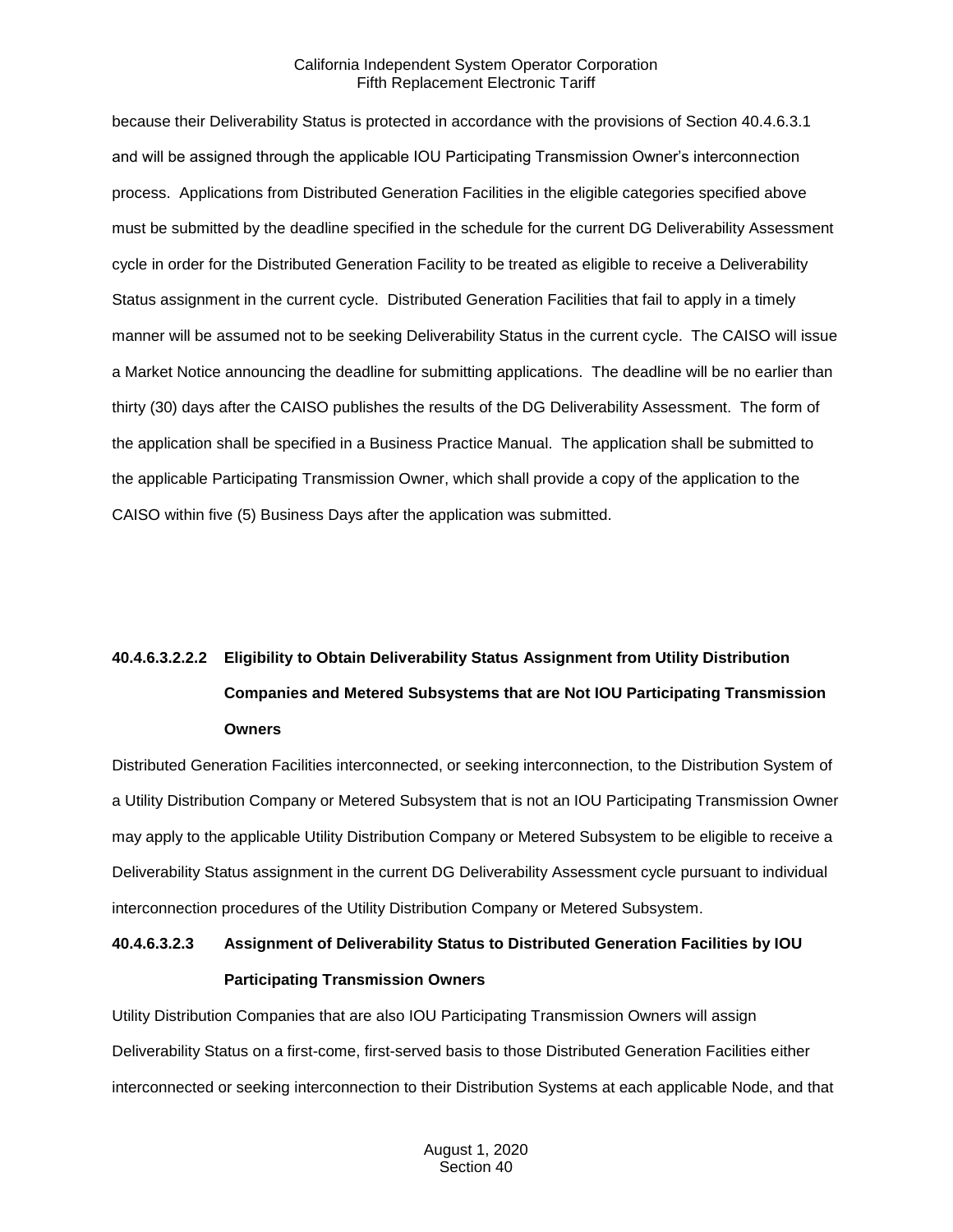are eligible for assignment pursuant to Section 40.4.6.3.2.2.1, in the following priority order:

- (1) Distributed Generation Facilities already in Commercial Operation and interconnected to the Distribution System of the applicable IOU Participating Transmission Owner as of the deadline for submitting applications pursuant to Section 40.4.6.3.2.2.1, in order of the date they achieved Commercial Operation, from earliest to most recent. At Nodes where there is insufficient Potential DGD indicated in the DG Deliverability Assessment to fulfill all Deliverability Status applications received during the current cycle from Distributed Generation Facilities already in Commercial Operation, and two or more such Distributed Generation Facilities next in order to obtain the last remaining increment of Potential DGD at a Node have the same Commercial Operation date, each such resource shall receive a pro rata share of the remaining Potential DGD in proportion to its MW Energy production level as modeled by the CAISO for the purpose of the CAISO's Deliverability Assessment methodology, in accordance with the level of Deliverability Status applied for in the current cycle.
- (2) Distributed Generation Facilities with an active interconnection request in the interconnection queue of the applicable IOU Participating Transmission Owner that have submitted an application pursuant to Section 40.4.6.3.2.2.1 to obtain Deliverability Status through the process set forth in Section 40.4.6.3, in order of their queue position in the applicable interconnection process. At Nodes where there is insufficient Potential DGD indicated in the DG Deliverability Assessment to provide Deliverability Status to eligible Distributed Generation Facilities with active interconnection requests, and two or more such Distributed Generation Facilities next in order to obtain the last remaining increment of Potential DGD have the same interconnection queue position, the remaining amount of Potential DGD will be allocated in order of expected Commercial Operation date, from earliest to furthest in the future. For purposes of this determination, the expected Commercial Operation date shall be the Commercial Operation date specified in the Distributed Generation Facility's interconnection agreement, or if no interconnection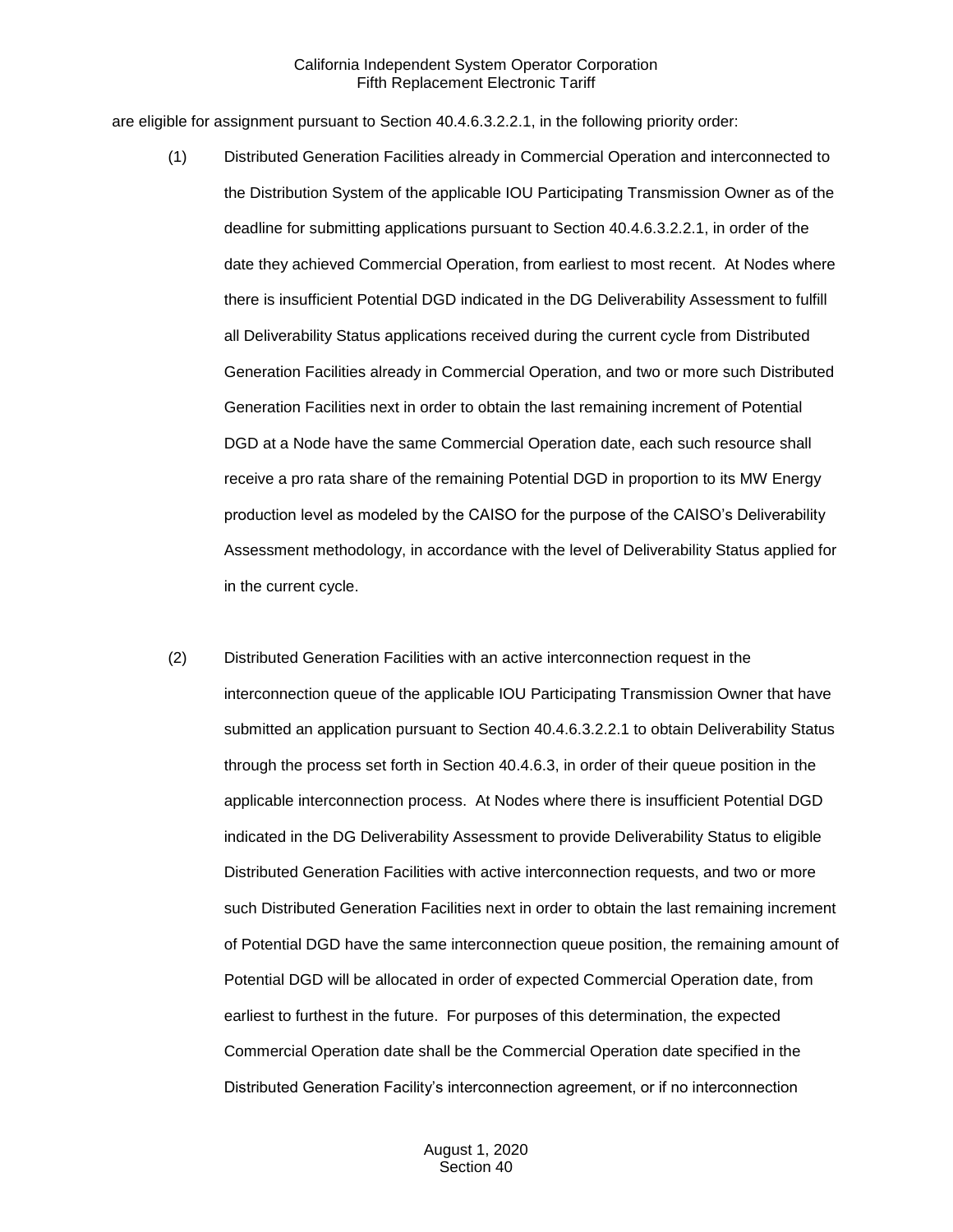agreement has yet been executed, the Distributed Generation Facility's application submitted pursuant to Section 40.4.6.3.2.2.1. If two or more such Distributed Generation Facilities have the same expected Commercial Operation date, each such resource shall receive a pro rata share of the remaining Potential DGD in proportion to its expected MW Energy production level as modeled by the CAISO for the purpose of the CAISO's Deliverability Assessment methodology, in accordance with the level of Deliverability Status requested in the current cycle.

Pursuant to this process, an IOU Participating Transmission Owner shall, during each cycle, fully utilize the maximum amount of Potential DGD available at each Node to provide Deliverability Status to eligible Distributed Generation Resources. If, however, the total MW quantity associated with eligible Distributed Generation Resources at a particular Node is less than the available Potential DGD for that Node as indicated in the DG Deliverability Assessment for the current cycle, then the excess quantity of Potential DGD shall be treated as unassigned Potential DGD in accordance with Section 40.4.6.3.3.

# **40.4.6.3.2.4 Assignment of Deliverability Status to Distributed Generation Facilities by Utility Distribution Companies and Metered Subsystems that are Not IOU Participating Transmission Owners**

Utility Distribution Companies and Metered Subsystems that are not IOU Participating Transmission Owners will assign Deliverability Status to individual Distributed Generating Facilities interconnected, or seeking interconnection, to the Distribution System of such Utility Distribution Company or Metered Subsystem based on the Potential DGD available at applicable Nodes pursuant to their individual interconnection procedures. Such Utility Distribution Companies and Metered Subsystems may report assignments of Deliverability Status to the CAISO at any time. However, only those assignments of Deliverability Status that are reported to the CAISO in accordance with the assignment schedule established by the CAISO for the current DG Deliverability Assessment cycle will be eligible for inclusion in the CAISO's annual Net Qualifying Capacity determination as specified in Section 40.4.6.1 and thereby eligible to be designated as Resource Adequacy Resources for the next Resource Adequacy Compliance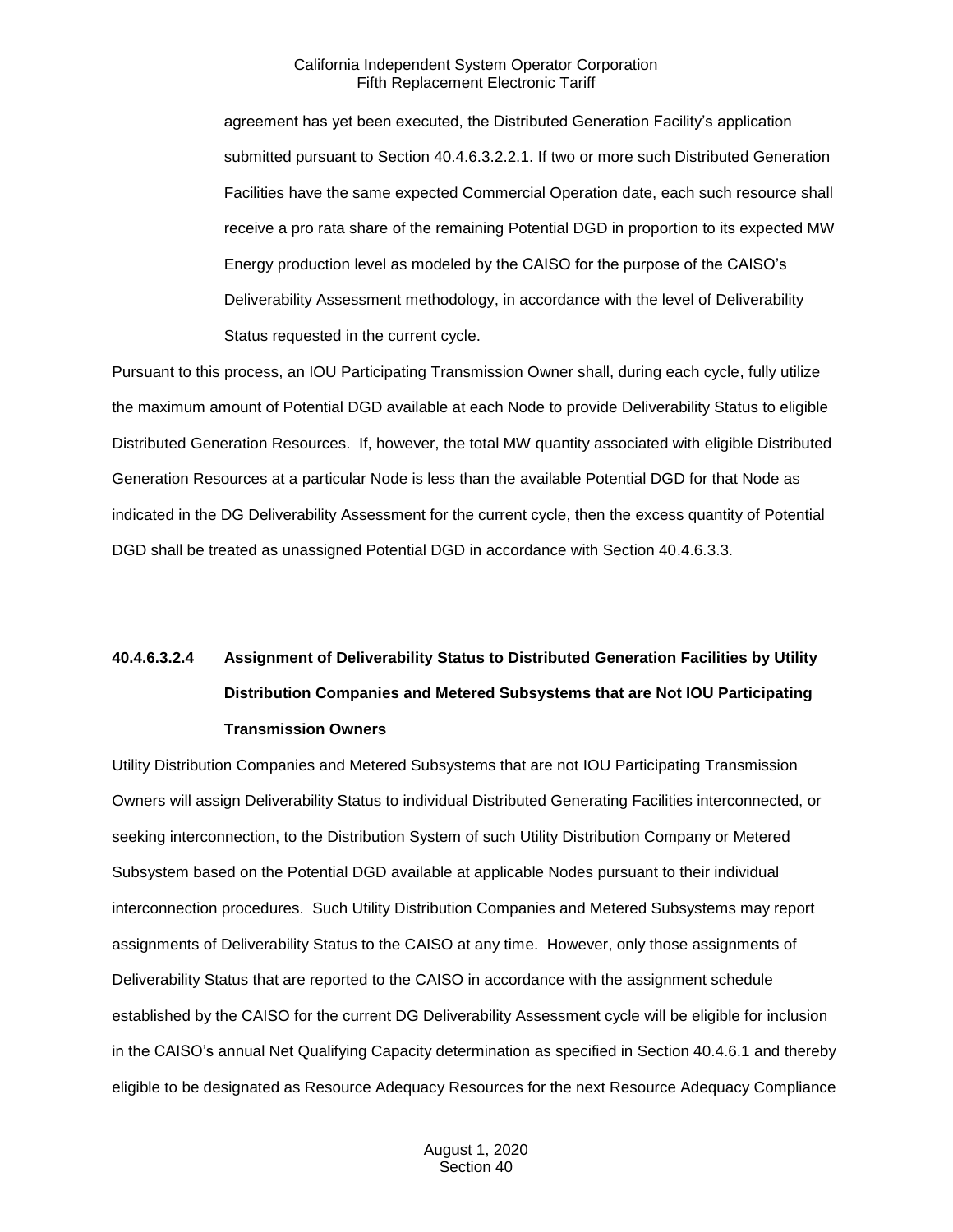Year.

#### **40.4.6.3.3 Unassigned Potential DGD**

If a Utility Distribution Company or Metered Subsystem does not fully utilize the MW quantity of Potential DGD available to assign Deliverability Status to specific Distributed Generation Facilities during an annual DG Deliverability Assessment cycle, the CAISO will preserve the unassigned Potential DGD for that Utility Distribution Company or Metered Subsystem through the next cycle.

#### **40.4.6.3.4 Deliverability Status of Distributed Generation Facilities**

Once a Utility Distribution Company or Metered Subsystem has assigned Deliverability Status to a specific Distributed Generation Facility and reported such assignment to the CAISO, and the CAISO has validated and accepted the reported information as specified under Section 40.4.6.3.2, the Deliverability Status becomes an attribute of the Distributed Generation Facility to which it was assigned. A Distributed Generation Facility assigned Deliverability Status pursuant to an application submitted under Section 40.4.6.3.2.2.1(iii) will be subject to the provisions of Section 40.4.6.3 with regard to its assigned Deliverability Status and will continue through the interconnection process for all other purposes as a request for Energy-Only Deliverability Status.

Distributed Generation Facilities that are assigned Deliverability Status pursuant to Section 40.4.6.3 prior to achieving Commercial Operation must, in order to retain such assignment, achieve Commercial Operation no later than six months after the Commercial Operation date specified in the Distributed Generation Facility's interconnection agreement, or if no interconnection agreement had been executed at the time the assignment was made, the Distributed Generation Facility's application submitted pursuant to Section 40.4.6.3.2.2. However, if the Distributed Generation Facility submitted its application pursuant to Section 40.4.6.3.2.2.1(ii), such assignment shall not be revoked if the Distributed Generation Facility's failure to achieve Commercial Operation within six months of its indicated Commercial Operation date is due to a delay in the Utility Distribution Company's or Metered Subsystem's completion of the upgrades necessary for the Distributed Generation Facility's interconnection. The applicable Utility Distribution Company or Metered Subsystem must report any such revocations and delays to the CAISO in accordance with the date set forth in a Business Practice Manual or in a Market Notice establishing the schedule for the annual DG Deliverability Assessment cycle.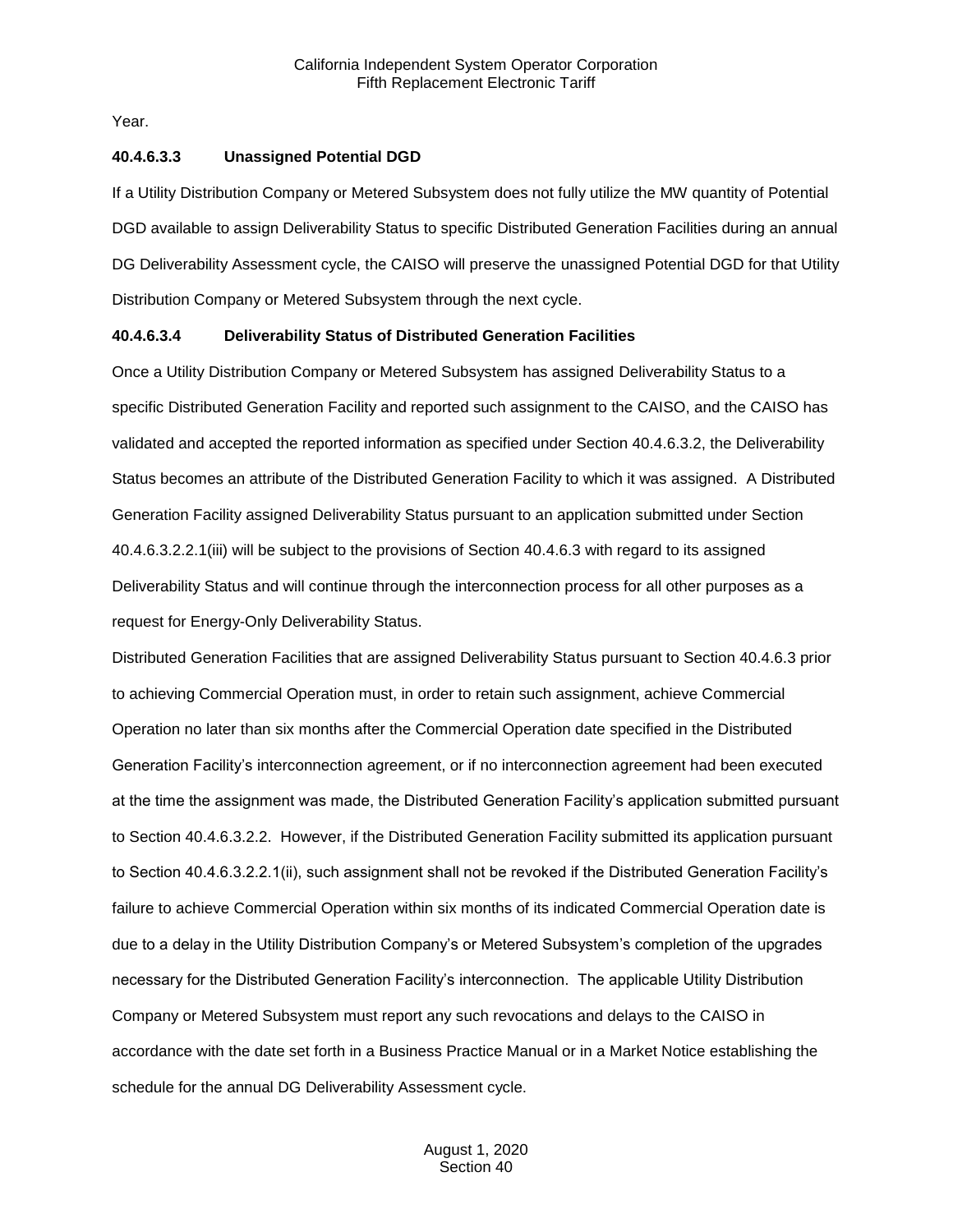With respect to a Distributed Generation Facility that meets this retention requirement, once that Distributed Generation Facility has achieved Commercial Operation, it will retain its assigned Deliverability Status for as long it remains in Commercial Operation. This also applies to Distributed Generation Facilities that were already in Commercial Operation at the time the assignment was made. Any loss of Deliverability Status granted pursuant to Section 40.4.6.3, due to either permanent cessation of commercial operation of a Distributed Generation Facility or revocation due to failure to meet the Commercial Operation date requirement set forth above, will be appropriately modeled by the CAISO in the next DG Deliverability Assessment cycle. Depending on other changes that may have occurred on the CAISO Controlled Grid and connected Distribution Systems, or in associated interconnection queues, additional Potential DGD may be available in the next cycle for assignment of Deliverability Status in accordance with the process set forth in Section 40.4.6.3.

#### <span id="page-32-0"></span>**40.4.7 Submission of Supply Plans**

# **40.4.7.1 Schedule for Submission of Supply Plans**

Scheduling Coordinators representing Resource Adequacy Resources supplying Resource Adequacy Capacity shall provide the CAISO with annual and monthly Supply Plans, as follows:

- (a) The annual Supply Plan shall be submitted to the CAISO on the schedule set forth in the Business Practice Manual and shall verify their agreement to provide Resource Adequacy Capacity during the next Resource Adequacy Compliance Year. The annual Supply Plan may identify a Local Capacity Area Resource as Listed Local RA Capacity.
- (b) The monthly Supply Plans or the same information as required to be included in the monthly Supply Plan, plus any other information the CAISO requires as identified in the Business Practice Manual, shall be submitted to the CAISO at least 45 days in advance of the first day of the month covered by the plan, and in accordance with the schedule and in the reporting format(s) set forth in the Business Practice Manual, and shall verify their agreement to provide Resource Adequacy Capacity during that resource adequacy month. The monthly Supply Plan may identify a Local Capacity Area Resource as Listed Local RA Capacity.
- (c) The Scheduling Coordinator for the Resource Adequacy Resource may submit, at any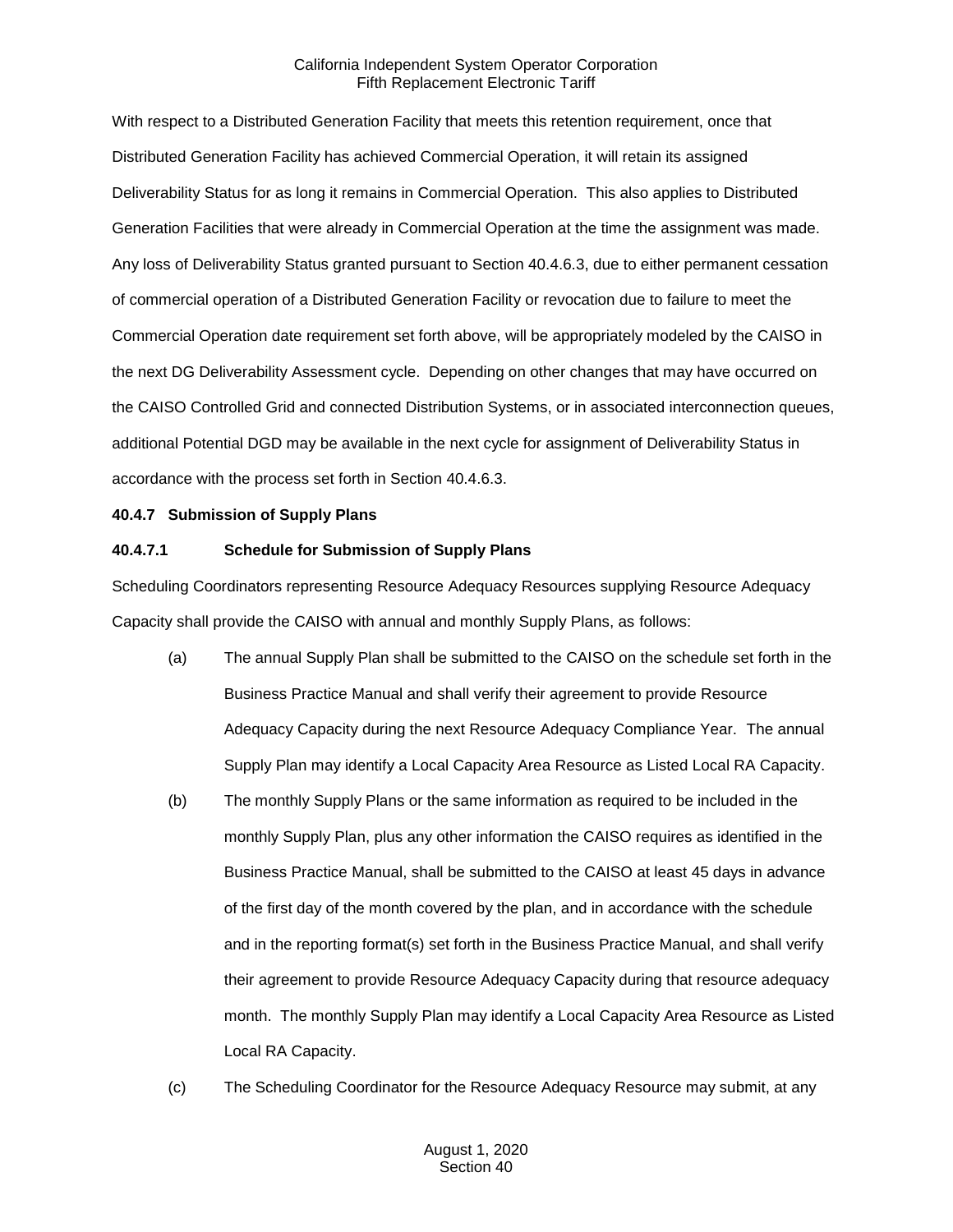time from 45 days through 30 days in advance of the relevant month, a revision to its monthly Supply Plan to correct a discrepancy between its monthly Supply Plan and a Resource Adequacy Plan of a Load Serving Entity for which that Resource Adequacy Resource is providing Resource Adequacy Capacity, as provided in Section 40.7(b). The CAISO will not accept any revisions to a monthly Supply Plan from 30 days in advance of the relevant month through the end of the month, unless the Scheduling Coordinator for the Resource Adequacy Resource demonstrates good cause for the change and explains why it was not possible to submit the change earlier.

#### **40.4.7.2 Form of Supply Plans**

The Supply Plan must be in the form of the template provided on the CAISO Website, which shall include an affirmative representation by the Scheduling Coordinator submitting the Supply Plan that the CAISO is entitled to rely on the accuracy of the information provided in the Supply Plan to perform those functions set forth in this Section 40.

# **40.4.7.3 Validation of Supply Plans**

The CAISO shall be entitled to take reasonable measures to validate the accuracy of the information submitted in Supply Plans under this Section. Supply Plan validation measures may include the following:

(a) The CAISO may compare a Resource Adequacy Resource's Resource Adequacy Capacity against the Resource Adequacy Resource's Net Qualifying Capacity, if applicable. To the extent the Resource Adequacy Capacity of a Resource Adequacy Resource included in a Supply Plan is greater than the Resource Adequacy Resource's Net Qualifying Capacity, the CAISO will notify the respective Scheduling Coordinators for the Resource Adequacy Resource and each Load Serving Entity that has included the Resource Adequacy Resource in its Resource Adequacy Plan that the Resource Adequacy Capacity from the Resource Adequacy Resource shall be reduced to the Resource Adequacy Resource's Net Qualifying Capacity and that it will be considered a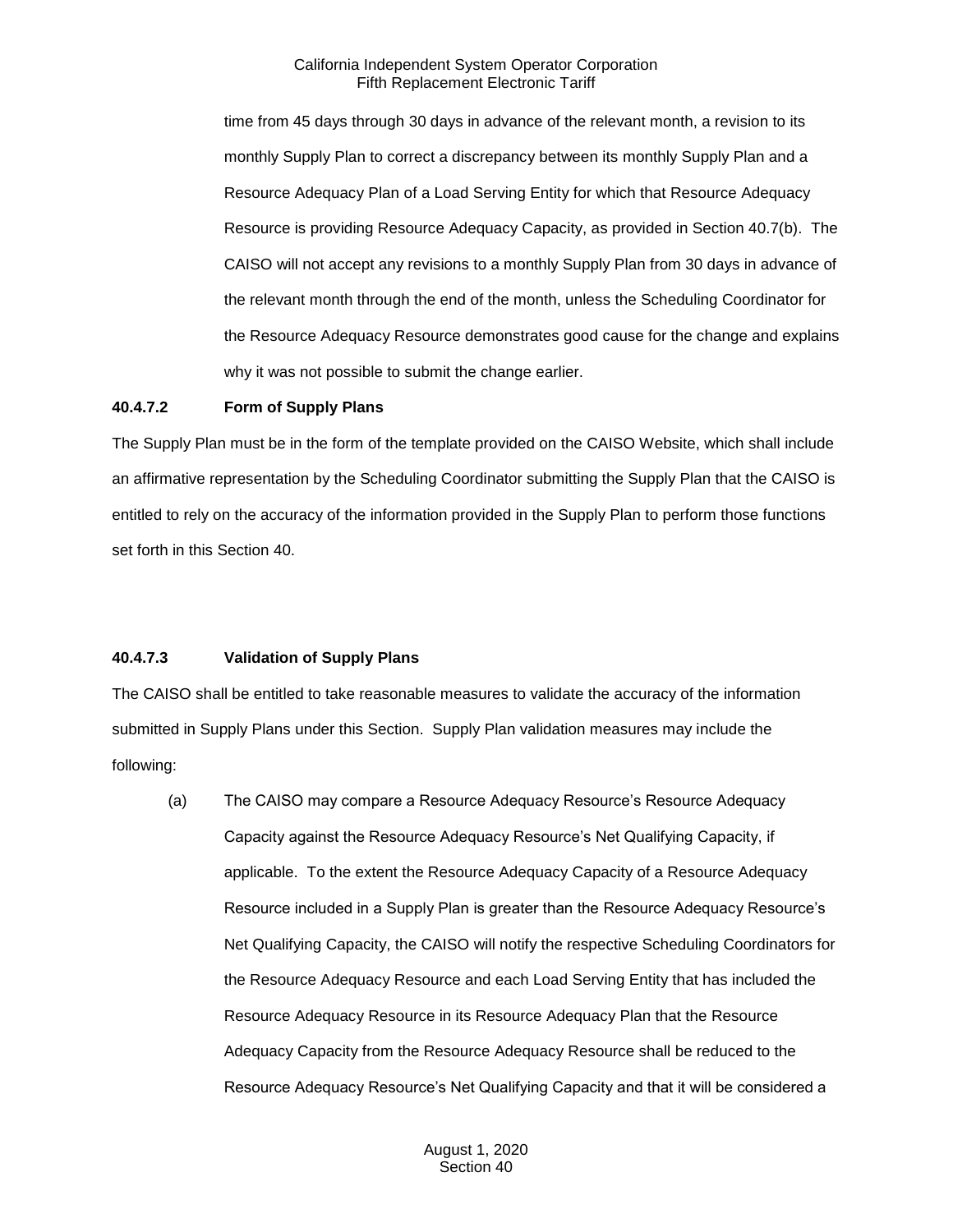mismatch under Section 40.7. If the CAISO is not advised as to how the reduction in Resource Adequacy Capacity to conform with the Resource Adequacy Resource's Net Qualifying Capacity shall be allocated among each Load Serving Entity that included the Resource Adequacy Resource on its Resource Adequacy Plan, the CAISO will apply a pro rata reduction based on the Supply Plan.

- (b) The CAISO may verify whether the Resource Adequacy Capacity listed in the monthly Supply Plan is scheduled to take an Approved Maintenance Outage during the month. To the extent the Resource Adequacy Capacity of a Resource Adequacy Resource included in a Supply Plan is greater than the Resource Adequacy Capacity designated for the resource in the Resource Adequacy Plan, or includes Resource Adequacy Capacity that is scheduled to take an Approved Maintenance Outage during the month, the CAISO will notify the Scheduling Coordinator for the Resource Adequacy Resource and the respective Scheduling Coordinators for each Load Serving Entity that has included the Resource Adequacy Resource in its Resource Adequacy Plan that there is a discrepancy, which will be treated as a mismatch under Section 40.7. To the extent the Resource Adequacy Capacity of a Resource Adequacy Resource included in a Supply Plan is less than the Resource Adequacy Capacity designated for the resource in the Resource Adequacy Plan, or includes Resource Adequacy Capacity that is scheduled for an Approved Maintenance Outage during the month, the CAISO will notify the Local Regulatory Authority, the Scheduling Coordinator for the Resource Adequacy Resource, and the respective Scheduling Coordinators for each Load Serving Entity that has included the Resource Adequacy Resource in its Resource Adequacy Plan that there is a discrepancy, which will be treated as a mismatch under Section 40.7.
- (c) Other errors or inaccuracies identified by the CAISO in a Supply Plan shall be treated as a mismatch under Section 40.7.

Disputes regarding the CAISO's determination of Net Qualifying Capacity shall be subject to Section 40.5.2. The provisions of this Section shall not affect a Resource Adequacy Resource's Net Qualifying Capacity posted by the CAISO under Section 40.5.2.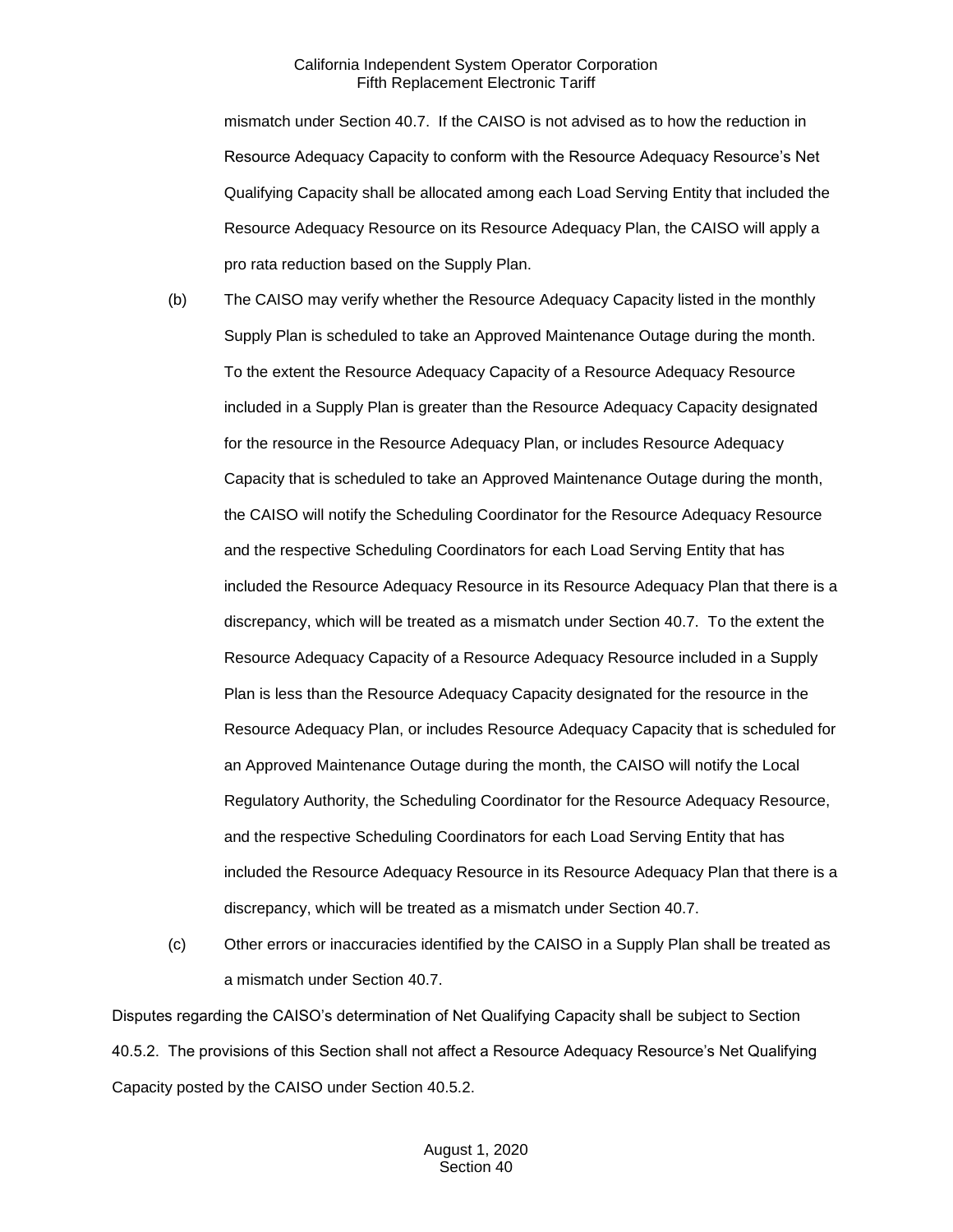- <span id="page-35-0"></span>**40.5 [Not Used]**
- <span id="page-35-1"></span>**40.5.1 [Not Used]**
- <span id="page-35-2"></span>**40.5.2 [Not Used]**
- <span id="page-35-3"></span>**40.5.3 [Not Used]**
- <span id="page-35-4"></span>**40.5.4 [Not Used]**
- <span id="page-35-5"></span>**40.5.5 [Not Used]**

#### <span id="page-35-6"></span>**40.6 Requirements for SCs and Resources for LSEs**

This Section 40.6 does not apply to Resource Adequacy Resources of Load-following MSSs. Scheduling Coordinators supplying Resource Adequacy Capacity shall make the Resource Adequacy Capacity listed in the Scheduling Coordinator's monthly Supply Plans under Section 40.4.7 available to the CAISO each hour of each day of the reporting month in accordance with this Section 40.6 and Section 9.3.1.3.

#### <span id="page-35-7"></span>**40.6.1 Day-Ahead Availability**

Except as otherwise provided in Sections 40.6.1.1 and 40.6.4, Scheduling Coordinators supplying Resource Adequacy Capacity shall make such Resource Adequacy Capacity, available Day-Ahead to the CAISO as follows:

(1) Resource Adequacy Resources physically capable of operating must submit: (a) Economic Bids for Energy and/or Self-Schedules for all their Resource Adequacy Capacity and (b) Economic Bids for Ancillary Services and/or a Submission to Self-Provide Ancillary Services in the IFM for all of their Resource Adequacy Capacity that is certified to provide Ancillary Services. For Resource Adequacy Capacity that is certified to provide Ancillary Services and is not covered by a Submission to Self-Provide Ancillary Services, the resource must submit Economic Bids for each Ancillary Service for which the resource is certified. For Resource Adequacy Capacity subject to this requirement for which no Economic Energy Bid or Self-Schedule has been submitted, the CAISO shall insert a Generated Bid in accordance with Section 40.6.8. For Resource Adequacy Capacity subject to this requirement for which no Economic Bids for Ancillary Services or Submissions to Self-Provide Ancillary Services have been submitted, the CAISO shall insert a Generated Bid in accordance with Section 40.6.8 for each Ancillary Service the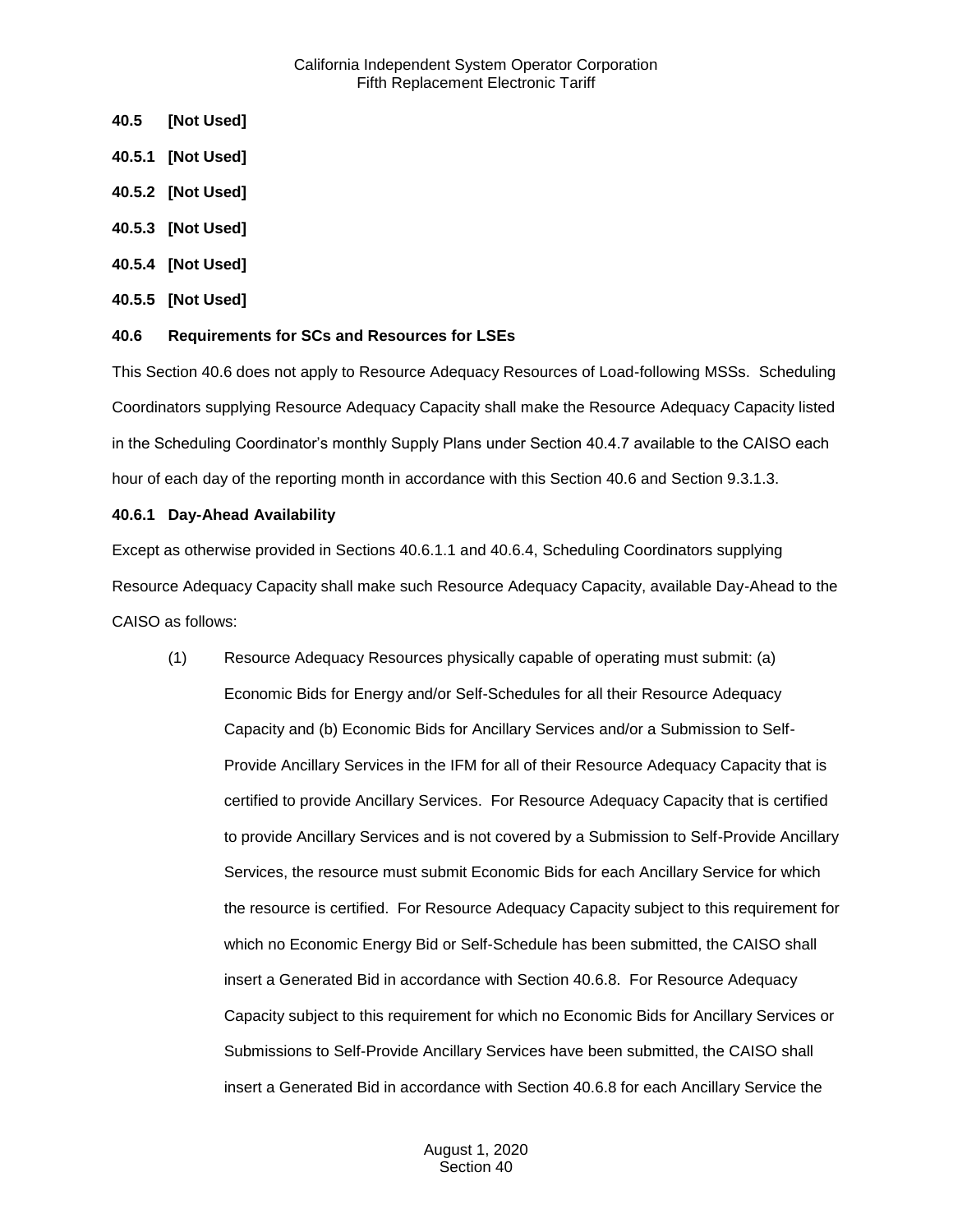resource is certified to provide.

- (2) Resource Adequacy Resources must be available except for limitations specified in the Master File, legal or regulatory prohibitions or as otherwise required by this CAISO Tariff or by Good Utility Practice.
- (3) Through the IFM co-optimization process, the CAISO will utilize available Resource Adequacy Capacity to provide Energy or Ancillary Services in the most efficient manner to clear the Energy market, manage congestion and procure required Ancillary Services. In so doing, the IFM will honor submitted Energy Self-Schedules of Resource Adequacy Capacity unless the CAISO is unable to satisfy one hundred percent (100%) of the Ancillary Services requirements. In such cases, the CAISO may curtail all or a portion of a submitted Energy Self-Schedule to allow Ancillary Service-certified Resource Adequacy Capacity to be used to meet the Ancillary Service requirements. The CAISO will not curtail for the purpose of meeting Ancillary Service requirements a Self-Schedule of a resource internal to a Metered Subsystem that was submitted by the Scheduling Coordinator for that Metered Subsystem. If the IFM reduces the Energy Self-Schedule of Resource Adequacy Capacity to provide an Ancillary Service, the Ancillary Service Marginal Price for that Ancillary Service will be calculated in accordance with Section 27.1.2 using the Ancillary Service Bids submitted by the Scheduling Coordinator for the Resource Adequacy Resource or inserted by the CAISO pursuant to this Section 40.6.1, and using the resource's Generated Energy Bid to determine the Resource Adequacy Resource's opportunity cost of Energy. If the Scheduling Coordinator for the Resource Adequacy Resource believes that the opportunity cost of Energy based on the Resource Adequacy Resource's Generated Energy Bid is insufficient to compensate for the resource's actual opportunity cost, the Scheduling Coordinator may submit evidence justifying the increased amount to the CAISO and to the FERC no later than seven (7) days after the end of the month in which the submitted Energy Self-Schedule was reduced by the CAISO to provide an Ancillary Service.

The CAISO will treat such information as confidential and will apply the procedures in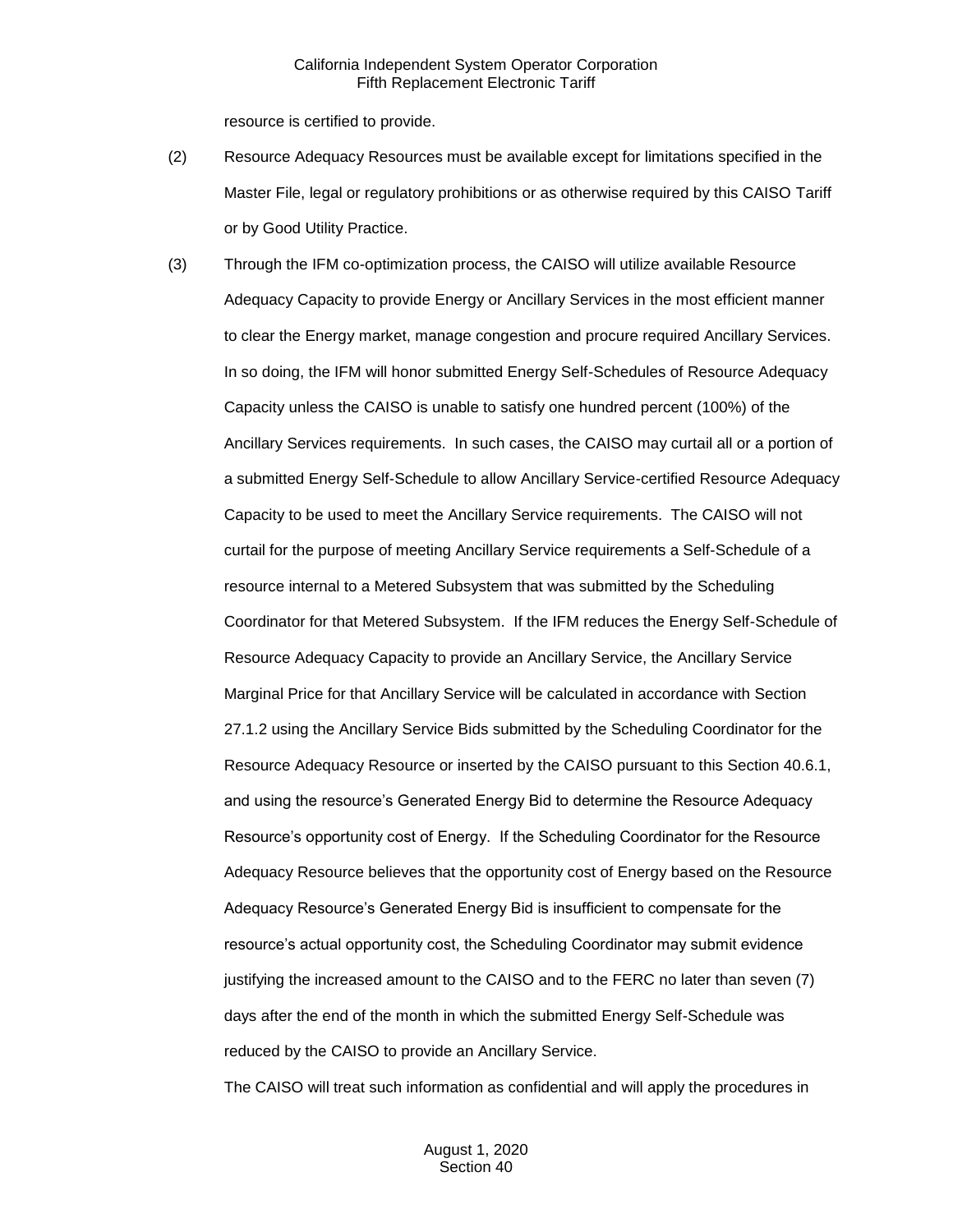Section 20.4 of this CAISO Tariff with regard to requests for disclosure of such information. The CAISO shall pay any higher opportunity costs approved by FERC.

- (4) A Resource Adequacy Resources must participate in the RUC to the extent that the resource has available Resource Adequacy Capacity that is not reflected in a Day-Ahead Schedule. Resource Adequacy Capacity participating in RUC will be optimized using a zero dollar (\$0/MW-hour) RUC Availability Bid.
- (5) Capacity from Resource Adequacy Resources selected in RUC will not be eligible to receive a RUC Availability Payment.

# **40.6.1.1 Day-Ahead Availability - Specific RA Resource Types**

(a) **Distributed Generation Facilities.** Distributed Generation Facilities shall comply with the IFM and RUC bidding requirements that apply to the same technology type of a resource connected to the CAISO Controlled Grid.

# (b) **Non-Generator Resources**

- (1) Non-Generator Resources that do not use Regulation Energy Management shall submit:
	- (A) Economic Bids or Self-Schedules into the IFM for all RA Capacity for all hours of the month the resource is physically capable of operating; and
	- (B) \$0/MW RUC Availability Bids for all RA Capacity for all hours of the month the resource is physically capable of operating,
- (2) Non-Generator Resources using Regulation Energy Management shall submit Economic Bids or Self-Schedules into the IFM for all RA Capacity for Regulation for all hours of the month the resource is physically capable of operating.
- (c) **Extremely Long-Start Resources.** Extremely Long-Start Resources that are Resource Adequacy Resources must make themselves available to the CAISO by complying with:
	- (1) the Extremely Long-Start Commitment Process under Section 31.7 or otherwise committing the ELS Resource upon instruction from the CAISO, if physically capable; and
	- (2) the applicable provisions of Section 40.6.1 regarding Day-Ahead availability for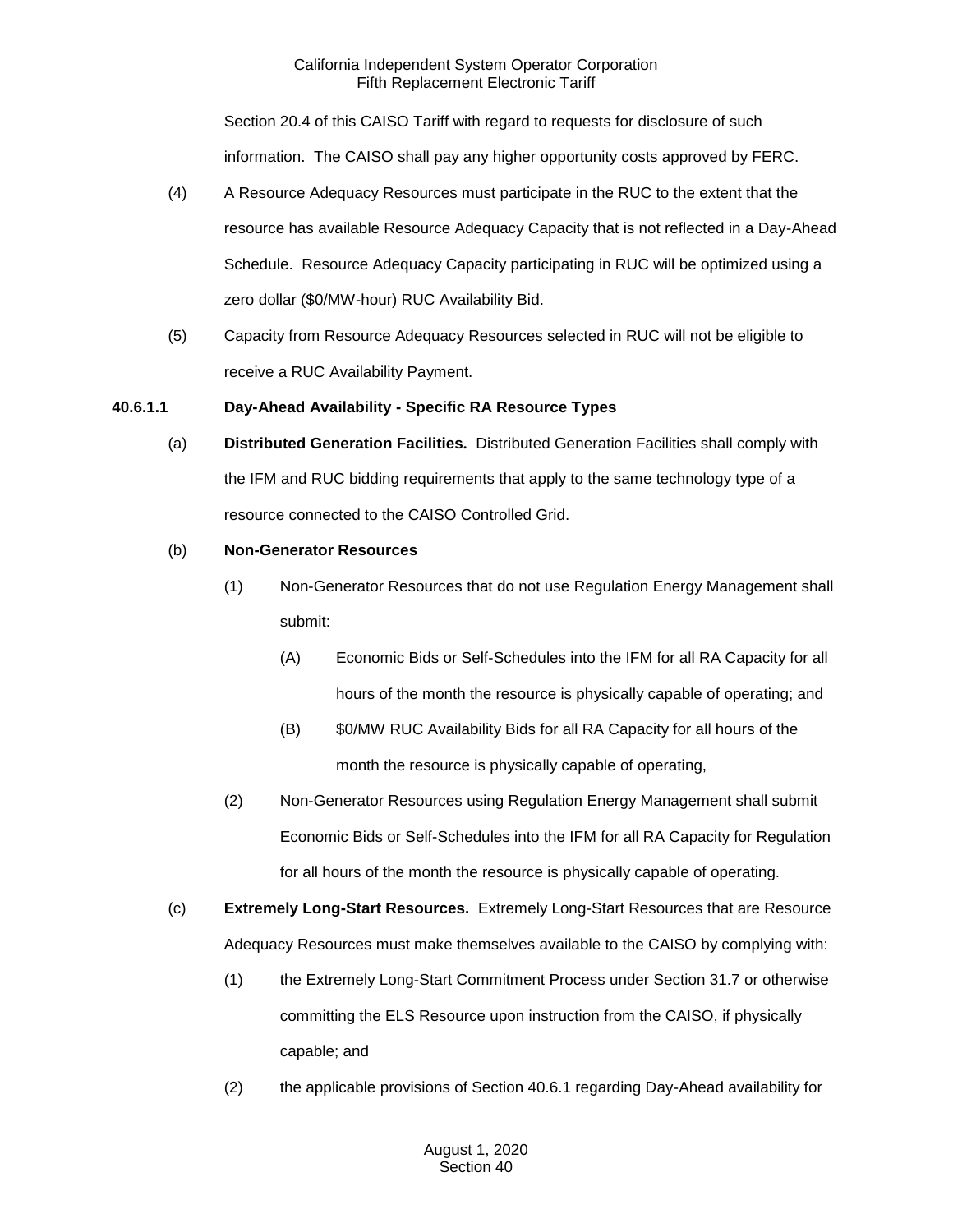the Trading Days for which it was committed.

#### **40.6.2 Real-Time Availability**

- (a) **General Requirement.** Except as otherwise provided in Section 40.6.4, for every Trading Hour in which a Resource Adequacy Resource receives a Day-Ahead Schedule for Energy or Ancillary Services or a RUC Schedule, the Resource Adequacy Resource must submit Bids to the Real-Time Market for that Trading Hour that conform with the Resource Adequacy Resource's obligations under Section 40.6.1 for the Day-Ahead Market. Provided, however, that any reference in Section 40.6.1 to RUC bidding does not apply to the Real-Time Market bidding obligations.
- (b) **Short Start Units or Medium Start Units.** Irrespective of their Day-Ahead Schedule for Energy, Day-Ahead Schedule for Ancillary Services, or RUC Schedule, Short Start Units and Medium Start Units must, for each Trading Hour, submit Bids to the Real-Time Market that conform to their obligations under Section 40.6.1 for the Day-Ahead Market. Provided, however, that any reference in Section 40.6.1 to RUC bidding does not apply to the Real-Time Market bidding obligations for Short Start Units or Medium Start Units. The CAISO may waive these availability obligations for a resource that is not a Long Start Unit or an Extremely Long-Start Resource that does not have an Day-Ahead Schedule or a RUC Schedule based on a procedure to be published on the CAISO Website. The CAISO will insert Generated Bids in accordance with Section 40.6.8 for any Resource Adequacy Capacity subject to the above requirements for which the resource has failed to submit the appropriate bids to the RTM.
- (c) **Long Start Units.** Long Start Units not committed in the Day-Ahead Market will be released from any further obligation to submit Self-Schedules or Bids for the relevant Operating Day. Scheduling Coordinators for Long Start Units are not precluded from self-committing the unit after the Day-Ahead Market and submitting a Self-Schedule or Wheeling-Out in the RTM, unless precluded by terms of their contracts.
- (d) **Extremely Long-Start Resources.** Once an Extremely Long-Start Resource providing Resource Adequacy Capacity is committed by the CAISO, it shall comply, for the Trading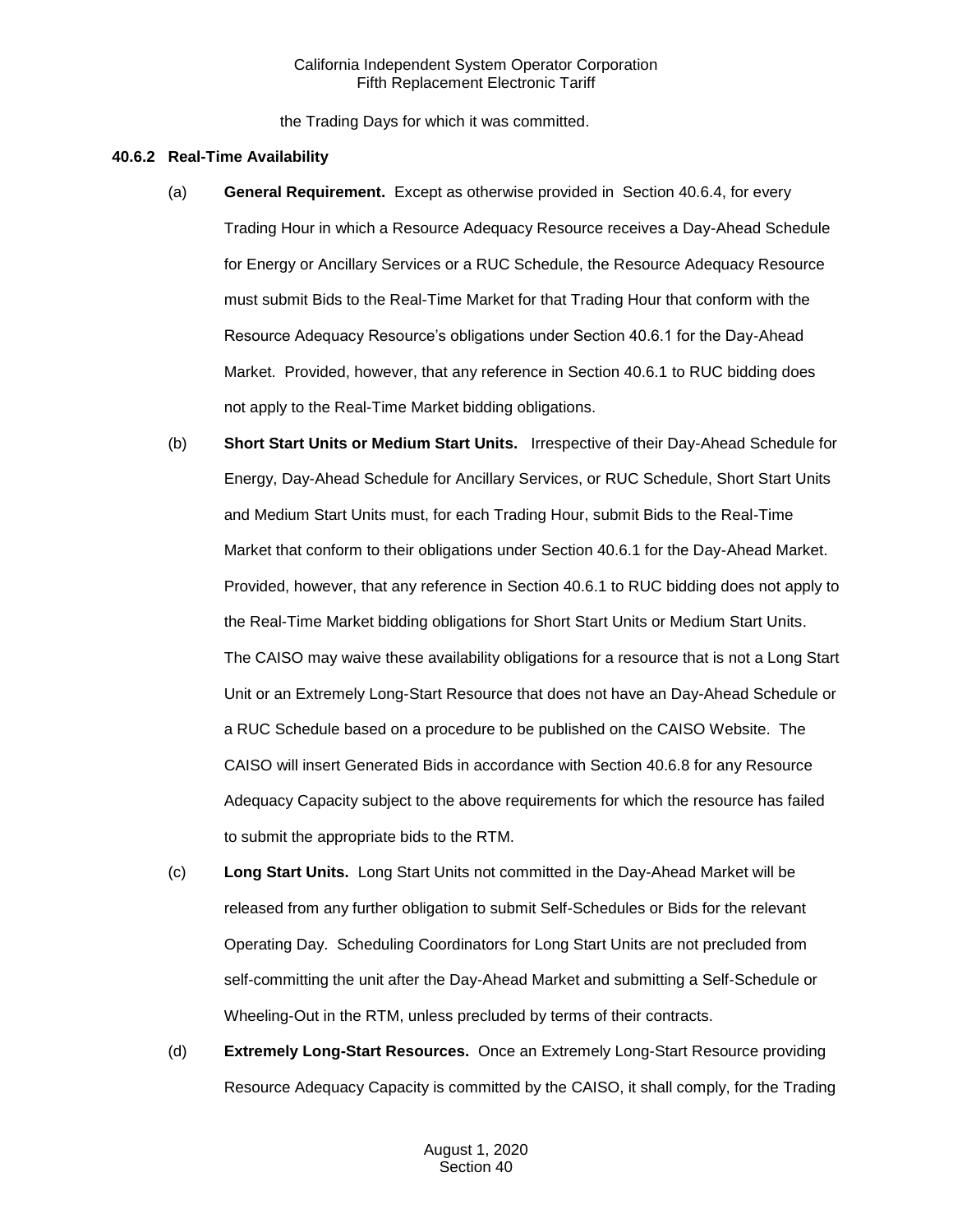Days for it was committed, with the Real-Time availability provisions in sub-sections (a) and (b) of this Section 40.6.2, including those provisions that otherwise apply only to Short Start Units or Medium Start Units.

- (e) **Self-Schedules.** The CAISO will honor submitted Energy Self-Schedules of Resource Adequacy Capacity unless the CAISO is unable to satisfy one hundred (100) percent of its Ancillary Services requirements. In such cases, the CAISO may curtail all or a portion of a submitted Energy Self-Schedule to allow Ancillary Service-certified Resource Adequacy Capacity to be used to meet the Ancillary Service requirements, as long as such curtailment does not lead to a real-time shortfall in energy supply. If the CAISO reduces a submitted Real-Time Energy Self-Schedule for Resource Adequacy Capacity when that capacity is needed to meet an Ancillary Services requirement, the Ancillary Service Marginal Price for that capacity will be calculated in accordance with Sections 27.1.2 and 40.6.1.
- (f) **Distributed Generation Facilities.** Distributed Generation Facilities shall comply with the RTM bidding requirements that apply to the same technology type of resource connected to the CAISO Controlled Grid.

# (g) **Non-Generator Resources**

- (1) Non-Generator Resources that do not use Regulation Energy Management shall submit –
	- (A) Economic Bids or Self-Schedules into the RTM for any remaining RA Capacity scheduled in the IFM or RUC; and
	- (B) Economic Bids or Self-Schedules into the RTM for all RA Capacity not scheduled in the IFM,
- (2) Non-Generator Resources using Regulation Energy Management that are not Use-Limited Resources under Section 40.4.6.1 shall submit Economic Bids or Self-Schedules into the RTM for any remaining RA Capacity from resource scheduled in IFM or RUC.

# **40.6.3 [Not Used]**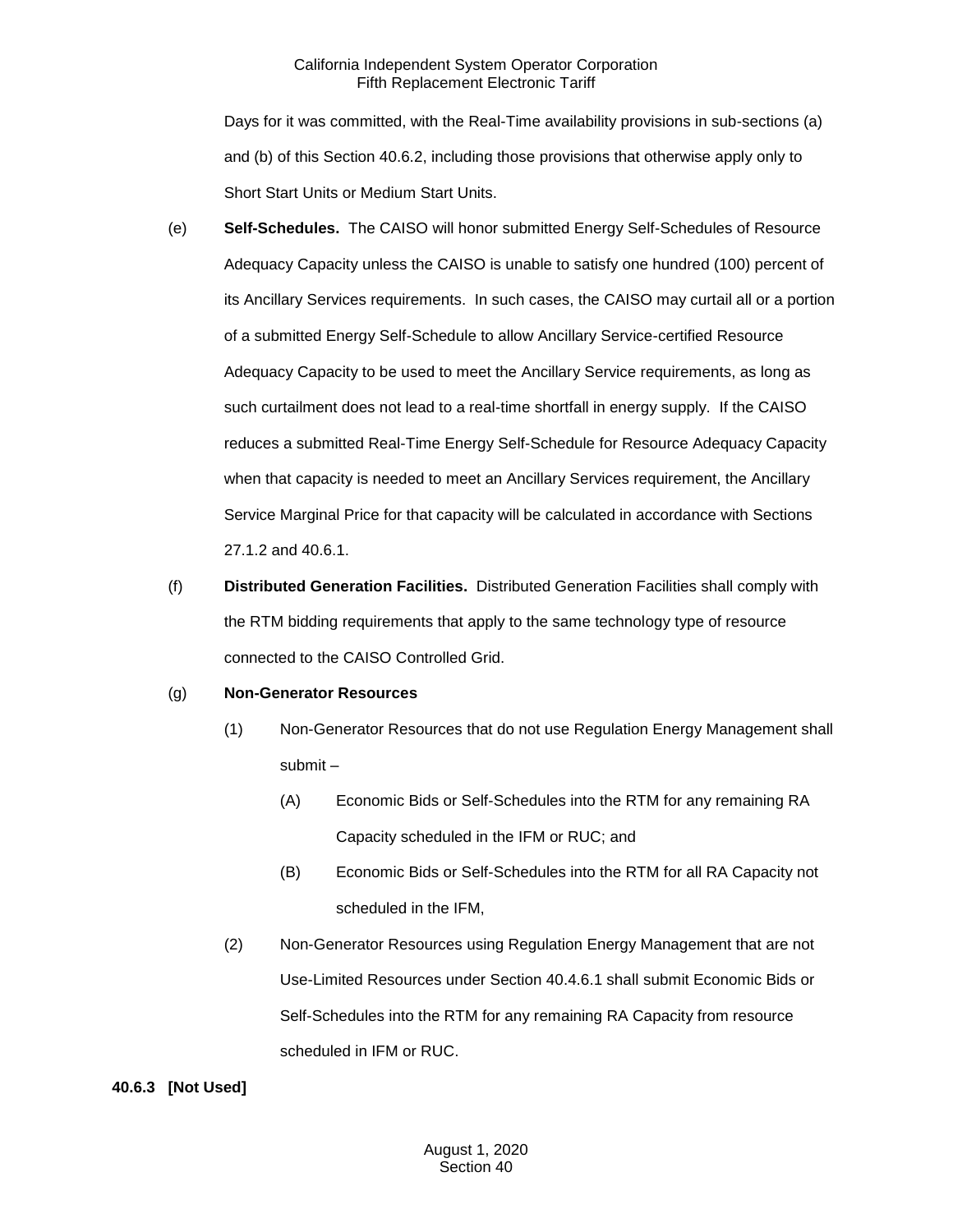# **40.6.4 Availability Requirements for Resources with Operational Limitations that are not Qualified Use-Limits**

# **40.6.4.1 Must-Offer Obligation in DAM and RTM**

Conditionally Available Resources (irrespective of Use-Limited Resource qualification) and Run-of-River Resources that provide Resource Adequacy Capacity and that are physically capable of operating must submit Self-Schedules or Bids in the Day-Ahead Market for their expected available Energy or their expected as-available Energy, as applicable, in the Day-Ahead Market and RTM up to the quantity of Resource Adequacy Capacity the resource is providing. Such resources shall also revise their Self-Schedules or submit additional Bids in RTM based on the most current information available regarding Expected Energy deliveries.

An Eligible Intermittent Resource providing Resource Adequacy Capacity may, but is not required to, submit Bids in the Day-Ahead Market.

## **40.6.4.2 RUC Availability Bids**

The following resource types providing Resource Adequacy Capacity are not required to submit RUC Availability Bids for that capacity, but any such bids they do submit must be \$0/MW RUC Availability Bids: Pumping Load, Reliability Demand Response Resources, Combined Heat and Power Resources, Regulatory Must-Take Generation, Non-Generator Resources using Regulation Energy Management, Conditionally Available Resources, Run-of-River Resources, and Eligible Intermittent Resources.

# **40.6.4.3 Ancillary Services Bids from Participating Loads that is Pumping Load**

The must-offer obligation for Participating Load that is Pumping Load is limited to submitting, for hours where underlying Load permits, Non-Spin Ancillary Services Bids and/or a Submission to Self-Provide Non-Spin Ancillary Services in the Day-Ahead Market for its Resource Adequacy Capacity that is certified to provide Non-Spinning Reserve Ancillary Service, and Economic Bids for Energy in the Real-Time Market for its Non-Spinning Reserve Capacity that receives an Ancillary Service Award in the Day-Ahead Market.

#### **40.6.4.4 Proxy Demand Resources**

(a) Short Start and Medium Start Proxy Demand Resources that provide Resource Adequacy Capacity shall submit \$0/MW RUC Availability Bids for all of their Resource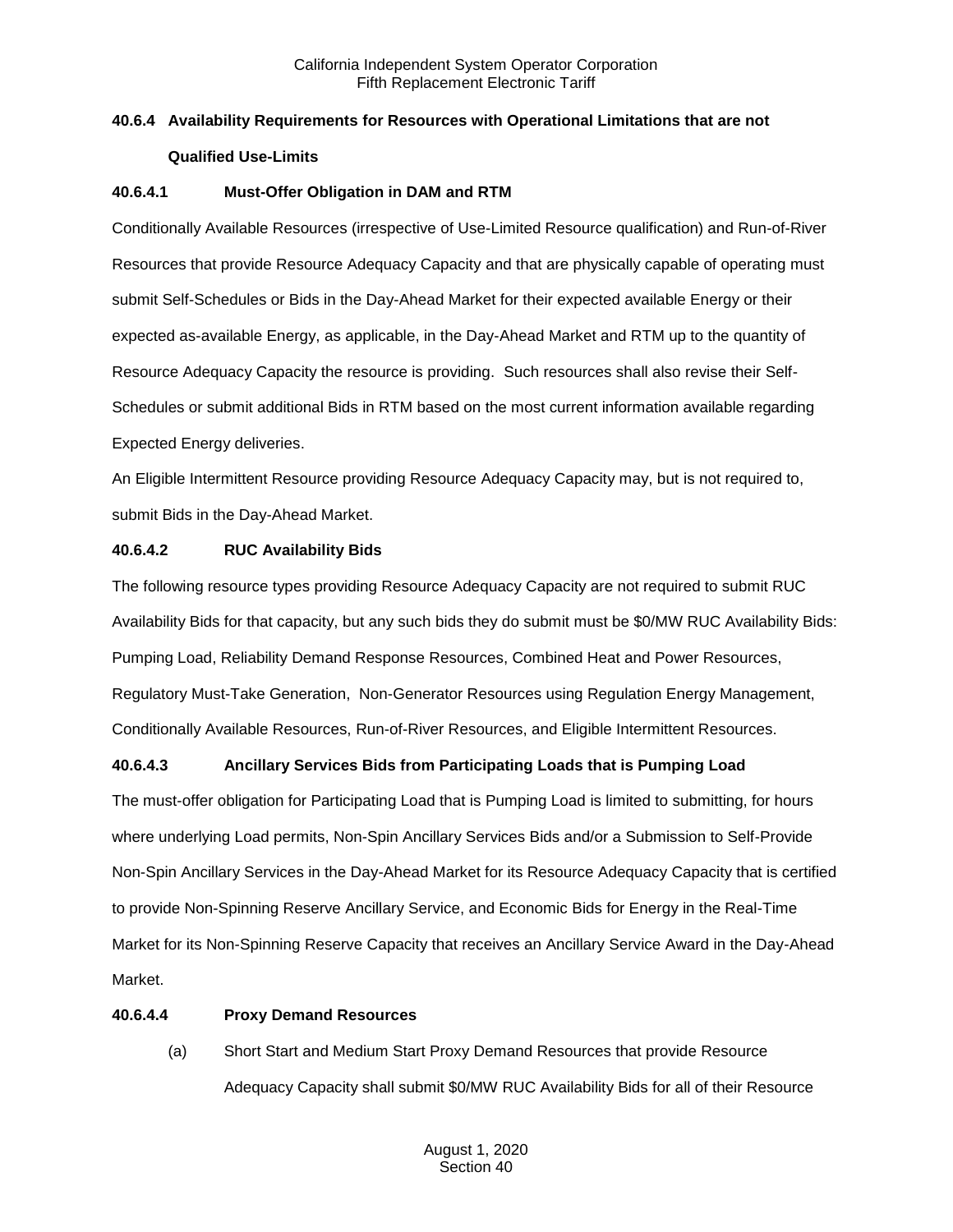Adequacy Capacity for all hours of the month the resource is physically available;

however, any RUC schedule for these resources will not be binding.

(b) Long Start Proxy Demand Resources are not required to submit Bids or Self Schedules in the RUC for their Resource Adequacy Capacity.

# **40.6.5 Additional Availability Requirements for System Resources**

In the IFM, the multi-hour block constraints of a System Resource, other than a System Resource capable of submitting a Dynamic Schedule or a Resource-Specific System Resource, are honored in the optimization. Such a resource that is also a Resource Adequacy Resource must be capable of hourly scheduling by the CAISO in RUC if it is not fully scheduled in the IFM. If such a Resource Adequacy Resource is scheduled in the RUC, the CAISO will schedule the resource in the RTM for each hour of the resource's RUC schedule without regard to the multi-hour block constraint that was submitted to the IFM. For an existing System Resource that provides Resource Adequacy Capacity through a call-option that expires prior to the close of the IFM, such a System Resource listed on a Resource Adequacy Plan must be reported to the CAISO for consideration in the Extremely Long-Start Commitment Process.

# **40.6.5.1 Additional Availability Requirements for Dynamic and Non-Dynamic Resource-Specific System Resources**

A Dynamic or Non-Dynamic Resource-Specific System Resource that supplies Resource Adequacy Capacity, and is not otherwise a Use-Limited Resource, will be subject to the requirements of Sections 40.6.1 and 40.6.2.

# **40.6.5.2 Dynamic Non-Resource Specific System Resources**

A Dynamic non-Resource-Specific System Resource that provides Resource Adequacy Capacity will be subject to the provisions of 40.6.1 and 40.6.2.

# **40.6.6 Requirement for Partial Resource Adequacy Resources**

Only that output of a Partial Resource Adequacy Resource that is designated by a Scheduling Coordinator as Resource Adequacy Capacity in its monthly or annual Supply Plan shall have an availability obligation to the CAISO. Exports being supported by non-Resource Adequacy Capacity from a Partial Resource Adequacy Resource that becomes unavailable or unusable shall be considered as an export of non-Resource Adequacy Capacity based on the pro-rata allocation of derated capacity of the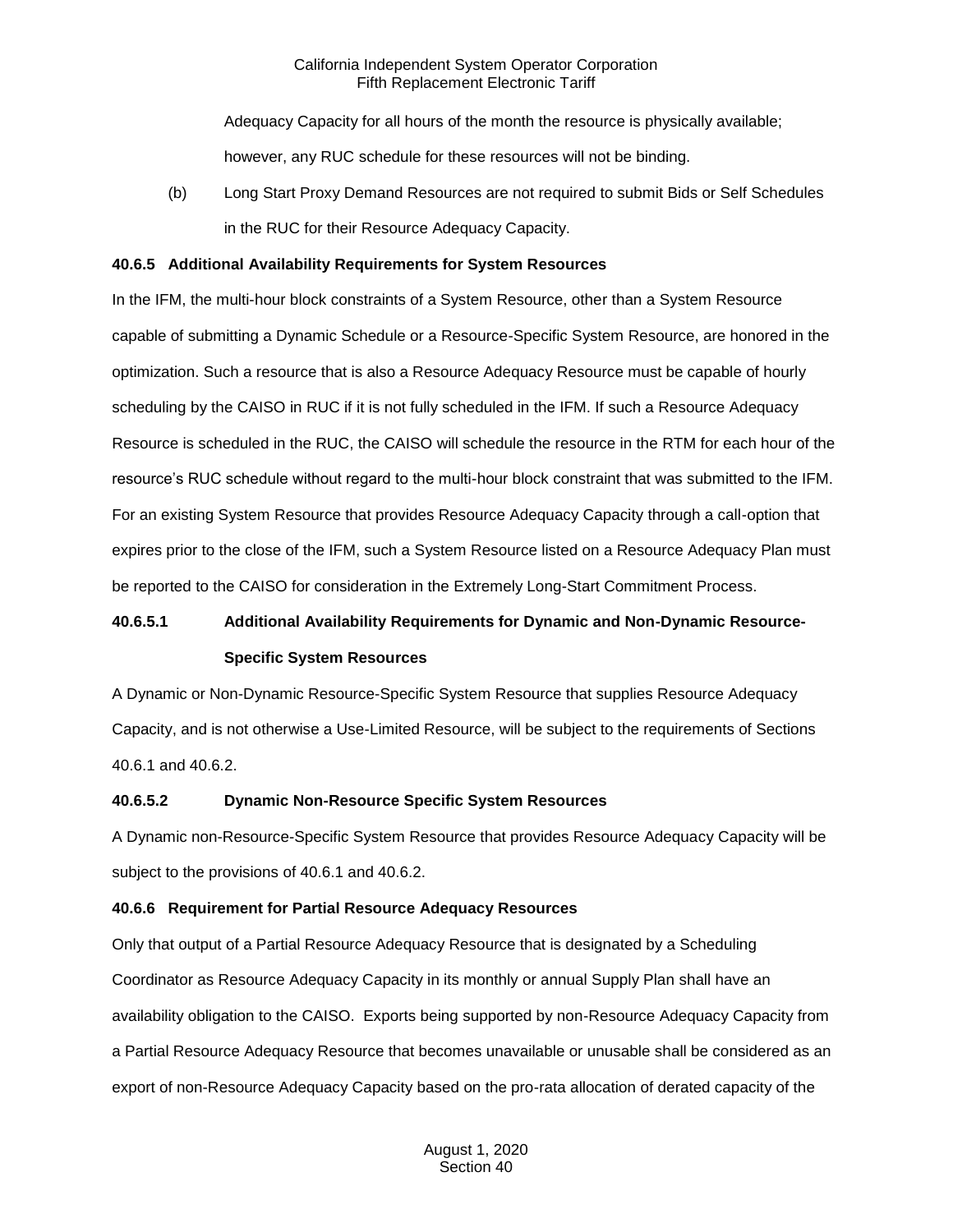Partial Resource Adequacy Resource as follows:

- (a) Resource Adequacy Capacity [(Resource Adequacy Capacity/PMax Capacity of Resource Adequacy Resource) x MW Derate or Outage]; or
- (b) [1- (Resource Adequacy Capacity/PMax Capacity of Resource Adequacy Resource)] x De-rated PMax].

# **40.6.7 [Not Used]**

# **40.6.8 Use of Generated Bids**

- (a) **Day-Ahead Market.** Prior to completion of the Day-Ahead Market, the CAISO will determine if Resource Adequacy Capacity subject to the requirements of Section 40.6.1 and for which the CAISO has not received notification of an Outage has not been reflected in a Bid and will insert a Generated Bid for such capacity into the CAISO Day-Ahead Market.
- (b) **Real-Time Market.** Prior to running the Real-Time Market, the CAISO will determine if Resource Adequacy Capacity subject to the requirements of Section 40.6.2 and for which the CAISO has not received notification of an Outage has not been reflected in a Bid and will insert a Generated Bid for such capacity into the Real-Time Market.
- (c) **Partial Bids for RA Capacity.** If a Scheduling Coordinator for an RA Resource submits a partial bid for the resource's RA Capacity, the CAISO will insert a Generated Bid only for the remaining RA Capacity. In addition, the CAISO will determine if all dispatchable Resource Adequacy Capacity from Short Start Units, not otherwise selected in the IFM or RUC, is reflected in a Bid into the Real-Time Market and will insert a Generated Bid for any remaining dispatchable Resource Adequacy Capacity for which the CAISO has not received notification of an Outage.
- (d) **Calculation of Generated Bids.** A Generated Bid for Energy will be calculated pursuant to Sections 30.7.3.4 and 30.7.3.5. A Generated Bid for Ancillary Services will equal zero dollars (\$0/MW-hour).
- (e) **Exemptions.** Notwithstanding any of the provisions of Section 40.6.8, for the following resource types providing Resource Adequacy Capacity, the CAISO only inserts a Bid in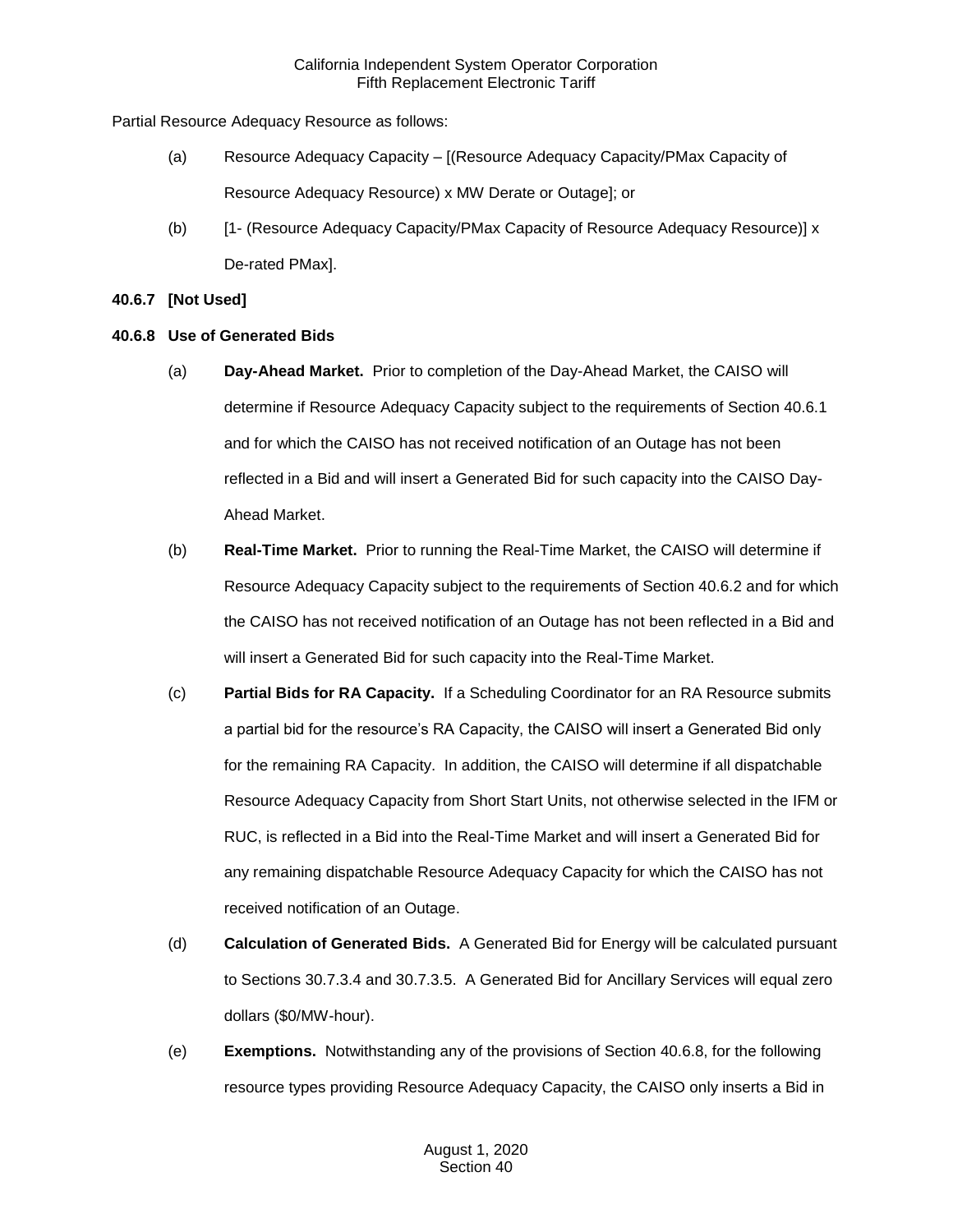the Day-Ahead Market or Real-Time Market where the generally applicable bidding rules in Section 30 call for bid insertion: Use-Limited Resource, Non-Generator Resource, Variable Energy Resource, Hydroelectric Generating Unit (including Run-of-River resources), Proxy Demand Resource, Reliability Demand Response Resource, Participating Load, including Pumping Load, Combined Heat and Power Resource, Conditionally Available Resource, Non-Dispatchable Resource, and resources providing Regulatory Must-Take Generation.

(f) **NRS-RA Resources.** The CAISO will submit a Generated Bid in the Day-Ahead Market for a non-Resource Specific System Resource in each RAAIM assessment hour, to the extent that the resource provides Resource Adequacy Capacity subject to the requirements of Section 40.6.1 and does not submit an outage request or Bid for the entire amount of that Resource Adequacy Capacity. Aside from where the generally applicable bidding rules in Section 30 call for Bid insertion, the CAISO will not submit a Generated Bid in the Real-Time Market for a Non-Resource-Specific System Resource that fails to meet its bidding obligations under Section 40.6.2. A Bid inserted for the Teal-Time Market pursuant to the generally applicable bidding rules in Section 30 may not necessarily cover the full Real-Time Market obligation under Section 40.6.2 and the resource may thus remain exposed to Non-Availability Charges.

#### **40.6.8.1 Generated Bids for NRS-RA Resources**

Generated Bids to be submitted by the CAISO pursuant to Section 40.6.8 for non-Resource-Specific System Resources that provide Resource Adequacy capacity shall be calculated in accordance with this Section.

#### **40.6.8.1.1 Calculation Options for Generated Bids**

The Scheduling Coordinator for each non-Resource Specific System Resource that provides Resource Adequacy Capacity shall select the price taker option, LMP-based option, or negotiated price option as the methodology for calculating the Generated Bids to be submitted by the CAISO under Section 40.6.8 for both the DAM and RTMs. If no selection is made, the CAISO will apply the price taker option to calculate the Generated Bids. For the first ninety (90) days after a resource becomes a non-Resource-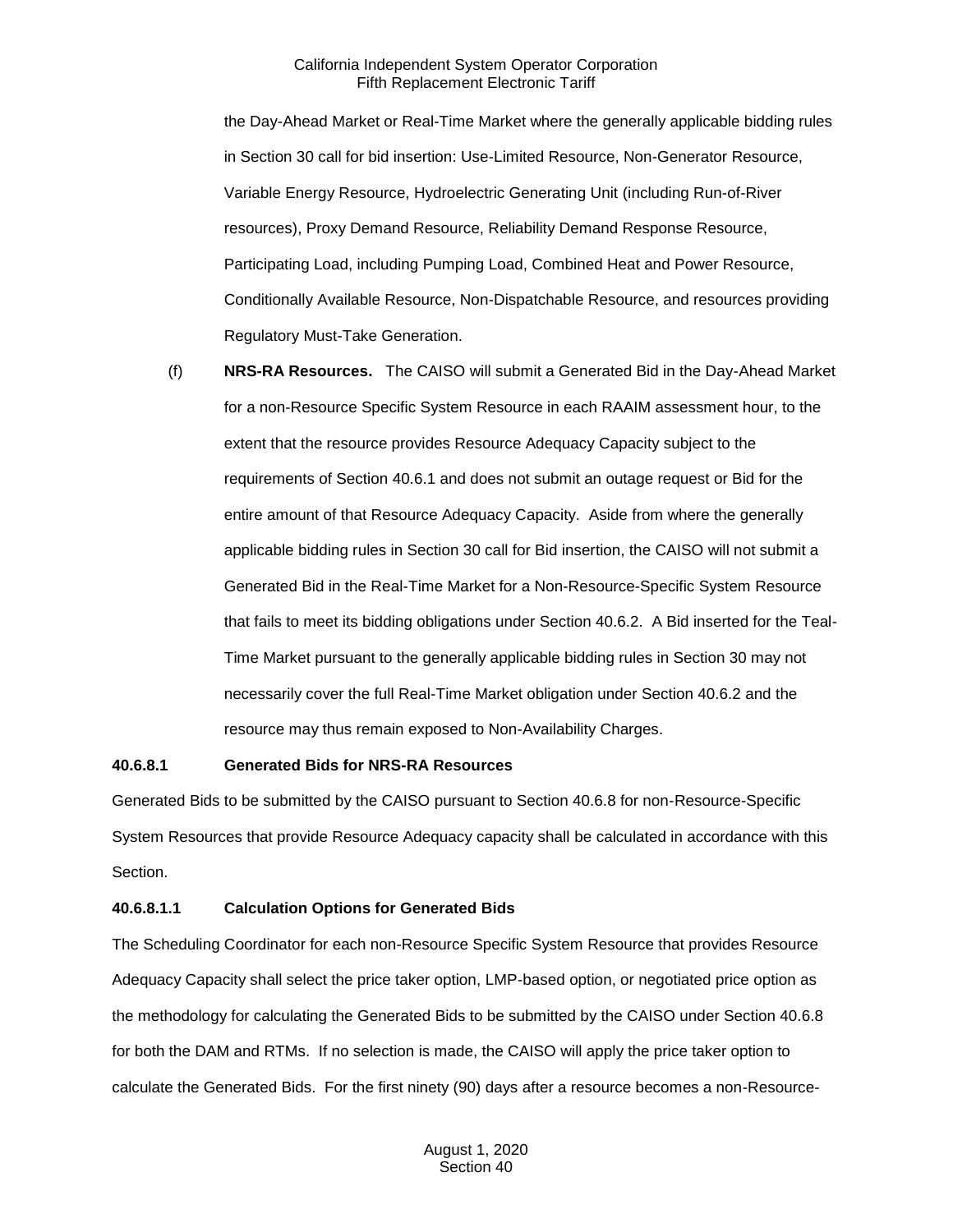Specific System Resource, the calculation of Generated Bids for Resource Adequacy capacity is limited to the price taker option or negotiated price option.

#### **40.6.8.1.2 Price Taker Option**

The price taker option is a Generated Bid of \$0/MWh plus the CAISO's estimate of the applicable grid management charge per MWh based on the gross amount of MWh scheduled in the DAM and RTM.

#### **40.6.8.1.3 LMP-Based Option**

The LMP-based option calculates the Generated Bid as the weighted average of the lowest quartile of LMPs, at the Intertie point designated for the non-Resource-Specific System Resource's Resource Adequacy Capacity in the Supply Plan, during periods in which the resource was dispatched in the preceding ninety (90) days for which LMPs that have passed the price validation and correction process set forth in Section 35 are available. The weighted average will be calculated based on the quantities Dispatched within each segment of the Generated Bid curve. Each Bid segment created under the LMPbased option for Generated Bids will be subject to a feasibility test, as set forth in a Business Practice Manual, to determine whether there are a sufficient number of data points to allow for the calculation of an LMP-based Generated Bid. The feasibility test is designed to avoid excessive volatility of the Generated Bid under the LMP-based option that could result when calculated based on a relatively small number of prices. If the Scheduling Coordinator for the non-Resource Specific System Resource elects the LMP-based method, it must additionally select either the price-taker method or the negotiated-rate method as the alternative calculation method for the Generated Bids in the event that the feasibility test fails for the LMP-based method.

#### **40.6.8.1.4 Negotiated Price Option**

Under the negotiated price option, a Scheduling Coordinator shall submit a proposed Generated Bid along with supporting information and documentation as described in a Business Practice Manual. Within ten (10) Business Days of receipt, the CAISO or an Independent Entity selected by the CAISO will provide a written response. If the CAISO or Independent Entity accepts the proposed Generated Bid, it will become effective within three (3) Business Days from the date of acceptance by the CAISO and remain in effect until: (1) the Generated Bid is modified by FERC; (2) the Generated Bid is modified by mutual agreement of the CAISO and the Scheduling Coordinator; or (3) the Generated Bid expires, is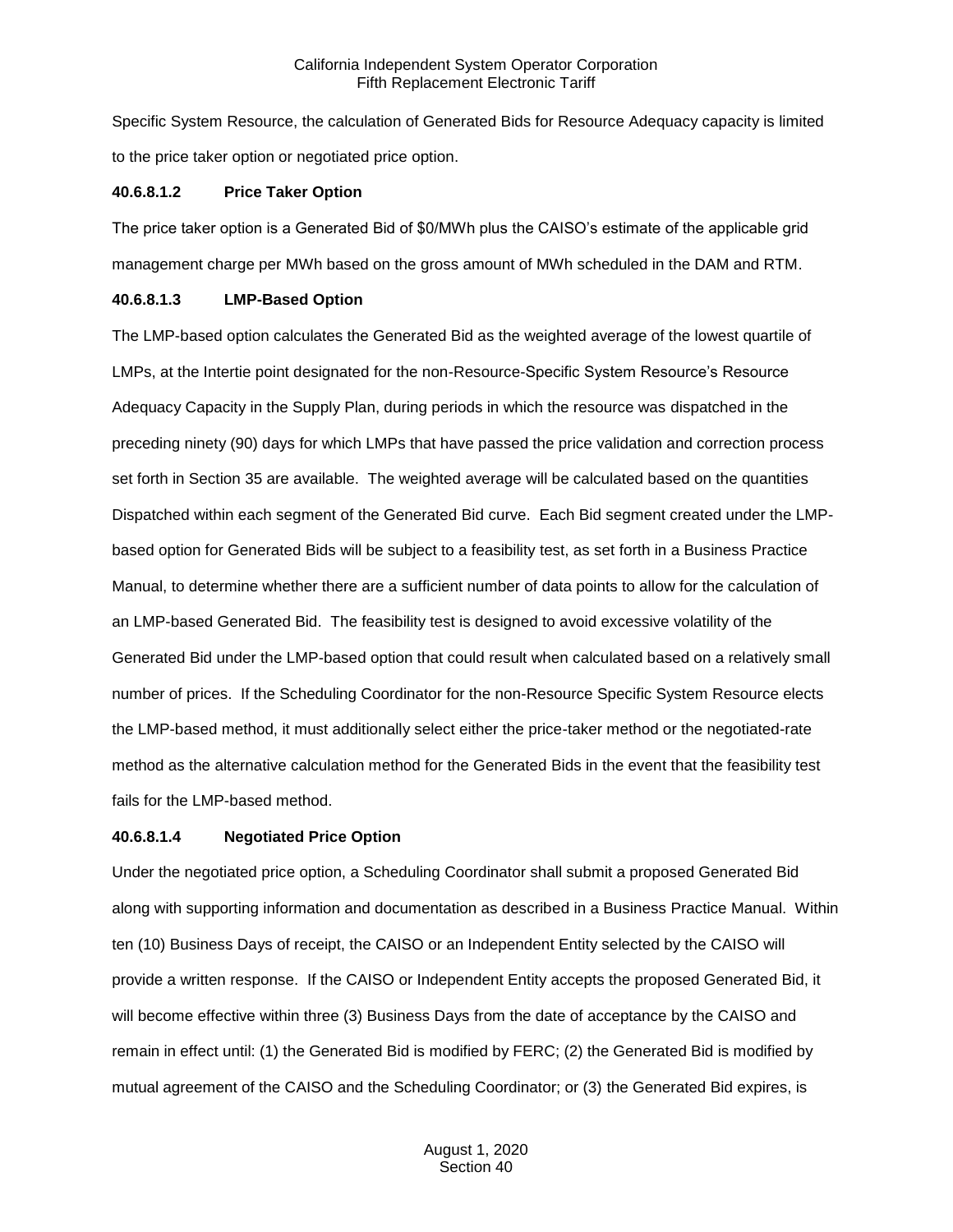terminated or is modified pursuant to any agreed upon term or condition or pertinent FERC order. If the CAISO or Independent Entity selected by the CAISO does not accept the proposed Generated Bid, the CAISO or Independent Entity selected by the CAISO and the Scheduling Coordinator shall enter a period of good faith negotiations that terminates sixty (60) days following the date of submission of a proposed Generated Bid by a Scheduling Coordinator. If at any time during this period, the CAISO or Independent Entity selected by the CAISO and the Scheduling Coordinator agree upon the Generated Bid, it will be become effective within three (3) Business Days of the date of agreement and remain in effect until: (1) the Generated Bid is modified by FERC; (2) the Generated Bid is modified by mutual agreement of the CAISO and the Scheduling Coordinator; or (3) the Generated Bid expires, is terminated or is modified pursuant to any agreed upon term or condition or pertinent FERC order.

If by the end of the sixty (60) day period the CAISO or Independent Entity selected by the CAISO and the Scheduling Coordinator fail to agree on the Generated Bid to be used under the negotiated price option, the Scheduling Coordinator has the right to file a proposed Generated Bid with FERC pursuant to Section 205 of the Federal Power Act.

During the sixty (60) day period following the submission of a proposed negotiated Generated Bid by a Scheduling Coordinator, and pending FERC's acceptance in cases where the CAISO or Independent Entity selected by the CAISO fail to agree on the Generated Bid for use under the negotiated price option and the Scheduling Coordinator filed a proposed Generated Bid with FERC pursuant to Section 205 of the Federal Power Act, the Scheduling Coordinator has the option of electing to use any of the other options available pursuant to this Section.

The CAISO shall make an informational filing with FERC of any Generated Bids negotiated pursuant to this Section no later than seven (7) days after the end of the month in which the Generated Bids were established.

#### **40.6.8.1.5 Partial Bids**

If a Scheduling Coordinator for a non-Resource-Specific System Resource that provides Resource Adequacy Capacity submits a bid for a MW quantity less than the Resource Adequacy Capacity identified in the resource's Supply Plan, the CAISO will insert a Generated Bid only for the remaining Resource Adequacy Capacity by extending the last segment of the resource's bid curve to the full quantity (MWh) of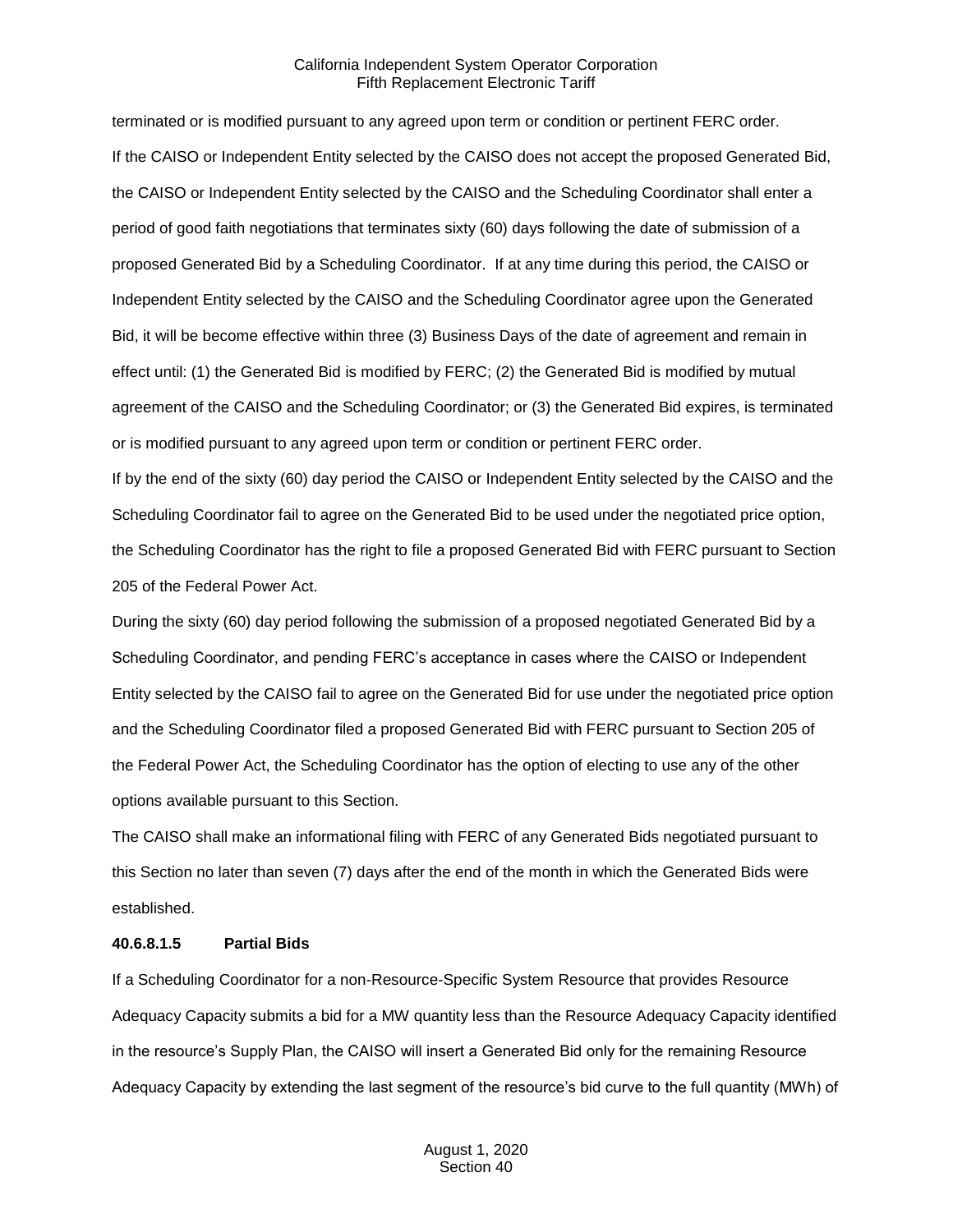the Resource Adequacy obligation.

# **40.6.8.1.6 [Not Used]**

# **40.6.9 Firm Liquidated Damages Contracts Requirements**

Resource Adequacy Capacity represented by a Firm Liquidated Damages Contract and relied upon by a Scheduling Coordinator in a monthly or annual Resource Adequacy Plan shall be submitted as a Self-Schedule or Bid in the Day-Ahead IFM to the extent such scheduling right exists under the Firm Liquidated Damages Contract.

# **40.6.10 Exports of Energy from Resource Adequacy Capacity**

Resource Adequacy Capacity represented by a Firm Liquidated Damages Contract and relied upon by a Scheduling Coordinator in a monthly or annual Resource Adequacy Plan shall be submitted as a Self-Schedule or Bid in the Day-Ahead IFM to the extent such scheduling right exists under the Firm Liquidated Damages Contract.

# **40.6.11 Curtailment of Exports in Emergency Situations**

At its sole discretion, the CAISO may curtail exports from Resource Adequacy Capacity to prevent or alleviate a System Emergency. An Export Bid or a Self-Schedule to provide exports included in a binding Schedule accepted in the IFM or RTM will not be distinguished from a Demand Bid or Self-Schedule to serve Load within the CAISO Balancing Authority Area included in a binding Schedule accepted in the IFM or RTM for purposes of curtailment under this Section, except as consistent with Good Utility Practice.

# **40.6.12 Participating Load, PDRs, and RDRRs**

Participating Loads, Reliability Demand Response Resources, or Proxy Demand Resources that are included in a Resource Adequacy Plan and Supply Plan, if the Scheduling Coordinator for the Participating Loads, Reliability Demand Response Resources, or Proxy Demand Resources is not the same as that for the Load Serving Entity, will be administered by the CAISO in accordance with the terms and conditions established by the CPUC or the Local Regulatory Authority.

# **40.7 Compliance**

The CAISO will evaluate Resource Adequacy Plans and Supply Plans as follows:

(a) The CAISO will evaluate whether each annual and monthly Resource Adequacy Plan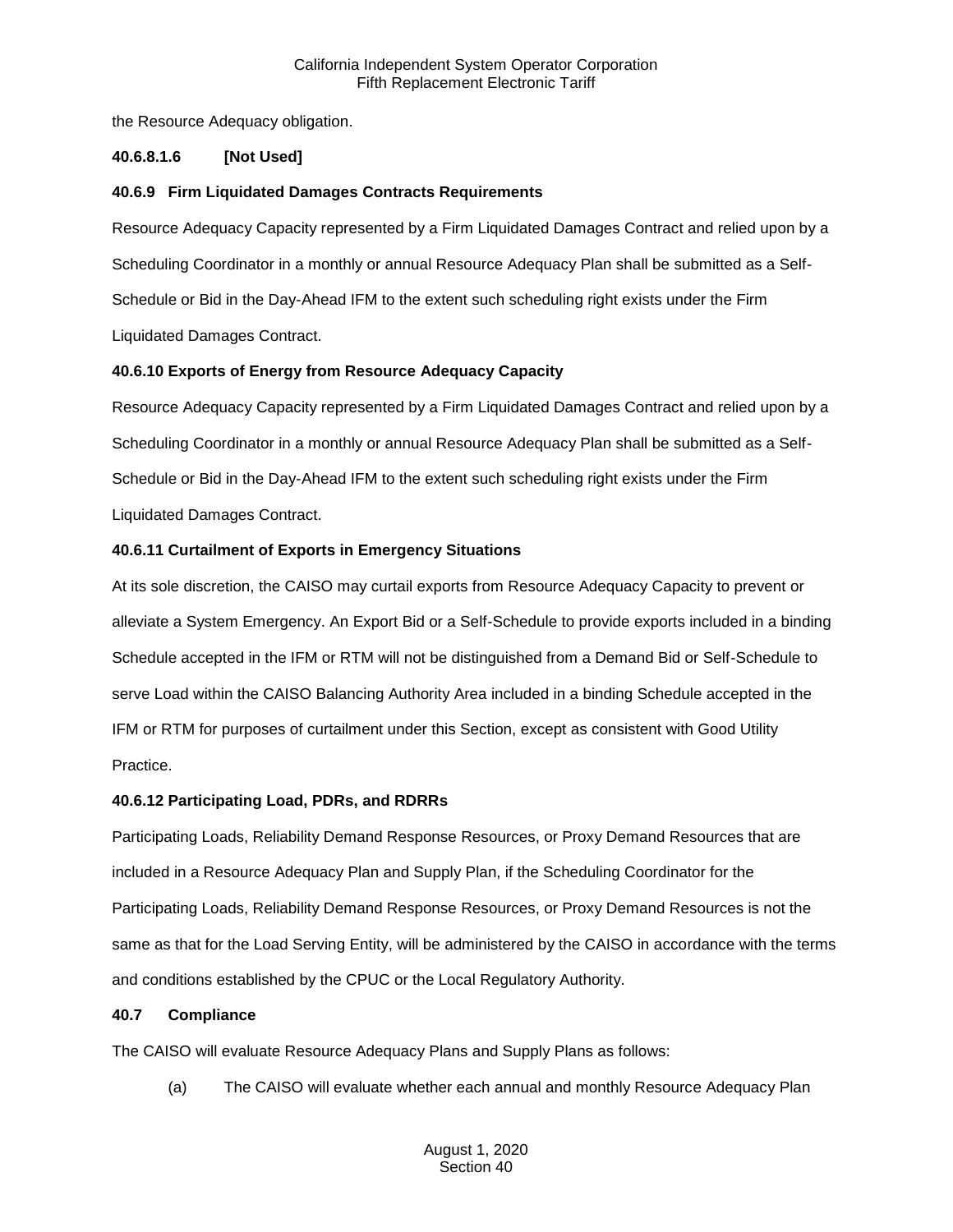submitted by a Scheduling Coordinator on behalf of a Load Serving Entity demonstrates Resource Adequacy Capacity sufficient to satisfy the Load Serving Entity's (i) allocated responsibility for Local Capacity Area Resources under Section 40.3.2 and (ii) applicable Demand and Reserve Margin requirements. The CAISO will evaluate compliance with the responsibility for demonstrating Local Capacity Area Resources in two phases. Phase 1 of the Local Capacity Area Resource sufficiency evaluation will be made without regard to capacity's identification as Listed Local RA Capacity. Phase 2 of the Local Capacity Area Resource sufficiency evaluation will consider capacity to be a Local Capacity Area Resource only if it is also Listed Local RA Capacity. If the CAISO determines through the Phase 1 analysis that a Resource Adequacy Plan does not demonstrate Local Capacity Area Resources sufficient to meet its allocated responsibility under Section 40.3.2, compliance with applicable Demand and Reserve Margin requirements, or compliance with any other resource adequacy requirement in this Section 40 or adopted by the CPUC, Local Regulatory Authority, or federal agency, as applicable, then the CAISO will notify the relevant Scheduling Coordinator, CPUC, Local Regulatory Authority, or federal agency with jurisdiction over the relevant Load Serving Entity, or in the case of a discrepancy between Resource Adequacy Plan(s) and Supply Plan(s), the relevant Scheduling Coordinators, in an attempt to resolve any deficiency in accordance with the procedures set forth in the Business Practice Manual. The notification will be made at least 40 days in advance of the first day of the month covered by the plan and will include the reasons the CAISO believes a deficiency exists. If the deficiency relates to the demonstration of Local Capacity Area Resources in a Load Serving Entity's annual Resource Adequacy Plan, and the CAISO does not provide a written notice of resolution of the deficiency as set forth in the Business Practice Manual, the Scheduling Coordinator for the Load Serving Entity may demonstrate that the identified deficiency is cured by submitting a revised annual Resource Adequacy Plan within thirty (30) days of the beginning of the Resource Adequacy Compliance Year. For all other identified deficiencies, other than an insufficiency identified through Phase 2 of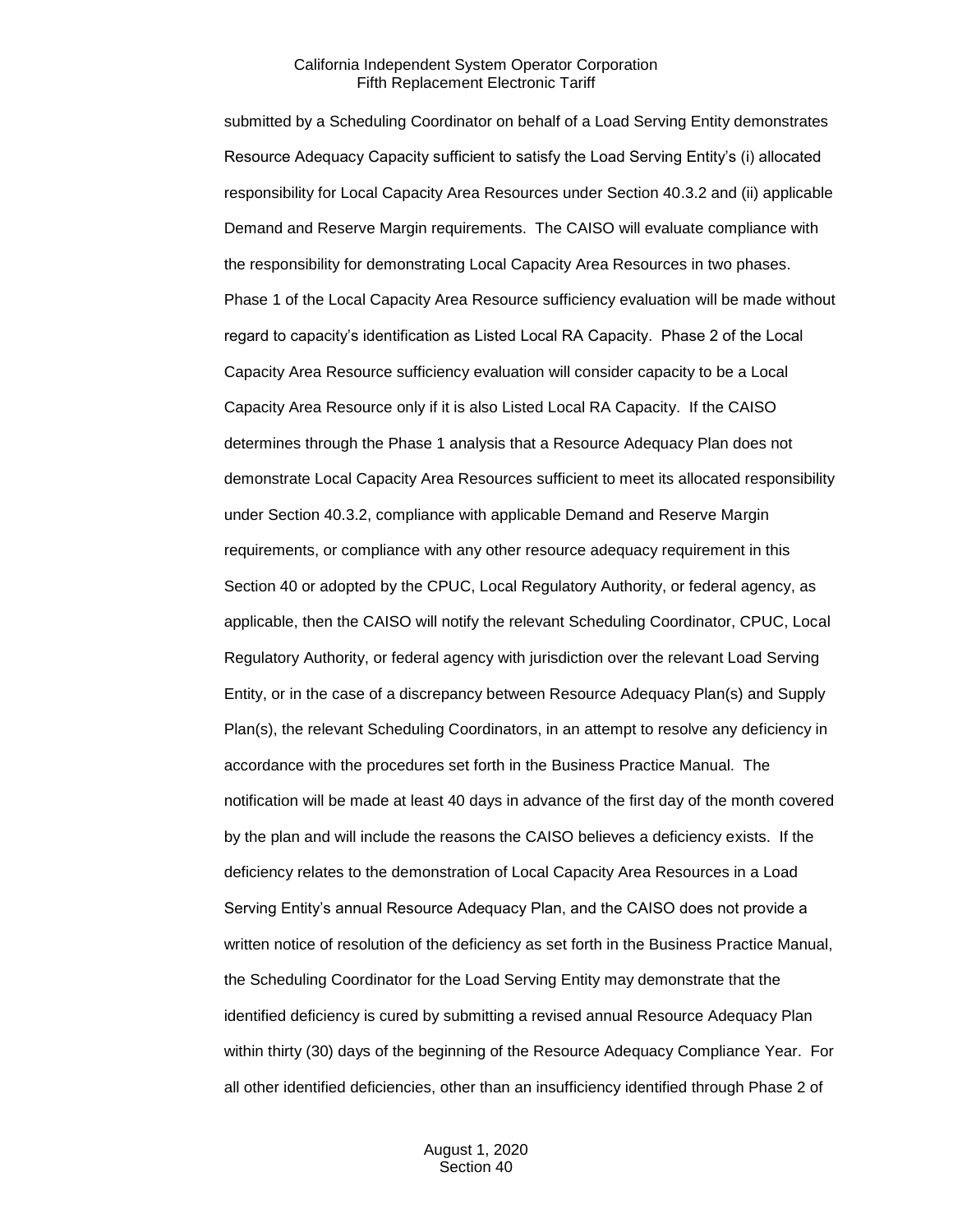the Local Capacity Area Resource sufficiency evaluation, at least 30 days prior to the effective month of the relevant Resource Adequacy Plan, the Scheduling Coordinator for the Load Serving Entity shall: (i) demonstrate that the identified deficiency is cured by submitting a revised Resource Adequacy Plan; or (ii) advise the CAISO that the CPUC, Local Regulatory Authority, or federal agency, as appropriate, has determined that no deficiency exists. If, after providing any needed opportunity to resolve identified discrepancies as required by Section 40.7(b), the CAISO identifies an insufficiency through Phase 2 of the Local Capacity Area Resource sufficiency evaluation, then the CAISO may notify the relevant Local Regulatory Authority of the insufficiency.

(b) In the case of a discrepancy between Resource Adequacy Plan(s) and Supply Plan(s), if resolved, the relevant Scheduling Coordinator(s) must provide the CAISO with revised Resource Adequacy Plan(s) or Supply Plans, as applicable, at least 30 days prior to the effective month. If the CAISO is not advised that the deficiency or discrepancy is resolved at least 30days prior to the effective month, the CAISO will use the information contained in the Supply Plan to set the obligations of Resource Adequacy Resources under this Section 40 and/or to assign any costs incurred under this Section 40 and Section 43A.

# **40.7.1 Other Compliance Issues**

Scheduling Coordinators representing Generating Units, System Units or System Resources supplying Resource Adequacy Capacity that fail to provide the CAISO with an annual or monthly Supply Plan, as applicable, as set forth in Section 40.7, shall be subject to Section 37.6.1. Further, Scheduling Coordinators representing Generating Units, System Units or System Resources supplying Resource Adequacy Capacity that fail to provide the CAISO with information required for the CAISO to determine Net Qualifying Capacity shall not be eligible for inclusion in the Net Qualifying Capacity annual report under Section 40.4.2 for the next Resource Adequacy Compliance Year and shall be subject to any applicable Sanctions under Section 37.6.1.

#### **40.7.2 Penalties for Non-Compliance**

The failure of a Resource Adequacy Resource or Resource Adequacy Capacity to be available to the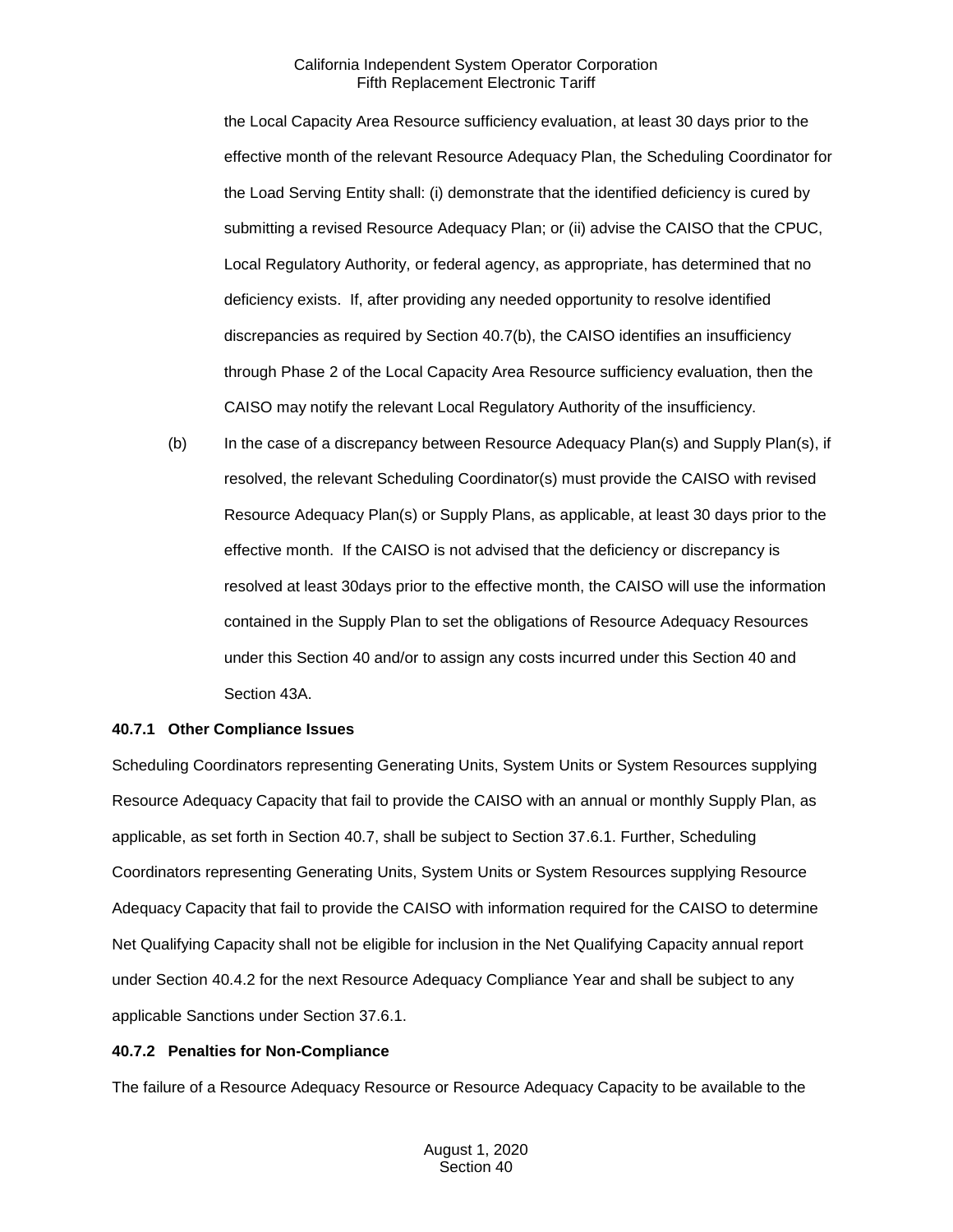CAISO in accordance with the requirements of this Section 40 or Section 9.3.1.3, and the failure to operate a Resource Adequacy Resource by placing it online or in a manner consistent with a submitted Bid or Generated Bid shall be subject to the applicable Sanctions set forth in Section 37.2.4. However, any failure of the Resource Adequacy Resource to satisfy any obligations prescribed under this Section 40 or Section 9.3.1.3 during a Resource Adequacy Compliance Year for which Resource Adequacy Capacity has been committed to a Load Serving Entity shall not limit in any way, except as otherwise established under Section 40.4.5 or requirements of the CPUC, Local Regulatory Authority, or federal agency, as applicable, the ability of the Load Serving Entity to whom the Resource Adequacy Capacity has been committed to use such Resource Adequacy Capacity for purposes of satisfying the resource adequacy requirements of the CPUC, Local Regulatory Authority, or federal agency, as applicable. In addition, an LSE shall not be subject to any sanctions, penalties, or other compensatory obligations under this Section 40 on account of a Resource Adequacy Resource's satisfaction or failure to satisfy its obligations under this Section 40 or Section 9.3.1.3.

# **40.8 CAISO Default Qualifying Capacity Criteria**

#### **40.8.1 Applicability**

The criteria in this Section 40.8 shall apply only: (i) where the CPUC or Local Regulatory Authority has not established and provided to the CAISO criteria to determine the types of resources that may be eligible to provide Qualifying Capacity and for calculating Qualifying Capacity for such eligible resource types and (ii) until the CAISO has been notified in writing by the CPUC of its intent to overturn, reject or fundamentally modify the capacity-based framework in CPUC Decisions 04-01-050 (Jan. 10, 2004), 04- 10-035 (Oct. 28, 2004), and 05-10-042 (Oct. 31, 2005). The types of resources specified in this Section 40.8.1 will be eligible to provide Qualifying Capacity to the extent they meet the criteria for each type of resource set forth in this Section 40.8.1.

# **40.8.1.1 [Not Used]**

# **40.8.1.2 Nuclear and Thermal**

Nuclear and thermal Generating Units, other than Qualifying Facilities with Existing QF Contracts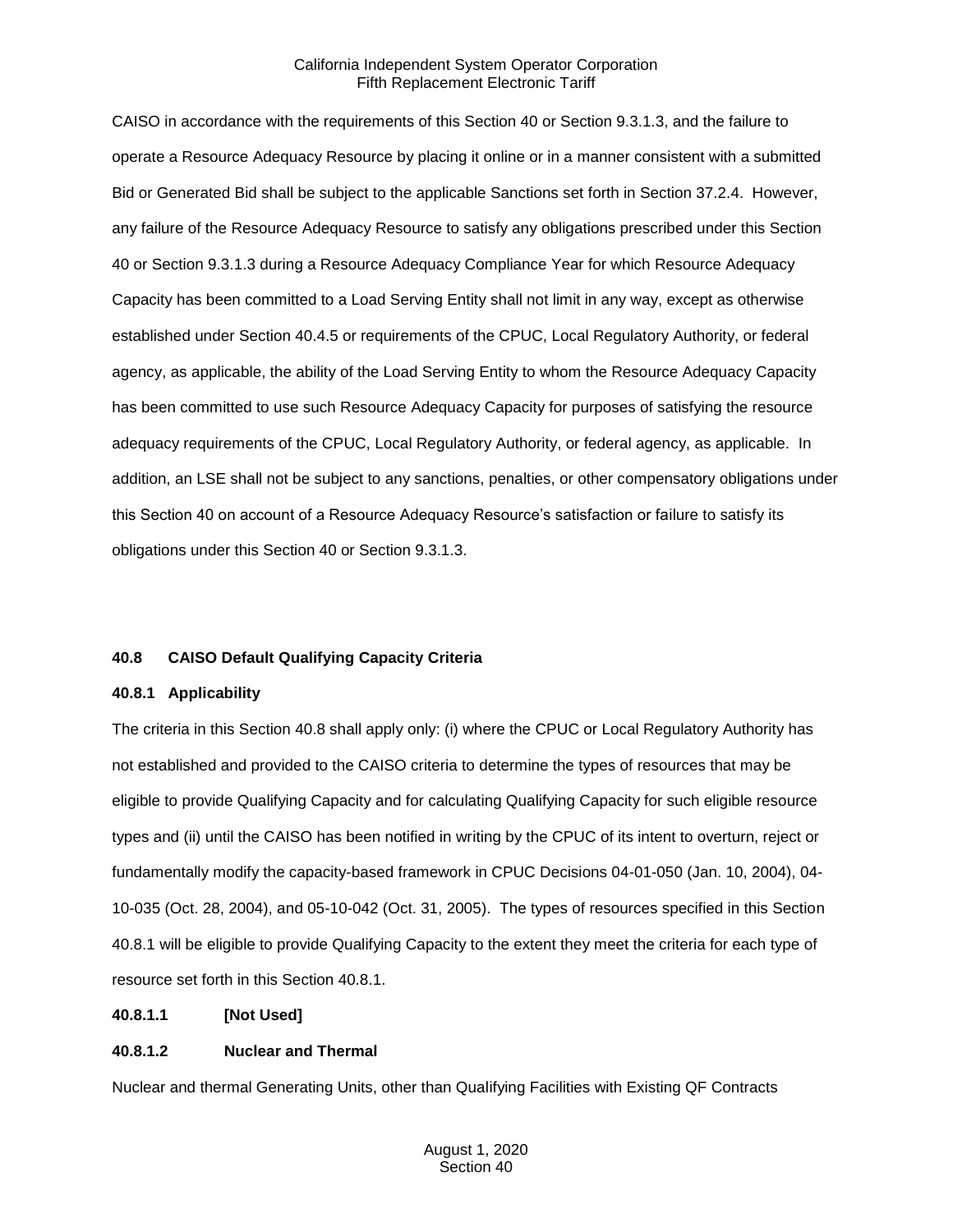addressed in Section 40.8.1.8 below, must be a Participating Generator or a System Unit. The Qualifying Capacity of nuclear and thermal units, other than Qualifying Facilities addressed in Section 40.8.1.8, will be based on net dependable capacity defined by NERC Generating Availability Data System information.

### **40.8.1.3 Hydro**

Hydroelectric Generating Units, other than Qualifying Facilities with Existing QF Contracts, must be either Participating Generators or System Units. The Qualifying Capacity of a pond or Pumped-Storage Hydro Unit, other than a QF, will be determined based on net dependable capacity defined by NERC GADS minus variable head derate based on an average dry year reservoir level. The Qualifying Capacity of a pond or Pumped-Storage Hydro Unit that is a QF will be determined based on historic performance during the hours of noon to 6:00 The Qualifying Capacity of all run-of-river hydro units, including Qualifying Facilities, will be based on net dependable capacity defined by NERC GADS minus an average dry year conveyance flow, stream flow, or canal head derate. As used in this section, average dry year reflects a one-in-five year dry hydro scenario (for example, using the 4th driest year from the last 20 years on record). p.m., using a three-year rolling average.

#### **40.8.1.4 Unit-Specific Contracts**

Unit-specific contracts with Participating Generators or System Units will qualify as Resource Adequacy Capacity subject to the verification that the total MW quantity of all contracts from a specific unit do not exceed the total Net Qualifying Capacity (MW) consistent with the Net Qualifying Capacity determination for that unit.

#### **40.8.1.5 Contracts with Liquidated Damage Provisions**

Firm Energy contracts with liquidated damages provisions, as generally reflected in Service Schedule C of the Western Systems Power Pool Agreement or the Firm LD product of the Edison Electric Institute pro forma agreement, or any other similar firm Energy contract that does not require the seller to source the Energy from a particular unit, and specifies a delivery point internal to the CAISO Balancing Authority Area entered into before October 27, 2005 shall be eligible to count as Qualifying Capacity until the end of 2008. A Scheduling Coordinator, however, cannot have more than twenty-five percent (25%) of its portfolio of Qualifying Capacity met by contracts with liquidated damage provisions for 2008.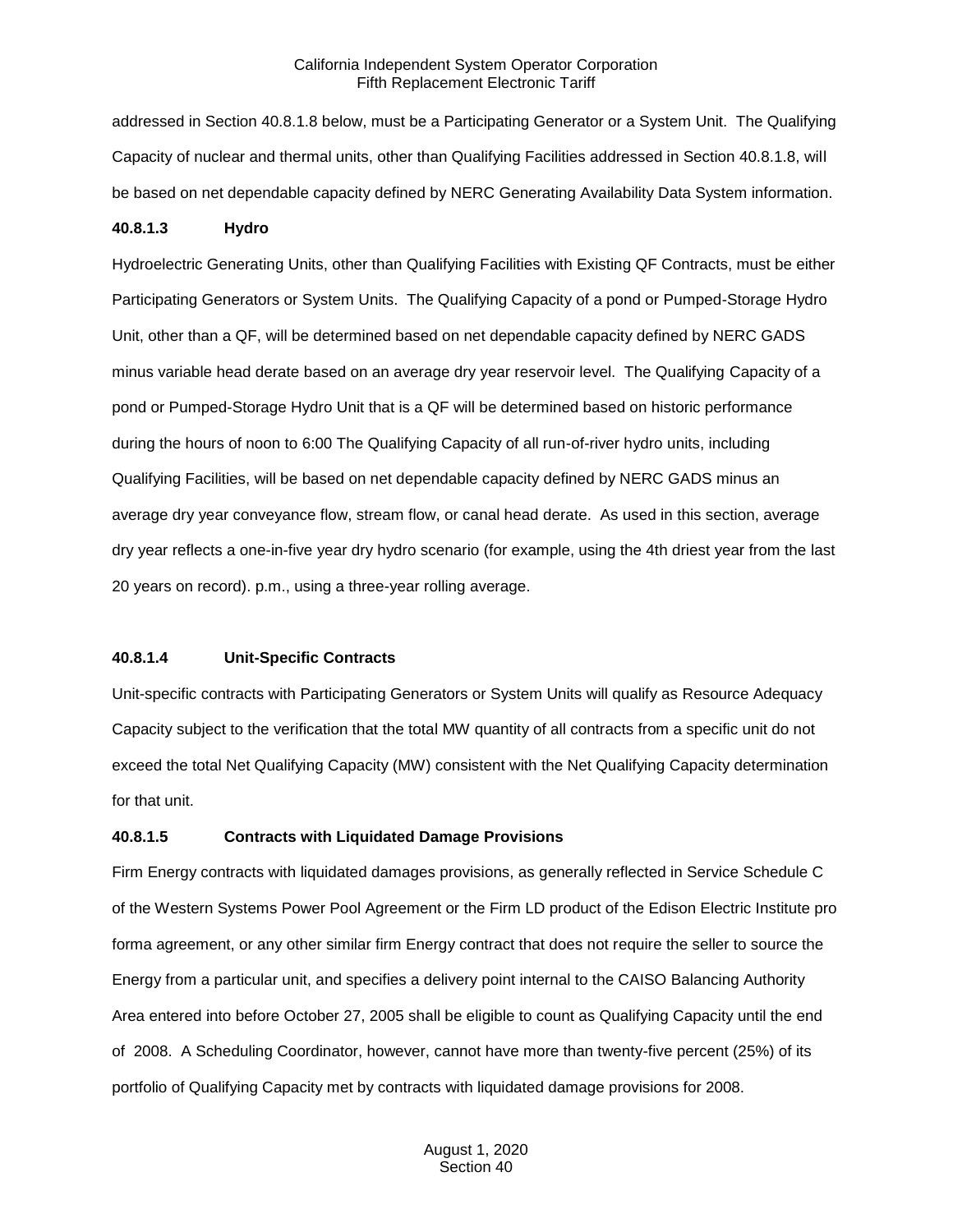## **40.8.1.6 Wind and Solar**

As used in this Section, wind units are those wind Generating Units without backup sources of Generation and solar units are those solar Generating Units without backup sources of Generation. Wind and solar units, other than Qualifying Facilities with Existing QF Contracts, must be Participating Intermittent Resources or subject to availability provisions of Section 40.6.4.

The Qualifying Capacity of all wind or solar units, including Qualifying Facilities, for each month will be based on their monthly historic performance during that same month during the hours of noon to 6:00 p.m., using a three-year rolling average. For wind or solar units with less than three years operating history, all months for which there is no historic performance data will utilize the monthly average production factor of all units (wind or solar, as applicable) within the TAC Area, or other production data from another area determined by the CAISO to be appropriate if the unit is not within a TAC Area, in which the Generating Unit is located.

## **40.8.1.7 Geothermal**

Geothermal Generating Units, other than Qualifying Facilities with Existing QF Contracts addressed in Section 40.8.1.8, must be Participating Generators or System Units. The Qualifying Capacity of geothermal units, other than Qualifying Facilities addressed in Section 40.8.1.8, will be based on NERC GADS net dependable capacity minus a derate for steam field degradation.

# **40.8.1.8 Treatment of Qualifying Capacity for Qualifying Facilities**

Qualifying Facilities must be subject to an effective Participating Generator Agreement or Net Scheduled Participating Generator Agreement or must be System Units, unless they have an Existing QF Contract. Except for hydro, wind, and solar Qualifying Facilities addressed pursuant to Sections 40.8.1.3 and 40.8.1.6, the Qualifying Capacity of Qualifying Facilities under Existing QF Contracts, will be based on historic monthly Generation output during the hours of noon to 6:00 p.m. (net of Self-provided Load) during a three-year rolling average.

### **40.8.1.9 Participating Loads**

The Qualifying Capacity of Participating Loads shall be the average reduction in Demand over a threeyear period on a per Dispatch basis or, if the Load does not have three years of performance history, based on comparable evaluation data using similar programs. Loads of Participating Loads must be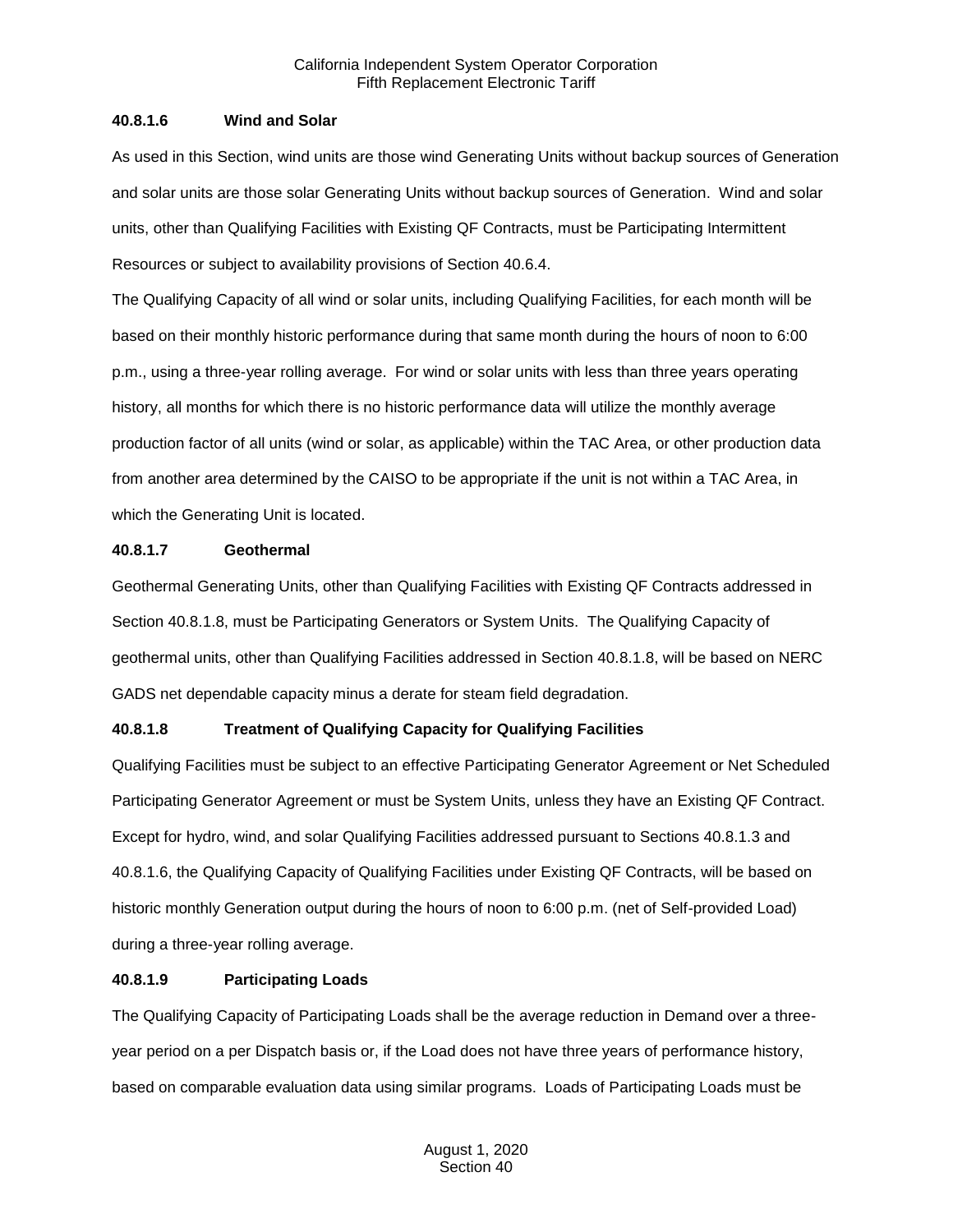available at least 48 hours, and if the Loads can only be dispatched for a maximum of two hours per event, then only 0.89 percent of a Scheduling Coordinator's portfolio may be made up of such Loads.

## **40.8.1.10 Jointly-Owned Facilities**

A jointly-owned facility must be either a Participating Generator or a System Unit. The Qualifying Capacity for the entire facility will be determined based on the type of resource as described elsewhere in this Section 40.8.1. In addition, the Scheduling Coordinator must provide the CAISO with a demonstration of its entitlement to the output of the jointly-owned facility's Qualified Capacity and an explanation of how that entitlement may change if the facility's output is restricted.

## **40.8.1.11 Facilities under Construction**

The Qualifying Capacity for facilities under construction will be determined based on the type of resource as described elsewhere in this Section 40.8. In addition, the facility must have been in commercial operation for no less than one month to be eligible to be included as a Resource Adequacy Resource in a Scheduling Coordinator's monthly Resource Adequacy Plan.

# **40.8.1.12 System Resources and Pseudo-Ties**

# **40.8.1.12.1 Dynamic System Resources and Pseudo-Ties**

Dynamic System Resources and Pseudo-Ties of Generating Units to the CAISO Balancing Authority Area shall be treated similar to resources within the CAISO Balancing Authority Area, except with respect to the deliverability screen under Section 40.4.6.1 and with respect to the limitation on the Qualifying Capacity of wind and solar resources set forth in Section 40.8.1.6. However, eligibility as a Resource Adequacy Resource is contingent upon a showing by the Scheduling Coordinator that the Dynamic System Resource or Pseudo-Tie of a Generating Unit to the CAISO Balancing Authority Area has secured transmission through any intervening Balancing Authority Areas for the Operating Hours that cannot be curtailed for economic reasons or bumped by higher priority transmission and that the Load Serving Entity for which the Scheduling Coordinator is submitting Demand Bids has an allocation of import capacity at the import Scheduling Point under Section 40.4.6.2 that is not less than the Resource Adequacy Capacity provided by the Dynamic System Resource or Pseudo-Tie of a Generating Unit to the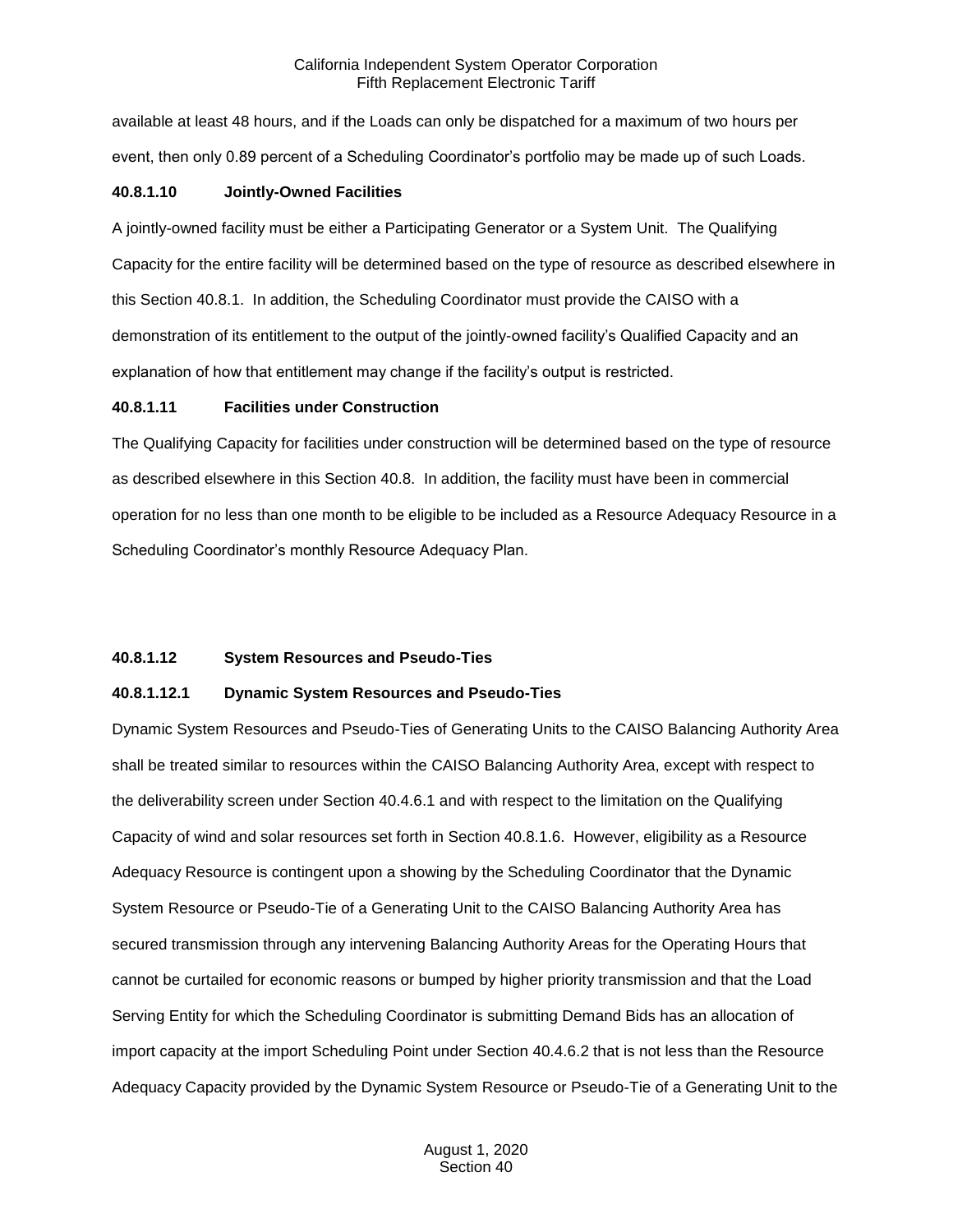CAISO Balancing Authority Area.

## **40.8.1.12.2 Non-Dynamic System Resources**

For Non-Dynamic System Resources, the Scheduling Coordinator must demonstrate that the Load Serving Entity for which the Scheduling Coordinator is scheduling Demand has an allocation of import capacity at the import Scheduling Point under Section 40.4.6.2 that is not less than the Resource Adequacy Capacity from the Non-Dynamic System Resource. The Scheduling Coordinator must also demonstrate that the Non-Dynamic System Resource is covered by Operating Reserves, unless unit contingent, in the sending Balancing Authority Area. Eligibility as Resource Adequacy Capacity is contingent upon a showing by the Scheduling Coordinator of the System Resource that it has secured transmission through any intervening Balancing Authority Areas for the Operating Hours that cannot be curtailed for economic reasons or bumped by higher priority transmission. With respect to Non-Dynamic System Resources, any inter-temporal constraints, such as multi-hour run blocks, must be explicitly identified in the monthly Resource Adequacy Plan, and no constraints may be imposed beyond those explicitly stated in the plan.

# **40.8.1.13 Proxy Demand Resources**

A Proxy Demand Resource must have the ability to (i) be dispatched for at least twenty-four hours per month, (ii) be dispatched on at least three consecutive days, and (iii) respond for at least four hours per dispatch in order to qualify as Resource Adequacy Capacity. The Qualifying Capacity of a Proxy Demand Resource, for each month, will be based on the resource's average monthly historic demand reduction performance during that same month during the Availability Assessment Hours, as described in Section 40.9.3, using a three-year rolling average. For a Proxy Demand Resource with fewer than three years of performance history, for all months for which there is no historic data, the CAISO will utilize a monthly megawatt value as certified and reported to the CAISO by the Demand Response Provider; otherwise, where available, the CAISO will use the average of historic demand reduction performance data available, by month, for a Proxy Demand Resource.

# **40.8.1.14 Reliability Demand Response Resources**

The Net Qualifying Capacity of a Reliability Demand Response Resource, for each month, will be based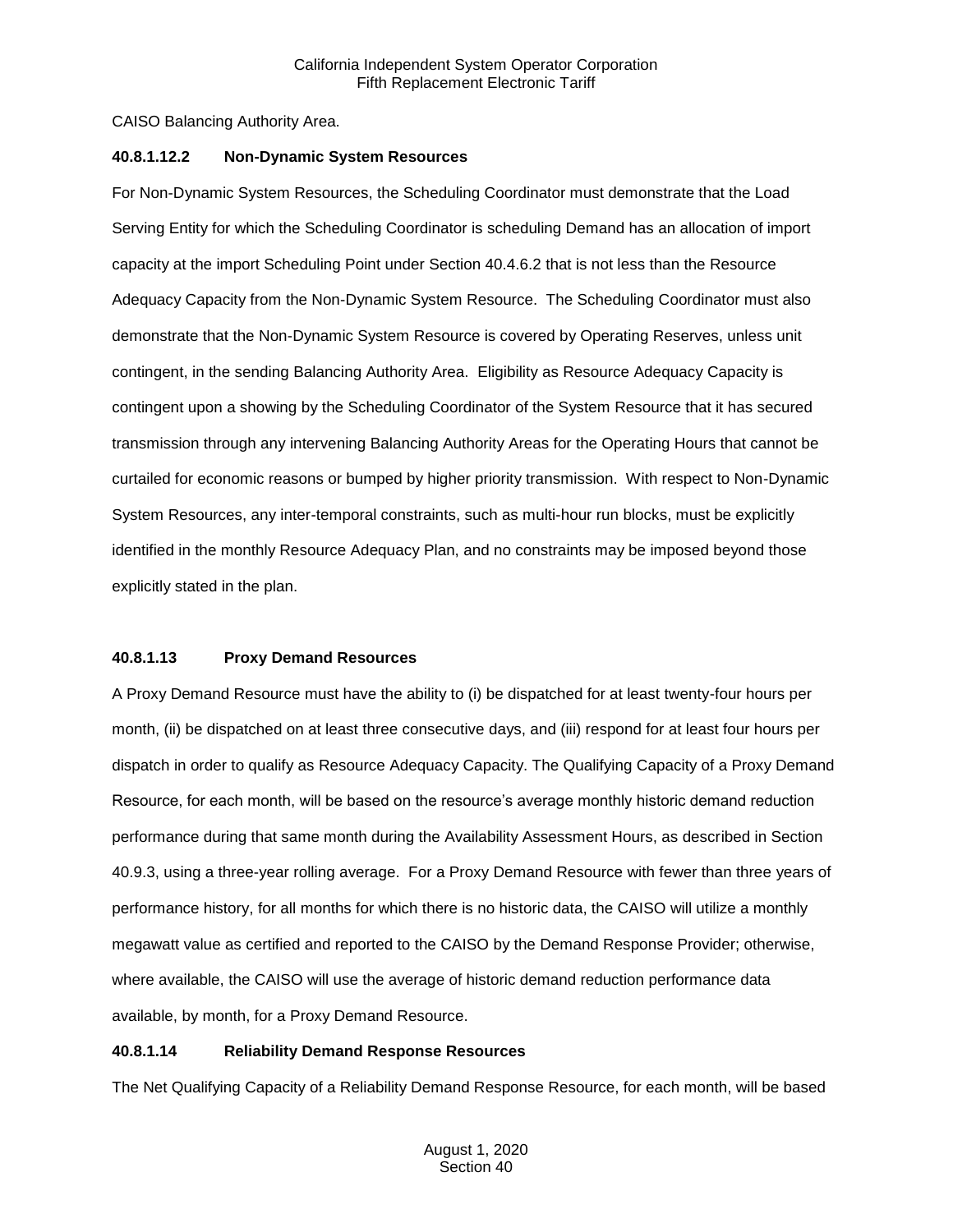on the resource's average monthly historic demand reduction performance during that same month during the Availability Assessment Hours, as described in Section 40.9.3, using a three-year rolling average. For a Reliability Demand Response Resource with fewer than three years of performance history, for all months for which there is no historic data, the CAISO will use a monthly megawatt value as certified and reported to the CAISO by the Demand Response Provider; otherwise, where available, the CAISO will use the average of historic demand reduction performance data available, by month, for a Reliability Demand Response Resource.

# **40.8.1.15 Distributed Generation Facilities**

- (a) Distributed Generation Facilities that meet the applicable requirements in Section 4.6 qualify as Resource Adequacy Capacity.
- (b) The CAISO will determine the Net Qualifying Capacity of each Distributed Generation Facility for each Resource Adequacy Compliance Year consistent with similar resource classifications connected to the transmission system, as provided in Section 40.4.6.1.
- (c) The Scheduling Coordinator for individual Distributed Generation Facilities, with the same resource type and PMax values less than 0.5 MW, that seek to operate as a combined Distributed Generation Facility, must submit to the CAISO a request that the initial Net Qualifying Capacity be determined and approved as a combined Distributed Generation Facility.

# **40.8.1.16 Non-Generator Resources**

- (a) Non-Generator Resources must be either Participating Generators or System Units to qualify as Resource Adequacy Capacity.
- (b) The CAISO will determine the Net Qualifying Capacity of each Non-Generator Resource based on the CAISO testing of the resource's sustained output over a four-hour period; however, the Net Qualifying Capacity shall not exceed the resource's maximum instantaneous discharge capability.

# **40.9 Resource Adequacy Availability Incentive Mechanism**

#### **40.9.1 Introduction to RAAIM**

The CAISO shall use RAAIM to determine the availability of resources providing local and/or system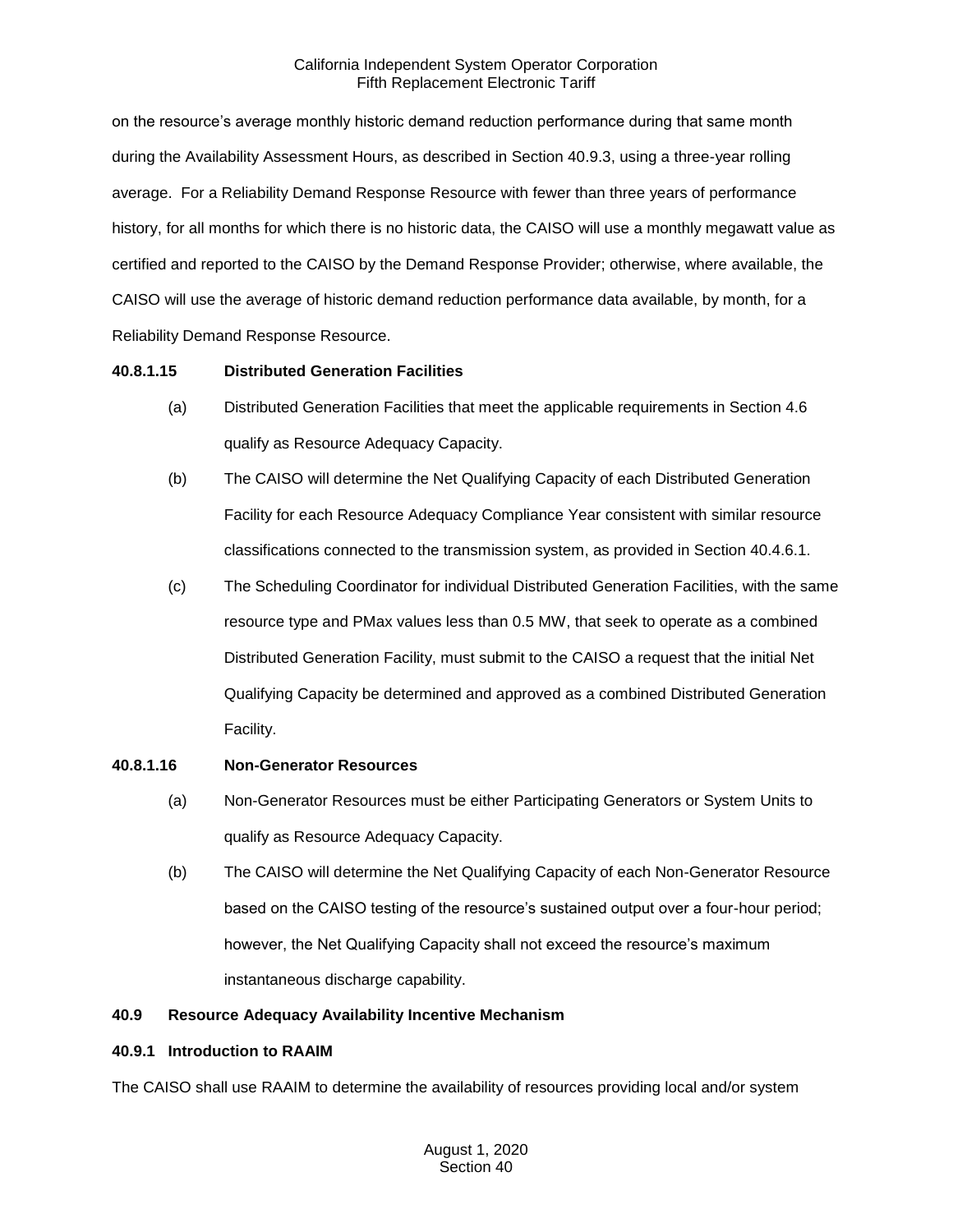Resource Adequacy Capacity and Flexible RA Capacity during the Availability Assessment Hours each month and then assess the resultant Availability Incentive Payments and Non-Availability Charges through the CAISO's settlements process.

## **40.9.2 Exemptions**

- (a) **Capacity Exempt from RAAIM – All Provisions.** The entire capacity of a resource in any of the following categories is exempt from the RAAIM provisions in Section 40.9 –
	- (1) Resources with a PMax less than 1.0 MW;
	- (2) Non-specified resources that provide Resource Adequacy Capacity under contracts for Energy delivered within the CAISO Balancing Authority Area;
	- (3) Participating Load that is also Pumping Load; and
	- (4) Legacy RMR Units.

# (b) **Capacity Exempt from RAAIM – Local/System**

- (1) The entire capacity of a resource in any of the following categories is exempt from the RAAIM provisions in Section 40.9 applicable to local and system Resource Adequacy Capacity –
	- (A) Variable Energy Resources;
	- (B) Combined Heat and Power Resources; and
	- (C) Run-of-River Resources.
- (2) The capacity of a resource with a Load-following MSS as its Scheduling Coordinator that is designated on a Load-following MSS's monthly Resource Adequacy Plan is exempt from the RAAIM provisions in Section 40.9 applicable to local and system Resource Adequacy Capacity, to the extent that the resource's capacity is also designated as Resource Adequacy Capacity on the monthly Supply Plan of that Load-following MSS or another Load-following MSS.
- (3) Resources with Existing QF Contracts or Amended QF Contracts that are Resource Adequacy Resources are exempt from the RAAIM provisions in Section 40.9 applicable to local and system capacity --
	- (A) if the QF resource previously provided Resource Adequacy Capacity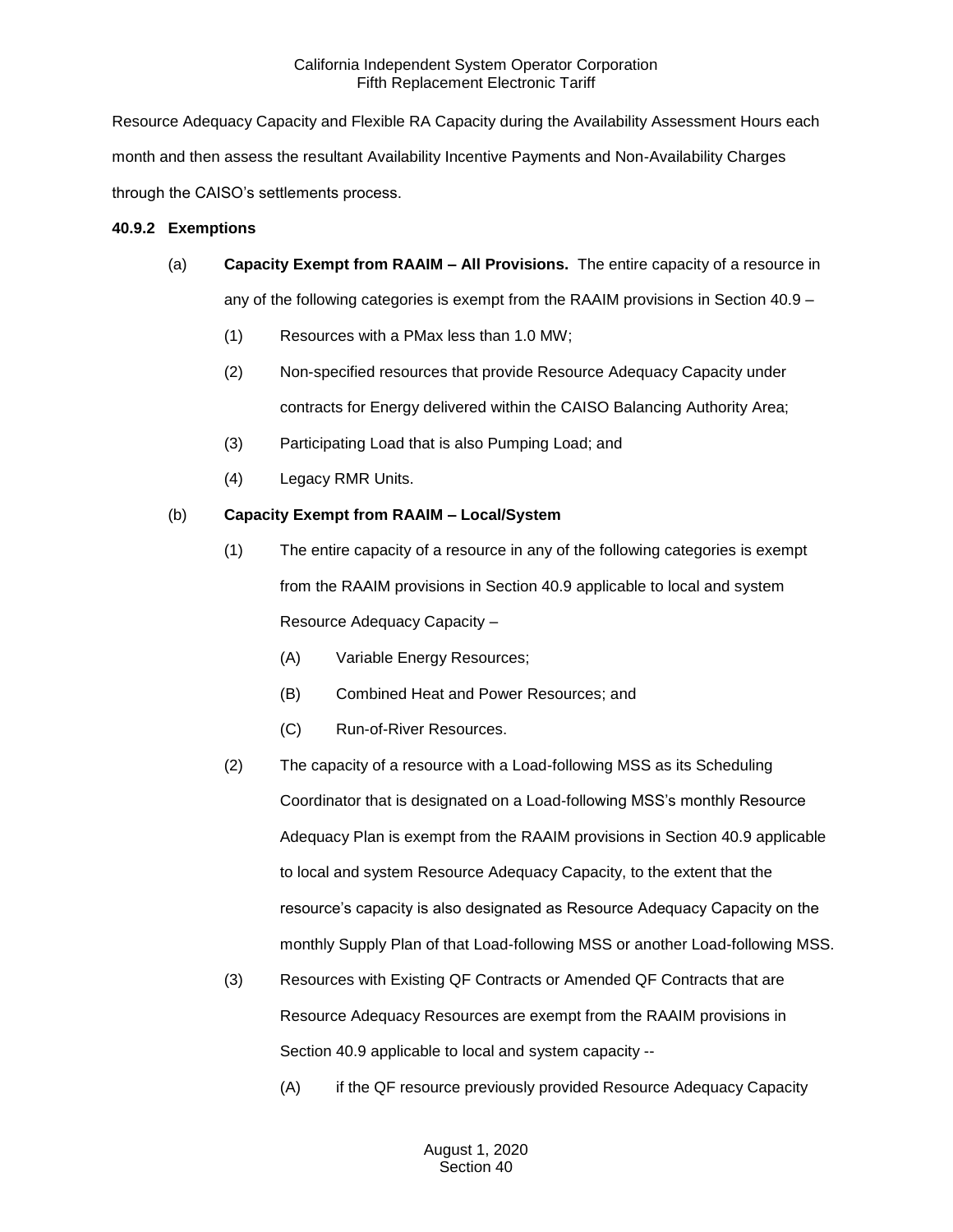pursuant to an Existing QF Contract that was executed prior to August 22, 2010 and remained in effect pursuant to California Public Utilities Commission Decision 07-09-040 that extended the term of expiring contracts until such time as the new contracts resulting from that decision are available; or

(B) until the QF Resource's Existing QF Contract or Amended QF Contract terminates or if requested by the Scheduling Coordinator for the resource, whichever is earlier.

## (c) **Capacity Exempt from RAAIM – Flexible Capacity.**

- (1) The capacity of Use-Limited Resources in a combination under Section 40.10.3.2(b), 40.10.3.3(b) or 40.10.3.4(b) is exempt from the RAAIM provisions in Section 40.9 applicable to Flexible RA Capacity to the extent that the resources are committed to provide Flexible RA Capacity as a combination on their respective monthly Supply Plans.
- (2) The Capacity of a resource with a Load-following MSS as its Scheduling Coordinator that is designated on a Load-following MSS's monthly Flexible RA Plan is exempt from the RAAIM provisions in Section 40.10 applicable to Flexible RA Capacity, to the extent that the resource's capacity is also designated as Flexible RA Capacity on the monthly Supply Plan of that Load-following MSS or another Load-following MSS.

# **40.9.2.1 Acquired Resources.**

- (a) **Exemption.** The entire capacity of an Acquired Resource is exempt from the RAAIM provisions in Section 40.9 applicable to local and system Resource Adequacy Capacity if the resource provides Resource Adequacy Capacity under a resource-specific power supply contract that –
	- (1) was exempt from the prior standard capacity product in Section 40.9 as of the RAAIM effective date, and continues to meet the requirements for that exemption, under the provisions of Sections 40.9.2(1) or 40.9.2(2) contained in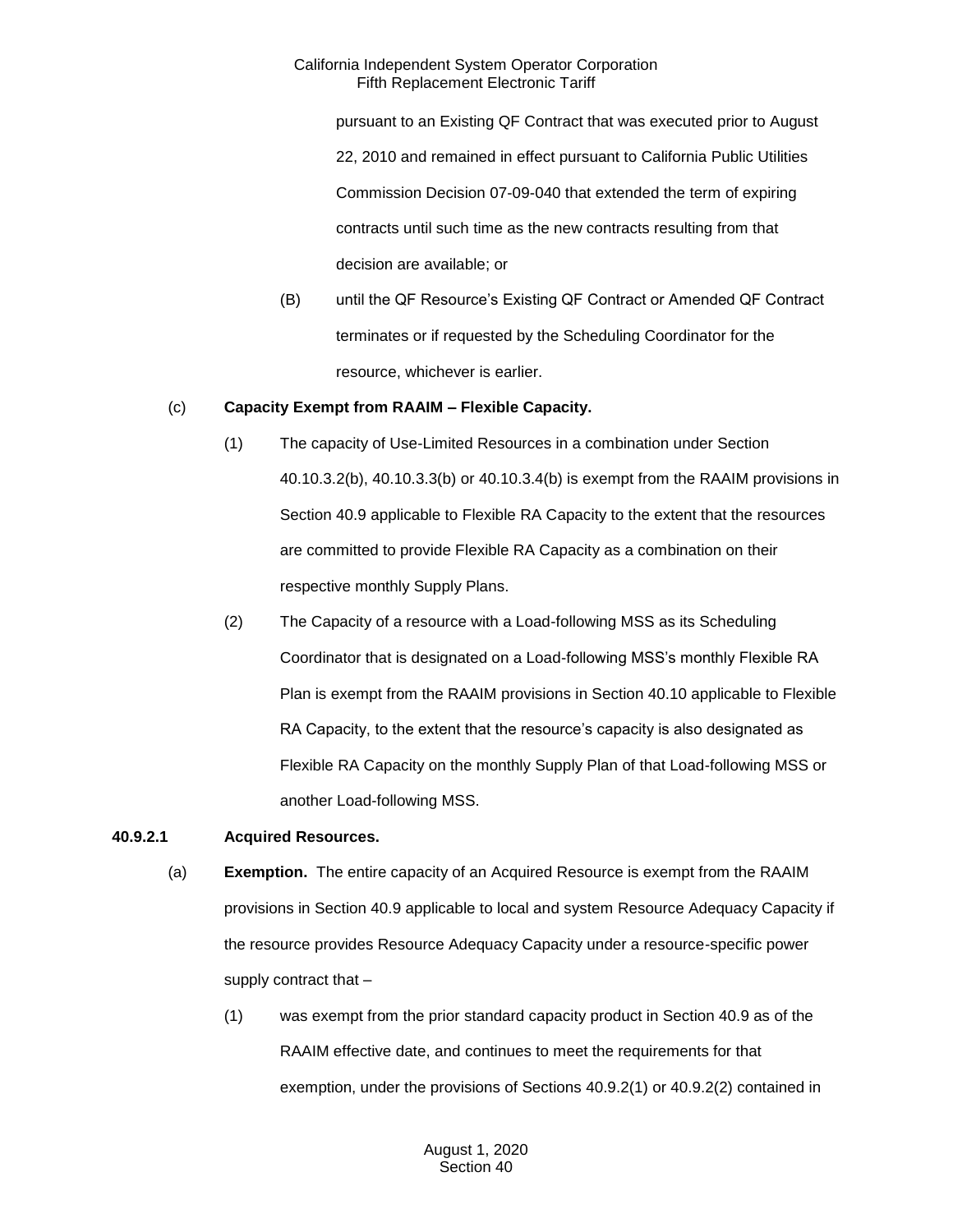Appendix J.

- (2) includes an availability provision, or the resource under the power supply contract is located outside of the CAISO Balancing Authority Area and jointly operated with project participants located outside of the CAISO Balancing Authority Area, such that no single Load Serving Entity with contractual rights for the resource's output has the ability to effect changes to the resource's availability; and
- (3) does not contain a provision that allows the contract to be modified for regulatory changes.
- (b) **Request.** To maintain the exemption, the Scheduling Coordinator for the Acquired Resource must annually request renewal of the exemption and –
	- (1) for Resource Adequacy Compliance Year 2016, submit an affidavit to the CAISO, by either the Scheduling Coordinator or resource owner, demonstrating that the Acquired Resource meets the eligibility criteria in Section 40.9.2.1(a), in accordance with the process and schedule in the Business Practice Manual; and
	- (2) for each Resource Adequacy Compliance Year thereafter until the contract terminates, submit confirmation to the CAISO that the information in the affidavit is still accurate and the Acquired Resource continues to meet the eligibility criteria in Section 40.9.2.1(a), in accordance with the process and schedule in Business Practice Manual.
- (c) **Approval.** The CAISO shall review the information submitted and
	- (1) approve a request that contains the information required by Sections 40.9.2.1(a) and (b) and that demonstrates the resource meets the eligibility criteria in Section 40.9.2.1(a);
	- (2) advise the Scheduling Coordinator for the resource if the request does not contain all of the information required by Sections 40.9.2.1(a) and (b), and allow the opportunity for the Scheduling Coordinator to submit the additional required information, in accordance with the process and schedule in the Business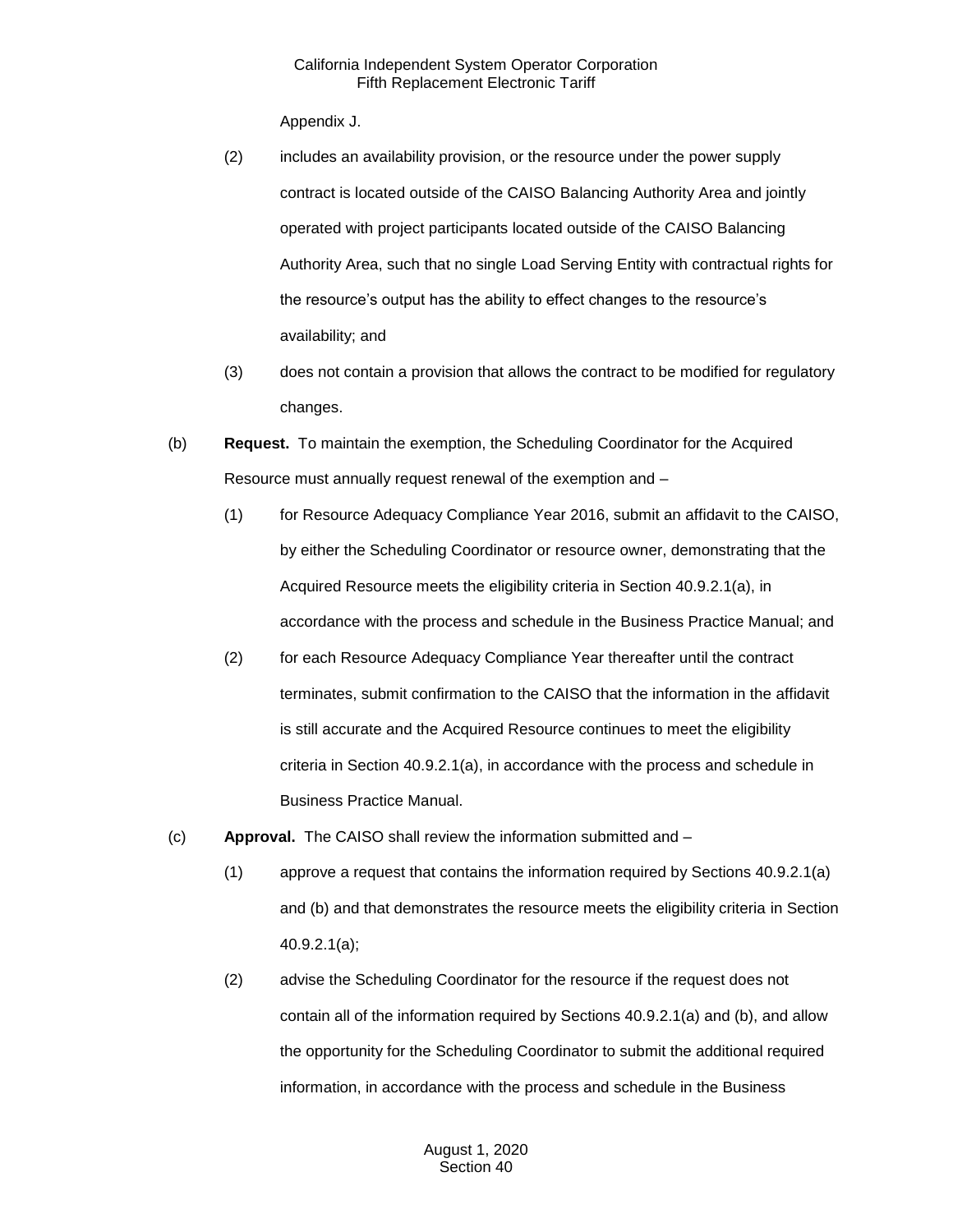Practice Manual; or

- (3) deny the request and permanently terminate the exemption if --
	- (A) the Scheduling Coordinator for the resource does not timely submit a request under Section 40.9.2.1(b);
	- (B) the Scheduling Coordinator for the resource does not submit, or does not timely submit, additional information required to complete the request under Section 40.9.2(c)(2); or
	- (C) the CAISO determines the resource does not meet the eligibility criteria in Section 40.9.2.1(a).
- (d) **Failure to Request Renewal.** If the Scheduling Coordinator for the resource does not submit a request to renew the exemption under Section 40.9.2.1(b), the exemption shall terminate and the CAISO shall notify the Scheduling Coordinator of the termination in accordance with the process and schedule in Business Practice Manual.
- (e) **Notice of Termination.** The Scheduling Coordinator for an Acquired Resource must notify the CAISO within 10 days if the contract terminates or no longer meets the eligibility criteria in Section 40.9.2.1(a).

# **40.9.3 Availability Assessment**

# **40.9.3.1 Local and System RA Capacity Availability**

# (a) **Availability Assessment Hours**

- (1) Prior to the start of each Resource Adequacy Compliance Year, the CAISO shall establish and publish in the Business Practice Manual the Availability Assessment Hours applicable for resources providing local and/or system Resource Adequacy Capacity for each month of that year.
- (2) The Availability Assessment Hours shall be a pre-defined set of five consecutive hours for each month that –
	- (A) correspond to the operating periods when high demand conditions typically occur and when the availability of Resource Adequacy Capacity is most critical to maintaining system reliability: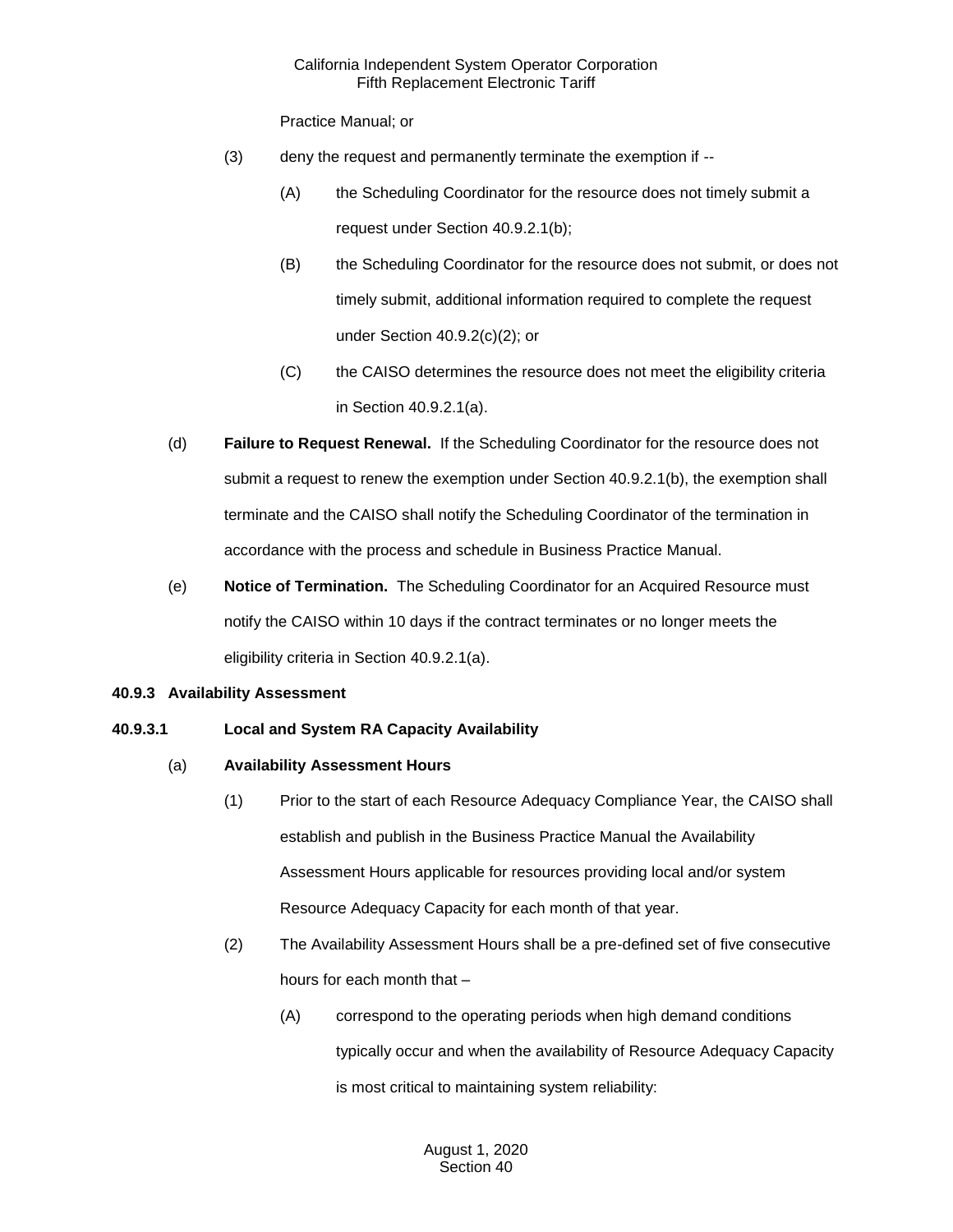- (B) vary by season as necessary so that the coincident peak load hour typically falls within the five-hour range each day during the month, based on historical actual load data; and
- (C) apply to each Trading Day that is a weekday and not a federal holiday.
- (b) **Must-Offer Availability Assessment.** The CAISO shall determine the extent to which each resource providing local and/or system Resource Adequacy Capacity made that capacity available to the CAISO each day during the Availability Assessment Hours by comparing –
	- (1) the MWs of local and/or system Resource Adequacy Capacity for which the Scheduling Coordinator for the resource submitted Economic Bids or Self-Schedules in the Day-Ahead Market and the Real-Time Market on a given day; and
	- (2) the MWs of local and/or system Resource Adequacy Capacity for which the Scheduling Coordinator for the resource had a performance obligation to submit Economic Bids or Self-Schedules in the CAISO Markets under the must-offer requirements applicable under Section 40.6 on a given day, provided that Conditionally Available Resources will have RAAIM assessed as if the resource's performance obligation were defined in Sections 40.6.1 and 40.6.2 and irrespective of their expected available Energy or their expected as-available Energy.

# **40.9.3.2 Flexible RA Capacity Availability**

- (a) **Availability Assessment Hours.** The Availability Assessment Hours for a Flexible RA Resource shall be the same period as the must-offer obligation for the Flexible Capacity Category that is designated on the Resource Flexible RA Capacity Plan for that month, as set forth in Section 40.10.6.
- (b) **Must-Offer Availability Assessment.** The CAISO shall determine the extent to which each Flexible RA Resource made that capacity available in each Availability Assessment Hour of the day by comparing –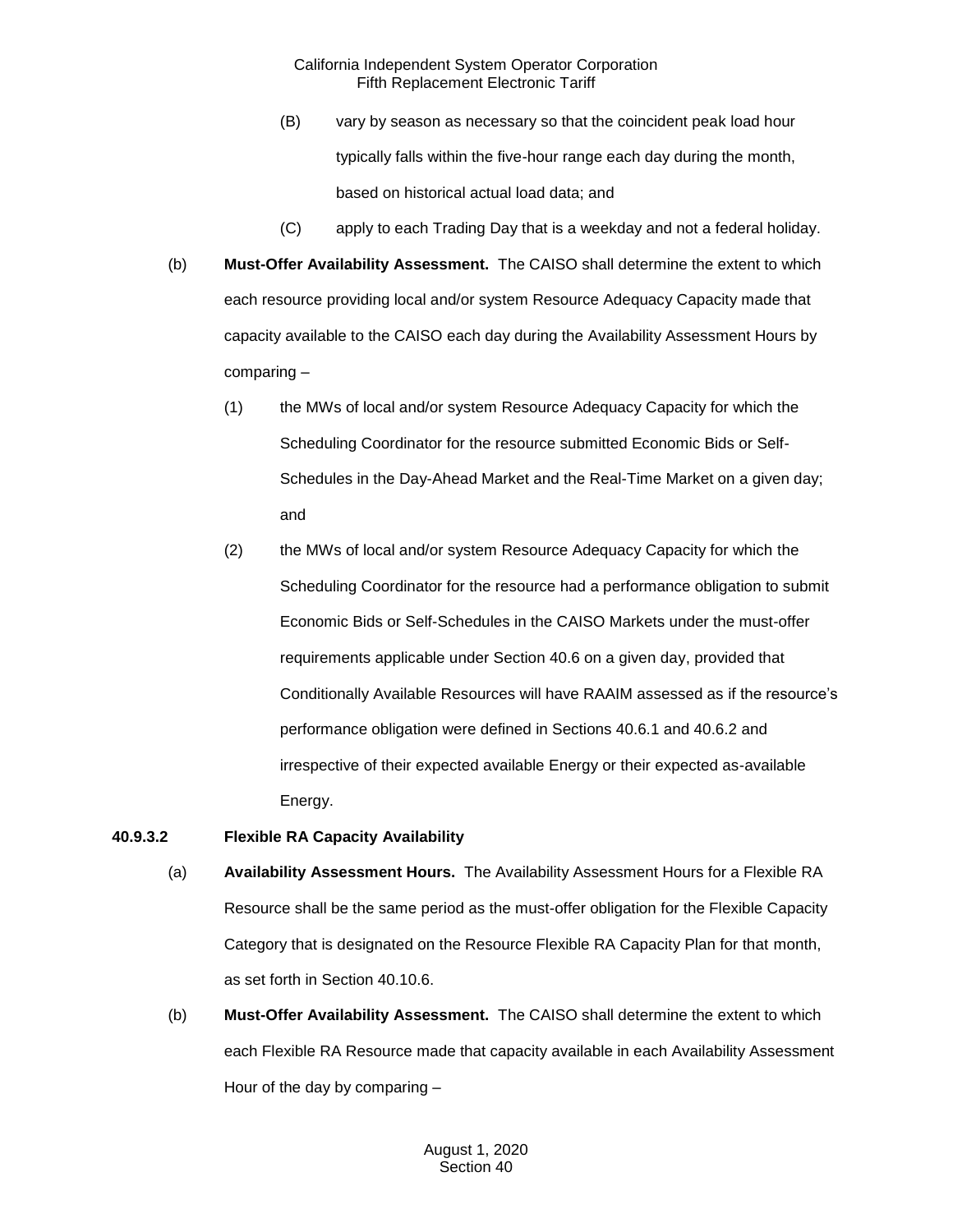- (A) the MWs of Flexible RA Capacity for which the Scheduling Coordinator for the resource submitted Economic Bids in the Day-Ahead Market and the Real-Time Market on a given day; and
- (B) the MWs of Flexible RA Capacity for which the Scheduling Coordinator for the resource had a performance obligation to submit Economic Bids in the CAISO Markets under the must-offer requirements applicable under Section 40.10.6 on a given day.
- (c) **Flexible Capacity Category.** If a Flexible RA Resource is designated to provide Flexible RA Capacity and/or RA Substitute Capacity in more than one Flexible Capacity Category on the same day, the CAISO will assess the availability of the resource using the mustoffer obligation for the highest quality of Flexible Capacity Category designated.
- (d) **Start-Up Less Than 90 Minutes.** For resources with a start-up time less than 90 minutes, the CAISO will use the resource's MWs of capacity from zero to the EFC value to assess the availability of the designated Flexible RA Capacity; provided that the Scheduling Coordinator for the resource does not submit Self-Schedules for the capacity from zero to PMin or for any portion of the capacity under the must-offer obligation for Energy. If the Scheduling Coordinator for the resource submits a Self-Schedule, the CAISO will deduct the MW value of PMin from the calculation of the resource's Flexible RA Capacity availability,
- (e) **Start-Up Greater Than 90 Minutes.** For resources with a start-up time greater than 90 minutes, the CAISO will use the MWs of capacity between the resource's PMin and EFC value in the availability assessment and validate whether the Scheduling Coordinator for the resource submitted Economic Bids for all MWs designated on the Resource Flexible RA Capacity Plan.
- (f) **Variable Energy Resources**
	- (1) **Flexible RA Capacity Equal to EFC.** If the Flexible RA Capacity designated on the monthly Resource Flexible RA Capacity Plan is equal to the resource's EFC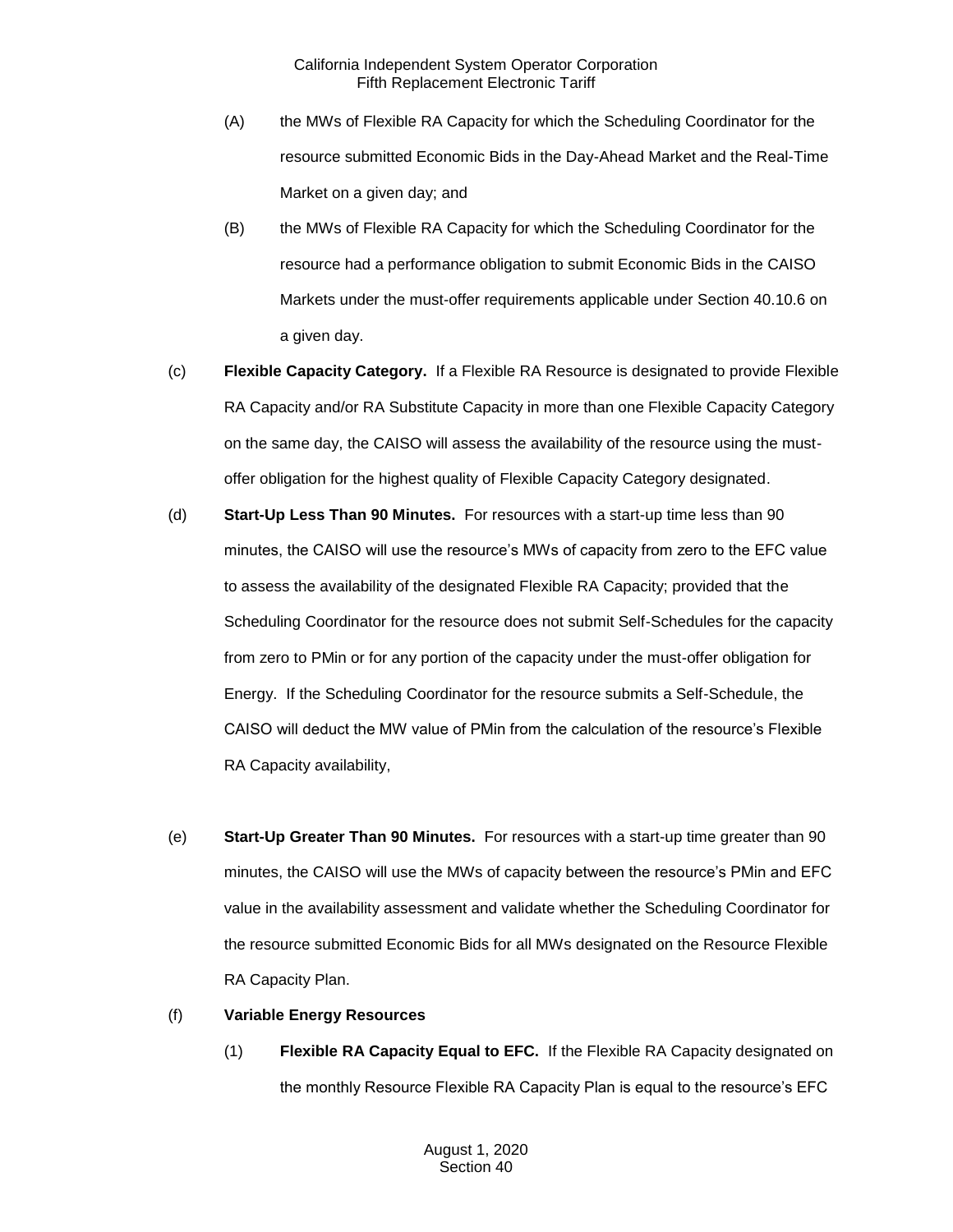value, the CAISO will assess the availability of the designated Flexible RA Capacity based on the Economic Bids for Flexible RA Capacity the Scheduling Coordinator for the resource submitted up to the MWs in the Variable Energy Resource forecast applicable under Section 4.8.2.

- (2) **Flexible RA Capacity Less Than EFC.** If the Flexible RA Capacity designated in the monthly Resource Flexible RA Capacity Plan is less than the EFC value for the resource, the CAISO will assess availability using the ratio of the amount shown on the monthly plan to the relevant EFC value, and applies that ratio to the MWs of Economic Bids and the Variable Energy Resource forecast.
- (3) **VER Forecast Less Than Flexible RA Capacity.** If the MWs in the Variable Energy Resource forecast are less than the MWs of Flexible RA Capacity designated in the monthly Resource Flexible RA Capacity Plan, and the Economic Bids are greater than or equal to the forecast amount for that hour, the resource is 100 percent available up to the forecast amount.
- (4) **VER Forecast Greater Than Flexible RA Capacity.** If the MWs in the Variable Energy Resource forecast are greater than the MWs of Flexible RA Capacity designated in the monthly Resource Flexible RA Capacity Plan, the Scheduling Coordinator for the resource must submit Economic Bids equal to the forecast amount. If the Scheduling Coordinator for the resource submits Economic Bids for MWs above the forecast, or the resource generates above the forecast, the CAISO will limit the calculated availability to the forecast amount.
- (5) **No Day-Ahead Market Obligation.** For Variable Energy Resources that do not have an obligation to submit Economic Bids into the Day-Ahead Market, the CAISO will base the availability assessment of the Flexible RA Capacity only on the resource's Economic Bids in the Real-Time Market.

# **40.9.3.3 Availability for Overlapping Local/System and Flexible RA Capacity**

(a) **Overlap Determination.** The availability assessment for overlapping Resource Adequacy commitments shall apply to those MWs subject to the must-offer obligations for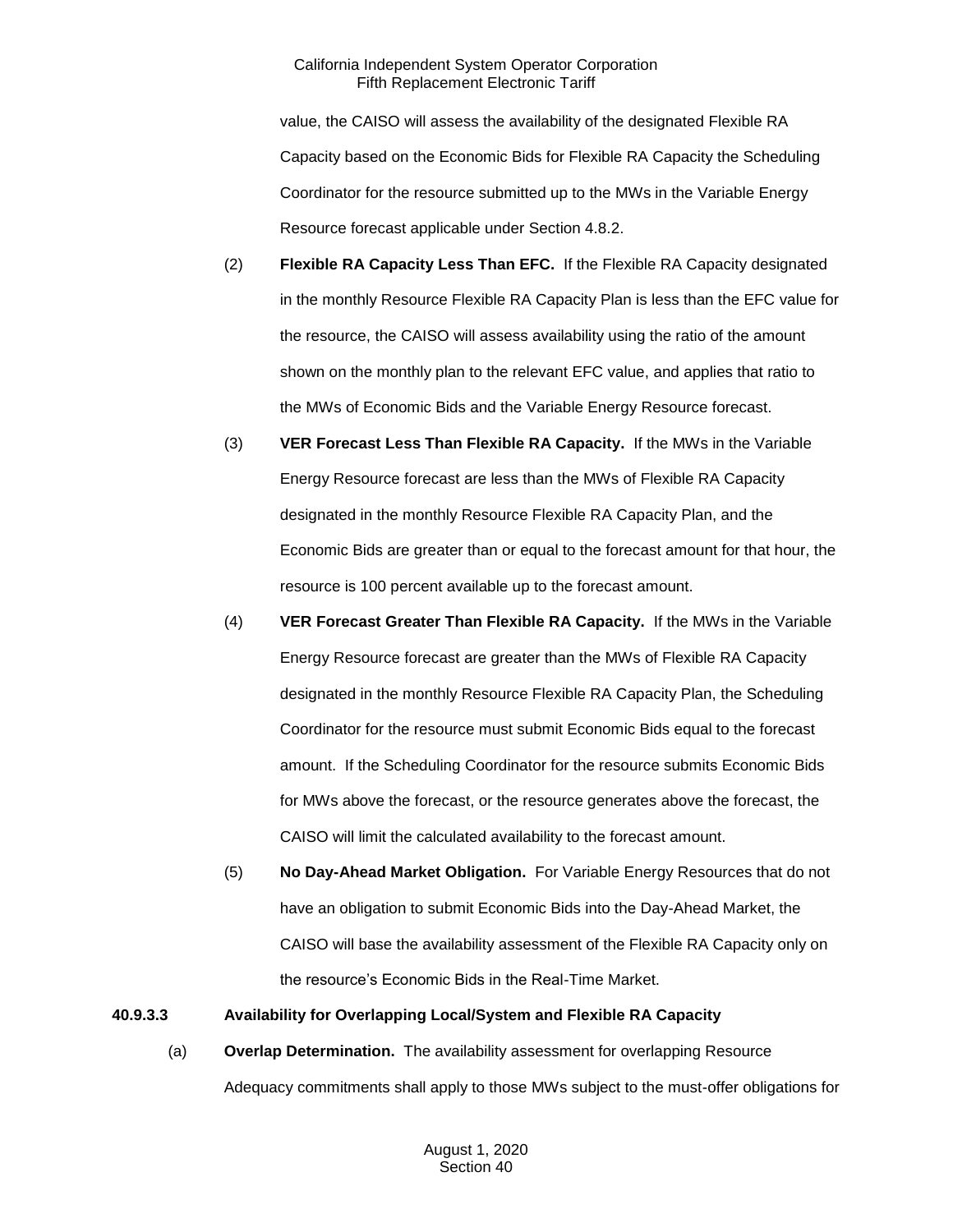local and/or system Resource Adequacy Capacity and Flexible RA Capacity in any Availability Assessment Hour. For the purpose of this Section 40.9, capacity is deemed to have an overlapping Resource Adequacy commitment if it has a must-offer obligation based on its status as local and/or system Resource Adequacy Capacity and a must-offer obligation based on its status as Flexible RA Capacity during the same Availability Assessment Hour of a day.

- (b) **Must-Offer Availability Assessment.** The CAISO shall determine the extent to which each resource with overlapping Resource Adequacy commitments made that capacity available to the CAISO in each overlapping Availability Assessment Hour of the day by comparing –
	- (1) the MWs of local and/or system Resource Adequacy Capacity and Flexible RA Capacity for which the Scheduling Coordinator for the resource submitted Economic Bids in the Day-Ahead Market and the Real-Time Market; and
	- (2) the MWs of local and/or system Resource Adequacy Capacity and Flexible RA Capacity for which the Scheduling Coordinator for the resource had a performance obligation to submit Economic Bids in the CAISO Markets, in accordance with the applicable must-offer requirements in Sections 40.6 and 40.10.6.
- (c) **Calculation.** The CAISO's calculation of the Availability Assessment for overlapping RA commitments shall count-
	- (1) any MW only once; and
	- (2) the total MWs of overlapping capacity as a Flexible RA Capacity commitment.

# **40.9.3.4 Treatment of Outages**

- (a) **RA Substitute Capacity Not Required.** The RAAIM Availability Assessment for a Resource Adequacy Resource excludes the capacity, duration, and must-offer requirements for Resource Adequacy Capacity on an Outage during the Resource Adequacy month that does not require RA Substitution Capacity under Section 9.3.1.3.3.
- (b) **RA Substitute Capacity Required and Provided.** For each Outage that requires RA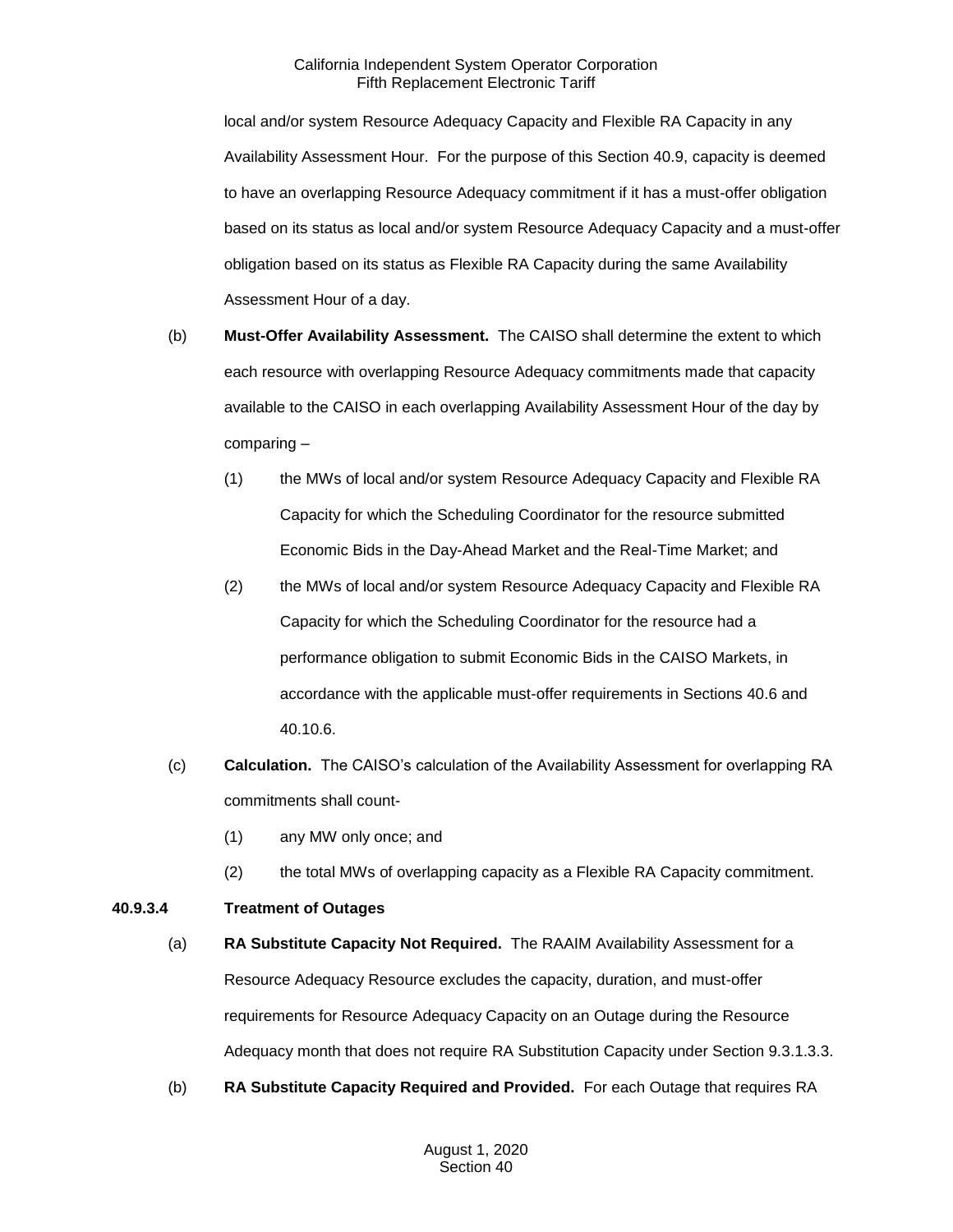Substitute Capacity under Section 40.9.3.6 to avoid imposition of RAAIM charges –

- (1) the RAAIM Availability Assessment for the resource excludes the capacity, duration, and must-offer requirement for Resource Adequacy Capacity on outage to the extent the resource provides RA Substitute Capacity for that outage as required under Section 40.9.3.6; and
- (2) the RAAIM Availability Assessment for the substitute resource includes the capacity, duration, and must-offer requirement for the RA Substitute Capacity commitment. For each day the substitute resource is committed to provide Flexible RA Capacity and/or RA Substitute Capacity in more than one Flexible Capacity Category, the RAAIM Availability Assessment applies the must-offer obligation for the highest quality Flexible Capacity Category to the total MWs of the flexible capacity requirement. For the purposes of this Section 40.9, base ramping resources (as defined in section 40.10.3.2) are considered to be a higher quality of Flexible Capacity Category than either peak ramping resources (as defined in section 40.10.3.3) or super-peak ramping resources (as defined in section 40.10.3.4). Additionally, peak ramping resources (as defined in section 40.10.3.3) are considered to be a higher quality of Flexible Capacity Category than super-peak ramping resources (as defined in section 40.10.3.4).
- (c) **RA Substitute Capacity Required not Provided.** For each Outage that requires RA Substitute Capacity under Section 40.9.3.6 to avoid imposition of RAAIM charges, the RAAIM Availability Assessment for the resource includes the capacity, duration, and must-offer requirement for Resource Adequacy Capacity on an outage to the extent the resource does not provide RA Substitute Capacity for the outage as required under Section 40.9.3.6.
- (d) **Exclusions from RAAIM for certain Outage types.** The RAAIM Availability Assessment excludes the capacity, duration, and must-offer requirement for local and/or system Resource Adequacy Capacity or Flexible RA Capacity on an Outage in a nature of work category specified in the Business Practice Manual that relates to: (i) an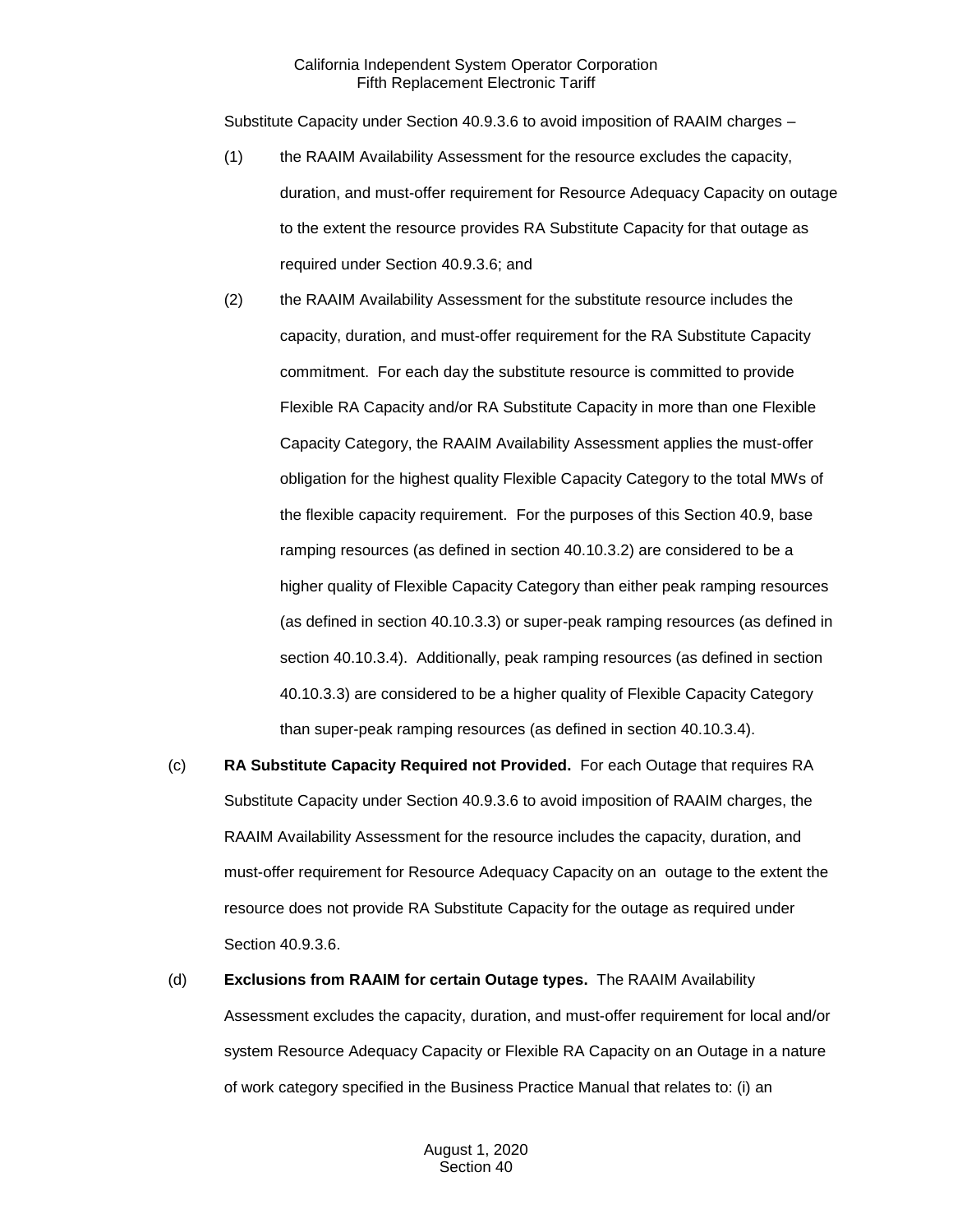administrative action by the resource owner; (ii) a cause outside of the control of the resource owner, (iii) or a short-term use limitation; or (iv) a non-Run-of-River Resource hydroelectric Generating Unit's management of water-related operational or regulatory limitations. Through the December 31, 2020, Trading Day, item (iv) of this Section 40.9.3.4(d) applies only to a hydroelectric Generating Unit that has limited the capacity it has shown on the monthly Supply Plan corresponding to the day of the Outage to reflect historical hydrological conditions or actual hydrological conditions in 2020. The limitations based on hydrological conditions must be mutually agreed upon with the unit's Scheduling Coordinator and the CAISO. Starting with the January 1, 2021, Trading Day, item (iv) of this Section 40.9.3.4(d) applies only to a hydroelectric Generating Unit whose Qualifying Capacity was established pursuant to a CPUC or Local Regulatory Authority methodology under which the Qualifying Capacity is calculated to reflect historical hydrological conditions.

(e) **Derates on Generating Units Providing system RA Capacity and Listed Local RA Capacity.** If a Generating Unit providing both system RA Capacity and Listed Local RA Capacity is on Forced Outage, then for purposes of RAAIM and RA Substitute Capacity the quantity of the Forced Outage will be apportioned first to the system RA Capacity provided from that Generating Unit. If the quantity of the Forced Outage exceeds the quantity of system RA Capacity provided by the Generating Unit, then the remainder of the Forced Outage shall be apportioned to the Listed Local RA Capacity provided by the Generating Unit.

**40.9.3.5 [Not Used]** 

#### **40.9.3.6 Substitute Capacity**

# **40.9.3.6.1 CAISO Evaluation by T-22 of Need for Substitute Capacity for Outages Submitted by T-25**

No later than 22 days before the start of each month, the CAISO will determine for each day in that month whether it will have sufficient operationally available RA Capacity from a combination of Local Capacity Area Resources and system capacity resources to meet or exceed the CAISO system RA Reliability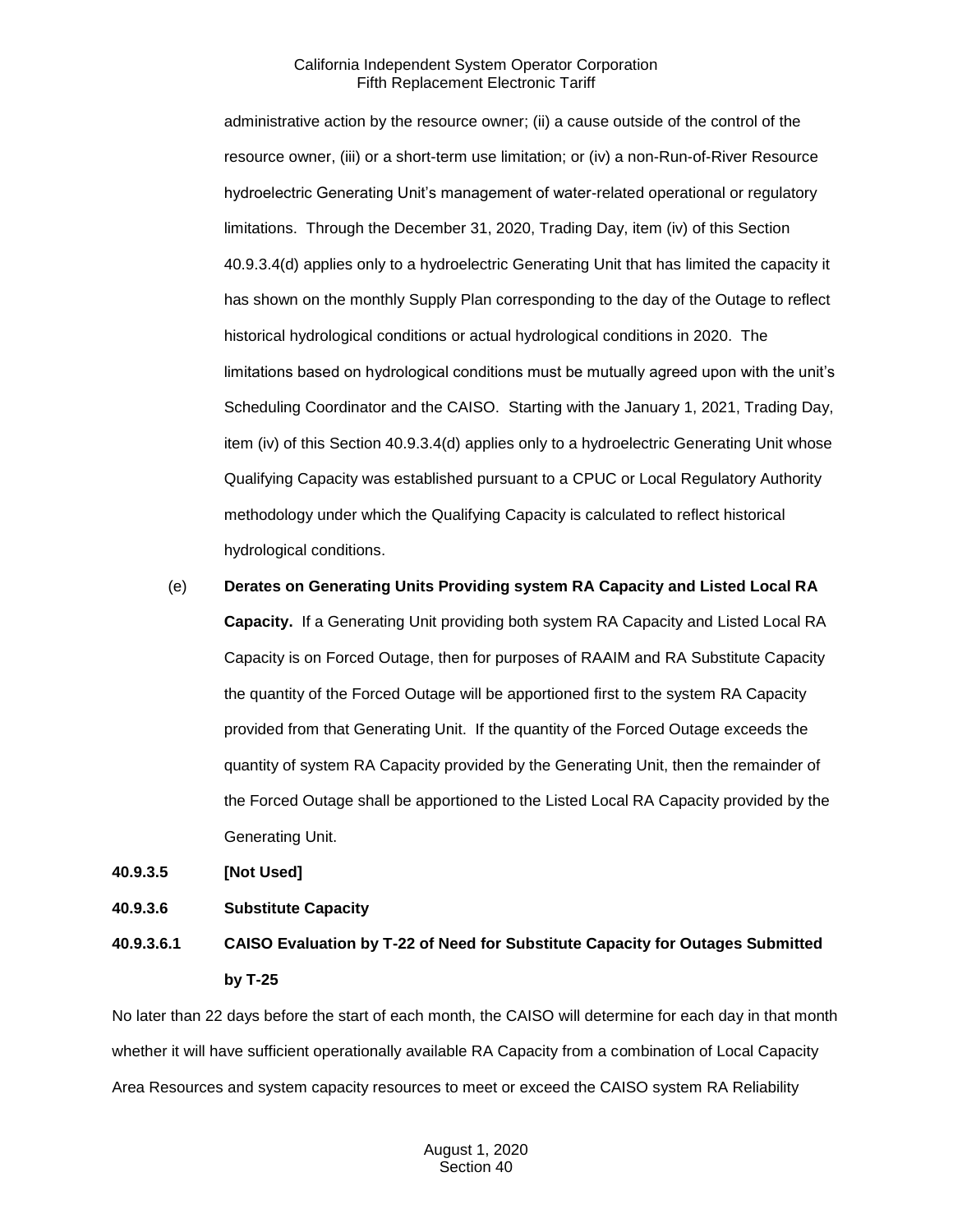Margin for each day. The CAISO will base this assessment on Maintenance Outages planned to be taken during the month that were submitted at least 25 days before the start of the month and any RA Substitute Capacity already provided to the CAISO for that month.

If the CAISO determines that it will have sufficient operationally available RA Capacity to meet or exceed the CAISO system RA Reliability Margin for a particular day, then no supplier with an outage submitted at least 25 days before the start of the month would be required to provide RA Substitute Capacity to be excluded from the RAAIM calculation as part of the analysis conducted no later than 22 days before the start of each month.

If the CAISO determines that it will not have sufficient operationally available RA capacity to meet the CAISO system RA Reliability Margin for a particular day, then it will determine which resources must provide RA Substitute Capacity to be excluded from the RAAIM calculation based on the reverse order of the dates on which the resources submitted the outage requests to the CAISO. The CAISO will first request the resource providing RA Capacity with the most-recently-requested outage for that day to provide RA Substitute Capacity and then will continue to assign substitution opportunities until the CAISO has sufficient operationally available RA Capacity to meet the CAISO system RA Reliability Margin for that particular day, assuming that all resources that are assigned a RA Substitute Capacity obligation actually provide RA Substitute Capacity for that day.

For purposes of this section 40.9.3.6.1, the CAISO will treat any request to extend the scheduled duration of an outage or increase the MW amount of capacity on outage as a new outage request and will assign a new priority date based on when the request to change the outage or derate was submitted to the CAISO. For the purposes of this section 40.9.3.6.1, the CAISO will not assign a new priority date where the Scheduling Coordinator requests to reduce the scheduled duration of an outage or decrease the MW amount of capacity on outage.

A resource designated to provide RA Substitute Capacity as part of the analysis conducted no later than 22 days before the start of each month must designate RA Substitute Capacity by the deadline specified in the relevant Business Practice Manual. Failure to designate the RA Substitute Capacity by the specified deadline will subject the resource to RAAIM unless the outage is cancelled or rescheduled.

#### **40.9.3.6.2 CAISO Rolling Evaluation of Need for Substitute Capacity for Outages Submitted**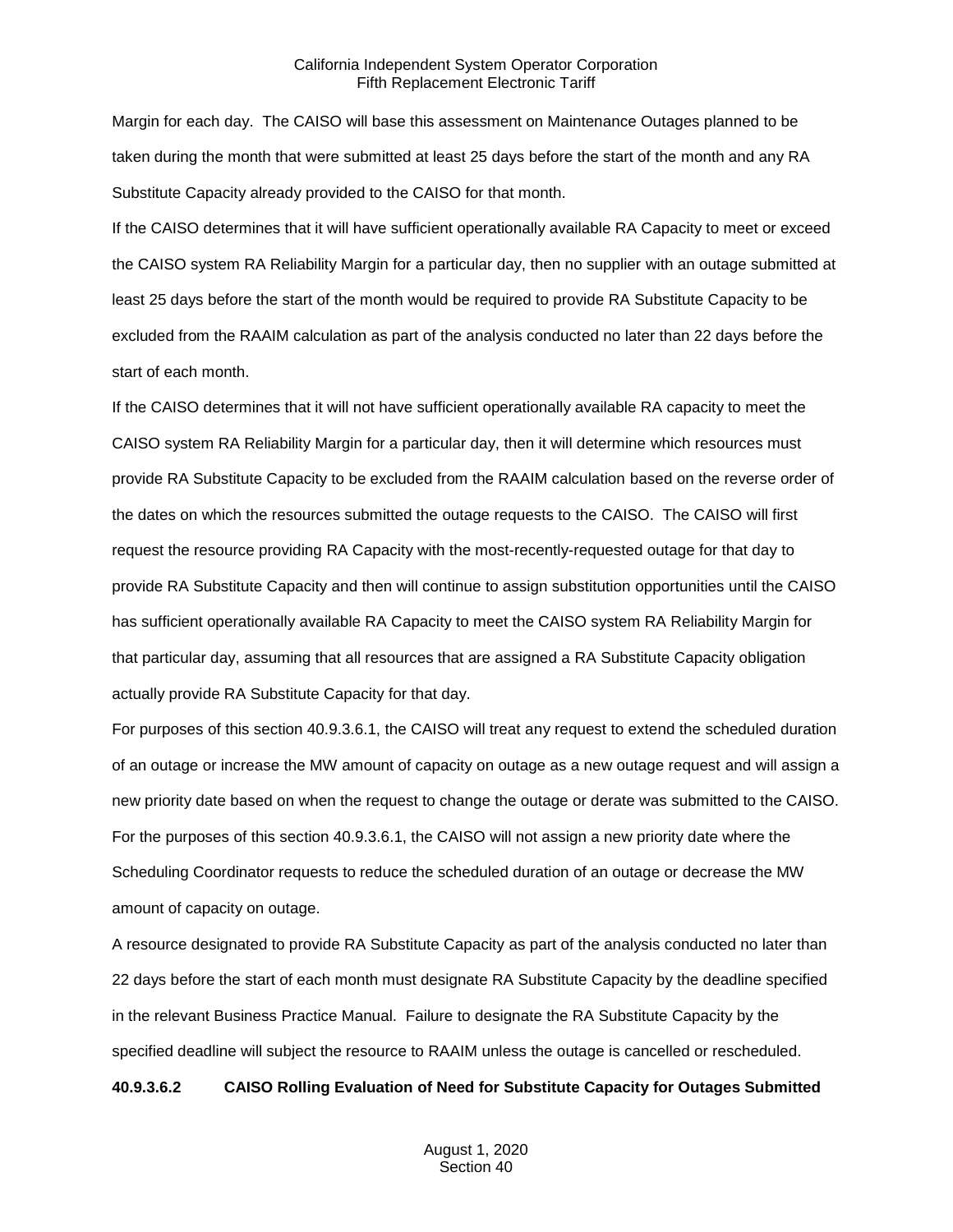#### **after T-25**

Starting at twenty-four days before the start of a month, the CAISO will consider submitted Maintenance Outages for a substitution requirement on a rolling basis, based on time of submission. Upon submission of the outage request, the CAISO will determine for each day of the outage whether the CAISO will have sufficient operationally available RA Capacity from a combination of Local Capacity Area Resources and system capacity resources to meet or exceed the CAISO system RA Reliability Margin for each day. The CAISO will base this assessment on Maintenance Outages planned to be taken for that day and any RA Substitute Capacity already provided to the CAISO for that day.

If the CAISO determines that it will have sufficient operationally available RA Capacity to meet or exceed the CAISO system RA Reliability Margin for a particular day, then the supplier will not be required to provide RA Substitute Capacity for that day to avoid imposition of RAAIM.

If the CAISO determines that it will not have sufficient operationally available RA capacity to meet the CAISO system RA Reliability Margin for a particular day, then it will request substitution for the resource for that day. Failure to designate RA Substitute Capacity by the deadline specified in the relevant Business Practice Manual will subject the resource to RAAIM unless the outage is cancelled or rescheduled.

The CAISO will not conduct an assessment to determine the need to provide RA Substitute Capacity for Forced Outages. Any such outage, irrespective of whether the resource is providing RA Capacity or Flexible RA Capacity, will be subject to applicable RAAIM unless the Scheduling Coordinator for the resource provides Substitute Capacity by the deadline specified in the relevant Business Practice Manual, the outage is exempt from RAAIM as set forth in Section 9 or Section 40, the outage is cancelled, or the outage is rescheduled.

For purposes of this section 40.9.3.6.2, the CAISO will treat any request to extend the scheduled duration of an outage or increase the MW amount of capacity on outage as a new outage request and will assign a new priority date based on when the request to change the outage or derate was submitted to the CAISO. For purposes of this section 40.9.3.6.2, the CAISO will reevaluate the need for a Scheduling Coordinator to provide RA Substitute Capacity where the Scheduling Coordinator requests to reduce the scheduled duration of an outage or decrease the MW amount of capacity on outage but will not assign a new priority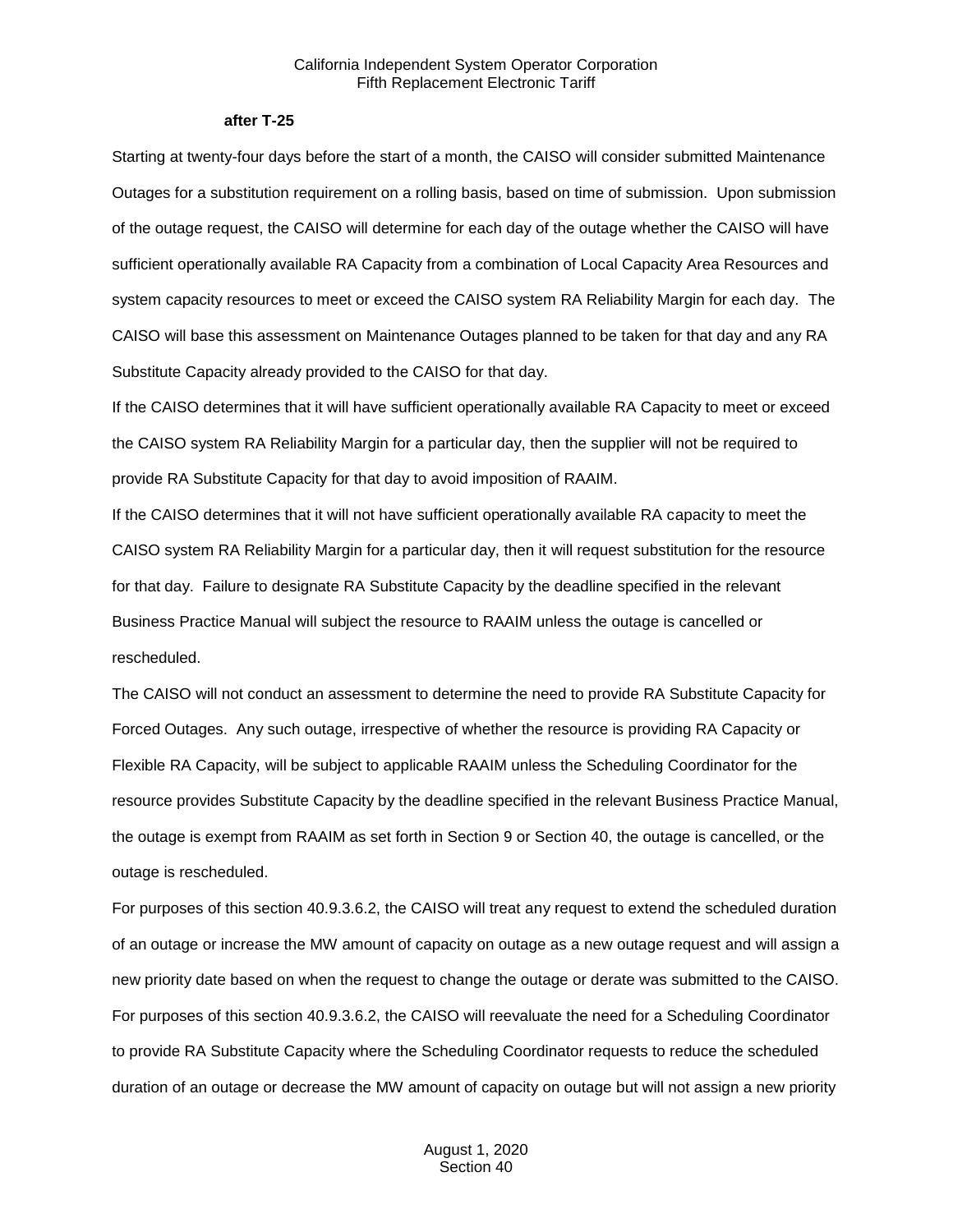date.

## **40.9.3.6.3 General Provisions on Substitute Capacity**

## (a) **Substitution**

- (1) The Scheduling Coordinator for a Resource Adequacy Resource may provide RA Substitute Capacity for its local and/or system Resource Adequacy Capacity or Flexible RA Capacity on Outage. Certain types of Outages, as defined elsewhere in Section 9 or Section 40, will not subject the Scheduling Coordinator for a Resource Adequacy Resource to RAAIM if it declines to provide RA Substitute Capacity.
- (2) If the Resource Adequacy Resource on Outage and the substituting resource do not have the same Scheduling Coordinator, the Scheduling Coordinator for the substituting resource must confirm and approve the proposed substitution in accordance with the process set forth in the Business Practice Manual.

# (b) **Availability**

- (1) RA Substitute Capacity must be operationally available to the CAISO:
- (2) Capacity on, or scheduled to be on, a Forced Outage, Approved Maintenance Outage, or de-rate, is not operationally available and shall not qualify to be RA Substitute Capacity for the duration of the period that it is unavailable.
- (3) RMR Capacity, including Legacy RMR Capacity, CPM Capacity, and capacity committed to be Resource Adequacy Capacity in a monthly Supply Plan shall not qualify to be RA Substitute Capacity for the duration of that commitment.
- (4) RA Substitute Capacity shall not qualify to be RMR Capacity, including Legacy RMR Capacity, CPM Capacity, or Resource Adequacy Capacity in a monthly Supply Plan, for the duration of the substitution.
- (5) If a resource provides RA Substitute Capacity for multiple Resource Adequacy Resources under Section 40.9.3.6.6, the same capacity committed as RA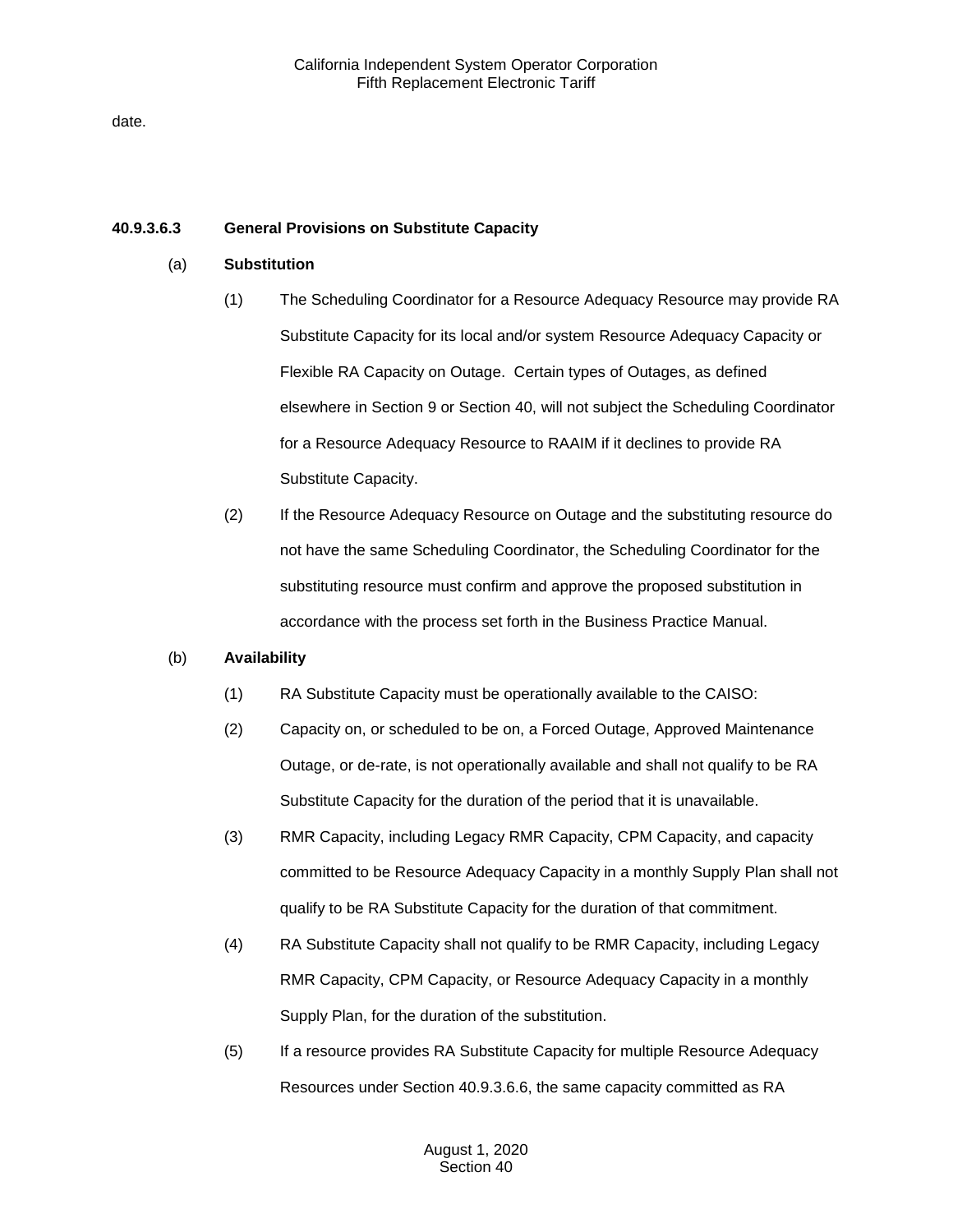Substitute Capacity for one Resource Adequacy Resource shall not qualify as RA Substitute Capacity for a different Resource Adequacy Resource during the same substitution period.

(6) RA Substitute Capacity will be treated as Resource Adequacy Capacity during the period of substitution for purposes of a Forced Outage or de-rate allocation.

# (c) **Timing of Substitution Request**

- (1) **Day-Ahead Market.** Requests for substitution for Forced Outages in the Day-Ahead Market must be submitted in accordance with the timeline specified in the Business Practice Manual and be approved by the CAISO to be included in the Day-Ahead Market for the next Trading Day. Requests for substitution for Forced Outages in the Day-Ahead Market submitted at or after the timeline specified in the Business Practice Manual and that are approved by the CAISO will be included in the Day-Ahead Market for the second Trading Day.
- (2) **Real-Time Market.** Requests for substitution for Forced Outages in the Real-Time Market must be submitted in accordance with the timeline in the Business Practice Manual.

# **40.9.3.6.4 RA Substitute Capacity from a Single Source**

(a) **Option.** The Scheduling Coordinator for a Resource Adequacy Resource that is on Outage may provide RA Substitute Capacity for that capacity from a single resource.

# (b) **Local Capacity Area Resource Substitution**

- (1) **Pre-Qualified Substitution.**
	- (A) **Annual Process.** The CAISO annually will conduct a process to assess the eligibility of resources to pre-qualify as RA Substitute Capacity for Local Capacity Resource Adequacy Resources that potentially could be Listed Local RA Capacity in the time period covered by the process. The CAISO will publish a list of the pre-qualified resources in accordance with the timeline in the Business Practice Manual.
	- (B) **Pre-Qualification Requirement.** The CAISO will pre-qualify a resource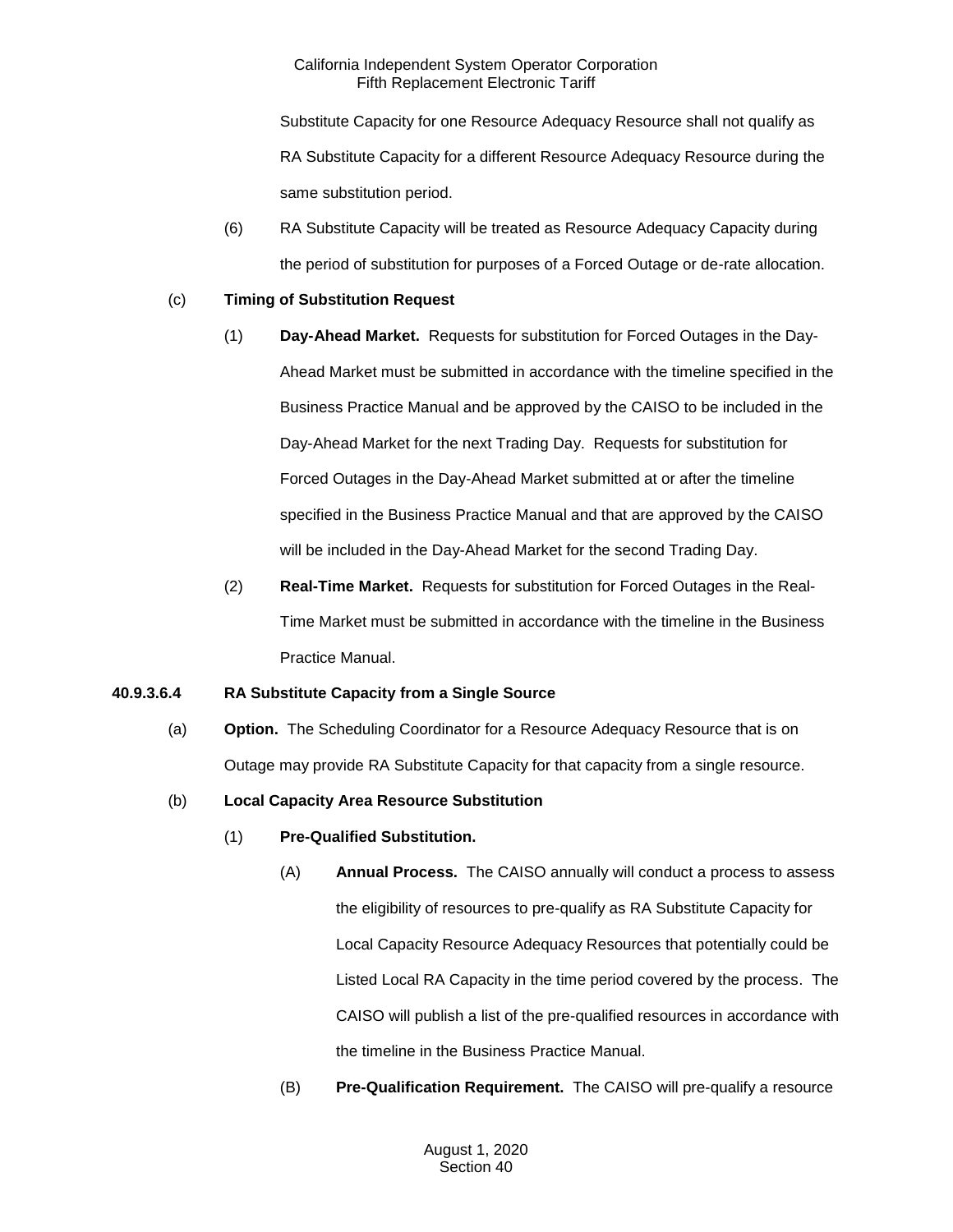to provide RA Substitute Capacity that is located at the same bus as, or a compatible bus to, that of the Local Capacity Area Resource Adequacy Resource for which it could substitute.

- (C) **Request.** To use a pre-qualified resource in the Day-Ahead Market or Real-Time Market as RA Substitute Capacity, the Scheduling Coordinator for the Local Capacity Area Resource Adequacy Resource on Outage must submit a timely substitution request in accordance with Section 40.9.3.6.3(c).
- (D) **Approval.** The CAISO will grant a request that meets the requirements in Sections 40.9.3.6.4(b)(1)(C) and 40.9.3.6.3(b).

# (2) **Non-Pre-Qualified Substitution.**

- (A) **Day-Ahead Market.** The Scheduling Coordinator for Listed Local RA Capacity on Outage may submit a request to substitute a non-prequalified resource only in the Day-Ahead Market.
- (B) **Request.** To use a non-pre-qualified resource as RA Substitute Capacity, the Scheduling Coordinator for the Listed Local RA Capacity must submit a timely substitution request in accordance with Section 40.9.3.6.3(c), and the alternate resource must be located in the same Local Capacity Area.
- (C) **Approval.** The CAISO will grant a request that meets the requirements in Sections 40.9.3.6.4(b)(2)(A) and (B), and 40.9.3.6.3(b).

# (c) **Non-Local Capacity Area Resource Substitution**

- (1) **Request.** To use a Dynamic System Resource, Non-Dynamic System Resource, NRS-RA Resource, or Pseudo-Tie as RA Substitute Capacity, the Scheduling Coordinator for a Resource Adequacy Resource that has an Outage must submit a timely substitution request in the Day-Ahead Market in accordance with Section 40.9.3.6.3(c).
- (2) **Approval.** The CAISO will grant the request if the alternate resource is external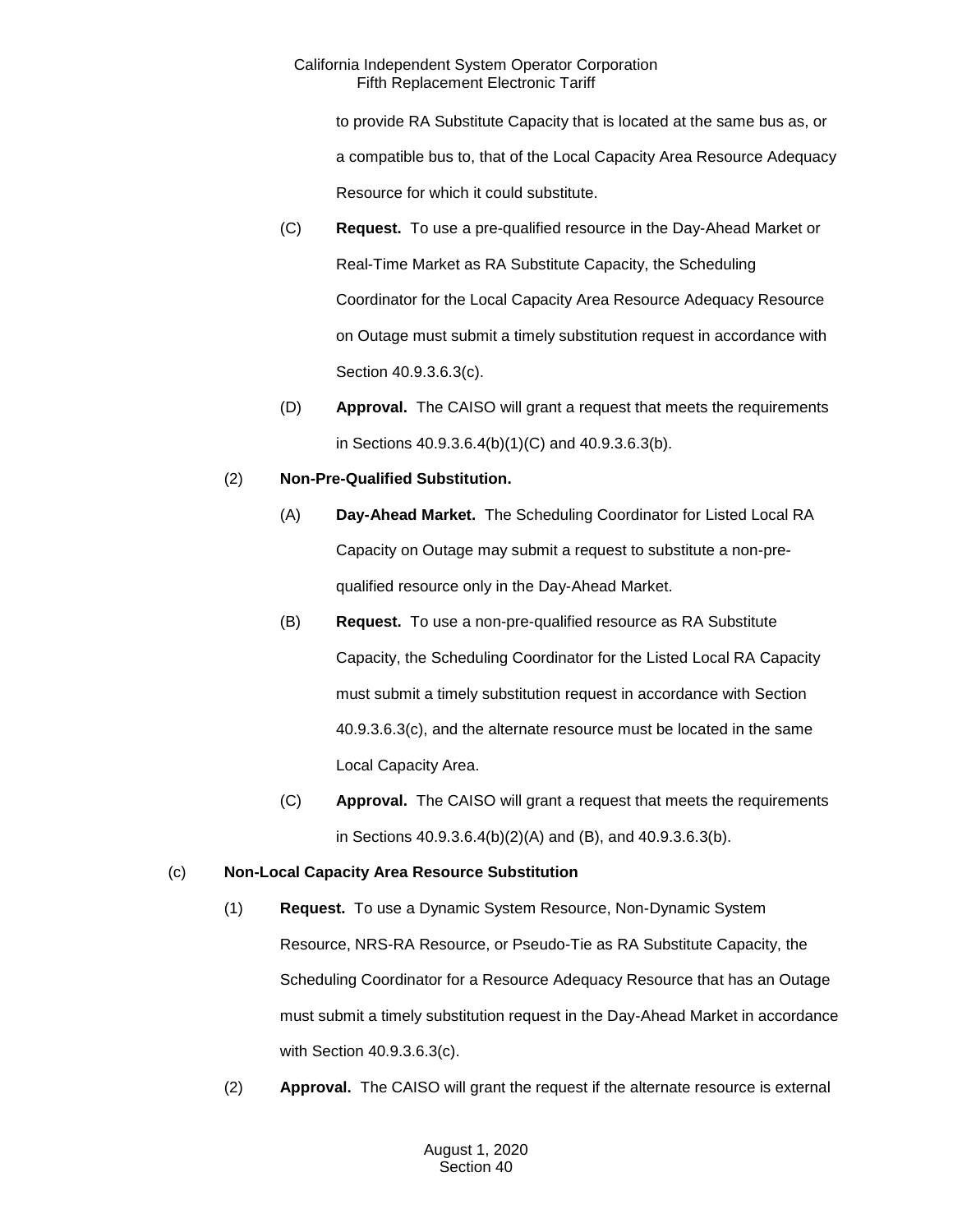to the CAISO Balancing Authority Area (including Pseudo-Ties), the Scheduling Coordinator for the resource has an adequate available import allocation at the resource's Scheduling Point to provide the RA Substitute Capacity, and meets the requirements in Sections 40.9.3.6.4(d)(1) and 40.9.3.6.3(b).

## (d) **External Resources**

- (1) **Request.** To use a Dynamic System Resource, Non-Dynamic System Resource, NRS-RA Resource, or Pseudo-Tie as RA Substitute Capacity, the Scheduling Coordinator for a Resource Adequacy Resource that has a Forced Outage or de-rate must submit a timely substitution request in the Day-Ahead Market in accordance with Section 40.9.3.6(c).
- (2) **Approval.** The CAISO will grant the request if the alternate resource is external to the CAISO Balancing Authority Area (including Pseudo-Ties), the Scheduling Coordinator for the resource has an adequate available import allocation at the resource's Scheduling Point to provide the RA Substitute Capacity, and meets the requirements in Sections 40.9.3.6.1(d)(1) and 40.9.3.6(b).

# (e) **Flexible RA Capacity**

- (1) **Request.** To use a resource as RA Substitute Capacity, the Scheduling Coordinator for the Flexible RA Resource that has a Forced Outage must submit a timely substitution request in the Day-Ahead Market or Real-Time Market in accordance with Section 40.9.3.6.3(c) and specify the MW of RA Substitute Capacity to be provided, which may not exceed the MWs of the outage.
- (2) **Approval.** The CAISO will grant the request if the alternate resource has adequate deliverable capacity to provide the RA Substitute Capacity, meets the applicable requirements in Sections 40.9.3.6.4(e) and 40.9.3.6.3(b), and is capable of meeting the must-offer obligation in Section 40.10.6 applicable to the highest quality Flexible Capacity Category for the MWs of the Flexible RA Capacity commitments of the resource on outage and the alternate resource.

# **40.9.3.6.5 RA Substitute Capacity from Multiple Resources**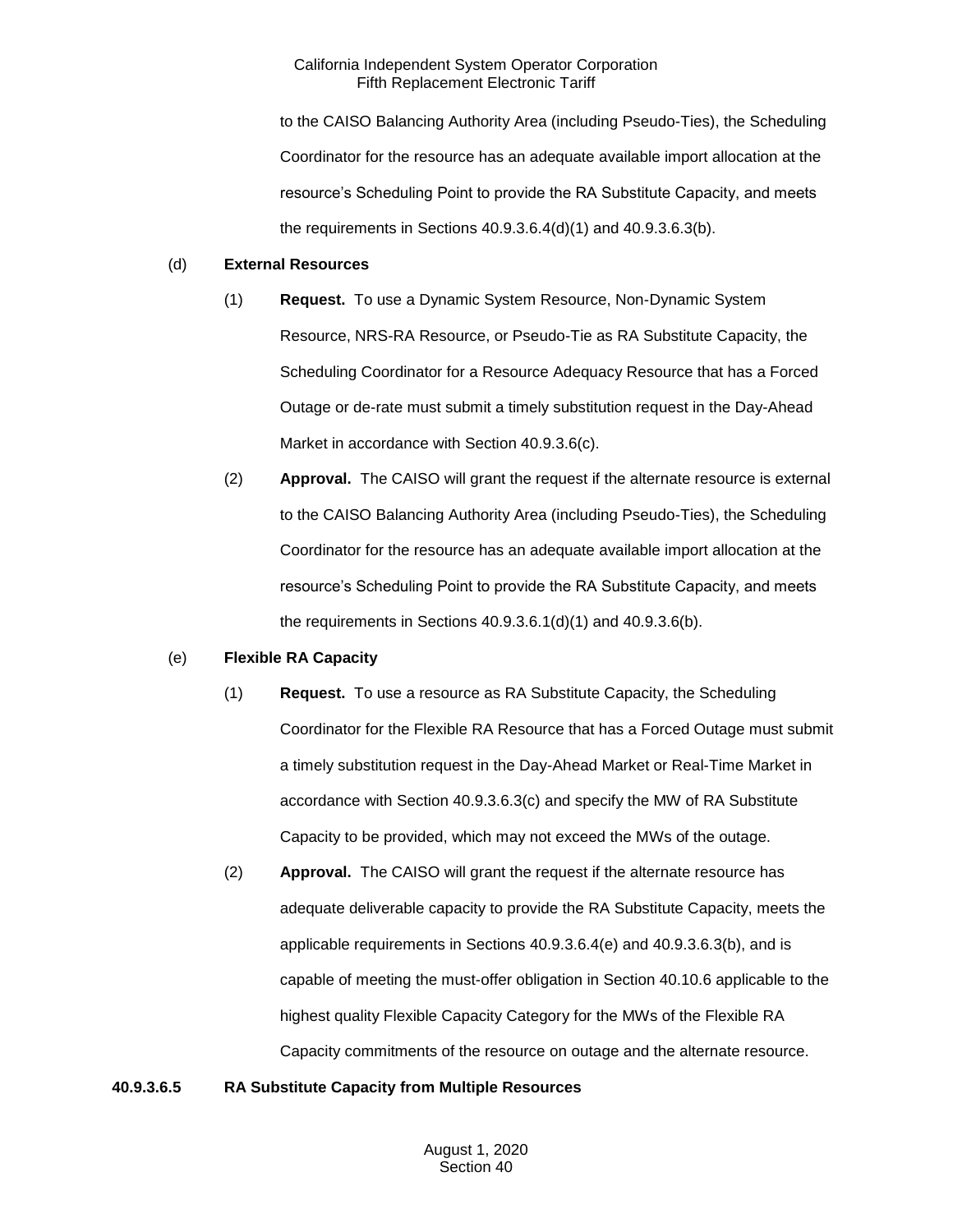(a) **Option.** The Scheduling Coordinator for a Resource Adequacy Resource on Outage may submit a request to substitute that capacity with RA Substitute Capacity from multiple alternate resources, including a resource already providing RA Substitute Capacity for one or more Resource Adequacy Resources.

### (b) **Local Capacity Area Resource Substitution**

- (1) **Request.** To use RA Substitute Capacity from multiple resources, the Scheduling Coordinator for Listed Local RA Capacity on Outage must submit a timely substitution request in the Day-Ahead Market in accordance with Section 40.9.3.6.3(c) if any of the alternate resources are not pre-qualified to substitute for the resource on the outage; however, if all of the alternate resources are prequalified to provide RA Substitute Capacity for that resource, the request may be submitted in the Day-Ahead Market or Real-Time Market.
- (2) **Approval.** The CAISO will grant the request if it meets the requirements in Sections 40.9.3.6.5(b)(1) and 40.9.3.6.3(c) and the alternate resources are either pre-qualified, or are not pre-qualified but are located in the same Local Capacity Area as the Resource Adequacy Resource.

# (c) **Non-Local Capacity Area Resources**

- (1) **Request.** To use RA Substitute Capacity from multiple resources, the Scheduling Coordinator for RA Capacity other than Listed Local RA Capacity on Outage must submit a timely substitution request in the Day-Ahead Market or the Real-Time Market in accordance with Section 40.9.3.6.3(c).
- (2) **Approval.** The CAISO will grant the request if all of the alternate resources meet the requirements in Sections 40.9.3.6.5(c)(1) and 40.9.3.6.3(c).

# (d) **External Resources**

(1) **Request.** To use multiple Dynamic System Resources, Non-Dynamic System Resources, NRS-RA Resources, or Pseudo-Ties as RA Substitute Capacity, the Scheduling Coordinator for a Resource Adequacy Resource that has an Outage must submit a timely substitution request in the Day-Ahead Market in accordance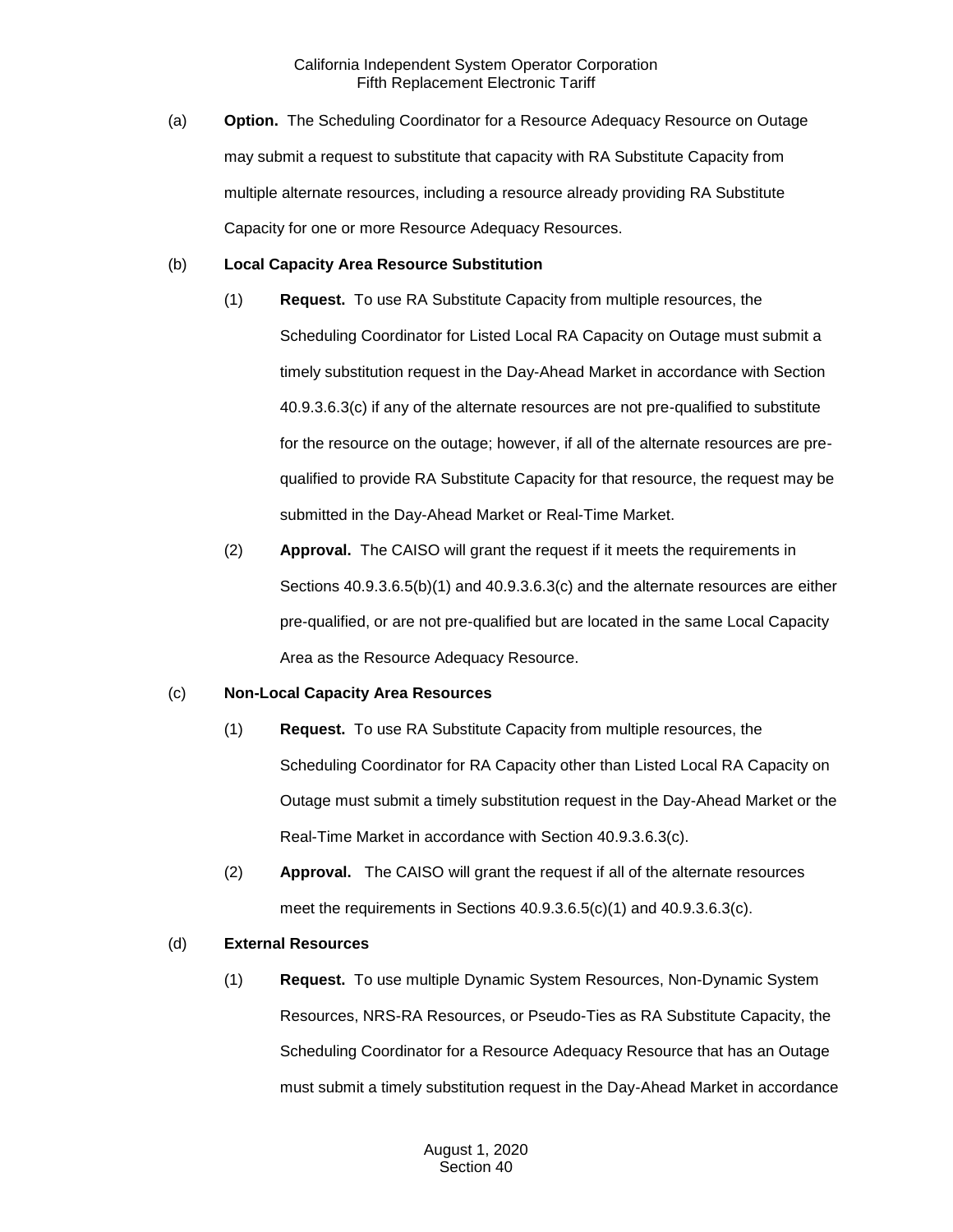with Section 40.9.3.6.3(c).

(2) **Approval.** The CAISO will grant the request if the alternate resources are external to the CAISO Balancing Authority Area (including Pseudo-Ties), and the Scheduling Coordinator of each alternate resource has an adequate available import allocation at the resource's Scheduling Point to provide the RA Substitute Capacity, and meet the requirements in Sections 40.9.3.6.5(d)(1) and 40.9.3.6.3(b).

# (e) **Flexible RA Capacity**

- (1) **Request.** To use RA Substitute Capacity from multiple resources, the Scheduling Coordinator for a resource providing Flexible RA Capacity on a Forced Outage must submit a timely substitution request in the Day-Ahead Market or the Real-Time Market and the alternate resources must be located in the CAISO Balancing Authority Area, which does not include a Pseudo-Tie of a Generating Unit or a Resource-Specific System Resource.
- (2) **Approval.** The CAISO will grant the request if the alternate resources meet the requirements in Sections 40.9.3.6.5(e)(1) and 40.9.3.6.3(c).

**40.9.3.6.6 Multiple Substitution by One Resource.** The Scheduling Coordinator for a resource already providing RA Substitute Capacity may provide RA Substitute Capacity for one or more additional Resource Adequacy Resources on Outage, subject to approval by the CAISO pursuant to Section 40.9.3.6.4 or 40.9.3.6.5.

## **40.9.3.6.7 Resource Adequacy Obligation**

To the extent a resource provides RA Substitute Capacity, the resource must meet and comply with all requirements in Section 40 applicable to RA Substitute Capacity for the duration of the substitution; except that RA Substitute Capacity shall be released from this obligation and the substitution requirements in Section 40.9 –

- (a) at the end of the approved substitution period; or
- (b) upon request by either the Scheduling Coordinator for the resource on Outage or the Scheduling Coordinator for the substitute resource, and approval by the other Scheduling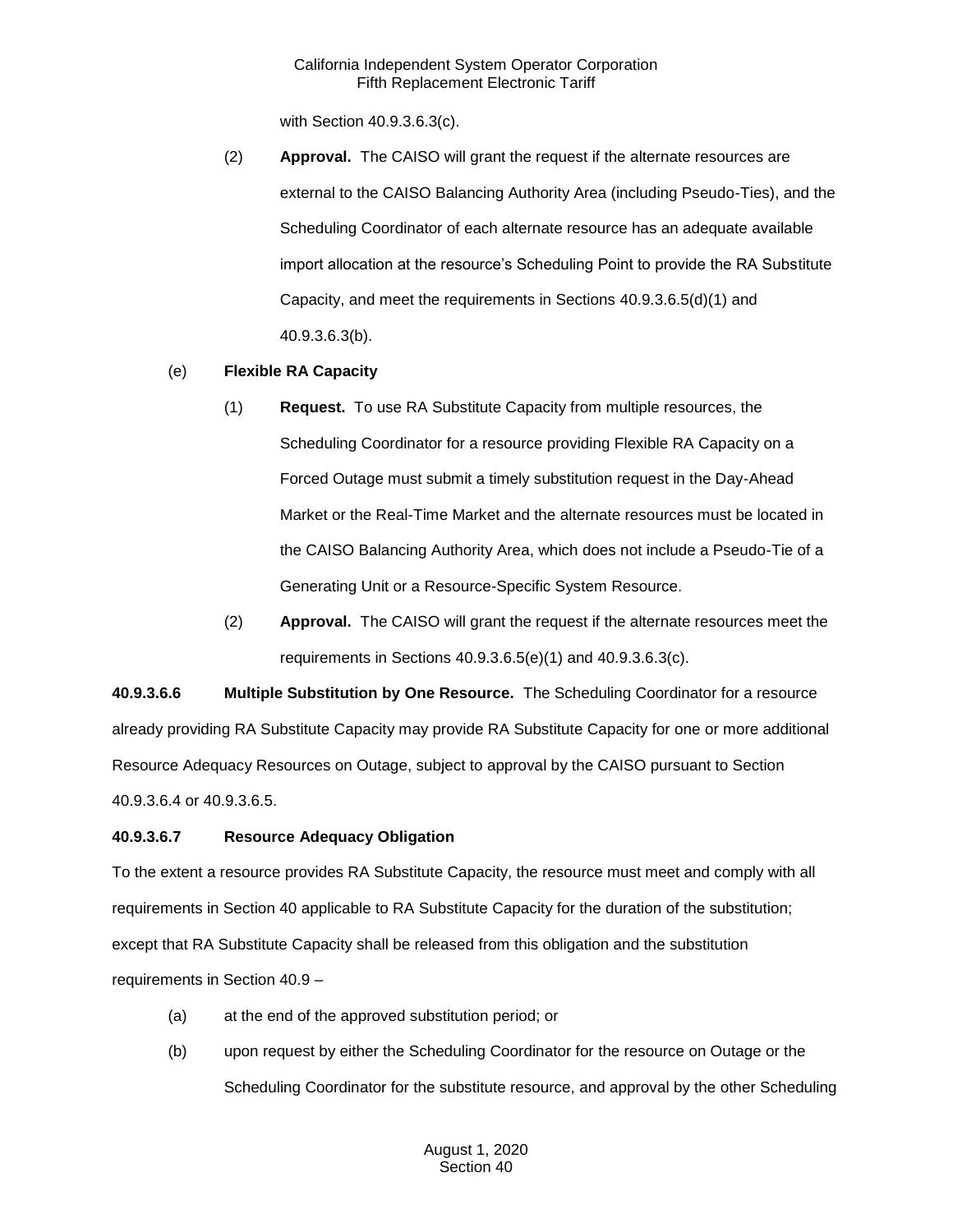Coordinator, in accordance with the process set forth in the Business Practice Manual.

## **40.9.3.6.8 Treatment of Unbid Capacity**

If the Scheduling Coordinator for RA Substitute Capacity does not submit Bids or Self-Schedules for all or

a portion of that capacity in accordance with Section 40.6 or 40.10.6, the CAISO –

- (1) will treat the unbid capacity as unavailable for purposes of Section 40.9; and
- (2) will reflect that unavailability in the RAAIM availability calculation for the Resource Adequacy Resource providing the RA Substitute Capacity.

# **40.9.3.6.9 Substitution Opportunity Information**

In order to make information available to Market Participants pertinent to the provisions of this Section 40.9.3.6, the CAISO will:

- (a) Annually post on the CAISO Website the due dates for each month of the following Resource Adequacy compliance year the various submissions the CAISO requires under the Resource Adequacy program; and
- (b) Provide the opportunity for Market Participants to post and view information on an electronic bulletin board about non-Resource Adequacy Capacity that may be needed or available as RA Substitute Capacity in the bilateral market. Use of the bulletin board is voluntary and is for informational purposes only.

# **40.9.4 Additional Rules on Calculating Monthly and Daily Average Availability**

- (a) The CAISO shall determine a resource's monthly average availability on a percentage basis, based on:
	- (1) the availability assessment of the resource's minimum daily availability of local and/or system Resource Adequacy Capacity under Section 40.9.3.1, Flexible RA Capacity under Section 40.9.3.2, and overlapping Resource Adequacy commitments under Section 40.9.3.3, in the Day-Ahead Market and Real-Time Market;
	- (2) separately-calculated availability assessments for local and/or system Resource Adequacy Capacity in one category and Flexible RA Capacity in a second category, with availability in an hour with overlapping commitments under Section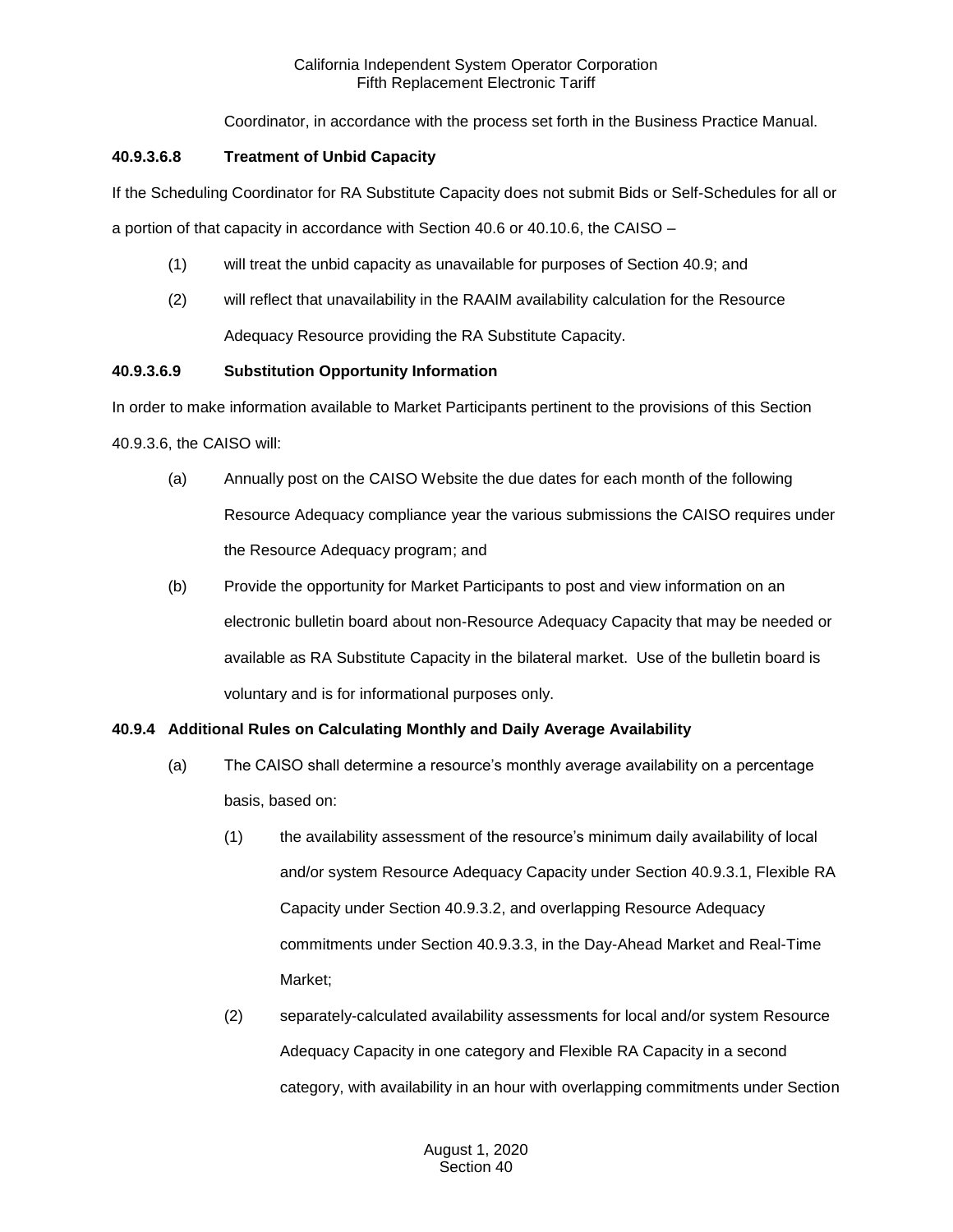40.9.3.3 accounted for in the Flexible RA Capacity category availability assessment;

- (3) The relative daily proportion of capacity as provided as local and/or system Resource Adequacy Capacity and Flexible RA Capacity, including both overlapping and non-overlapping commitments based on the Availability Assessment of Hours;
- (4) the capacity, duration, and must-offer requirement for local and/or system Resource Adequacy Capacity or Flexible RA Capacity on an Outage, except to the extent the resource provides RA Substitute Capacity for the outage in accordance with Section 40.9.3.6, the Outage is approved by the CAISO without requiring RA Substitute Capacity under other authority of Section 9 or Section 40, or the Forced Outage is excluded from RAAIM under Section 40.9.3.4; and
- (5) the capacity, duration, and must-offer requirement for any RA Substitute Capacity or CPM Capacity the resource is committed to provide.
- (b) If the resource's minimum daily availability is the same in the Day-Ahead Market and the Real-Time Market, the CAISO will use the availability in the Real-Time Market in the calculation of the monthly average availability.
- (c) If the resource is committed to provide local and/or system RA capacity and Flexible RA Capacity in a month, but is not committed to provide both for the full month, the CAISO prorates the number of days that local and/or system Resource Adequacy Capacity and Flexible RA Capacity was provided against the total number of days in the month.

## **40.9.5 Availability Standard**

- (a) **Percentage.** The Availability Standard shall be 96.5 percent each month.
- (b) **Availability Range.** The CAISO shall apply the Availability Standard with a bandwidth of plus and minus two percent, which produces a range with a lower bound of 94.5 percent and an upper bound of 98.5 percent.

## **40.9.6 Non-Availability Charges and Availability Incentive Payments**

(a) **Non-Availability Charges.** A resource providing local and/or system Resource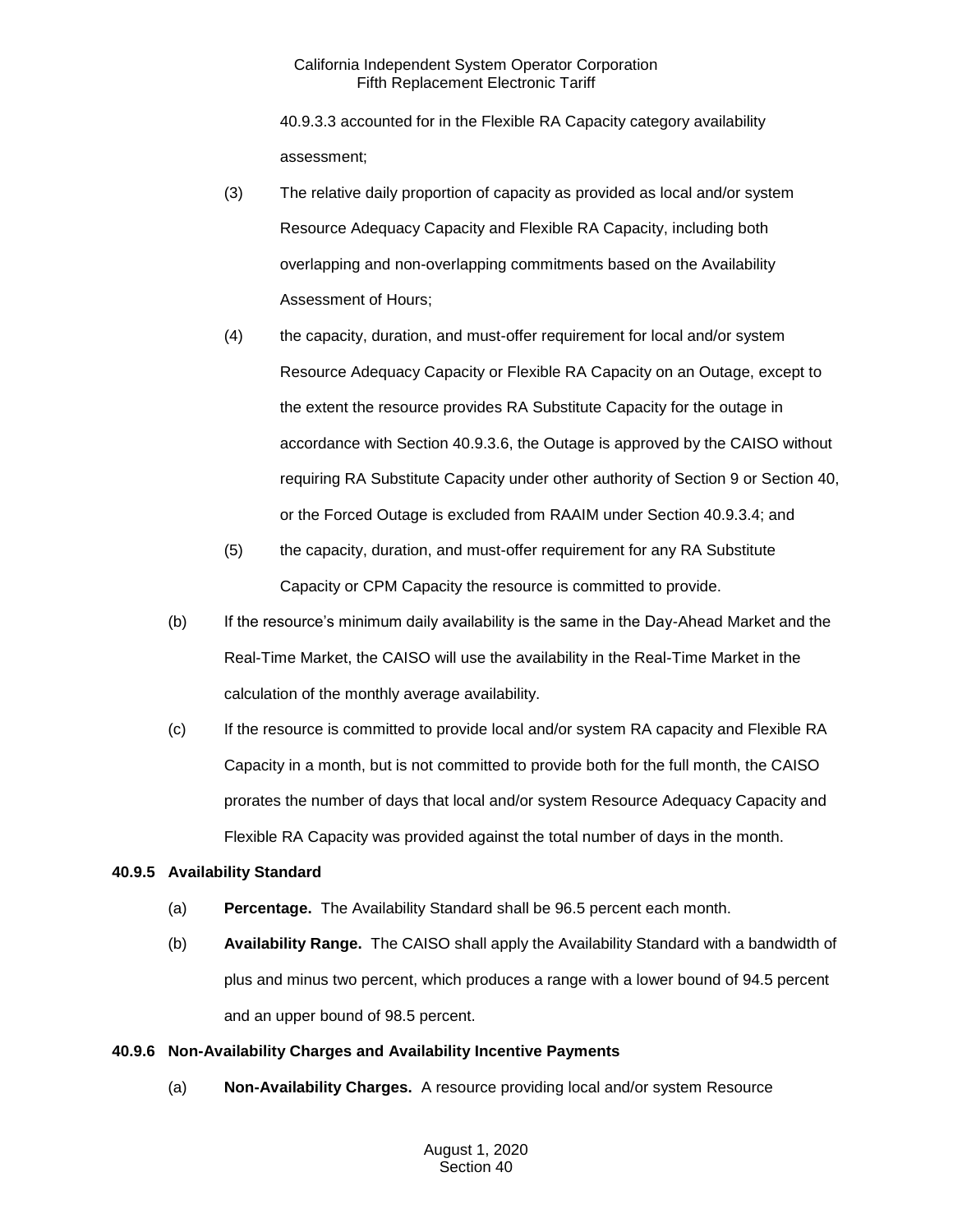Adequacy Capacity, Flexible RA Capacity, or CPM Capacity that is subject to the availability assessment in accordance with Section 40.9.3 and whose monthly availability calculation under Section 40.9.4 is below the lower bound of the monthly Availability Standard of 94.5 percent will be subject to a Non-Availability Charge for the month.

- (b) **Availability Incentive Payments.** A resource providing local and/or system Resource Adequacy Capacity, Flexible RA Capacity, or CPM Capacity that is subject to the availability assessment under Section 40.9.3 and whose availability calculation under Section 40.9.4 is above the upper bound of the monthly Availability Standard of 98.5 percent will be eligible for an Availability Incentive Payment for the month.
- (c) **No Payment or Charge.** A resource providing local and/or system Resource Adequacy Capacity, Flexible RA Capacity, or CPM Capacity that is subject to the availability assessment under Section 40.9.3 and whose monthly availability calculation under Section 40.9.4 is equal to or between the lower bound of 94.5 percent and the upper bound of 98.5 percent of the Availability Standard will not be assessed a Non-Availability Charge nor paid an Availability Incentive Payment.
- (d) **Advisory Period.** During an advisory period of April 1, 2018 through May 31, 2018, the CAISO will show the Non-Availability Charges and Availability Incentive Payments on Settlement Statements but will not include those Non-Availability Charges and Availability Incentive Payments on Invoices for financial settlement.
- (e) **Separate Calculation of Payments and Charges for Flexible RA Capacity.** The CAISO will calculate separate Non-Availability Charges and Availability Incentive Payments for Resource Adequacy Resources providing Flexible RA Capacity. For RMR Resources, the Non-Availability Charge will be based on the RMR Contract capacity costs. RMR Capacity is otherwise treated the same way as Resource Adequacy Capacity.

## **40.9.6.1 Determination of Non-Availability Charge**

- (a) **Calculation**
	- (1) **RA Capacity.** The Non-Availability Charge for a Resource Adequacy Resource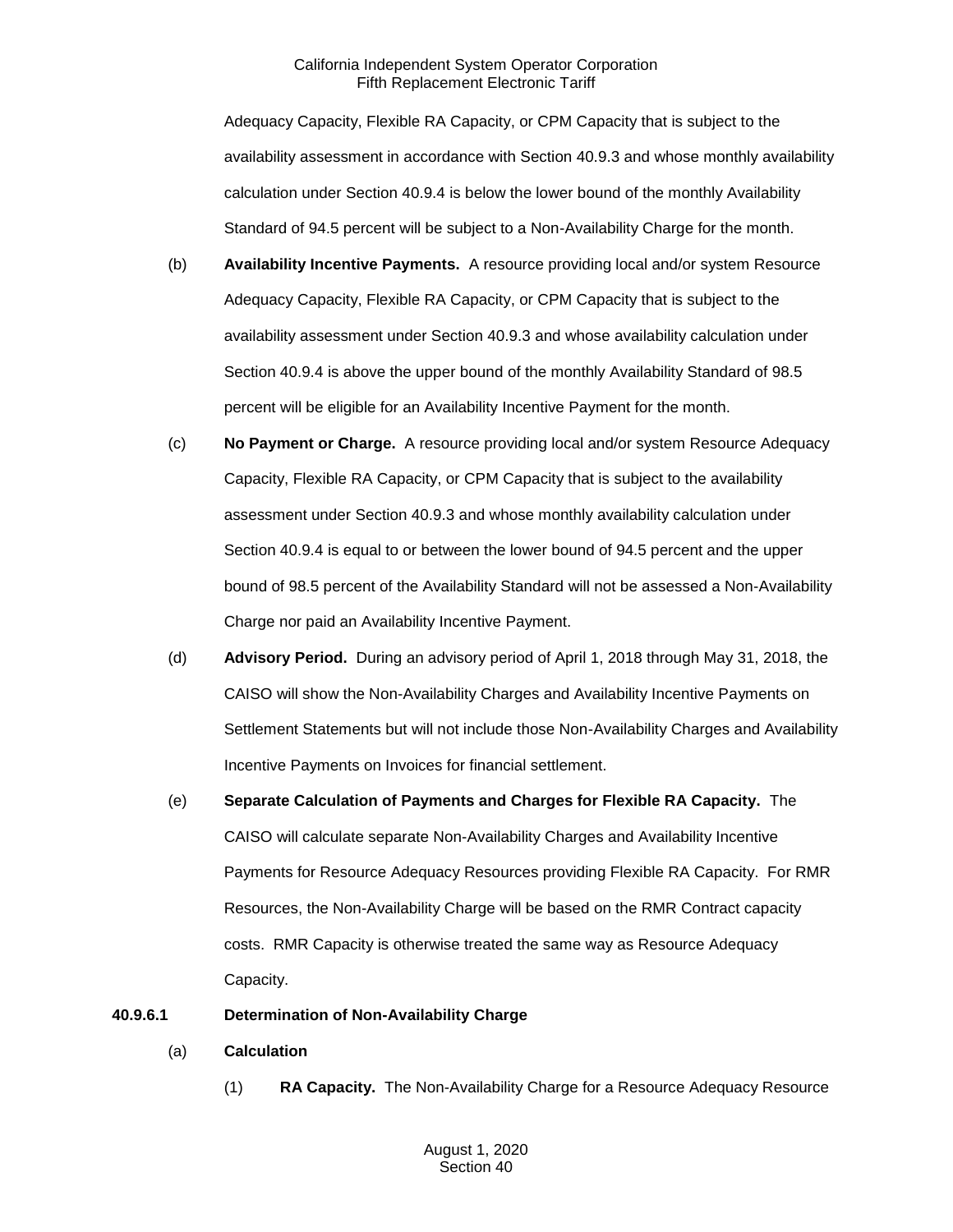providing local, system, or Flexible RA Capacity shall be determined by the resource's average monthly RA and Flexible RA MWs multiplied by the difference between the lower bound of the monthly Availability Standard of 94.5 percent and the resource's monthly availability percentage, and multiplying the product by the RAAIM price.

- (2) **CPM Capacity.** The Non-Availability Charge for a Resource Adequacy Resource providing CPM Capacity shall be determined by the resource's average monthly CPM MWs multiplied by the difference between the lower bound of the monthly Availability Standard of 94.5 percent and the resource's monthly availability percentage, and multiplying the product by the maximum of the resource's CPM price and the RAAIM price.
- (b) **RAAIM Price.** The RAAIM price shall be 60 percent of the CPM Soft-Cap Price in Section 43A.4.1.1.
- (c) **Separate Collection of Non-Availability Charges for Flexible RA Capacity.**

Separately-calculated Non-Availability Charges collected for Resource Adequacy Resources providing Flexible RA Capacity will be held separate from other Non-Availability Charges assessed for Resource Adequacy Resources.

## **40.9.6.2 Determination of Availability Incentive Payment**

- (a) **Self-Funding.** The Availability Incentive Payment will be funded entirely through the monthly Non-Availability Charges assessed. Availability Incentive Payments for Resource Adequacy Resources providing Flexible RA Capacity will be funded exclusively by Non-Availability Charges assessed against Resource Adequacy Resources providing Flexible RA Capacity.
- (b) **Eligible Capacity.** The capacity of a Resource Adequacy Resource providing local, system or Flexible RA Capacity that is eligible to receive an Availability Incentive Payment shall be the resource's average monthly MWs of capacity that exceed the upper bound of the Availability Standard.
- (c) **Calculation.**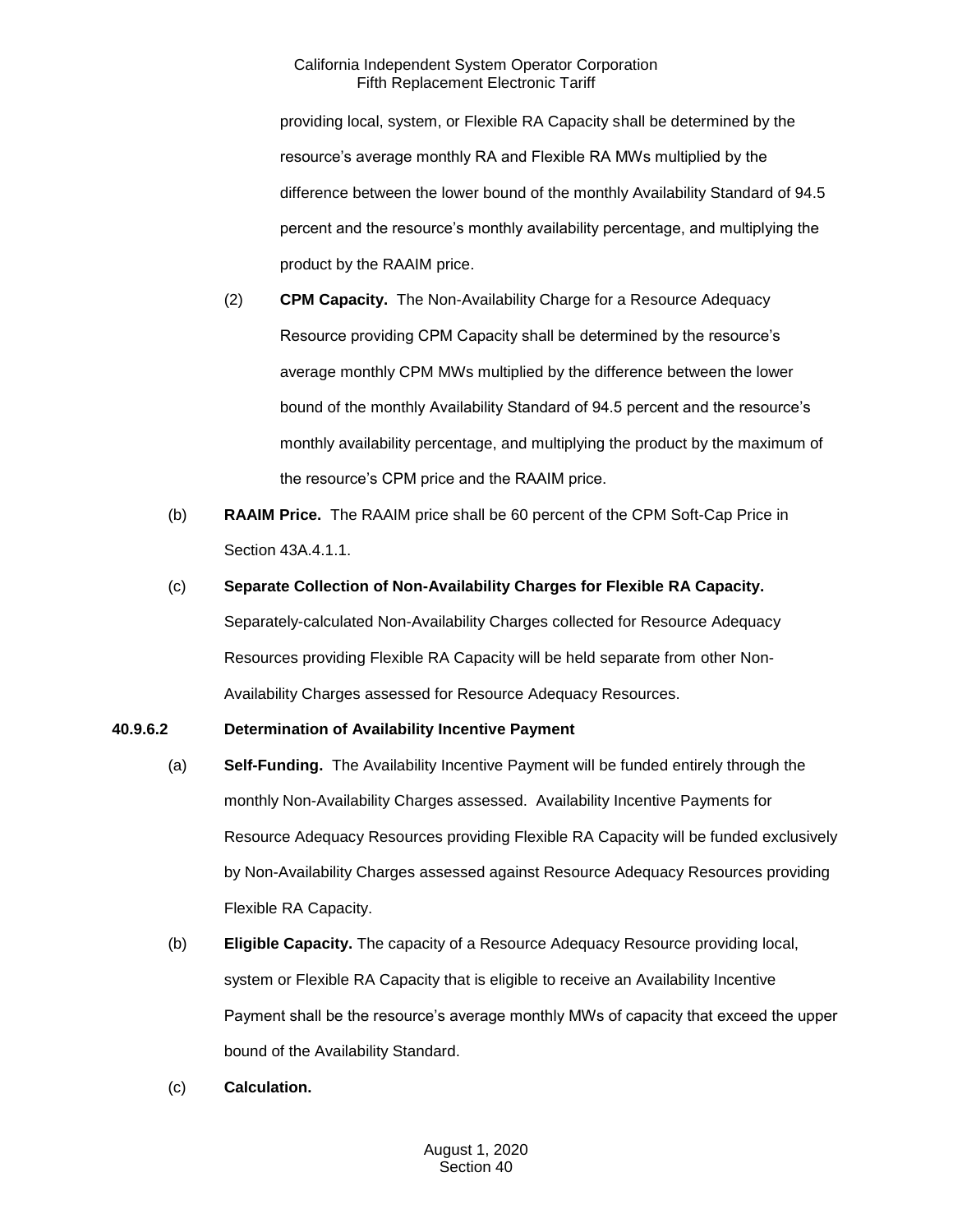- (1) The monthly Availability Incentive Payment rate will equal the total Non-Availability Charges assessed for the month plus any unpaid funds under Section 40.9.6.2(d), divided by the total Resource Adequacy Capacity eligible to receive the Availability Incentive Payment that month.
- (2) The Availability Incentive Payment rate shall not exceed three times the Non-Availability Charge rate.
- (3) The Availability Incentive Payment the CAISO shall pay to each eligible resource shall equal the product of its eligible capacity and the Availability Incentive Payment rate.
- (d) **Unpaid Funds.** Any Non-Availability Charge funds that are not distributed to Resource Adequacy Resources eligible to receive Availability Incentive Payments in a month will be added to the funds available for Availability Incentive Payments in the next month and will continue to roll over to successive months until the end of the year. The CAISO distributes any unallocated funds remaining after the CAISO settles December monthly RAAIM Non-Availability Charges and Non-Availability Incentive Payments to Load Serving Entities based on their overall ratio of obligation to demonstrate Flexible RA Capacity for the year.

## **40.9.7 Reporting**

By July 1 of each year, the CAISO will provide an informational report that will be posted on the CAISO Website and include information on the average actual availability each month of Resource Adequacy Resources, the total amount of Non-Availability Charges assessed and the total amount of Availability Incentive Payments made.

#### **40.10 Flexible RA Capacity**

## **40.10.1 Flexible Capacity Needs Assessment**

The CAISO shall annually conduct a study to determine the Flexible Capacity Need of the CAISO Balancing Authority Area for each month of the next calendar year and provide the results of the study in the Flexible Capacity Needs Assessment.

**40.10.1.1 Process**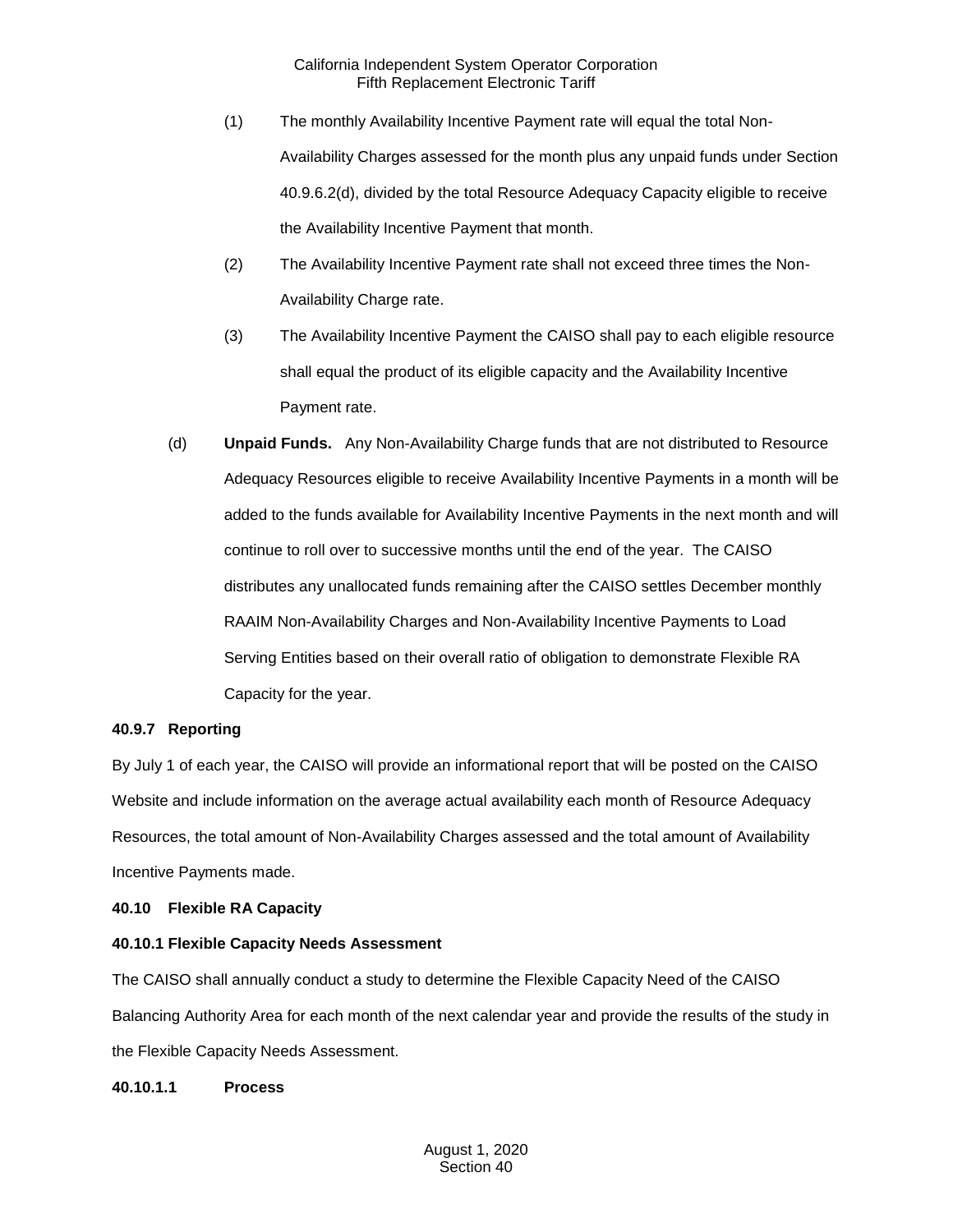- (a) **Schedule.** The CAISO shall conduct the study pursuant to the schedule set forth in the Business Practice Manual, which shall include a process for stakeholders to review and provide input on the study methodology and assumptions and on the draft study results.
- (b) **Completion and Distribution.** The CAISO shall provide the final results of the Flexible Capacity Needs Assessment to each Local Regulatory Authority in the CAISO Balancing Authority Area and post the Flexible Capacity Needs Assessment on the CAISO Website no later than 120 days prior to the date that the annual Flexible RA Capacity Plans must be submitted under Section 40.

#### **40.10.1.2 Required Information from LSEs**

- (a) **Submission Requirement.** The Scheduling Coordinator for each Load Serving Entity in the CAISO Balancing Authority Area shall submit the information required by this Section, no later than January 15 each year, for use in the CAISO's study to generate minute-byminute net-load data that will be used to determine the Maximum Three-Hour Net-Load Ramp for each month.
- (b) **Required Information.** The Scheduling Coordinator for each Load Serving Entity in the CAISO Balancing Authority Area must submit information that –
	- (1) covers the calendar year in which the information is submitted and each year in the next five-year period;
	- (2) identifies each wind and solar resource connected to the CAISO Controlled Grid, and distributed wind and solar resources, that is owned, in whole or in part, by the Load Serving Entity, or under contractual commitment to the Load Serving Entity or the Load-following MSS Load Serving Entity, for all or a portion of its capacity;
	- (3) indicates the status of the resource as either in service or in development with its expected commercial operation date;
	- (4) for each wind and solar resource, specifies the MWs of installed capacity, renewable energy area location, MWs of flexible capacity owned by or contractually committed to the Load Serving Entity, and other information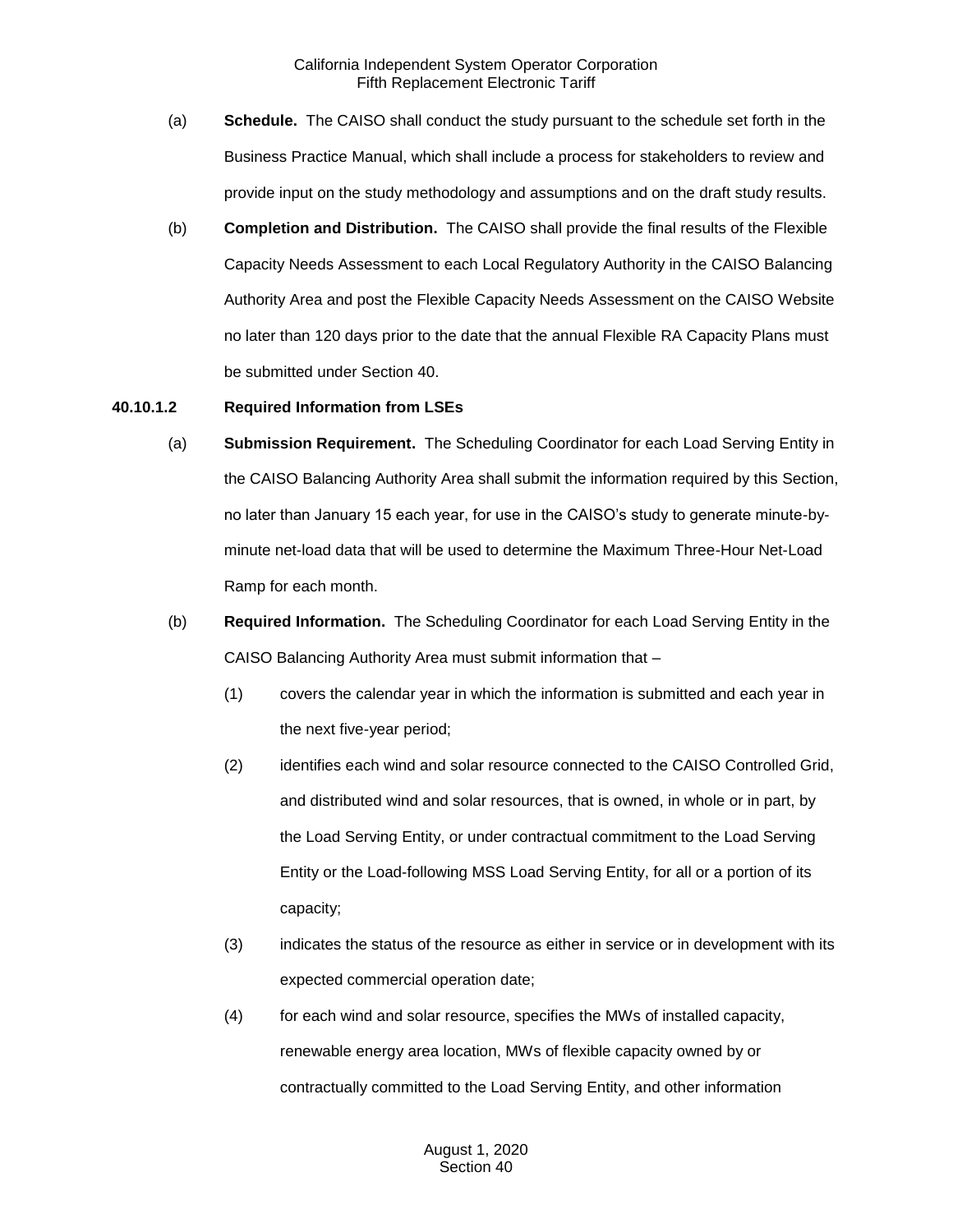required by the Business Practice Manual;

- (5) describes the balancing services, if any, provided by another balancing authority area for a wind or solar resource that is located outside of the CAISO Balancing Authority Area and that is owned by or contractually committed to the Load Serving Entity; and
- (6) forecasts the MW of installed, behind-the-meter solar capacity in the Load Serving Entity's service area or part of its forecast served load.
- (c) **Confidential Treatment.** The CAISO will treat the resource-specific information provided under Section 40.10.1.2(b) as confidential under Section 20.
- (d) **Aggregated Information.** In addition to the required resource-specific information, the Scheduling Coordinator for each Load Serving Entity in the CAISO Balancing Authority Area shall submit the information required in Section 40.10.1.2(b) on an aggregated basis, as described in the Business Practice Manual, for inclusion in the Flexible Capacity Needs Assessment that will be posted on the CAISO Website.

## **40.10.1.2.1 Incomplete or Inaccurate Information.**

- (a) **Rerun of Study.** If the CAISO finds that a Load Serving Entity submitted incomplete or inaccurate information under Section 40.10.1.2(b), which was used in the calculation of the Flexible Capacity Need for the next calendar year, the CAISO may rerun its study using corrected information to recalculate Flexible Capacity Need for the entire year.
- (b) **Criteria for Rerun.** The CAISO will not rerun its study to recalculate the Flexible Capacity Need unless:
	- (1) the incomplete or inaccurate information represents a net error in excess of either (i) 200 MW; or (ii) one percent of the total MWs of wind and solar capacity submitted under Section 40.10.1.2(b) for any month; and
	- (2) the CAISO has sufficient time to obtain corrected information and complete rerunning the study for the next calendar year by May 1.
- (c) **Revised Flexible Capacity Need.** If the CAISO determines that the requirements in Sections 40.10.1.2.1(a) and (b) are met, the CAISO will recalculate the Flexible Capacity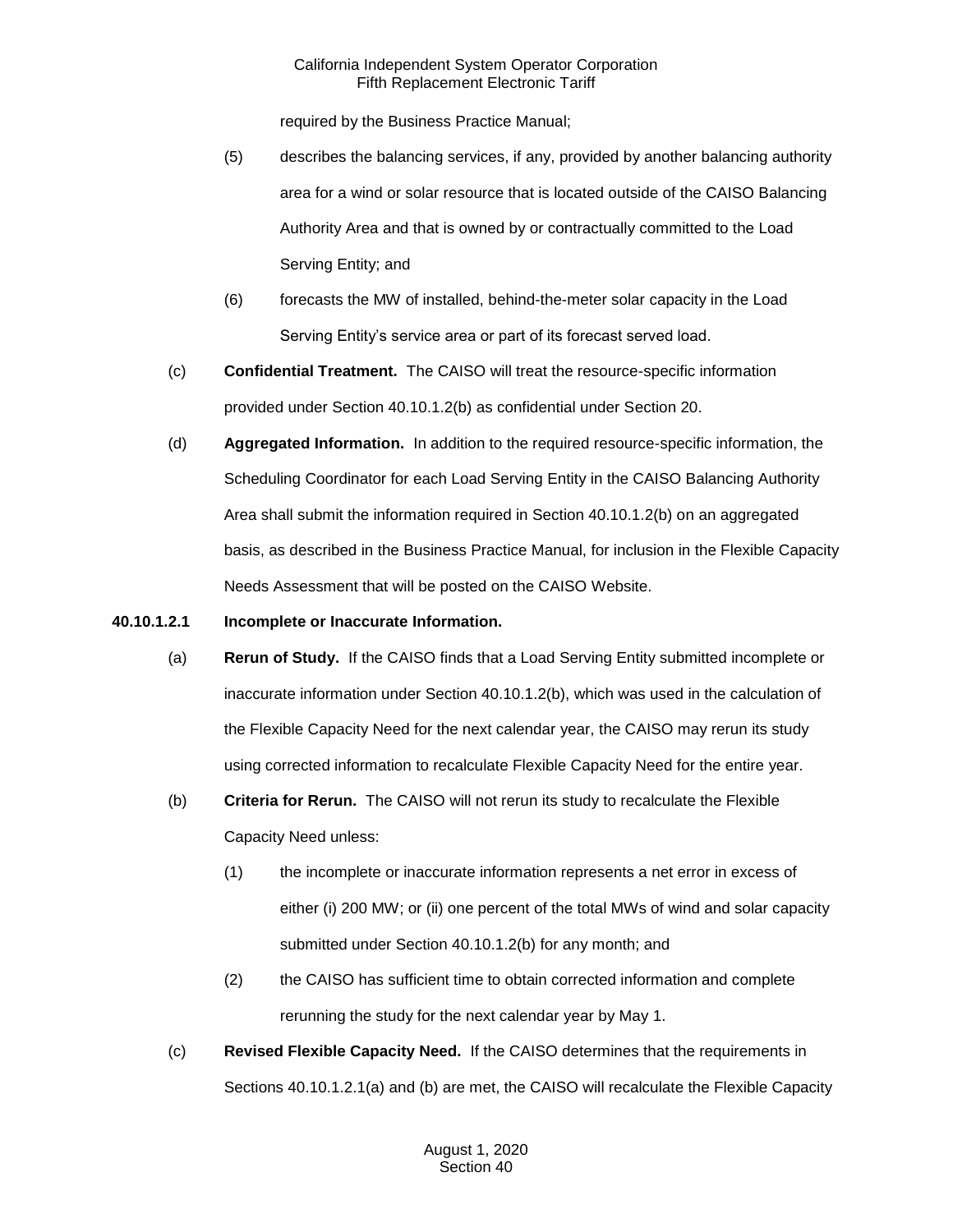Need for the next calendar year and will no later than May 1 post a revised Flexible

Capacity Needs Assessment on the CAISO Website.

## **40.10.1.3 Flexible Capacity Need Methodology**

The CAISO shall conduct the study to determine the Flexible Capacity Need for the system for each month of the next calendar year as follows:

- (1) forecast the minute-to-minute system load and net-load using actual load data, as adjusted for monthly peak load growth, and generation profiles for wind and solar resources that are in-service or expected to be in-service during the study period;
- (2) calculate the Maximum Three-Hour Net-Load Ramp for each month using the forecasted minute-to-minute system net-load;
- (3) determine the higher of the most severe single contingency or 3.5 percent of forecasted peak load for each month;
- (4) may include a forecast adjustment, as described in Section 40.10.1.4; and
- (5) compute the resultant Flexible Capacity Need for each month based on the sum of the Maximum Three-Hour Net-Load Ramp, and the higher of the most severe single contingency or 3.5 percent of the forecasted monthly peak load.

## **40.10.1.4 Flexible Capacity Need Forecast Adjustment**

- (a) The Flexible Capacity Need determination may include a positive or negative forecast adjustment to capture a systemic difference between the value determined in Section 40.10.1.3(3) and the historic amount of Operating Reserves met by Flexible Capacity;
- (b) The CAISO will determine the need for a forecast adjustment in consultation with the CPUC and other Local Regulatory Authorities, and as part of the stakeholder process under Section 40.10.1.1; and
- (c) The amount of the forecast adjustment calculated for each month shall not exceed the forecasted monthly peak Operating Reserves multiplied by the difference between (i) the historic percentage of Operating Reserves met by Flexible RA Capacity and (ii) the percentage calculation that results from dividing the quantity determined in Section 40.10.1.3(3) by the forecasted monthly peak Operating Reserves.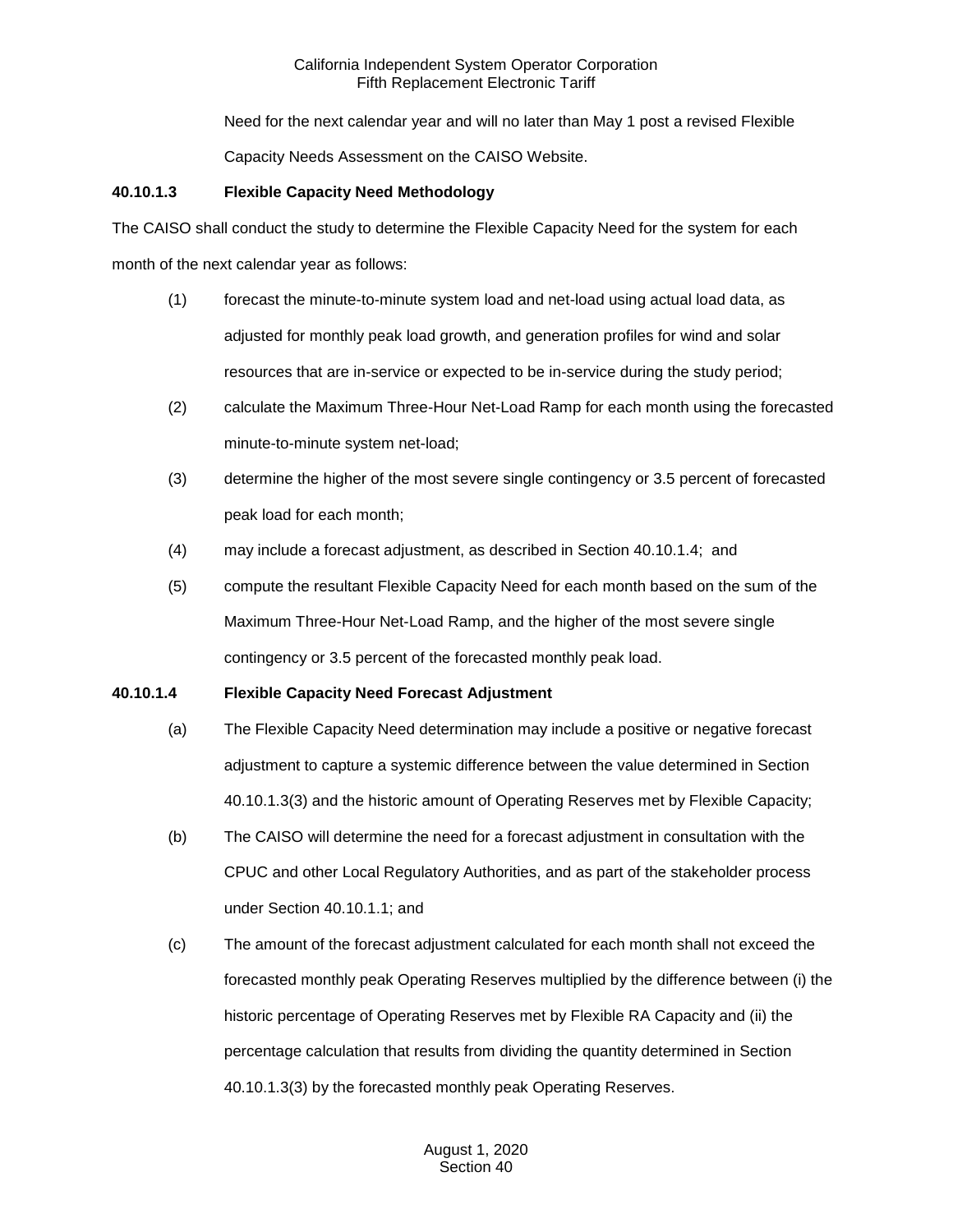## **40.10.1.5 Flexible Capacity Category Need**

- (a) The CAISO shall calculate the total system amount of Flexible Capacity needed in each Flexible Capacity Category, for each month of the next calendar year to ensure that forecast system operational needs will be met, as follows:
	- (1) The minimum quantity of Flexible Capacity needed in the Flexible Capacity Category for base ramping resources for each month will be calculated on a seasonal basis based on the system ramping characteristics identified in the Flexible Capacity Needs Assessment and the changes in MWs of the Maximum Secondary Three-Hour Net-Load Ramps for each month within a season, and will be specified in MW and as the percentage of total Flexible Capacity Needs.
	- (2) The maximum quantity of Flexible Capacity in the Flexible Capacity Category for peak ramping resources will be calculated for each month as the difference between the minimum quantity needed in the Flexible Capacity Category for base ramping resources and the total Flexible Capacity Need, and will be specified in MW and as the percentage of total Flexible Capacity Needs.
	- (3) The maximum quantity of Flexible Capacity in the Flexible Capacity Category for super-peak ramping resources will be five percent of the total Flexible Capacity Need.
- (b) The CAISO shall provide the results of the Flexible Capacity Category need determination with the Flexible Capacity Needs Assessment.

## **40.10.2 Allocation of Flexible Capacity Needs**

The CAISO will calculate each Local Regulatory Authority's allocable share of the total system Flexible Capacity Need, and the contribution of each of the Local Regulatory Authority's jurisdictional Load Serving Entities to the Maximum Three-Hour Net-Load Ramp used to calculate its share of the total system Flexible Capacity Need. The CAISO shall provide these calculations to each Local Regulatory Authority no later than 120 days prior to the date that the annual Flexible RA Capacity Plans must be submitted under Section 40. Nothing in this Section 40 obligates any individual Load Serving Entity to demonstrate that it has procured Flexible Capacity Resources to satisfy a minimum or maximum quantity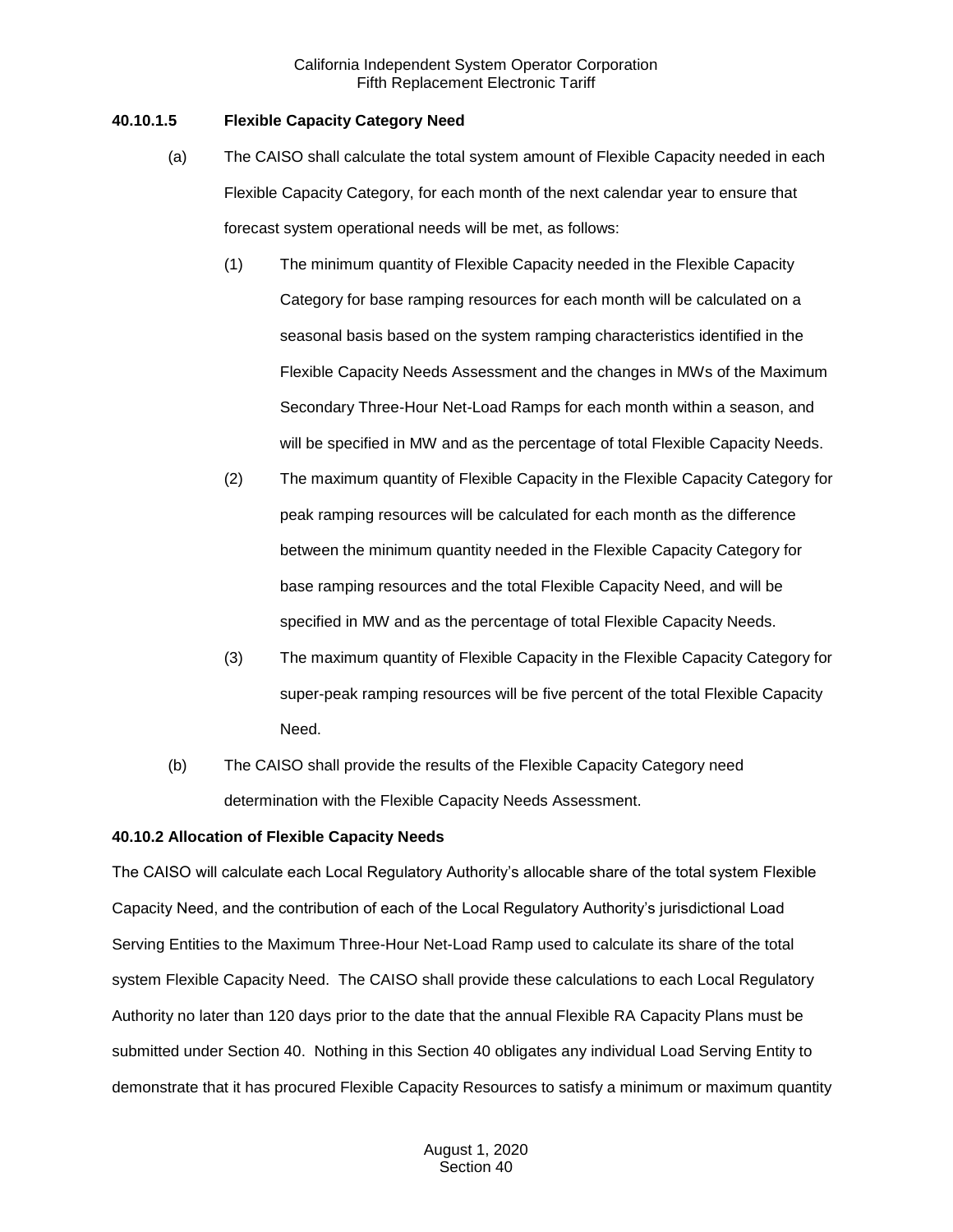needed, as applicable, within each Flexible Capacity Category.

#### **40.10.2.1 Calculation of LRA Allocations**

- (a) **Allocation of Maximum Three-Hour Net-Load Ramp.** The CAISO will calculate the Local Regulatory Authority's allocable share of the Flexible Capacity Need as the average of the sum of its jurisdictional Load Serving Entities' change in load, minus the change in wind output, minus the change in solar PV output, minus the change in solar thermal output during the five highest three-hour net-load changes in the month.
- (b) **Allocation of MSSC or Forecasted Peak Load.** The CAISO will determine the higher of the most severe single contingency or 3.5 percent of forecasted peak load for each Load Serving Entity based on the respective Load Serving Entity's peak load ratio share, and calculate each Local Regulatory Authority's allocable share based on the sum of its jurisdictional Load Serving Entities' shares.
- (c) **Allocation of Forecast Adjustment.** If the CAISO includes a forecast adjustment in its draft study results, it will allocate the forecast adjustment using the same methodology set forth in Section 40.10.2.1(b).

#### **40.10.2.2 Allocation to Load-Following MSS**

- (a) The CAISO will calculate the allocable share of the Flexible Capacity Need for each Load-following MSS as –
	- (1) the Local Regulatory Authority's average percent contribution to the change in wind output, minus the change in solar PV output, minus the change in solar thermal output, during the five highest three-hour net-load changes in the month, for resources not included in the Load-following MSS Load Serving Entity's resource portfolio; and
	- (2) plus the lesser of the MSS contribution calculated under Section  $40.10.2.2(a)(1)$ or 3.5 percent of its forecasted peak load.
	- (3) plus the Load-following MSS Load Serving Entity's allocable share of any forecast adjustment under Section 40.10.1.4.
- (b) The CAISO will deduct the Flexible Capacity Need allocated to each Load-following MSS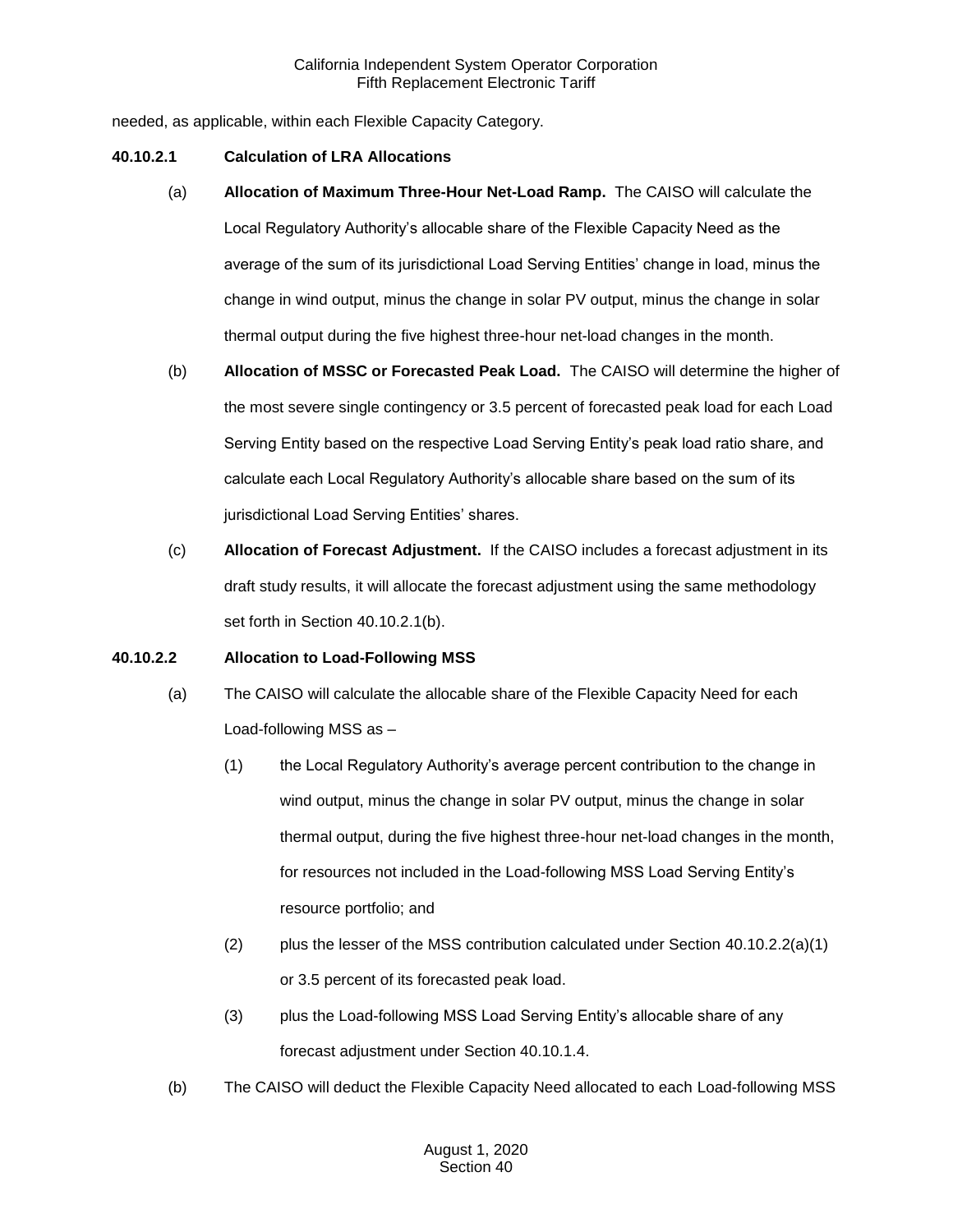from the calculation to determine whether a cumulative deficiency in Flexible RA Capacity exists under Section 43A.2.7.

(c) If the Load-following MSS Load Serving Entity's contribution to the three-hour net-load ramp calculated under Section  $40.10.2.2(a)(1)$  is less than its contribution to the 3.5 percent of expected peak load, the CAISO will not reallocate that difference to other Local Regulatory Authorities to determine whether a cumulative deficiency in Flexible RA Capacity exists under Section 43A.2.7.

# **40.10.3 Flexible Capacity Categories**

# **40.10.3.1 Flexible Capacity Category Calculation**

A resource qualifies to provide Flexible RA Capacity in each Flexible Capacity Category for which it meets the qualifications set forth in this Section 40.10.3.

# **40.10.3.2 Flexible Capacity Category – Base Ramping Resources**

- (a) **Resource Criteria.** Base ramping resources must meet all of the following criteria, except as provided in Sections 40.10.3.2(b) and (c) –
	- (1) The resource must be capable of providing Flexible RA Capacity to the CAISO Markets through Economic Bids for Energy and Economic Bids for Ancillary Services that are not flagged as Contingency Only in the Day-Ahead Market, if and to the extent the resource is certified to provide Ancillary Services, submitted daily for the 17-hour period from 5:00 a.m. through 10:00 p.m.;
	- (2) The resource must be capable of providing Energy for a minimum of six hours up to its full Effective Flexible Capacity value including PMin;
	- (3) The resource must be capable of being available seven days a week;
	- (4) The resource must be able to provide the minimum of (i) two Start-Ups per day for every day of the month or sixty Start-Ups per month, or (ii) the number of Start-Ups allowed by its operational limits, including minimum up and minimum down time; and
	- (5) The resource must not have annual or monthly limitations on the number of Start-Ups or the amount of energy produced that, on a daily basis, are lower than the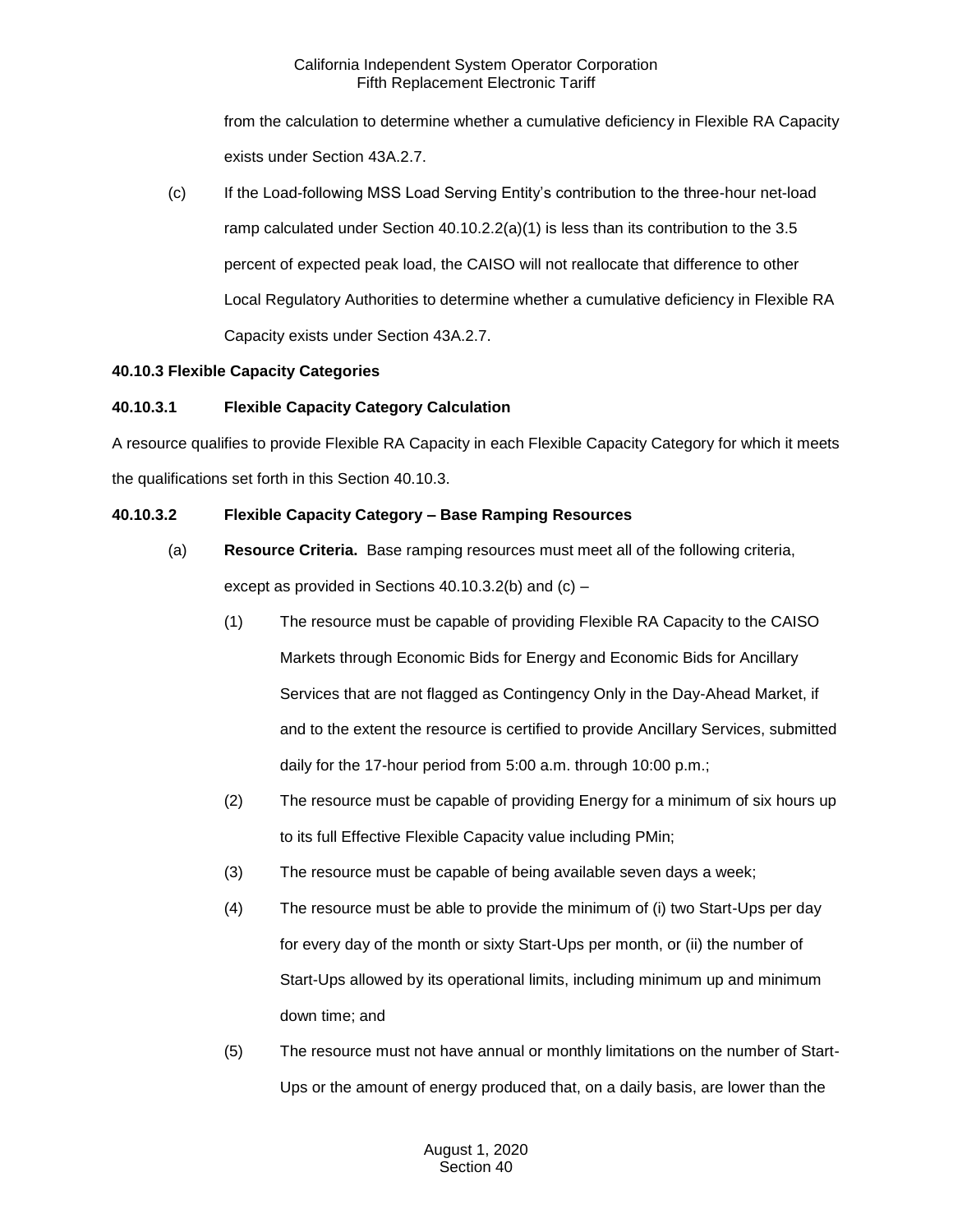requirements in Section 40.10.3.2(a)(1) through (4).

#### (b) **Use-Limited Resource**

- (1) A Use-Limited Resource may be included in this category if it meets the criteria in Section 40.10.3.2(a), except that use-limited resources providing Flexible RA Capacity are not required to submit bids for Ancillary Services in the Day-Ahead Market or the Real-Time Market.
- (2) A Load Serving Entity may include in this category a combined resource consisting of two Use-Limited Resources that do not individually meet the minimum operational and availability requirements but in combination meet the criteria in Section 40.10.3.2(a).
- (3) The Flexible RA Capacity amount for the combined resource will be less than or equal to the lowest Effective Flexible Capacity value shown on the Resource Flexible RA Capacity Plan for a resource in the combination.
- (4) The combined resource shall be subject to the must-offer obligation in Section 40.10.6.1(e)(2) for the Flexible RA Capacity amount shown on the monthly Resource Flexible RA Capacity Plan for the combination.
- (c) **Non-Generator Resource.** A Non-Generator Resource that elects to provide Flexible RA Capacity may be included in this category if it meets the criteria in Section 40.10.3.2(a). A Non-Generator Resource that elects to provide Flexible RA Capacity and Regulation Energy Management is not eligible to be included in this category.

## **40.10.3.3 Flexible Capacity Category – Peak Ramping Resources**

- (a) **Resource Criteria.** Peak ramping resources must meet all of the following criteria, except as provided in Sections 40.10.3.3(b) and (c) --
	- (1) The resource must be capable of providing Flexible RA Capacity to the CAISO Markets through Economic Bids for Energy and Economic Bids for Ancillary Services that are not flagged as Contingency Only in the Day-Ahead Market, if and to the extent the resource is certified to provide Ancillary Services, which must be submitted daily for a five-hour period to be determined by the CAISO on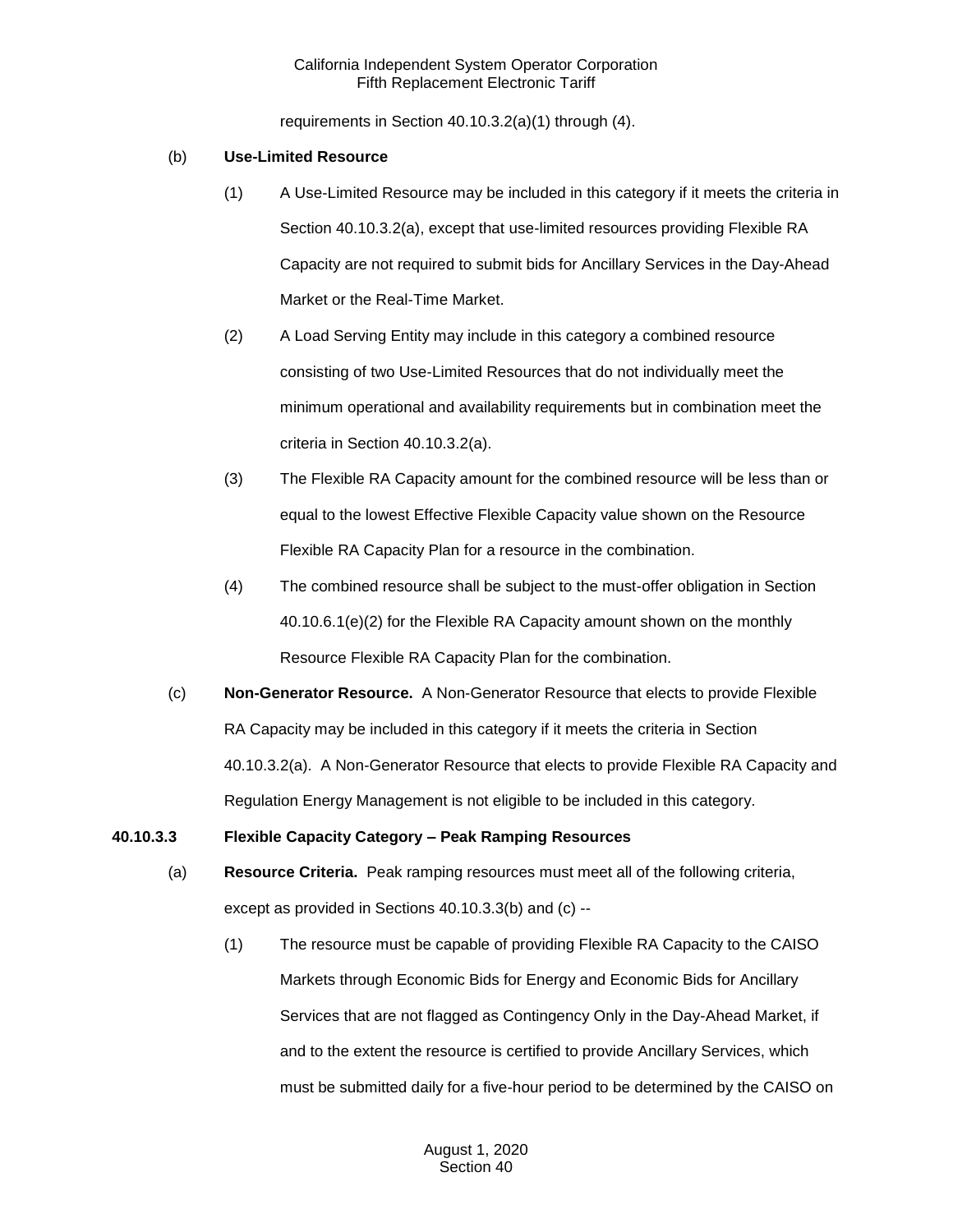a seasonal basis;

- (2) The resource must be capable of providing Energy for a minimum of three continuous hours up to its full Effective Flexible Capacity value including PMin;
- (3) The resource must be capable of being available seven days a week.
- (4) The resource must be capable of at least one Start-Up per day; and
- (5) The resource must not have annual or monthly limitations on the number of unit Start-Ups or the amount of energy produced that, on a daily basis, are lower than the requirements in Section 40.10.3.3(a)(1) through (4).

#### (b) **Use-Limited Resource.**

- (1) A Use-Limited Resource may be included in this category if it meets the criteria in Section 40.10.3.3(a), except that use-limited resources providing Flexible RA Capacity are not required to submit bids for Ancillary Services in the Day-Ahead Market or the Real-Time Market.
- (2) A Load Serving Entity may include in this category a combined resource consisting of two Use-Limited Resources that do not individually meet the minimum operational and availability requirements but in combination meet the criteria in Section 40.10.3.3(a).
- (3) The Flexible RA Capacity amount for the combined resource will be less than or equal to the lowest Effective Flexible Capacity value shown on the Resource Flexible RA Capacity Plan for a resource in the combination.
- (4) The combined resource shall be subject to the must-offer obligation in Section 40.10.6.1(e)(2) for the Flexible RA Capacity amount shown on the monthly Resource Flexible RA Capacity Plan for the combination.
- (c) **Non-Generator Resource.** A Non-Generator Resource that elects to provide Flexible RA Capacity may be included in this category if it meets the criteria in Section 40.10.3.3(a). A Non-Generator Resource that elects to provide Flexible RA Capacity and Regulation Energy Management is not eligible to be included in this category.
- (d) **Base Ramping Resource.** A resource that meets the qualifications of the Flexible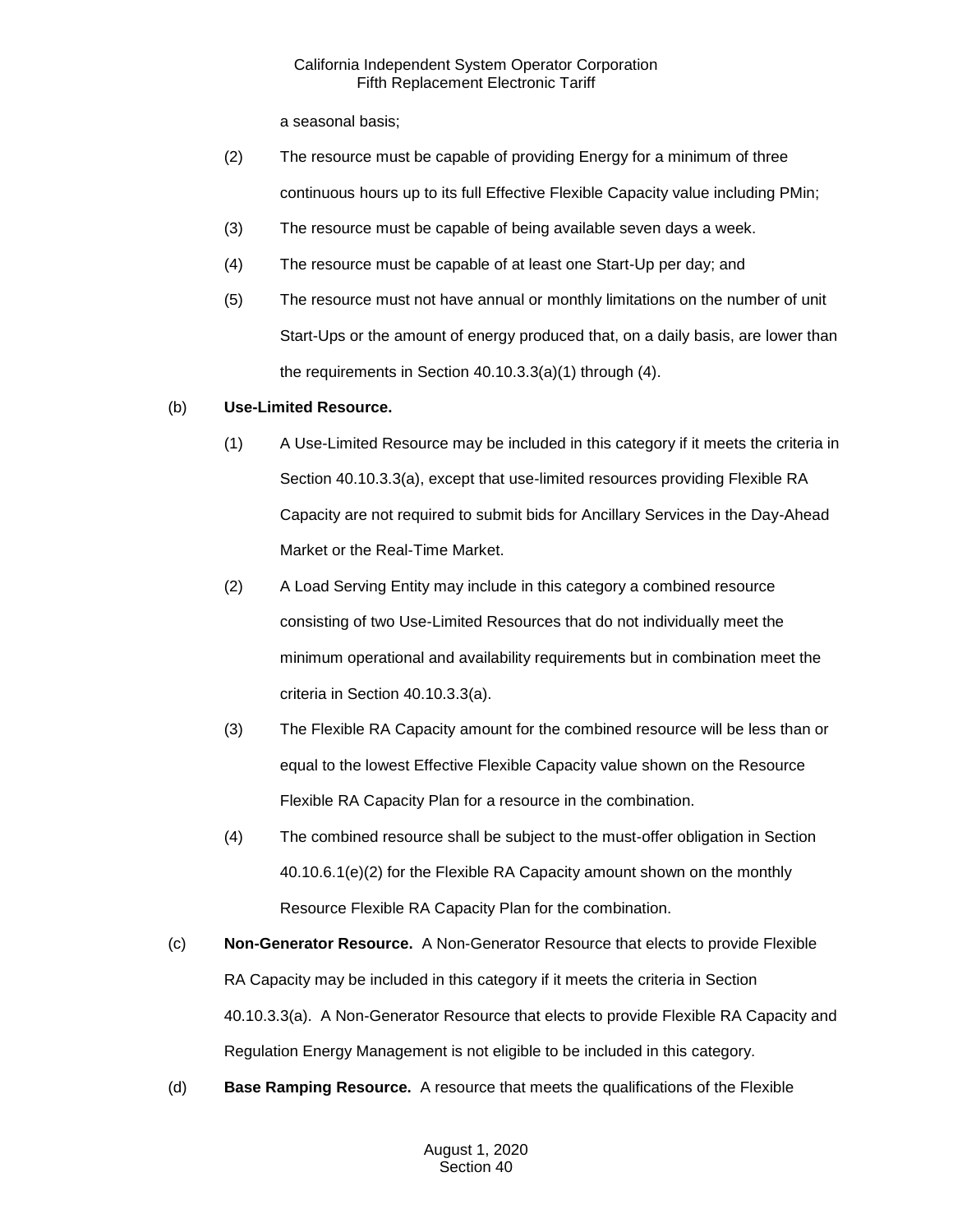Capacity Category for base ramping resources also qualifies to be included in this category as a peak ramping resource; however, a resource that meets only the qualifications of a peak ramping resource does not qualify as a base ramping resource.

# **40.10.3.4 Flexible Capacity Category – Super-Peak Ramping Resources.**

- (a) **Resource Criteria.** Super-peak ramping resources must meet all of the following criteria, except as provided in Sections 40.10.3.4(b), (c) and (d) --
	- (1) The resource must be capable of providing Flexible RA Capacity to the CAISO Markets through Economic Bids for Energy and Economic Bids for Ancillary Services Bids that are not flagged as Contingency Only in the Day-Ahead Market, if and to the extent the resource is certified to provide Ancillary Services, which must be submitted each weekday that is not holiday, for a five-hour period to be determined by the CAISO on a seasonal basis;
	- (2) The resource must be capable of providing Energy for a minimum of three continuous hours up to its full Effective Flexible Capacity value including PMin;
	- (3) The resource must be capable of being available on weekdays that are not holidays, as defined in the Business Practice Manual;
	- (4) The resource must be capable of at least one Start-Up per day; and
	- (5) The resource must be capable of responding to at least five CAISO dispatches per month, during the five-hour period of the must offer obligation, for the resource to Start-Up.

## (b) **Use-Limited Resource.**

- (1) A Use-Limited Resource may be included in this category if it meets the criteria in Section 40.10.3.4(a), except that use-limited resources providing Flexible RA Capacity are not required to submit bids for Ancillary Services in the Day-Ahead Market or the Real-Time Market.
- (2) A Load Serving Entity may include in this category a combined resource consisting of two Use-Limited Resources that do not individually meet the minimum operational and availability requirements but in combination meet the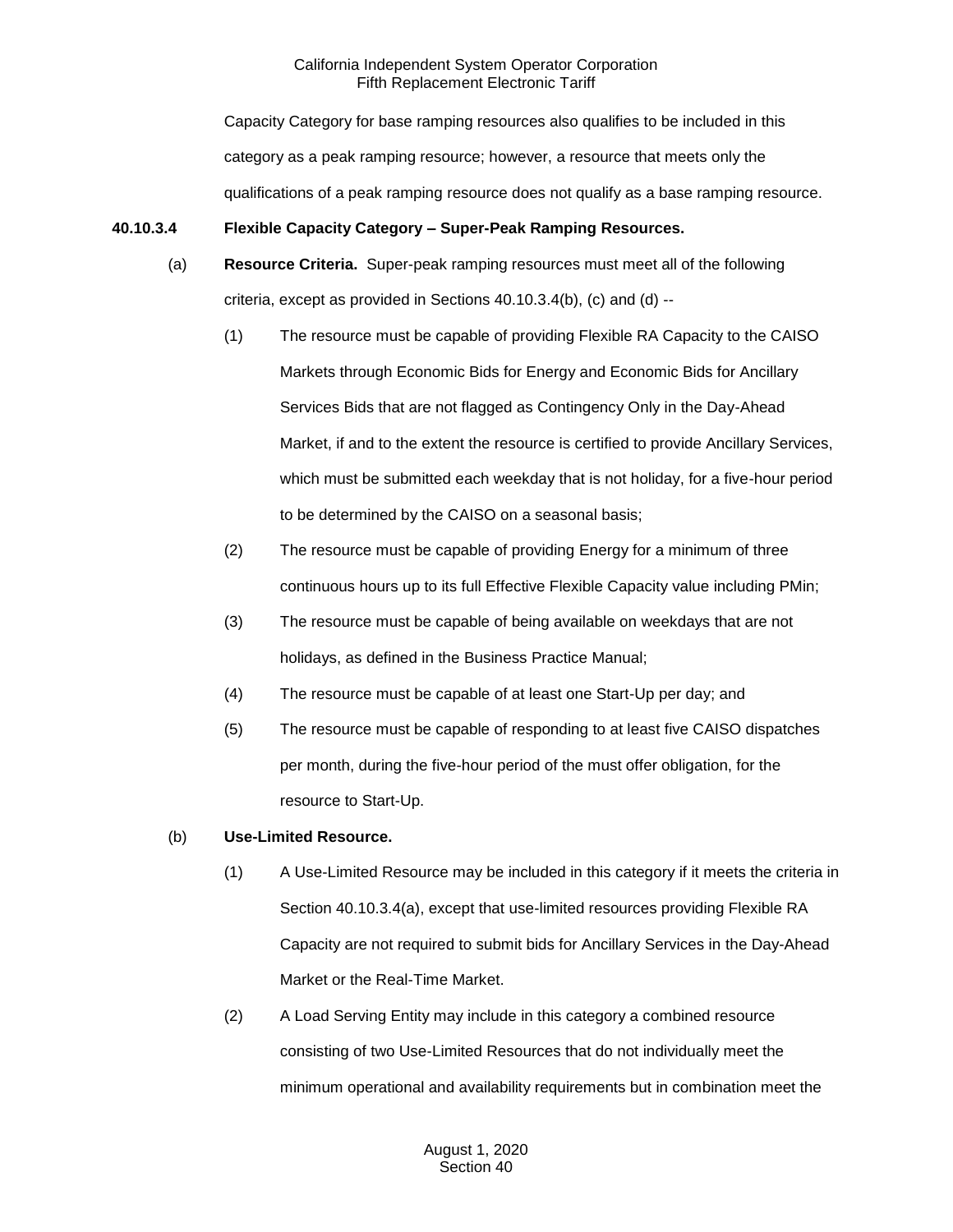criteria in Section 40.10.3.4(a).

- (3) The Flexible RA Capacity amount for the combined resource will be less than or equal to the lowest Effective Flexible Capacity value shown on the Resource Flexible RA Capacity Plan for a resource in the combination.
- (4) The combined resource shall be subject to the must-offer obligation in Section 40.10.6.1(e)(2) for the Flexible RA Capacity amount shown on the monthly Resource Flexible RA Capacity Plan for the combination.
- (c) **Non-Generator Resource.** A Non-Generator Resource may be included in this category if it meets the criteria in Section 40.10.3.4(a) and is not registered in the CAISO's Master File as a Regulation Energy Management resource.
- (d) **Non-Generator Resource, Regulation Energy Management.** A Non-Generator Resource that is a Regulation Energy Management resource may be included in this category if it meets the following criteria –
	- (1) The resource must be capable of providing Regulation Energy Management to the CAISO Markets through Economic Bids for Regulation Up and Regulation Down submitted daily for a 17-hour period from 5:00 a.m. through 10:00 p.m.;
	- (2) The resource shall not submit bids to provide Energy;
	- (3) The resource must be capable of being available seven days a week;
	- (4) The resource must be capable of unlimited Start-Ups per day; and
	- (5) The resource must be registered as a Non-Generator Resource providing Regulation Energy Management in the CAISO's Master File.
- (e) **Base Ramping and Peak Ramping Resources.** A resource that meets the qualifications of the Flexible Capacity Category for base ramping resources or peak ramping resources also qualifies to be included in this category as a super-peak ramping resource; however, a resource that meets only the qualifications of a super-peak ramping resource does not qualify as a base ramping resource or a peak ramping resource.

# **40.10.3.5 Flexible Capacity Category by Resource**

The CAISO will provide to the Scheduling Coordinator of each resource a non-binding determination of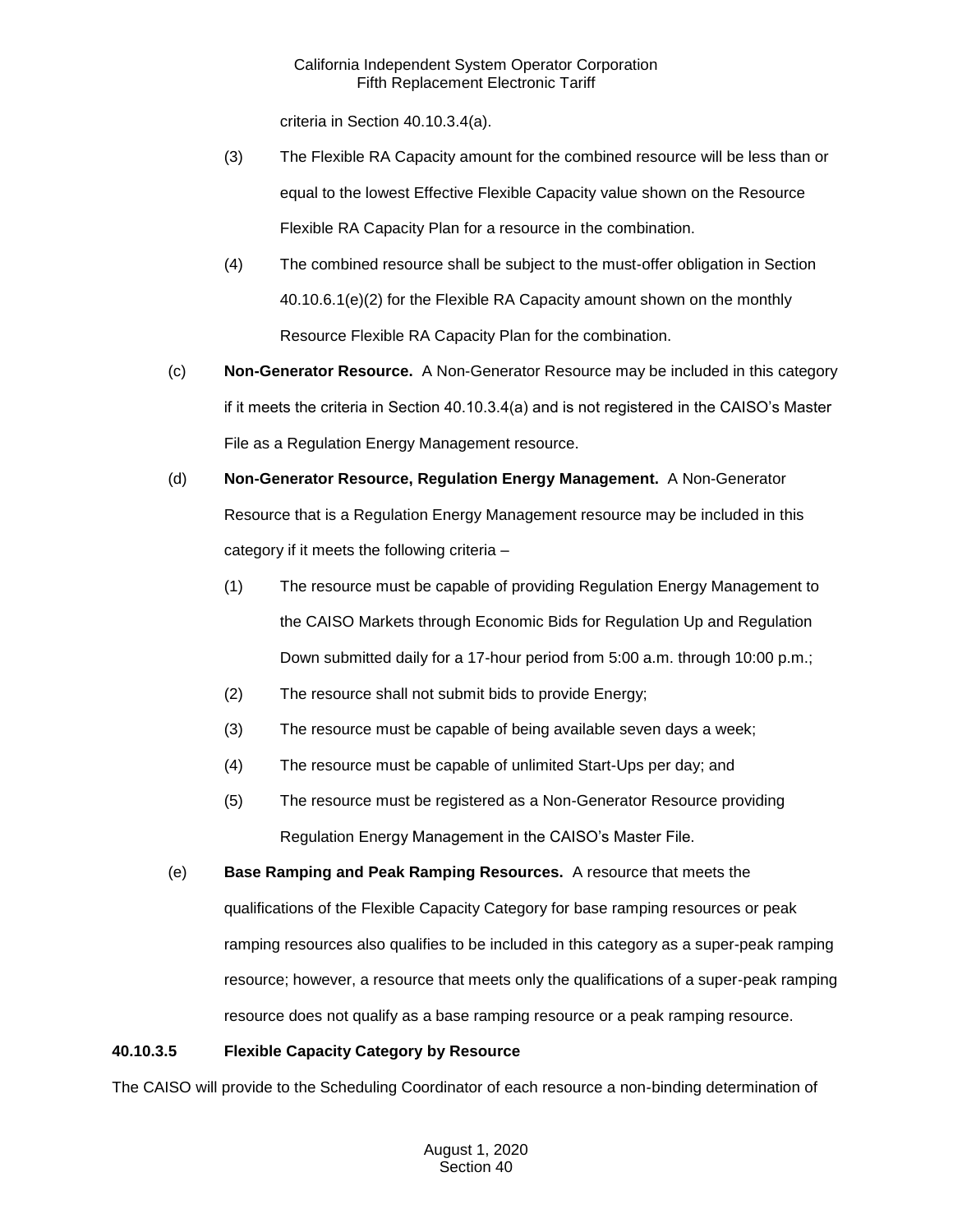the Flexible Capacity Category with the highest qualifications for which the resource qualifies to provide Flexible Capacity, as provided in Section 40.10.4.

## **40.10.3.6 Non-Eligible Resources**

Intertie resources and imports, other than Pseudo-Ties and Dynamic Scheduled resources, and Proxy Demand Resources that have elected, per Section 4.13.3, to bid and be dispatched in the Real-Time Market in Hourly Blocks or fifteen (15) minute intervals, are not eligible to provide Flexible RA Capacity.

#### **40.10.4 Effective Flexible Capacity**

The CAISO shall calculate the Effective Flexible Capacity value for each resource. The CAISO shall publish the draft and final lists of the Effective Flexible Capacity values for such resources and the Flexible Capacity Categories for which each resource qualifies to provide Flexible Capacity on the CAISO Website each year in accordance with the schedule for publishing the Net Qualifying Capacity values, as set forth in the BPM, for use in the next calendar year.

## **40.10.4.1 Effective Flexible Capacity Calculation**

- (a) **Flexible Resources.** The CAISO will calculate the Effective Flexible Capacity value of a resource, for use (i) if a Local Regulatory Authority has not established criteria for calculating the Effective Flexible Capacity value for eligible resource types, and (ii) for determining if a cumulative deficiency exists under Sections 43A.2.7(a) and (b), as follows, except as provided in Sections 40.10.4.1 (b) through  $(f)$  –
	- (1) If the Start-Up Time of the resource is greater than 90 minutes, the Effective Flexible Capacity value shall be the weighted average ramp rate of the resource calculated from PMin to Net Qualifying Capacity multiplied by 180 minutes. The Effective Flexible Capacity shall not exceed the difference between the PMin and PMax of the resource.
	- (2) If the Start-Up Time of the resource is less than or equal to 90 minutes, the Effective Flexible Capacity value shall be the resource's PMin plus the weighted average ramp rate of the resource calculated from PMin to Net Qualifying Capacity multiplied by the difference between 180 minutes and the resource's Start-Up Time. The Effective Flexible Capacity shall not exceed the Net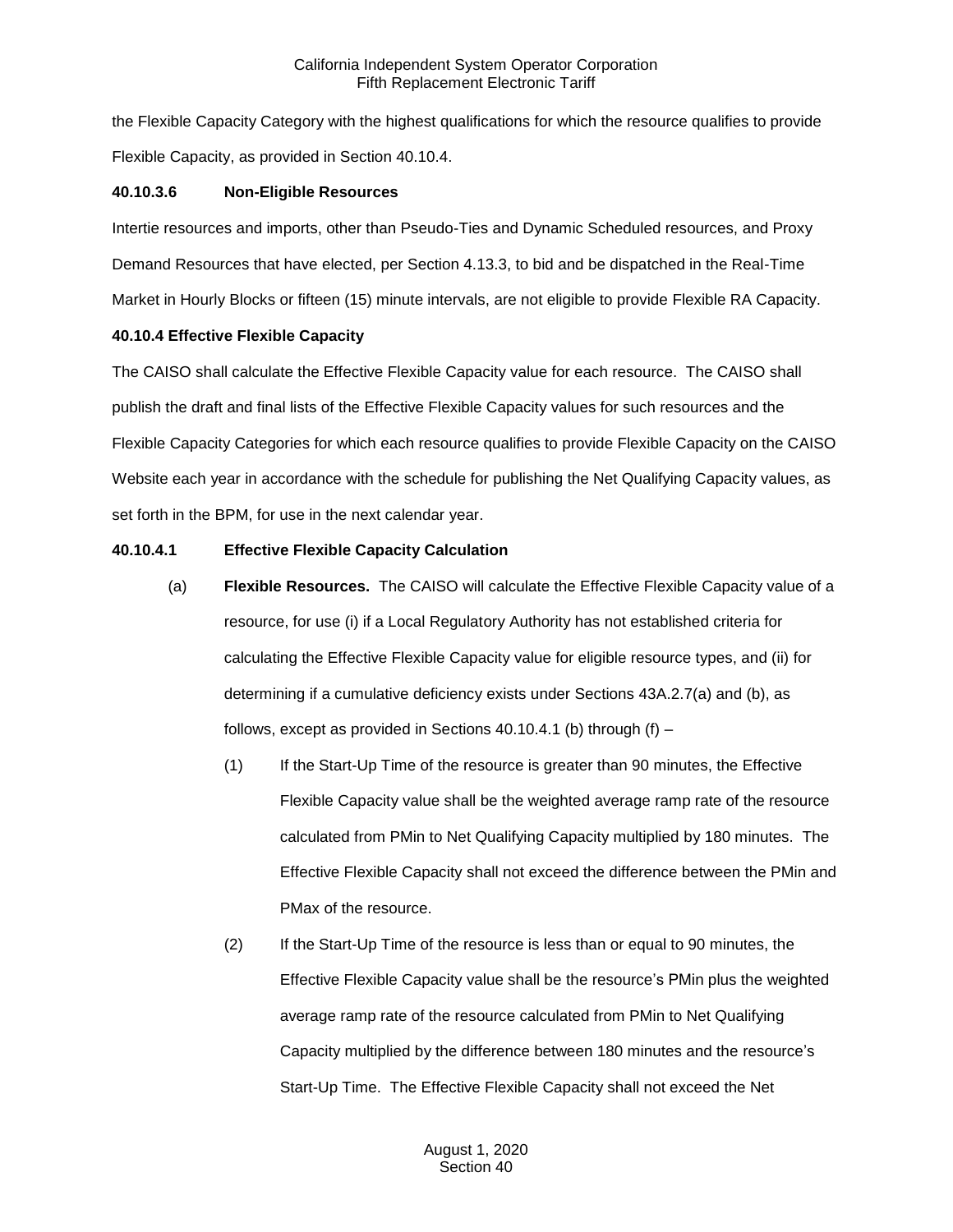Qualifying Capacity of the resource.

- (b) **Hydroelectric Generating Unit.** The Effective Flexible Capacity of a hydroelectric generating unit will be the amount of capacity from which the resource can produce Energy consistently for 6 hours assuming that the resource's physical storage is at maximum capacity at the beginning of that six-hour period. The Effective Flexible Capacity of a hydroelectric generation unit cannot, however, exceed its Net Qualifying Capacity.
- (c) **[Not Used]**
- (d) **Energy Storage Resource.** The Effective Flexible Capacity value for an energy storage resource will be determined as follows –
	- (1) for an energy storage resource that provides Flexible RA Capacity but not Regulation Energy Management, the Effective Flexible Capacity value will be the MW output range the resource can provide over three hours of charge/discharge while constantly ramping.
	- (2) for an energy storage resource that provides Flexible RA Capacity and Regulation Energy Management, the Effective Flexible Capacity value will be the resource's 15-minute energy output capability.
- (e) **Multi-Stage Generating Resource.** The Effective Flexible Capacity value for a Multi-Stage Generating Resource will be calculated using the longest Start-Up Time of the resource's configuration that has the lowest PMin.
- (f) **Combined Heat and Power Resource.** The Effective Flexible Capacity value of a Combined Heat and Power Resource will be the lesser of (i) the resource's Net Qualifying Capacity, or (ii) the MW difference between the CHP resource's maximum output and its RMTMax, if the resource has a RMTMax, or its minimum operating level, such quantity not to exceed the quantity of generating capacity capable of being delivered over a three-hour period.

## **40.10.4.2 EFC Omission or Correction**

(a) **Draft List.** The posted draft list of Effective Flexible Capacity values may be modified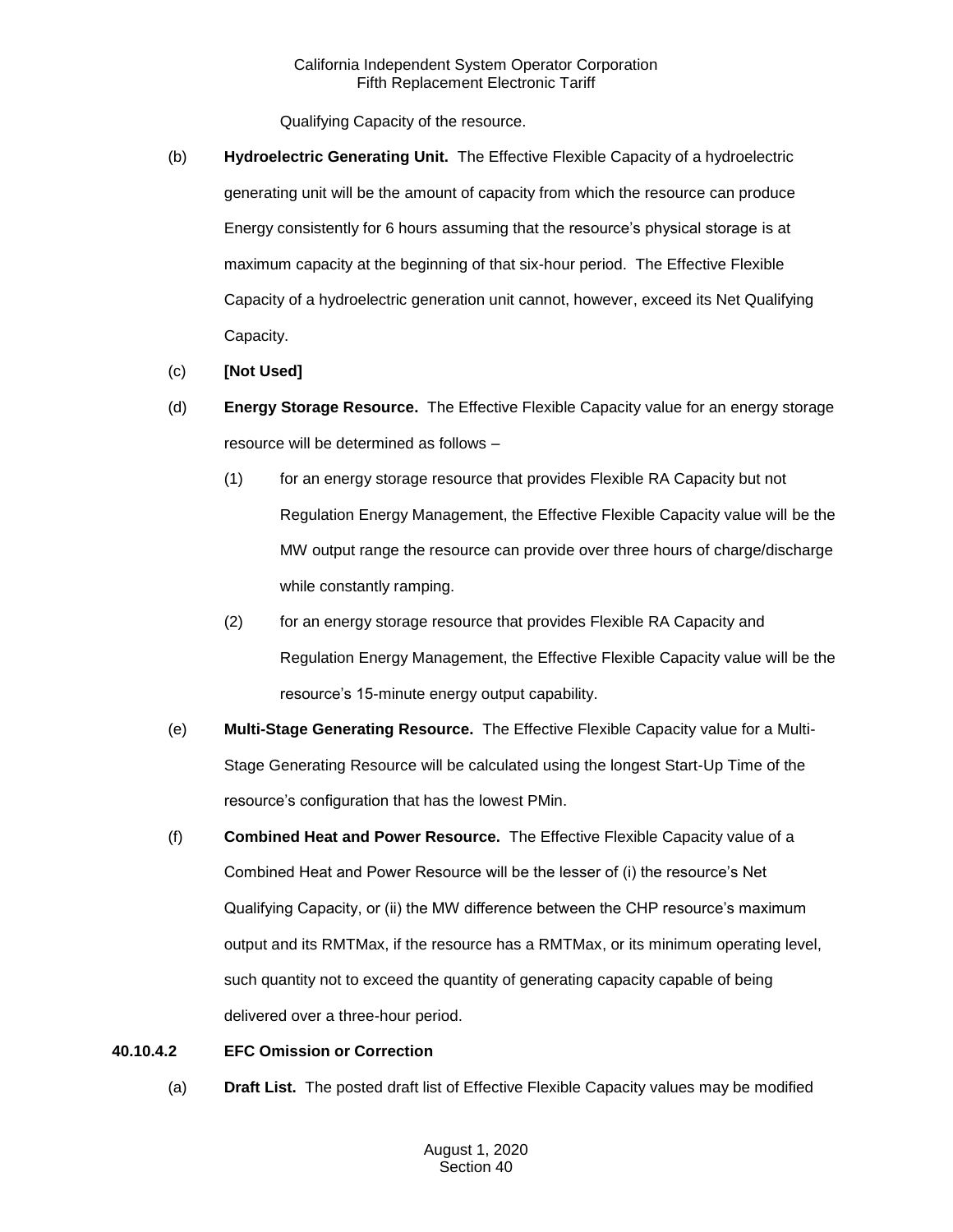only as follows –

- (1) If the Scheduling Coordinator for a resource that was not included on the draft list of Effective Flexible Capacity values seeks to have the resource included on the list, it must no later than the deadline set forth in the Business Practice Manual submit a request to the CAISO either showing that the resource meets the criteria in Section in 40.10.4.1 or is capable of meeting the criteria, and provide documentation to enable the CAISO to determine the resource's Effective Flexible Capacity pursuant to the criteria in Section 40.10.4.1.
- (2) If the Scheduling Coordinator for a resource that was included on the draft list of Effective Flexible Capacity values seeks to change the value for that resource, it must submit documentation by the deadline set forth in the Business Practice Manual that supports such a change.
- (3) The CAISO will review the information submitted and notify the Scheduling Coordinator whether the change was accepted at least 15 days prior to posting the final list of Effective Flexible Capacity values on the CAISO Website.
- (b) **Final List.** The CAISO will post on the CAISO Website the final list of Effective Flexible Capacity values for resources that are in service and the Flexible Capacity Categories for which each resource qualifies to provide Flexible Capacity. The final list shall be used for the next calendar year and shall not be changed during that year, except as follows –
	- (1) If the Net Qualifying Capacity or PMax of a resource included on the final list increases or decreases during the year, and that value is changed in the Master File, the Scheduling Coordinator for the resource may request that the Effective Flexible Capacity value be recalculated to account for the change; or
	- (2) If a new resource, achieves commercial operation during the year, the Scheduling Coordinator for the resource may request that the CAISO calculate and add its Effective Flexible Capacity value and the Flexible Capacity Categories for which the resource qualifies to provide Flexible Capacity to the final list as an in-service resource.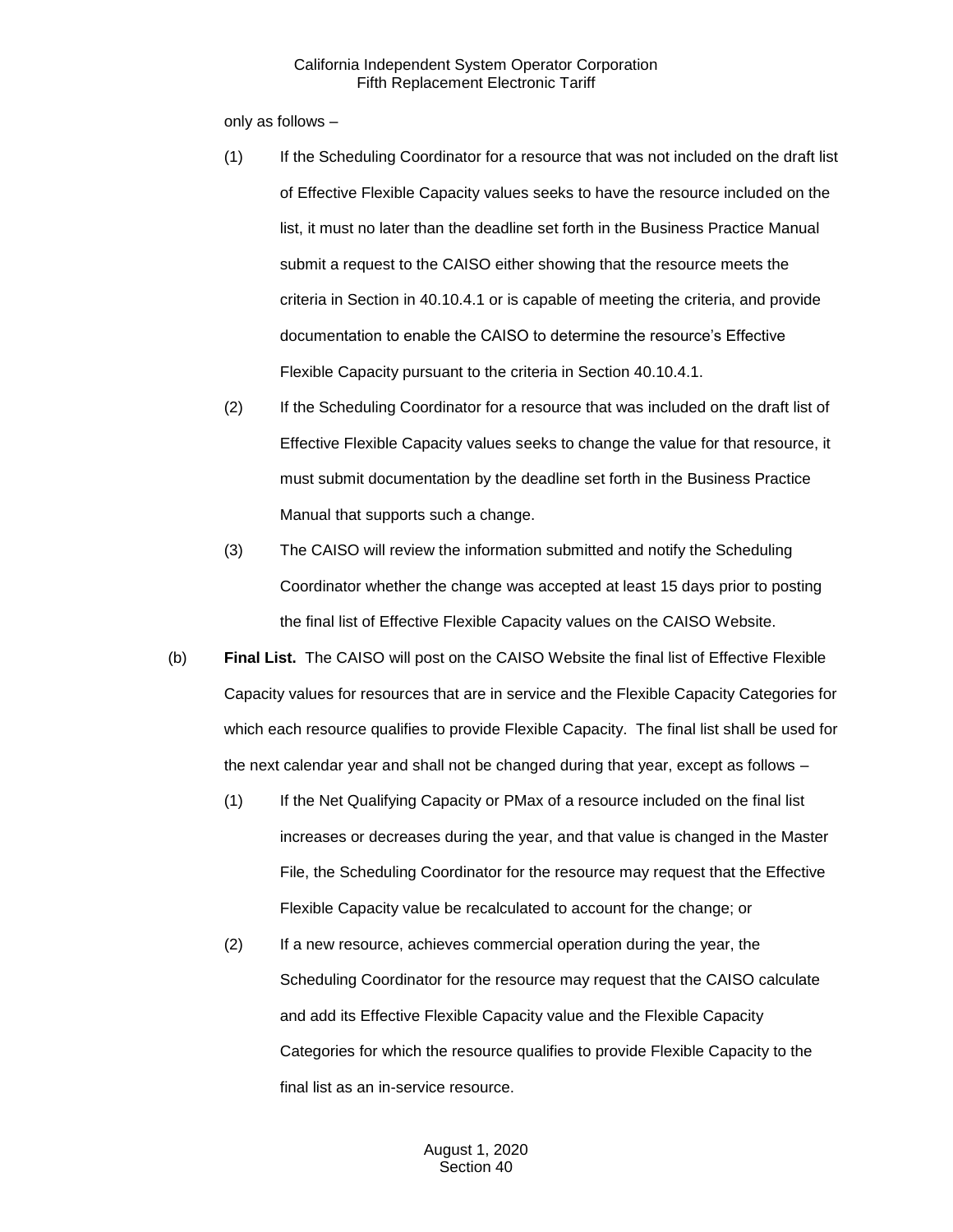(c) **Disputes.** Any disputes as to the CAISO's determination regarding Effective Flexible Capacity shall be subject to the CAISO ADR Procedure.

#### **40.10.5 Flexible RA Capacity Plans**

#### **40.10.5.1 LSE Flexible RA Capacity Plans**

- (a) **Submission Requirement.** A Scheduling Coordinator must submit annual and monthly LSE Flexible RA Capacity Plans for each Load Serving Entity it represents.
- (b) **Annual Plan.** Each annual LSE Flexible RA Capacity Plan must
	- (1) demonstrate that the Load Serving Entity has procured for each month at least 90 percent of the annual Flexible RA Capacity requirement determined by the CAISO; or the amount of Flexible RA Capacity required by the Load Serving Entity's Local Regulatory Authority, if the Local Regulatory Authority has set such requirement;
	- (2) identify the resources the Load Serving Entity intends to rely on to provide the Flexible RA Capacity, but need not identify the flexible resource adequacy categories; and
	- (3) include all information and be submitted no later than the last Business Day in October, in accordance with the reporting requirements and schedule set forth in the Business Practice Manual.
- (c) **Monthly Plan.** The monthly LSE Flexible RA Capacity Plan must
	- (1) demonstrate that the Load Serving Entity procured 100 percent of the total monthly Flexible RA Capacity requirement determined by the CAISO; or the monthly amount of Flexible RA Capacity required by the Local Regulatory Authority, if the Local Regulatory Authority has set such requirement;
	- (2) include information for purposes of the validation under Section 40.10.5.3(a) and the evaluation for cumulative deficiency under Section 40.10.5.3(c)that shows the MW of Flexible RA Capacity the Load Serving Entity designates based on the total monthly requirement determined by the CAISO within the minimum or maximum quantity, as applicable, for each Flexible Capacity Category; or only if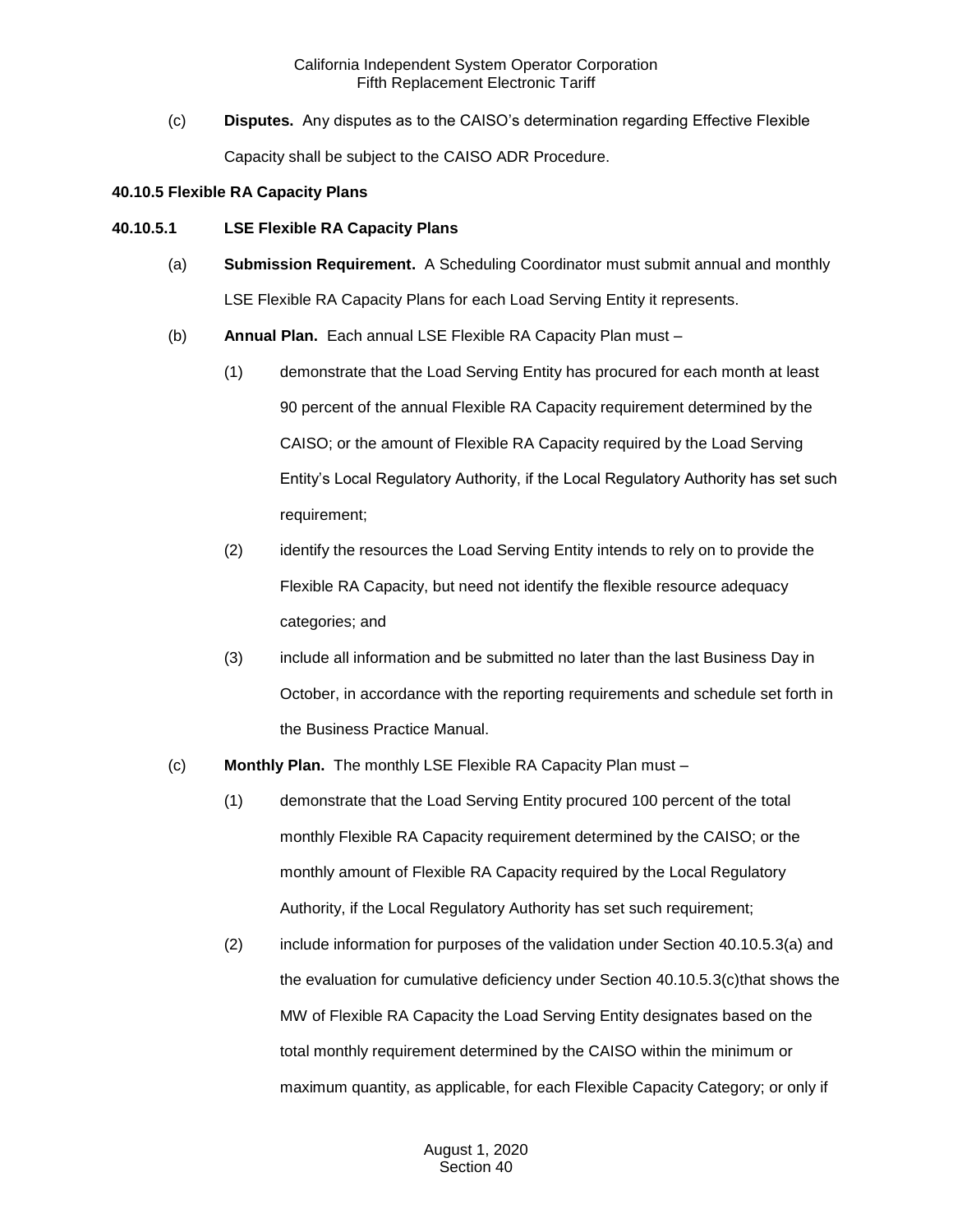the Local Regulatory Authority has established its own flexible capacity requirement, shows the MW of Flexible RA Capacity the Load Serving Entity designates based on the total monthly requirement determined by the Local Regulatory Authority within the minimum or maximum quantity for each Flexible Capacity Category required by the Local Regulatory Authority, if applicable;

- (3) identify all resources the Load Serving Entity will rely on to provide the Flexible RA Capacity and for each resource specify the Flexible Capacity Category in which the Flexible RA Capacity will be provided; and
- (4) include all information and be submitted to the CAISO at least 45 days in advance of the first day of the month covered by the plan, in accordance with the reporting requirements and schedule set forth in the Business Practice Manual.
- (d) **Correction to Monthly Plan.** The Scheduling Coordinator for the Load Serving Entity may submit at any time from 45 days through 30 days in advance of the first day of the month covered by the plan, a revision to its monthly LSE Flexible RA Capacity Plan to correct either: (i) a discrepancy between its monthly LSE Flexible RA Capacity Plan and the monthly Supply Plan of a Resource Adequacy Resource providing that Load Serving Entity with Flexible RA Capacity; or (ii) a deficiency in how much Flexible RA Capacity was provided on the monthly LSE Flexible RA Capacity Plan. The CAISO will not accept any revisions to a monthly LSE Flexible RA Capacity Plan from 30 days in advance of the relevant month through the end of the month, unless the Scheduling Coordinator for the Load Serving Entity demonstrates good cause for the change and explains why it was not possible to submit the change earlier.
- (e) **Reporting Exemption.** Notwithstanding the above, a Load Serving Entity is not obligated to submit a monthly LSE Flexible RA Capacity Plan for a given month if the Load Serving Entity's contribution to the three-hour net load ramp is less than 1 MW for that month. Except to the extent allowed under section 43A.8.8(e), such Load Serving Entity is not exempt for any relevant cost allocation from a CPM designation made pursuant to Section 43A associated with a monthly RA capacity obligation of less than 1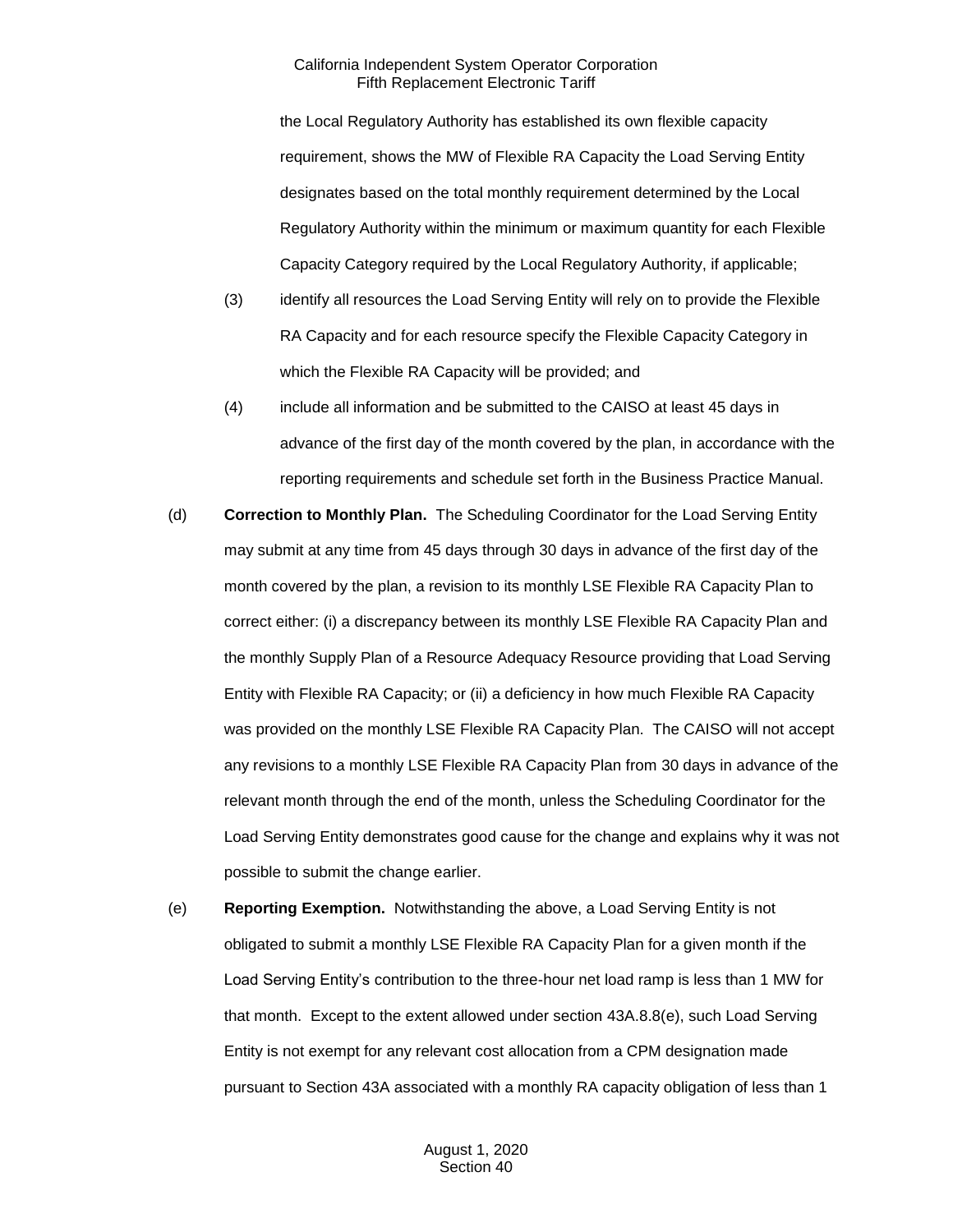MW.

## **40.10.5.1.1 Load-Following MSS**

- (1) Each Load-following MSS Load Serving Entity for which the CAISO has calculated an allocable share of the Flexible Capacity Need under Section 40.10.2.2 must submit annual and monthly LSE Flexible RA Capacity Plans pursuant to this Section 40.10.5.1 to identify the Flexible RA Capacity it is using to satisfy such requirement.
- (2) The Load-following MSS must increase the Flexible RA Capacity in its monthly plan by the MW amount of Capacity for a Variable Energy Resource that is initially shown as being included in the Load-following MSS Load Serving Entity's resource portfolio in the information required pursuant to Section 40.10.1.2, but is subsequently not included in the current MSS resource portfolio at the time the monthly LSE Flexible RA Capacity Plan is due for the applicable month.

## **40.10.5.2 Resource Flexible RA Capacity Plans**

- (a) **Submission Requirement.** A Scheduling Coordinator must submit annual and monthly Resource Flexible RA Capacity Plans for each resource it represents that provides Flexible RA Capacity; except that an annual plan is not required for 2015.
- (b) **Annual Plan.** The annual Resource Flexible RA Capacity Plan shall --
	- (1) verify the resource's agreement to provide Flexible RA Capacity during the next Resource Adequacy Compliance Year; and
	- (2) include all information and be submitted no later than the last Business Day in October, in accordance with the reporting requirements and schedule set forth in the Business Practice Manual.
- (c) **Monthly Plan.** The monthly Resource Flexible RA Capacity Plan shall
	- (1) verify the resource's agreement to provide Flexible RA Capacity during the month;
	- (2) include an affirmative representation by the Scheduling Coordinator submitting the plan that the CAISO is entitled to rely on the accuracy of the information provided in the plan to perform those functions set forth in this Section 40; and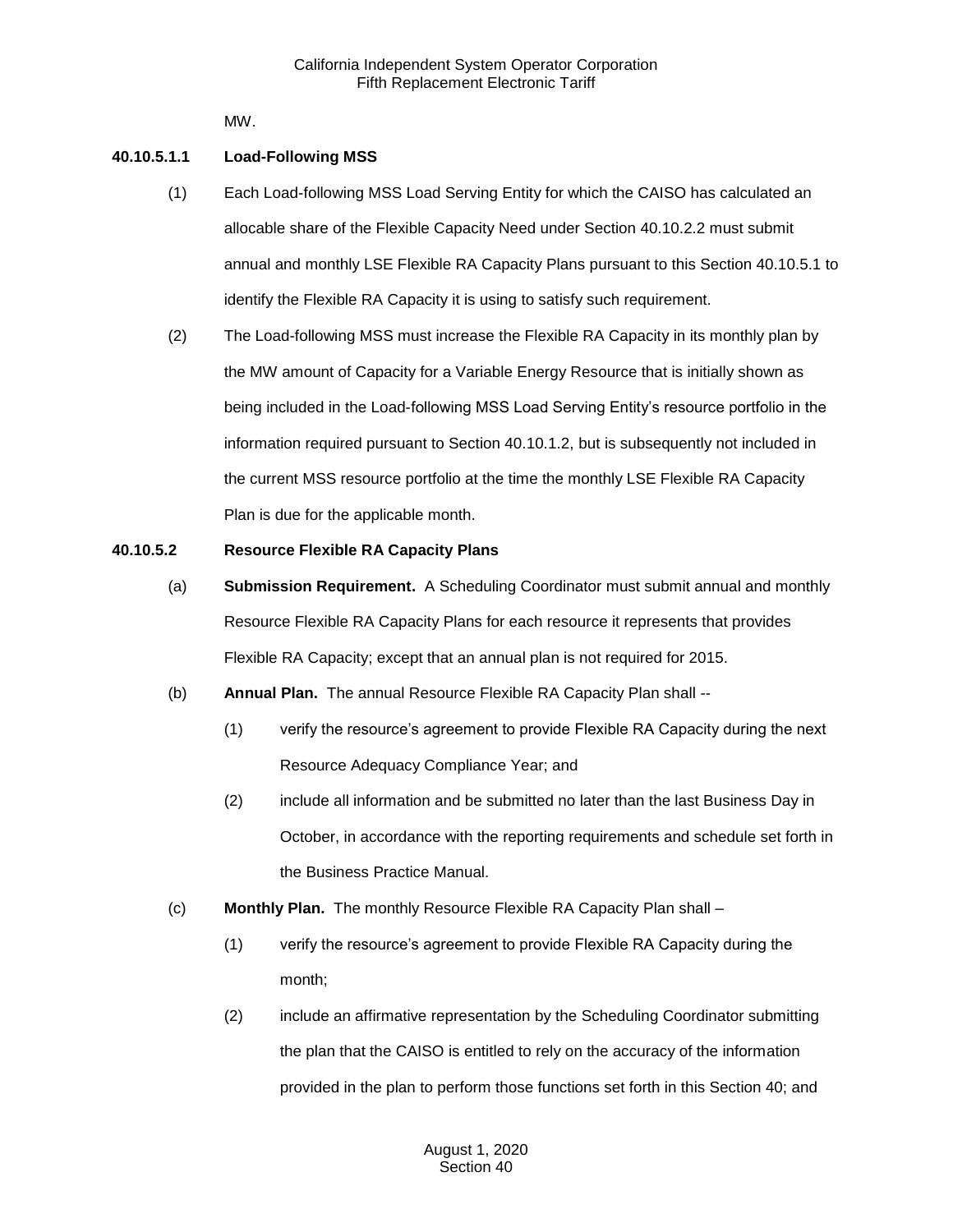- (3) include all information and be submitted to the CAISO at least 45 days in advance of the first day of the month covered by the plan, in accordance with the reporting requirements and schedule set forth in the Business Practice Manual.
- (d) **Correction to Monthly Plan.** The Scheduling Coordinator for the Resource Adequacy Resource may, at any time from 45 days through 30 days in advance of the relevant month, revise its monthly Flexible RA Capacity Plan to correct a discrepancy between its monthly Flexible RA Capacity Plan and a Resource Adequacy Plan of a Load Serving Entity for which that Resource Adequacy Resource is providing Flexible RA Capacity. The CAISO will not accept any revisions to a monthly Flexible RA Capacity Plan less than 30 days in advance of the relevant month through the end of the month, unless the Scheduling Coordinator for the Resource demonstrates good cause for the change and explains why it was not possible to submit the change earlier.

#### **40.10.5.3 Review of Flexible RA Capacity Plans**

- (a) **Validation for Deficiency in an Individual LSE Plan.**
	- (1) If the Local Regulatory Authority has not established its own flexible capacity procurement requirements, the CAISO will validate the annual and monthly LSE Flexible RA Capacity Plans for that Local Regulatory Authority's jurisdictional Load Serving Entities, and will use the Effective Flexible Capacity value for each resource calculated under Section 40.10.4. The CAISO will determine whether each Load Serving Entity met its annual or monthly total Flexible RA Capacity Requirement, and for the monthly LSE Flexible RA Capacity Plan, whether it met the total monthly requirement within the minimum or maximum quantity, as applicable, for each Flexible Capacity Category.
	- (2) If the Local Regulatory Authority has established its own flexible capacity procurement requirements, the CAISO will not validate the individual LSE Flexible Capacity Plans for that Local Regulatory Authority's jurisdictional Load Serving Entities.
- (b) **Identification of Discrepancy.** The CAISO will compare all LSE Flexible RA Capacity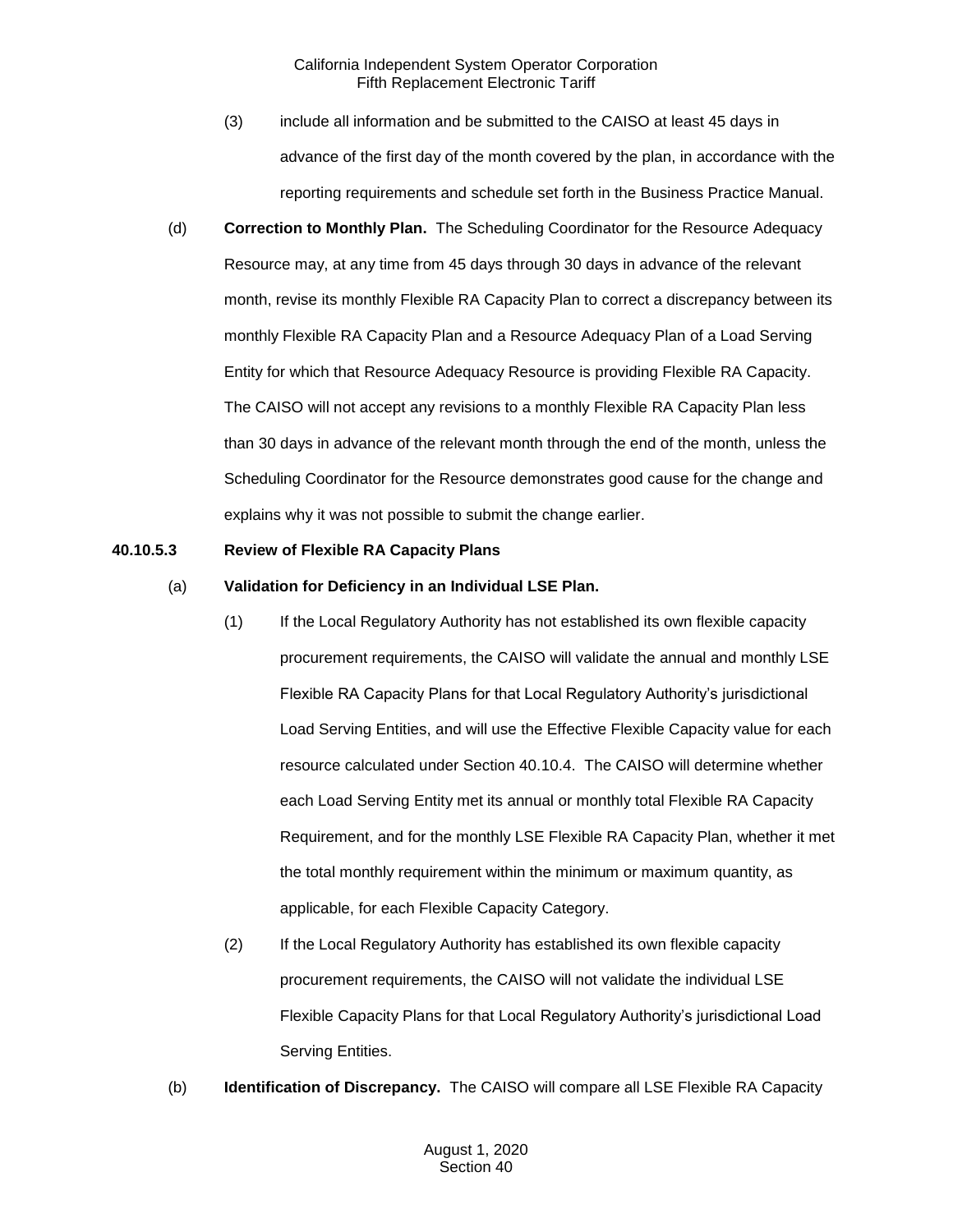Plans and Resource Flexible RA Capacity Plans to identify any discrepancy in the Resource Adequacy Resources listed or the amount of the Resource Adequacy Capacity committed.

# (c) **Evaluation for Cumulative Deficiency.**

- (1) The CAISO will evaluate the annual LSE Flexible RA Capacity Plans of all Load Serving Entities on a cumulative basis to determine whether the total amount of Flexible RA Capacity shown in the plans meets 90 percent of the annual Flexible Capacity Need determined by the CAISO pursuant to Section 40.10.1 or whether a cumulative deficiency may exist under Section 43A.2.7(a).
- (2) The CAISO will evaluate the monthly Flexible RA Capacity Plans of all Load Serving Entities to determine whether (i) the total amount of Flexible RA Capacity shown in the plans, limited to the maximum monthly requirement for each category, meets the applicable monthly Flexible Capacity Need determined by the CAISO pursuant to Section 40.10.1 or whether a cumulative deficiency may exist under Section 43A.2.7(b)(1); or (ii) the total amount of Flexible RA Capacity shown in the base ramping Flexible Capacity Category in the plans meets the minimum monthly requirement for the base ramping Flexible Capacity Category determined by the CAISO pursuant to Section 40.10.1.5 or whether a cumulative deficiency may exist under Section 43A.2.7(b)(2).
- (d) **Calculation of Flexible RA Capacity.** The CAISO will calculate the amount of Flexible RA Capacity included in the annual and monthly Flexible RA Capacity Plans using the MW amount of Flexible RA Capacity for each resource designated in a plan as a Flexible RA Capacity Resource up to the Effective Flexible Capacity value for the resource calculated under Section 40.10.4.
- (e) **Allocated Flexible RA Capacity Requirement.** The CAISO will calculate the Load Serving Entity's allocated annual and monthly Flexible RA Capacity Requirement –
	- (1) For Load Serving Entities within a Local Regulatory Authority that has not adopted its own allocation methodology, the CAISO will calculate the Load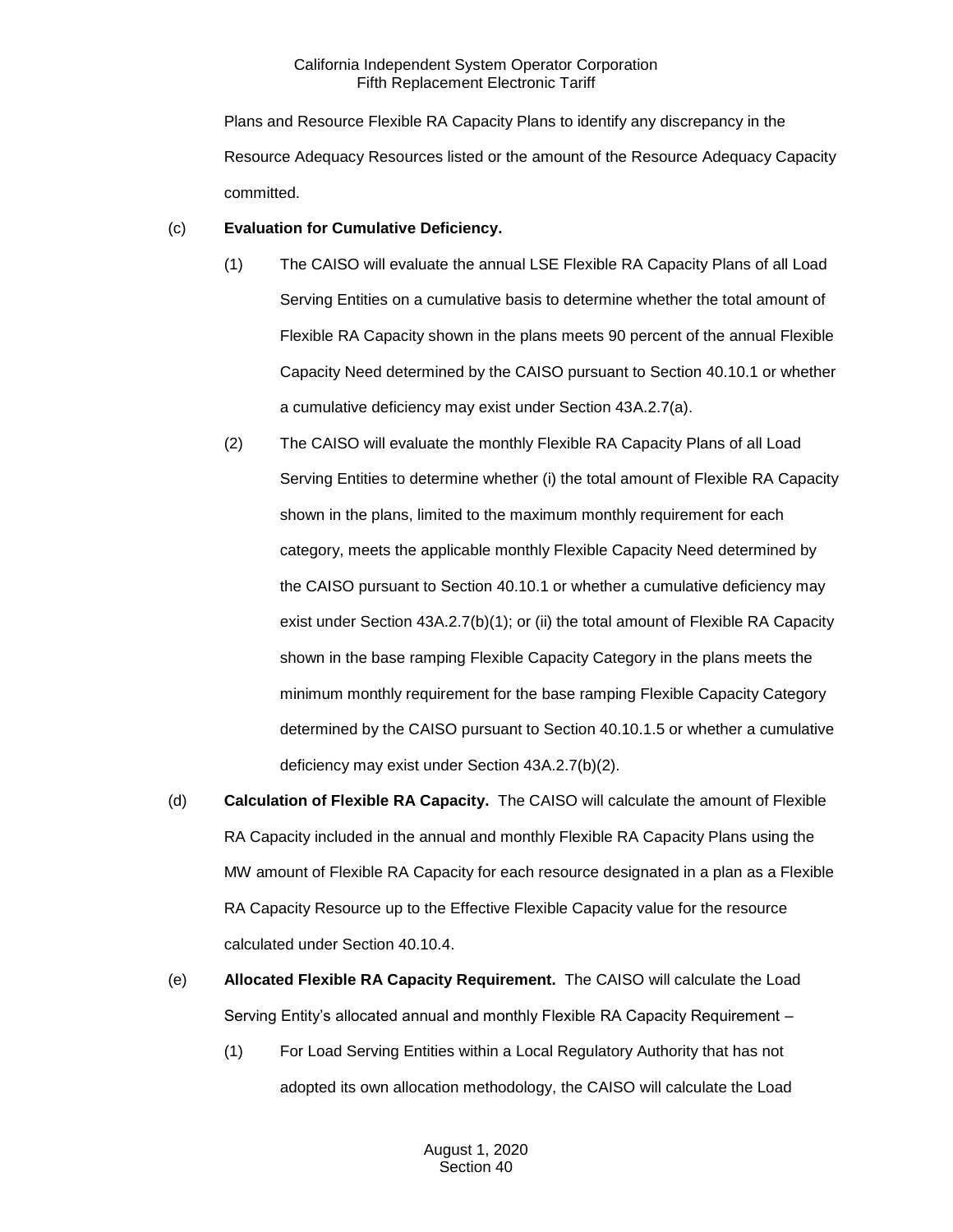Serving Entity's allocated requirement based on the CAISO's allocation methodology set forth in Section 40.10.2.

(2) For Load Serving Entities within a Local Regulatory Authority that has adopted its own allocation methodology, the CAISO will use that Local Regulatory Authority's methodology for the Local Regulatory Authority's jurisdictional Load Serving Entities.

# **40.10.5.4 Deficiency in LSE Flexible RA Capacity Plan**

- (a) **Finding and Notification.** If the CAISO's validation under Section 40.10.5.3(a) finds either: (i) that the total amount of Flexible RA Capacity included in an annual or monthly LSE Flexible RA Capacity Plan is not sufficient to satisfy the Load Serving Entity's allocated Flexible RA Capacity Requirement; or (ii) that the total monthly requirement in a monthly LSE Flexible RA Capacity Plan was not met within the minimum or maximum quantity, as applicable, for each Flexible Capacity Category, the CAISO will –
	- (1) notify the relevant Scheduling Coordinator, and the Local Regulatory Authority or federal agency with jurisdiction over the relevant Load Serving Entity, in an attempt to resolve any deficiency in accordance with the procedures set forth in the Business Practice Manual; and
	- (2) provide the notice at least 40 days in advance of the first day of the month covered by the plan and include the reasons the CAISO believes a deficiency exists.
- (b) **Resolved Discrepancy.** If the CAISO issues a notice of discrepancy under Section 40.10.5.5(a) and the discrepancy is resolved, the Scheduling Coordinator must provide the CAISO with a revised LSE Flexible RA Capacity Plan or Resource Flexible RA Capacity Plan, as applicable, no less than 11 days prior to the first day of the month covered by the plans.
	- (1) demonstrate, no less than 30 days prior to the first day of the month covered by the LSE Flexible RA Capacity Plan, that the identified deficiency is cured by submitting a revised LSE Flexible RA Capacity Plan, or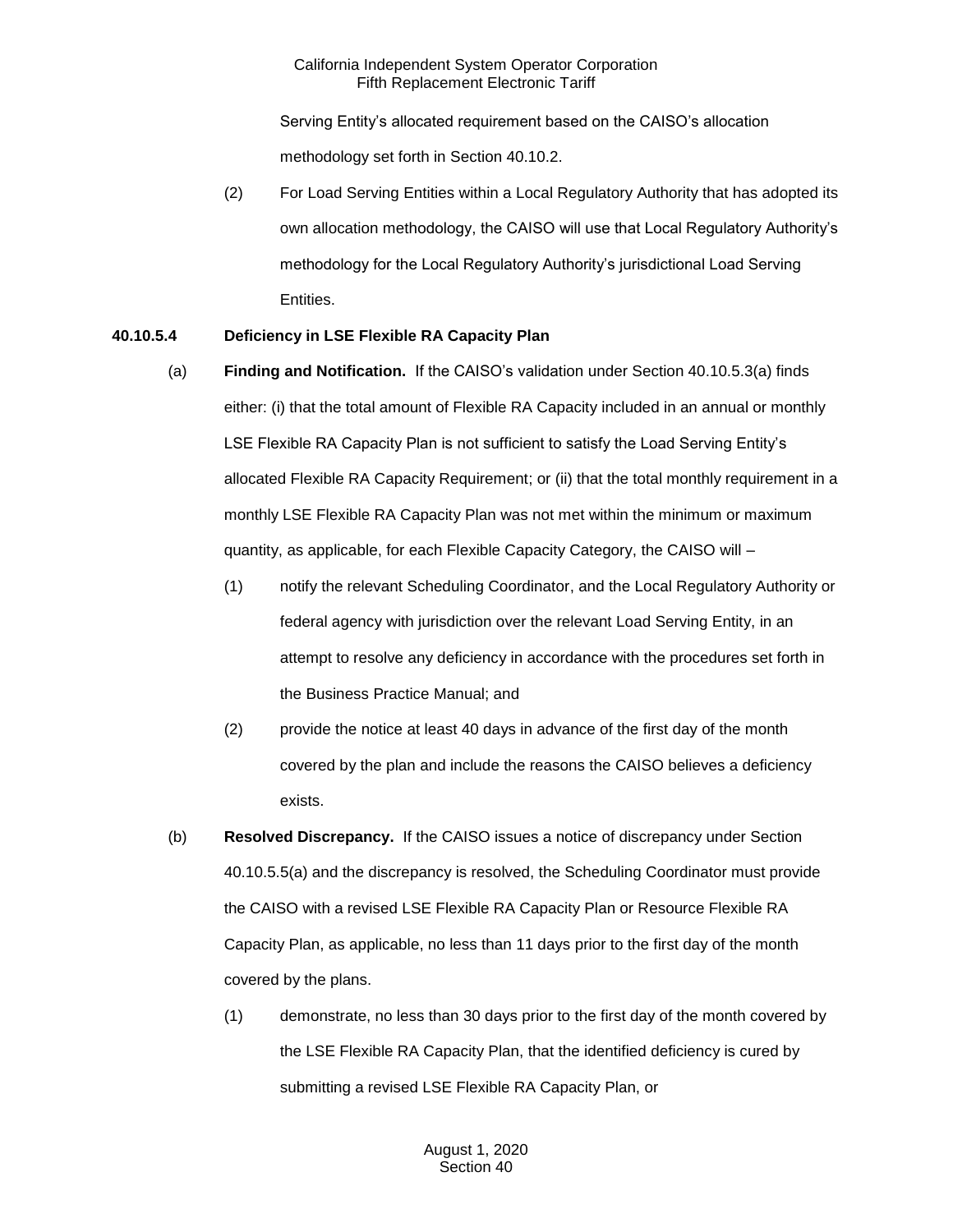- (2) advise the CAISO that the Load Serving Entity's Local Regulatory Authority, or federal agency, as appropriate, has determined that no deficiency exists.
- (c) **Unresolved Deficiency.** If the CAISO issues a notice of deficiency under Section 40.10.5.4(a) and is not advised that the deficiency is resolved, the CAISO will use the information contained in the Resource Flexible RA Capacity Plan to set the obligations of resources under Section 40.10 and/or to assign any costs incurred under this Section 40 and Section 43A.

# **40.10.5.5 Discrepancy Between Flexible RA Capacity Plans.**

- (a) **Finding and Notification.** If the CAISO's review under Section 40.10.5.3(b) finds a discrepancy between an LSE Flexible RA Capacity Plan and a Resource Flexible RA Capacity Plan, the CAISO will –
	- (1) notify the relevant Scheduling Coordinators of the discrepancy in an attempt to resolve the discrepancy in accordance with the procedures set forth in the Business Practice Manual; and
	- (2) provide the notice at least 40 days in advance of the first day of the month covered by the plans and include the reasons the CAISO believes a discrepancy exists.
- (b) **Resolved Discrepancy.** If the CAISO issues a notice of discrepancy under Section 40.10.5.5(a) and the discrepancy is resolved, the Scheduling Coordinator must provide the CAISO with a revised LSE Flexible RA Capacity Plan or Resource Flexible RA Capacity Plan, as applicable, no less than 30 days prior to the first day of the month covered by the plans.
- (c) **Unresolved Discrepancy.** If the CAISO issues a notice of discrepancy under Section 40.10.5.5(a) and is not advised that the discrepancy is resolved, the CAISO will use the information contained in the Resource Flexible RA Capacity Plan to set the obligations of resources under Section 40.10 and/or to assign any costs incurred under this Section 40 and Section 43A.

## **40.10.5.6 LRA Deficiency**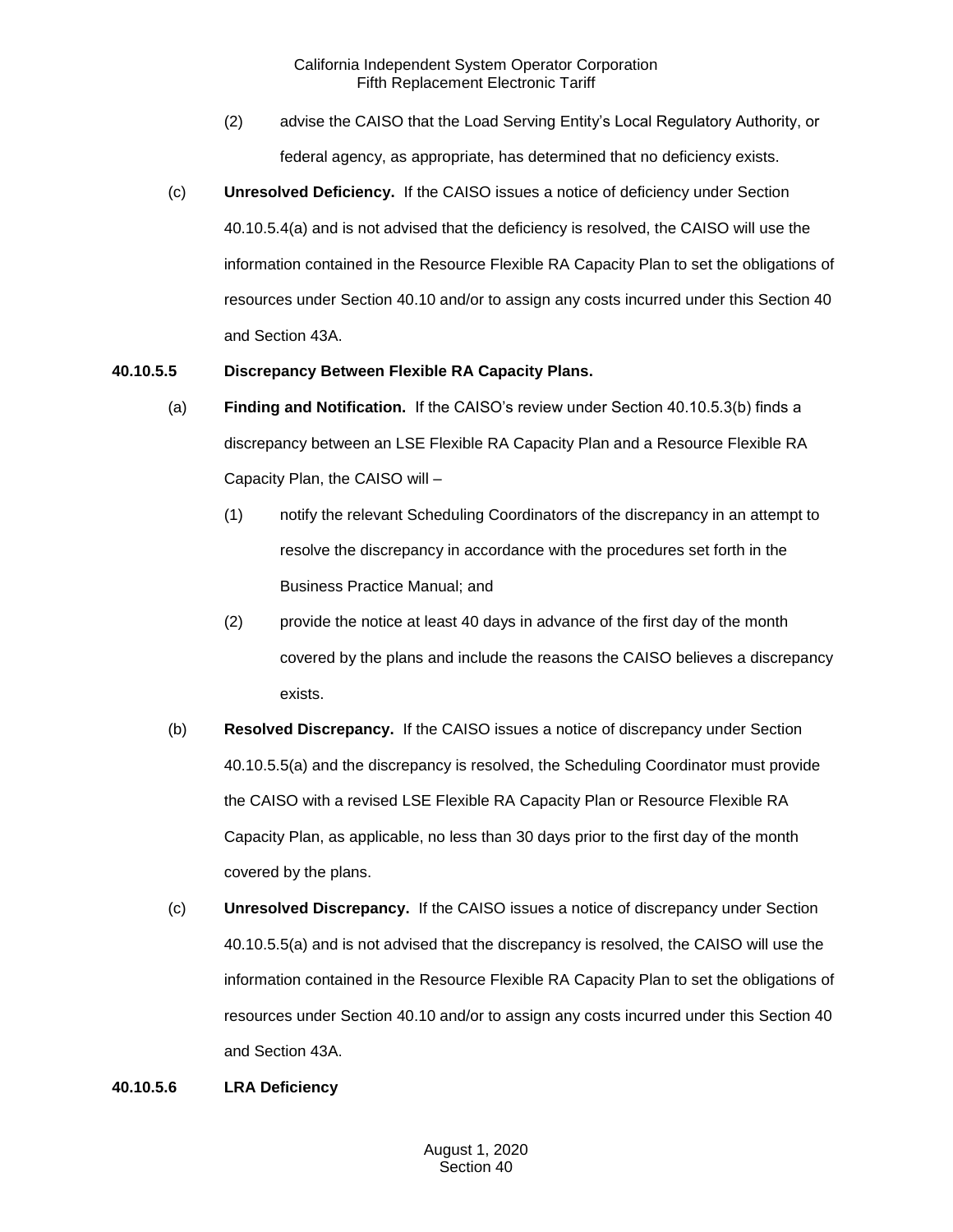- (a) **Finding and Notification.** If the CAISO's evaluation under Section 40.10.5.3(c) finds a cumulative deficiency in Flexible RA Capacity, the CAISO will –
	- (1) identify each Local Regulatory Authority that did not meet its allocable share of the Flexible Capacity Need using the cumulative amount of Flexible RA Capacity that the Local Regulatory Authority's jurisdictional Load Serving Entities included in their annual and monthly Flexible RA Capacity Plans in total and, for the monthly Flexible RA Capacity Plans, in each Flexible Capacity Category;
	- (2) identify each Load Serving Entity that: (i) is subject to the jurisdiction of a Local Regulatory Authority that did not meet its allocable share of the Flexible Capacity Need under Section 40.10.5.6; and (ii) did not include sufficient Flexible RA Capacity in an annual or monthly plan to meet its allocated Flexible RA Capacity Requirement or did not meet the monthly requirement within the minimum or maximum quantity, as applicable, for each Flexible Capacity Category, based on the allocation methodology of the Local Regulatory Authority if it has established its own methodology for allocating the Flexible Capacity Need to its jurisdictional Load Serving Entities;
	- (3) notify each Local Regulatory Authority identified under Section 40.10.5.6(a)(1) and the Scheduling Coordinator for each Load Serving Entity identified under Section 40.10.5.6(a)(2) of the cumulative deficiency in an attempt to resolve any deficiency in accordance with the procedures set forth in the Business Practice Manual; and
	- (4) provide the notice at least 40 days in advance of the first day of the month covered by the plan and include the reasons the CAISO believes a cumulative deficiency exists.
- (b) **Resolved Deficiency.** If the CAISO provides a notice of cumulative deficiency under Section 40.10.5.6(a), and the deficiency is resolved, the Scheduling Coordinator for the Load Serving Entity shall demonstrate, no less than 30 days prior to the first day of the month covered by the LSE Flexible RA Capacity Plan, that the identified deficiency is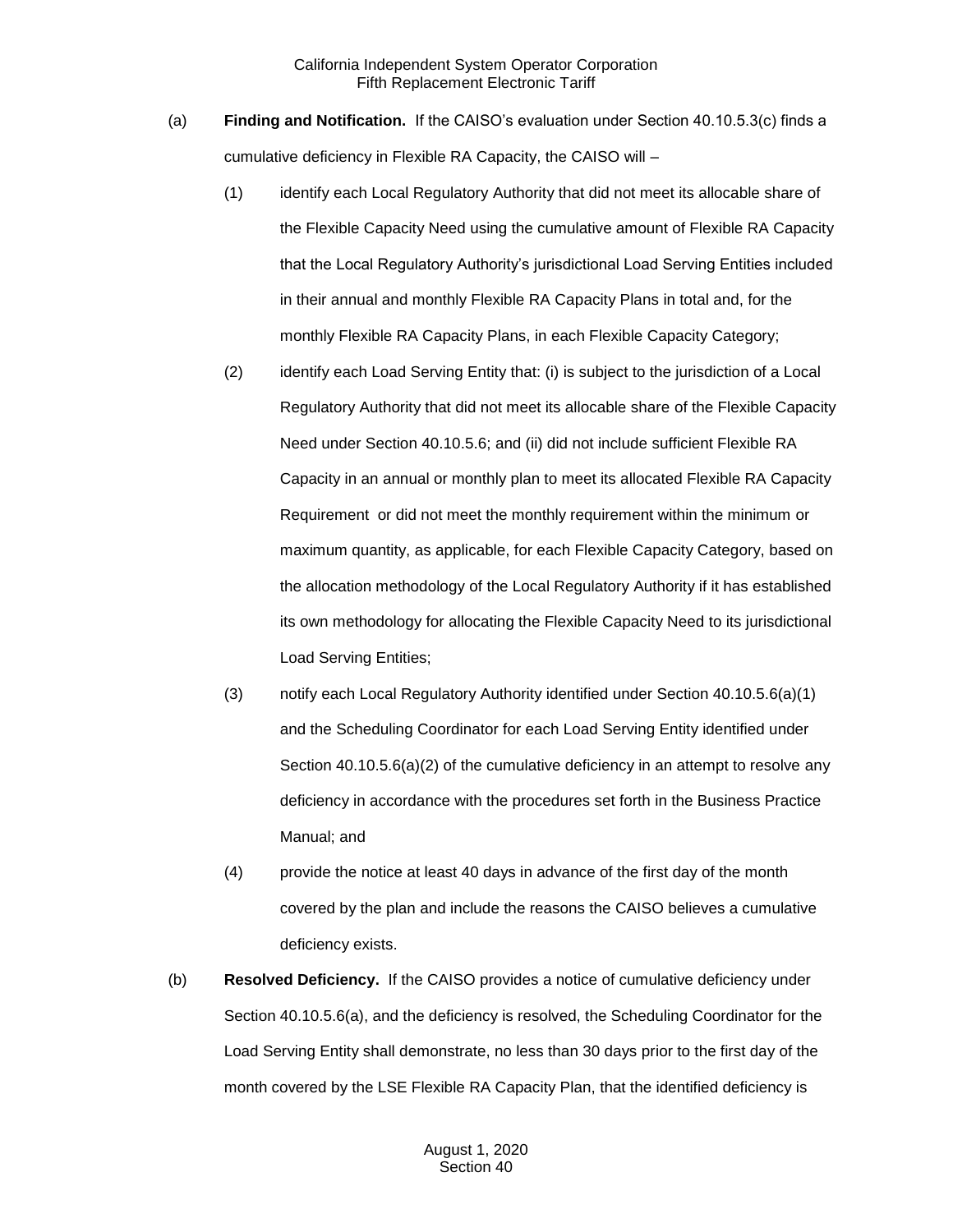cured by submitting a revised LSE Flexible RA Capacity Plan.

(c) **Unresolved Deficiency.** If the CAISO provides a notice of deficiency under Section 40.10.5.6(a) and is not advised that the deficiency is resolved, the CAISO will use the information contained in the Resource Flexible RA Capacity Plan to set the obligations of resources under Section 40.10 and/or to assign any costs incurred under this Section 40 and Section 43A.

#### **40.10.6 Flexible RA Capacity Must-Offer Obligation**

#### **40.10.6.1 Day-Ahead and Real-Time Availability**

- (a) **Must-Offer Obligation.** The Scheduling Coordinator for a resource supplying Flexible RA Capacity must submit Economic Bids for Energy for the full amount of the resource's Flexible RA Capacity, and Economic Bids for Ancillary Services that are not flagged as Contingency Only in the Day-Ahead Market for the full amount of the resource's Flexible RA Capacity that is certified to provide Ancillary Services, in the Day-Ahead Market and the Real-Time Market for the applicable Trading Hours that is capable of being economically dispatched as follows, except as provided in Section 40.10.6.1(e) through $(h)$  –
	- (1) Flexible Capacity Category for base ramping resources the 17-hour period from 5:00 a.m. to 10:00 p.m., seven days a week;
	- (2) Flexible Capacity Category for peak ramping resources the five-hour period determined for each season by the CAISO's Flexible Capacity Needs Assessment, seven days a week; and
	- (3) Flexible Capacity Category for super-peak ramping resources the five-hour period determined for each season by the CAISO's Flexible Capacity Needs Assessment, weekdays, except holidays and as provided in Section 40.10.6.1(h), until the resource receives during the five-hour period of the must offer obligation and responds to five CAISO dispatches for Start-Up during the month, after which the resource will not be subject to a must-offer obligation as a super-peak ramping resource for the remainder of that month; however, any other must-offer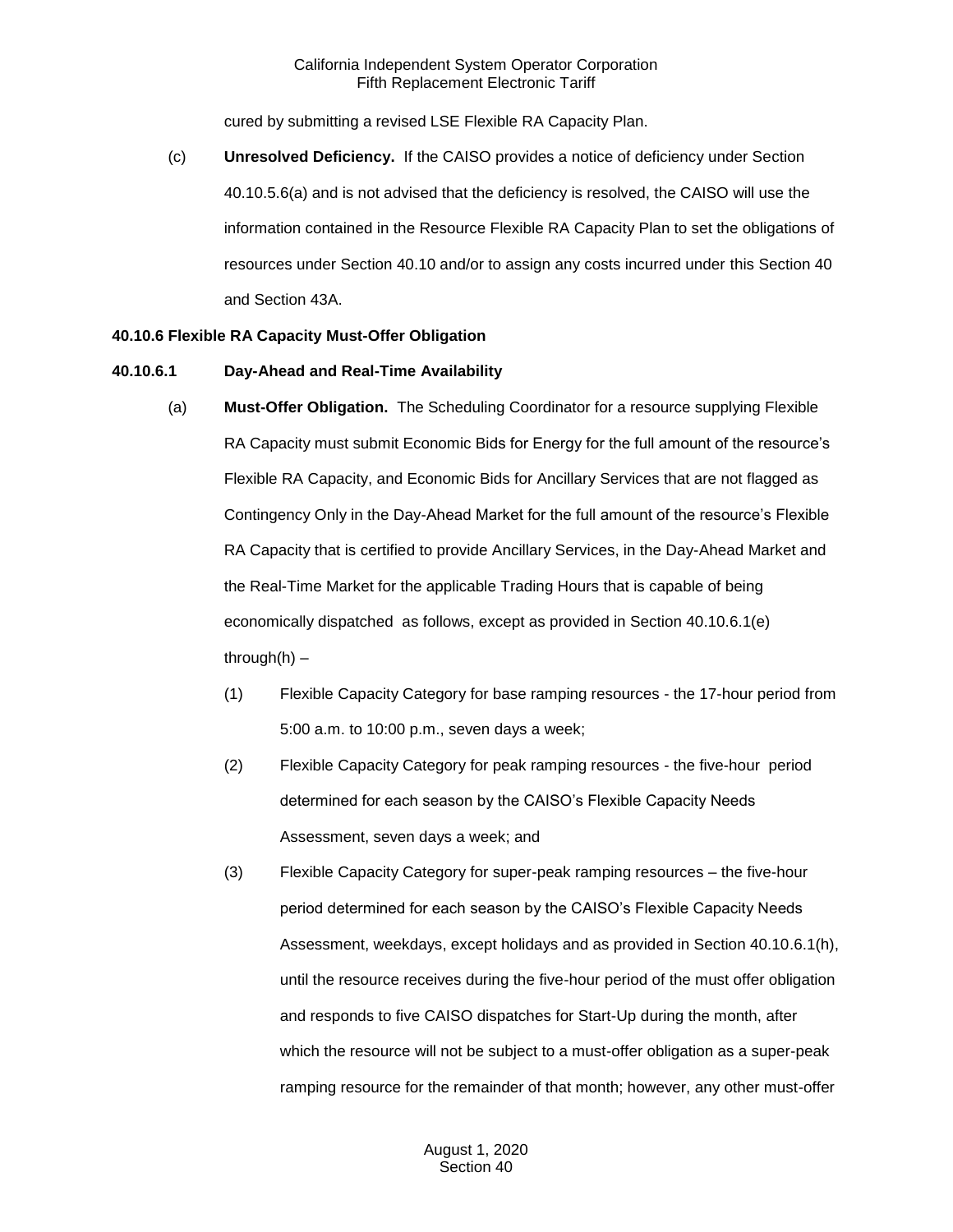obligations for Resource Adequacy Capacity will still apply.

- (b) **Availability Requirement.** During the period of the applicable must-offer obligation, a Flexible RA Capacity Resource must be operationally available except for limitations specified in the Master File, legal or regulatory prohibitions or as otherwise required by this CAISO Tariff or by Good Utility Practice.
- (c) **Co-optimization.** Through the IFM co-optimization process, the CAISO will utilize available Flexible RA Capacity to provide Energy or Ancillary Services in the most efficient manner to clear the Energy market, manage congestion and procure required Ancillary Services.
- (d) **Participation in RUC.** A Flexible RA Capacity Resource must participate in the RUC to the extent that the resource has available Flexible RA Capacity that is not reflected in an IFM Schedule. Resource Adequacy Capacity participating in RUC will be optimized using a zero dollar (\$0/MW-hour) RUC Availability Bid. Flexible RA Capacity selected in RUC will not be eligible to receive a RUC Availability Payment.

#### (e) **Use-Limited Resources.**

- (1) A Use-Limited Resource providing Flexible RA Capacity must be capable of responding to Dispatch Instructions and, consistent with its use-limitations, must submit Economic Bids for Energy for the full amount of its Flexible RA Capacity in the Day-Ahead Market and the Real-Time Market for the Trading Hours applicable to the resource's Flexible Capacity Category for that month for the Trading Hours that it is capable of being economically dispatched.
- (2) The Scheduling Coordinator for the Use-Limited Resources designated as a combined resource under Section 40.10.3.2(b), 40.10.3.3(b) or 40.10.3.4(b) must submit Economic Bids for Energy for either resource for the full amount of the Flexible RA Capacity required by the applicable must-offer obligation; however, Economic Bids for Energy must be submitted for only one resource in the combination per Trade Day.
- (f) **Short, Medium or Long Start Units.**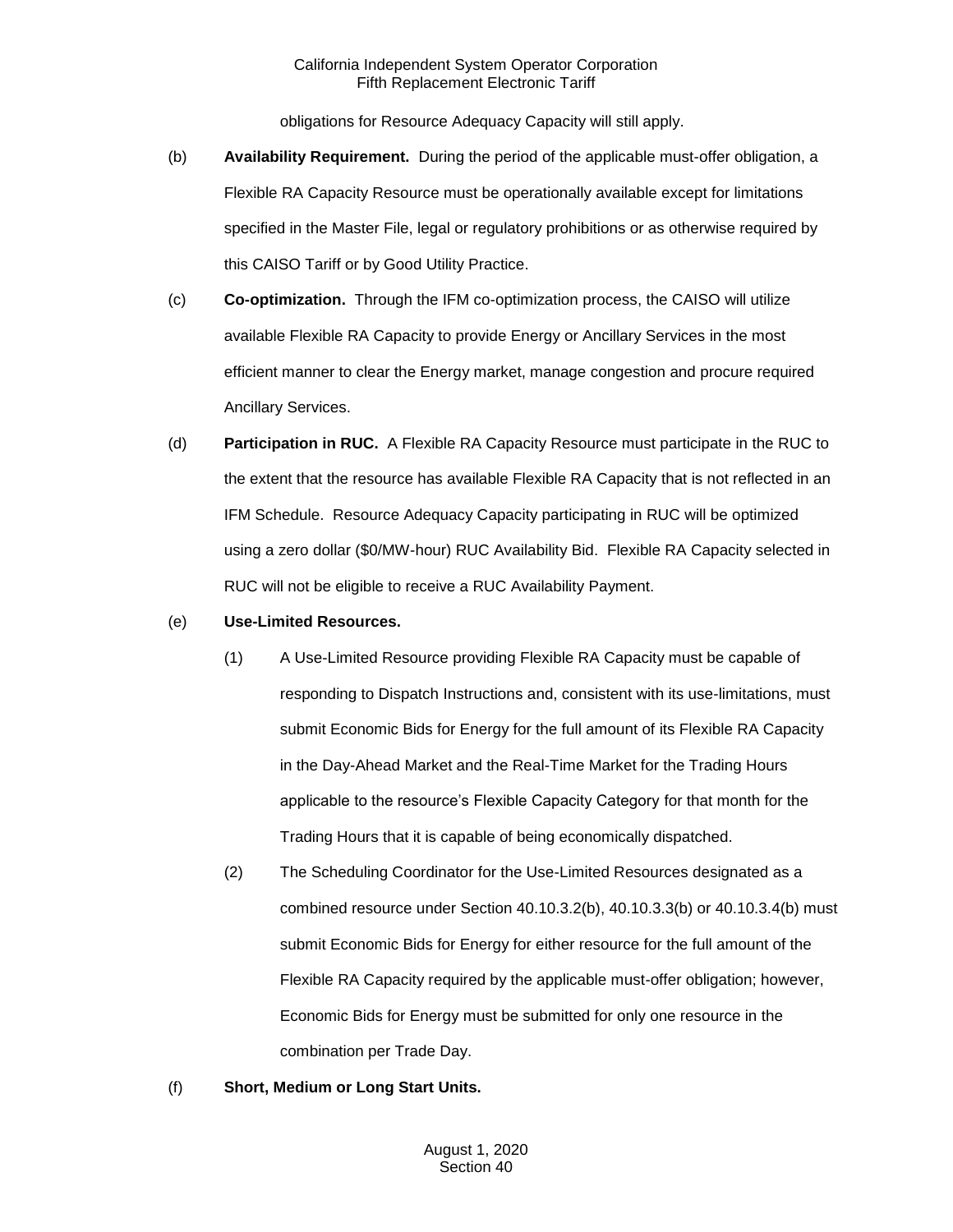- (1) Short Start Units or Medium Start Units providing Flexible RA Capacity that do not have an IFM Schedule or a RUC Schedule for any of their Resource Adequacy Capacity for a given Trading Hour are required to participate in the Real-Time Market consistent with the provisions in Section 40.6.2 that apply to Short Start Units providing RA Capacity.
- (2) Long Start Units providing Flexible RA Capacity that do not have an IFM Schedule or a RUC Schedule for any of their Resource Adequacy Capacity for a given Trading Hour are required to participate in the Real-Time Market consistent with the provisions in Section 40.6.2 that apply to Long Start Units providing RA Capacity.
- (3) If availability is required under Section 40.6.2, the Scheduling Coordinator for the resource must submit to the RTM for that Trading hour for which the resource is capable of responding to Dispatch Instructions: (i) Economic Bids for Energy for the full amount of the available Flexible RA Capacity, including capacity for which it has submitted Economic Bids for Ancillary Services; and (ii) Economic Bids for Ancillary Services for the full amount of its Flexible RA Capacity that is certified to provide Ancillary Services and that did not receive a day-ahead award, and for each Ancillary Service for which the resource is certified, including capacity for which it has submitted Economic Bids for Energy.
- (g) **Extremely Long-Start Resources.** Flexible RA Capacity Resources that are Extremely Long-Start Resources must be available to the CAISO by complying with the Extremely Long-Start Commitment Process under Section 31.7 or otherwise committing the resource upon instruction from the CAISO, if physically capable. Once an Extremely Long-Start Resource is committed by the CAISO, it is subject to the provisions of Section 40.10.6 regarding Day-Ahead Availability and Real-Time Availability for the Trading Days for which it was committed.
- (h) **Non-Generator Resources, Regulation Energy Management.** Non-Generator Resources providing Flexible RA Capacity and Regulation Energy Management must